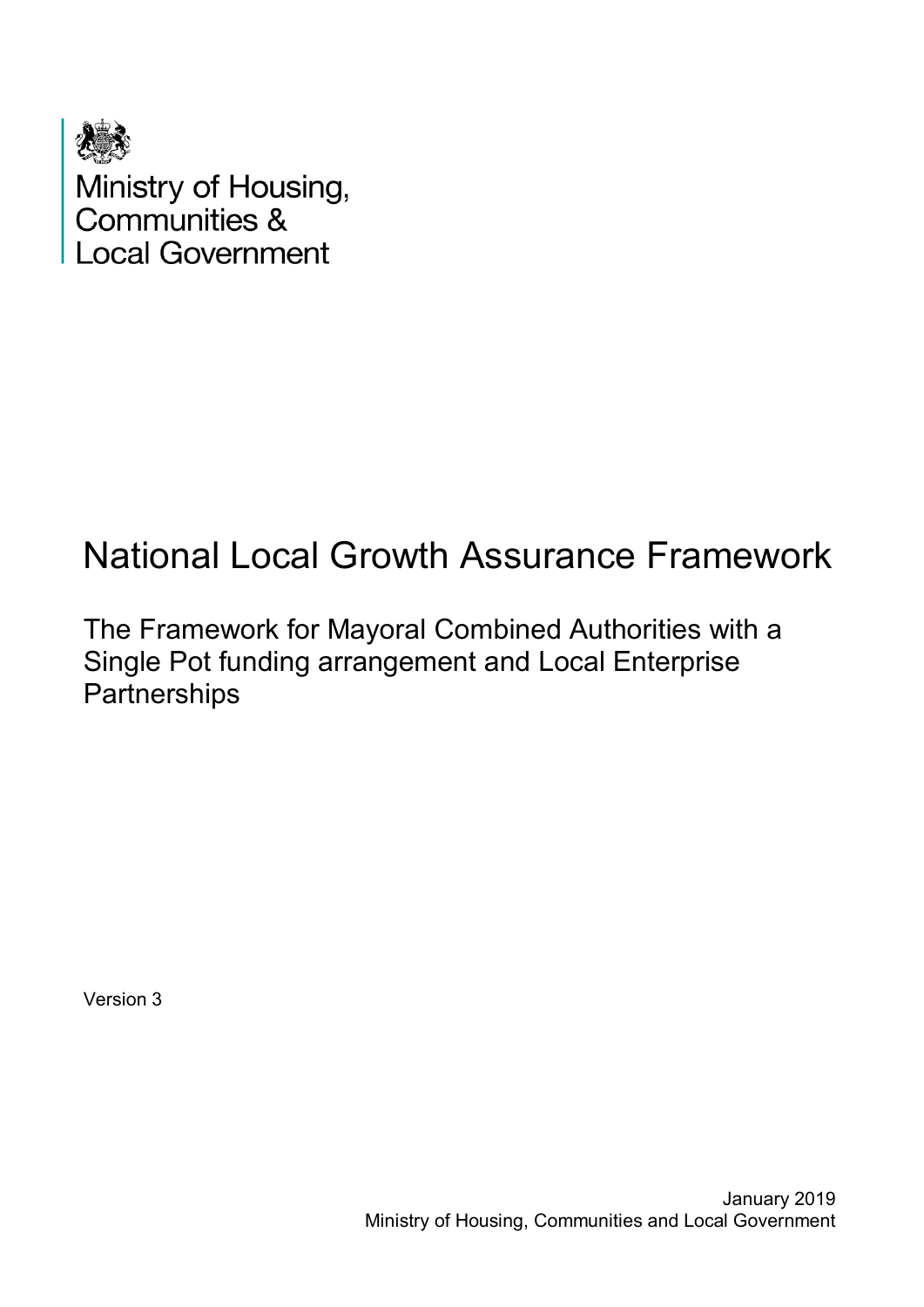

*© Crown copyright, 2019*

*Copyright in the typographical arrangement rests with the Crown.*

You may re-use this information (not including logos) free of charge in any format or medium, under the terms of the Open Government Licence. To view this licence visit <http://www.nationalarchives.gov.uk/doc/open-government-licence/version/3/>

This document/publication is also available on our website at [www.gov.uk/mhclg](http://www.gov.uk/mhclg)

If you have any enquiries regarding this document/publication, complete the form at <http://forms.communities.gov.uk/> or write to us at:

Ministry of Housing, Communities and Local Government Fry Building 2 Marsham Street London also SW1P 4DF Telephone: 030 3444 0000

For all our latest news and updates follow us on Twitter: <https://twitter.com/mhclg>

January 2019

ISBN: 978-1-4098-5398-5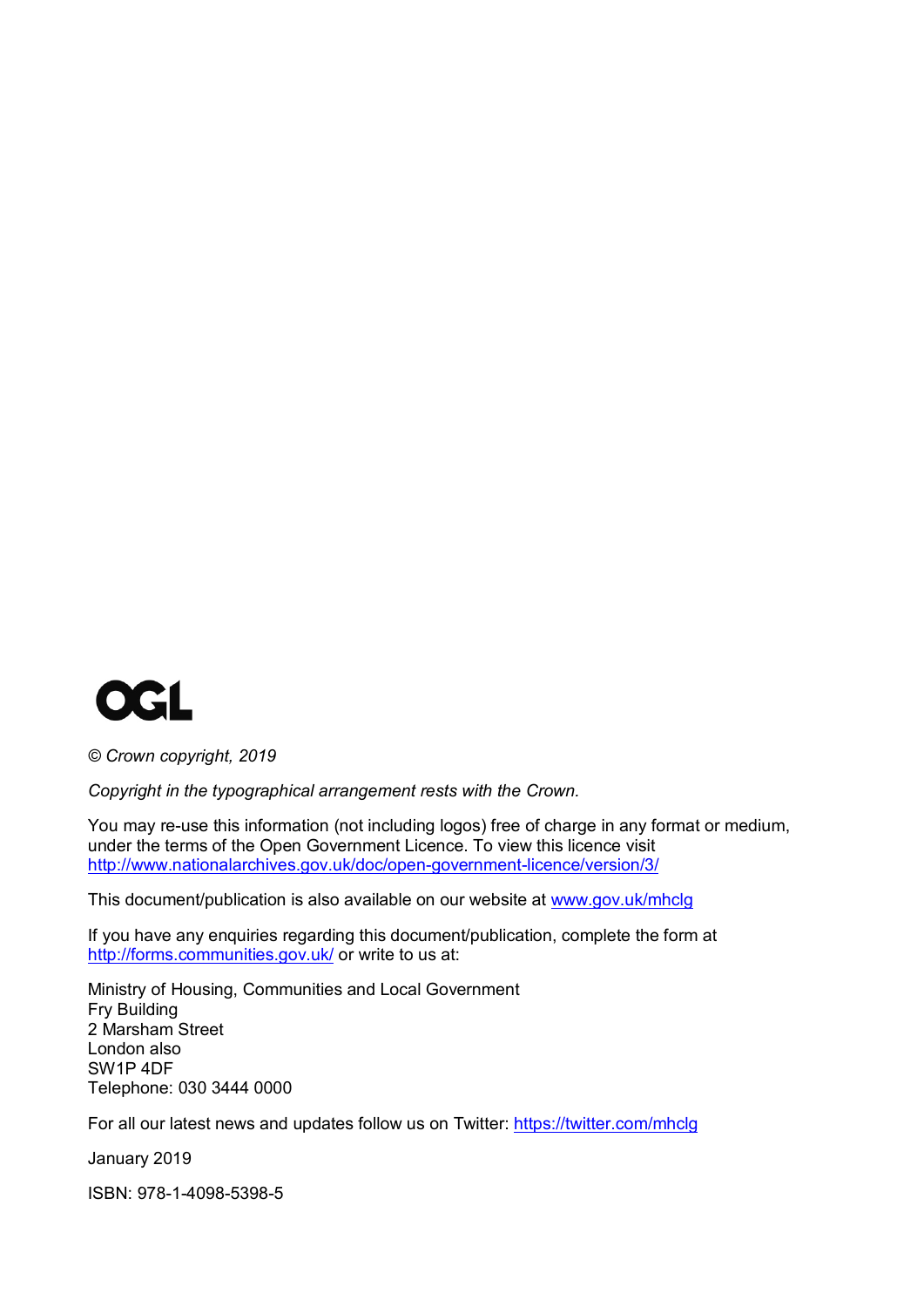# **Contents**

| <b>Executive Summary</b>                                                     | 5              |
|------------------------------------------------------------------------------|----------------|
| Introduction                                                                 | $\overline{7}$ |
| The Seven Principles of Public Life                                          | $\overline{7}$ |
| Background to the National Local Growth Assurance Framework                  | 8              |
| How the National Local Growth Assurance Framework should be used             | 9              |
| Alignment with the Accounting Officer Systems Statement                      | 10             |
| How the National Local Growth Assurance Framework Applies to Different Areas | 11             |
| Part A: Mayoral Combined Authorities with a Single Pot                       | 14             |
| <b>Single Pot Arrangements</b>                                               | 14             |
| <b>Accountability and Transparent Decision Making</b>                        | 16             |
| Government and MCA Engagement                                                | 17             |
| <b>Part B: Local Enterprise Partnerships</b>                                 | 18             |
| Local Enterprise Partnership Arrangements                                    | 18             |
| <b>LEP Governance</b>                                                        | 19             |
| LEP accountability and transparent decision making                           | 31             |
| LEP assurance, performance, monitoring and Government intervention           | 42             |
| <b>Part C: Ensuring Value for Money</b>                                      | 47             |
| Introduction                                                                 | 47             |
| <b>Business Cases and Value for Money</b>                                    | 48             |
| <b>Monitoring and Evaluation</b>                                             | 49             |
| <b>Annex A: Additional guidance from Government Departments</b>              | 51             |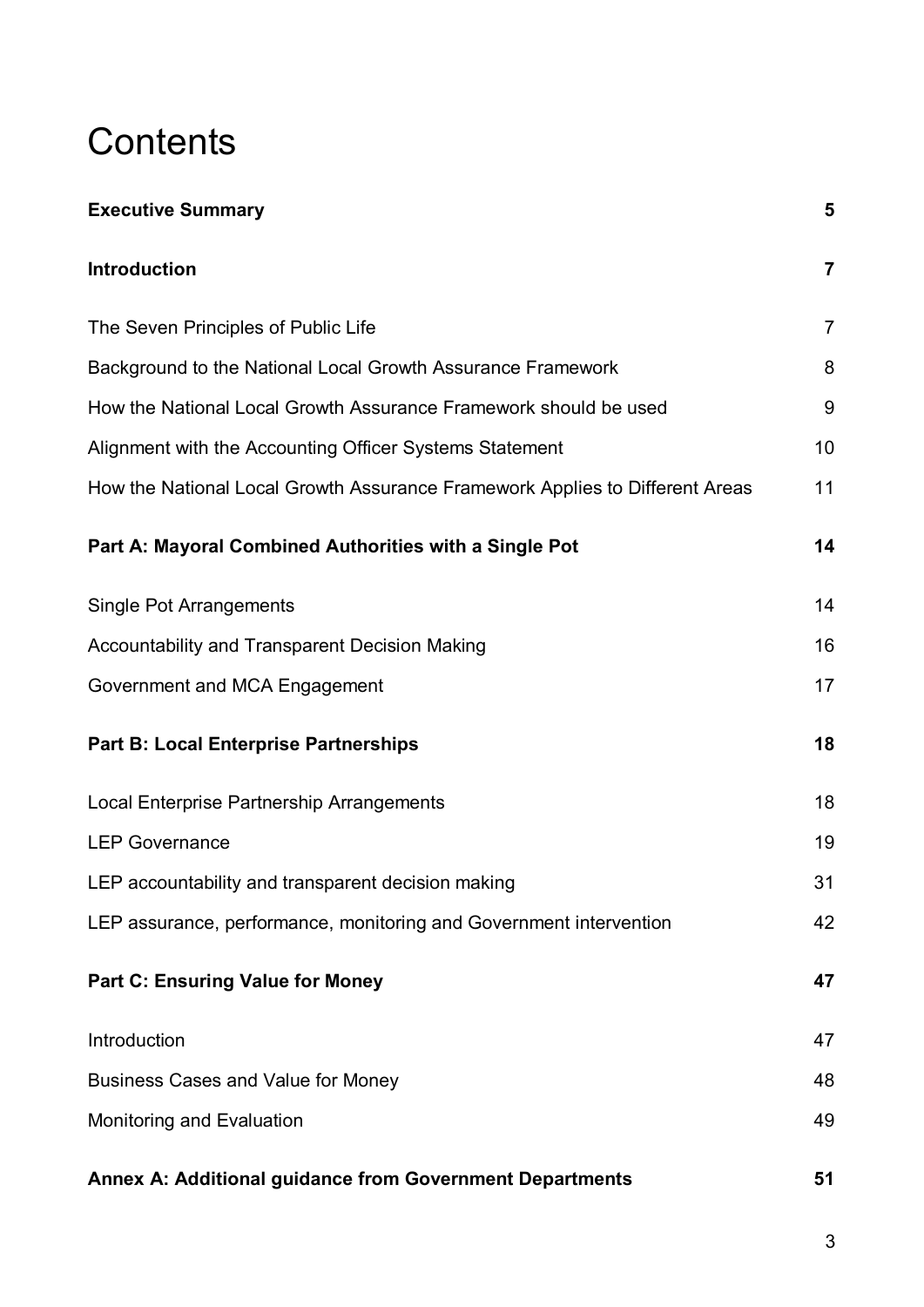| <b>Annex B: Transport Schemes</b>                                           | 53 |
|-----------------------------------------------------------------------------|----|
| Value for Money                                                             | 53 |
| <b>External Views on Business Cases</b>                                     | 55 |
| <b>Evaluation and Monitoring</b>                                            | 56 |
| Annex C: Adult Education Budget Guidelines for Mayoral Combined Authorities | 57 |
| Introduction                                                                | 57 |
| <b>Annex D: Value for Money Best Practice Guidance</b>                      | 59 |
| <b>Monitoring and Evaluation Guidance</b>                                   | 59 |
| <b>Proportionate Business Cases</b>                                         | 62 |
| <b>Annex E: Local Assurance Framework Checklist</b>                         | 65 |
| Annex F: Governance and Transparency Best Practice Guidance                 | 73 |
| Example: Complaints Policy (including confidential complaints)              | 73 |
| <b>Example: Whistleblowing Policy</b>                                       | 76 |
| Example: Code of Conduct for LEP Board Members                              | 84 |
| <b>Annex G: Register of Interest</b>                                        | 90 |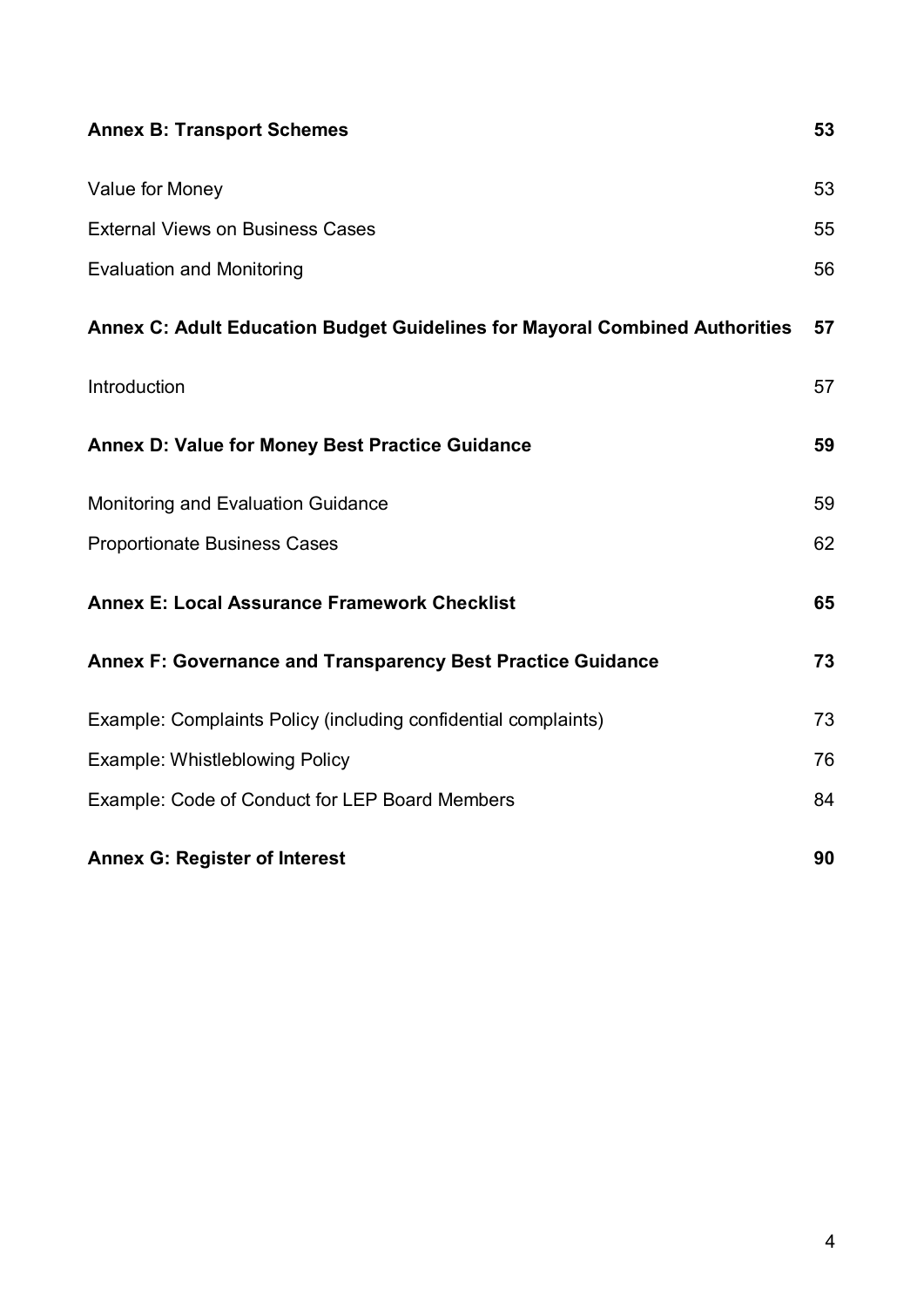# <span id="page-4-0"></span>Executive Summary

 $\overline{a}$ 

The National Local Growth Assurance Framework ('the Framework') sets out HM Government's guidance for places that are required to develop their own Local Assurance Framework. This applies to Mayoral Combined Authorities (MCAs) with a Single Pot and Local Enterprise Partnerships (LEPs). [1](#page-4-1) This Framework replaces the previous *LEP National Assurance Framework* (November 2016) and *Single Pot Assurance Framework* (April 2016) and seeks to provide a common framework of understanding of the assurance required for local growth funding. It recognises the close working in places and seeks to streamline processes whilst providing a framework to govern the appropriate use of public money.

This Framework reflects the feedback that Government has received from MCAs and LEPs. It also builds on our previous work to strengthen our assurance of LEPs and addresses the recommendations of the *Non-Executive Director Review into Local Enterprise Partnership Governance and Transparency* (October 2017) and the National Review into LEPs, *Strengthened Local Enterprise Partnerships* (July 2018). [2](#page-4-2) This National Local Growth Assurance Framework should ensure that places are equipped to develop their own Local Assurance Frameworks to meet their local growth priorities.

This document provides guidance around what MCAs and LEPs should build into their own Local Assurance Frameworks. It explains how places should appraise, monitor and evaluate schemes to achieve value for money. This Framework provides the Department, Government, stakeholders and the public the necessary assurances that MCAs and LEPs have the policies and processes in place to ensure the robust stewardship of public funds.

For MCAs, this document is guidance. For LEPs this document contains mandatory governance, accountability and transparency requirements and non-mandatory best practice.

For MCAs this document does not replace requirements set out in the relevant legislation governing Mayoral Combined Authorities and Combined Authorities and their statutory responsibilities. Where a LEP is incorporated as a company, it must have due regard for the relevant legislation governing companies, and should seek to reflect the Framework through their corporate governance.

**All LEPs and MCAs should update their Local Assurance Framework(s) to reflect the requirements set out in the Framework. LEPs should have new Local Assurance Frameworks in place by 31 March 2019. In MCA areas and where the LEP and MCA are combining their Local Assurance Frameworks, the Department will engage and work with** 

<span id="page-4-1"></span><sup>&</sup>lt;sup>1</sup> Note that this guidance relates to MCAs with a Single Pot and their role overseeing this fund rather than any wider MCA remit. Where this document refers to MCAs in their role as the Accountable Body for LEPs, the document will make specific reference to this role. 2 [https://assets.publishing.service.gov.uk/government/uploads/system/uploads/attachment\\_data/file/655188/Review\\_of\\_Local\\_enterprise\\_partner](https://assets.publishing.service.gov.uk/government/uploads/system/uploads/attachment_data/file/655188/Review_of_Local_enterprise_partnership_governance_and_transparency.pdf) [ship\\_governance\\_and\\_transparency.pdf;](https://assets.publishing.service.gov.uk/government/uploads/system/uploads/attachment_data/file/655188/Review_of_Local_enterprise_partnership_governance_and_transparency.pdf)

<span id="page-4-2"></span>[https://assets.publishing.service.gov.uk/government/uploads/system/uploads/attachment\\_data/file/728058/Strengthened\\_Local\\_Enterprise\\_Part](https://assets.publishing.service.gov.uk/government/uploads/system/uploads/attachment_data/file/728058/Strengthened_Local_Enterprise_Partnerships.pdf) [nerships.pdf](https://assets.publishing.service.gov.uk/government/uploads/system/uploads/attachment_data/file/728058/Strengthened_Local_Enterprise_Partnerships.pdf)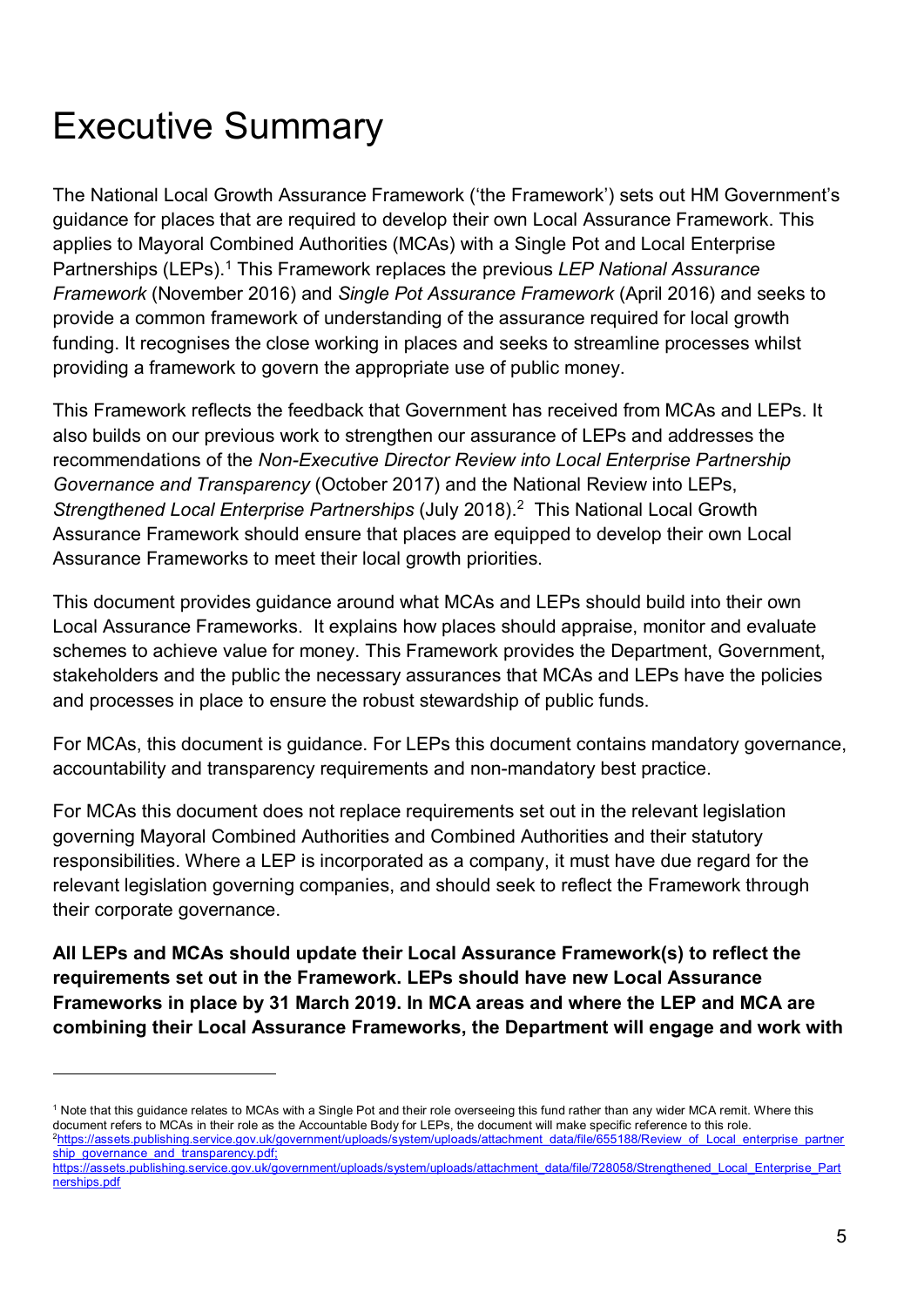**these places to agree timescales to have a new Framework in place. Unless otherwise specified or agreed with the Department by exception, these arrangements must be in place by the beginning of the 2019-20 financial year.**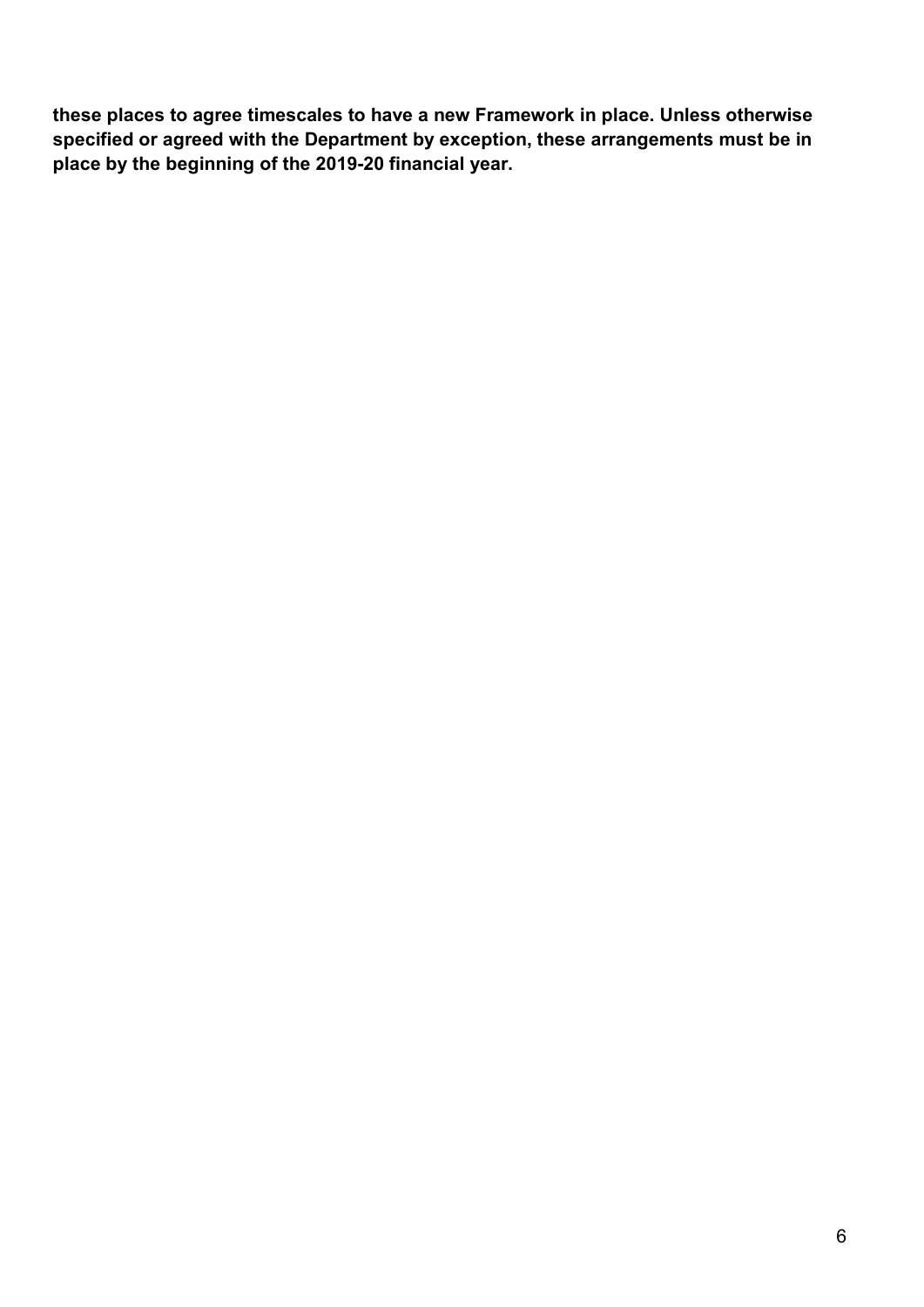# <span id="page-6-0"></span>Introduction

 $\overline{a}$ 

<span id="page-6-1"></span>1. The National Local Growth Assurance Framework sets out Government's guidance for places that are required to develop their own Local Assurance Framework. This applies to Mayoral Combined Authorities (MCAs) with a Single Pot and Local Enterprise Partnerships  $(LEPs).<sup>3</sup>$  $(LEPs).<sup>3</sup>$  $(LEPs).<sup>3</sup>$ 

# The Seven Principles of Public Life

- 2. The Seven Principles of Public Life (the Nolan Principles) underpin this Framework. All MCAs and LEPs should comply with the spirit of these principles. The key test for MCAs and LEPs is that they, their public and private members and their staff are upholding the highest standards of conduct and operating according to these principles and are ensuring robust stewardship of the resources they have at their disposal. The detailed requirements and guidance that follows in this Framework seek to provide MCAs and LEPs with the tools to establish a culture in line with the principles below:
	- **Selflessness**: Holders of public office should act solely in terms of the public interest;
	- **Integrity:** Holders of public office must avoid placing themselves under any obligation to people or organisations that might try inappropriately to influence them in their work. They should not act or take decisions in order to gain financial or other material benefits for themselves, their family, or their friends. They must declare and resolve any interests and relationships;
	- **Objectivity:** Holders of public office must act and take decisions impartially, fairly and on merit, using the best evidence and without discrimination or bias;
	- **Accountability:** Holders of public office are accountable to the public for their decisions and actions and must submit themselves to the scrutiny necessary to ensure this;
	- **Openness:** Holders of public office should act and take decisions in an open and transparent manner. Information should not be withheld from the public unless there are clear and lawful reasons for so doing;
	- **Honesty:** Holders of public office should be truthful; and
	- **Leadership:** Holders of public office should exhibit these principles in their own behaviour. They should actively promote and robustly support the principles and be willing to challenge poor behaviour wherever it occurs.

<span id="page-6-2"></span> $3$  Note that this guidance relates to MCAs with a Single Pot and their role overseeing this fund rather than any wider MCA remit. Where this document refers to MCAs in their role as the Accountable Body for LEPs, the document will make specific reference to this role.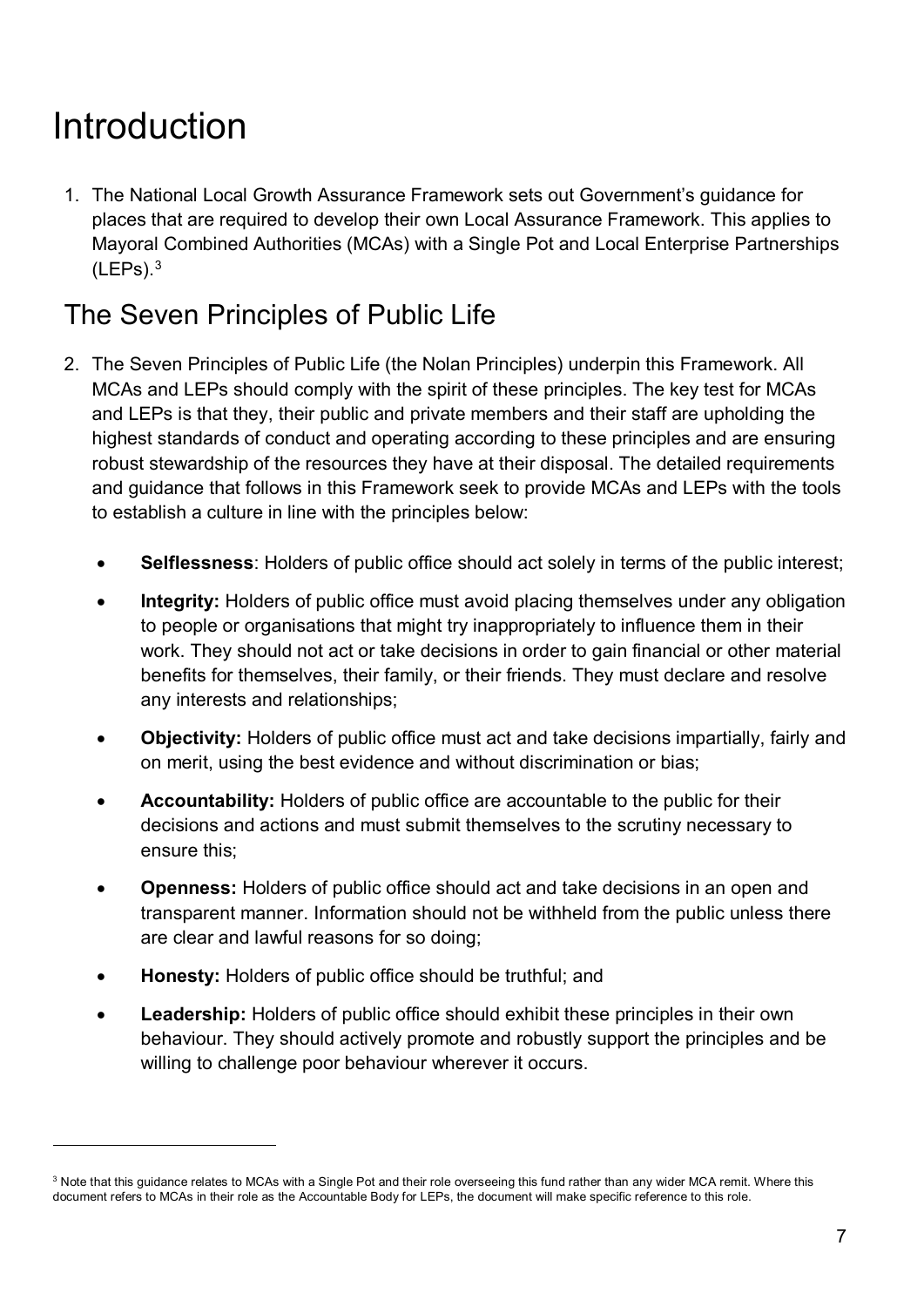3. LEPs are responsible for a significant amount of public funding to increase prosperity and improve productivity. As such, LEPs are required to fulfil their role as business led publicprivate partnerships whilst ensuring robust stewardship of public resources. Many LEPs are already, or are in the process of, adopting a corporate model. The principles outlined above should align with any corporate governance arrangements that LEPs may have in place. LEPs adopting a corporate model must have due regard for the relevant legislation governing companies when implementing this Framework, and should seek to reflect the Framework through their corporate governance.

# <span id="page-7-0"></span>Background to the National Local Growth Assurance Framework

- 4. MCAs are corporate bodies formed of two or more local government areas, established with an elected mayor. In a number of MCAs these authorities have a Single Pot Fund from Government to drive forward local growth and regeneration. A requirement of receiving a Single Pot Fund from Government is that the MCA is required to develop a Local Assurance Framework based on Government guidance. Formally this guidance was provided through the Single Pot Assurance Framework.
- 5. LEPs are business led public-private partnerships entrusted with public funds and responsibilities to drive growth across England. As legal entities they are required to follow relevant legislation and governance arrangements which align to the model they adopt. The type of legal entity which LEPs can adopt varies. For example, LEPs may be part of an MCA or CA, a company limited by guarantee or a community interest partnership. LEPs are responsible for a significant amount of public funding to drive inclusive growth, increase prosperity and improve productivity. As such, in addition to any private sector corporate governance, LEPs are required to develop their own Local Assurance Framework based on Government requirements and guidance. Formally this guidance was provided through the LEP National Assurance Framework.
- 6. Through a review of the guidance provided to MCAs it was clear that further revisions to the framework were required to reflect new funding streams added to the Single Pot. Following the publication in July 2018 of the National Review *Strengthened Local Enterprise Partnerships* we also committed to publish a revised LEP National Assurance Framework.
- 7. The Framework combines the *Single Pot Assurance Framework* and the *LEP National Assurance Framework.* It recognises the need to streamline and clarify the existing assurance frameworks for MCAs and LEPs and emphasises the importance of joint working to deliver local growth objectives.
- 8. Combining the assurance frameworks recognises that both MCAs and LEPs are seeking to drive growth at a strategic economic geography, through place-based and locally-controlled policies and funds. It is essential that MCAs and LEPs work together, along with local and national partners, to respond to future opportunities and challenges.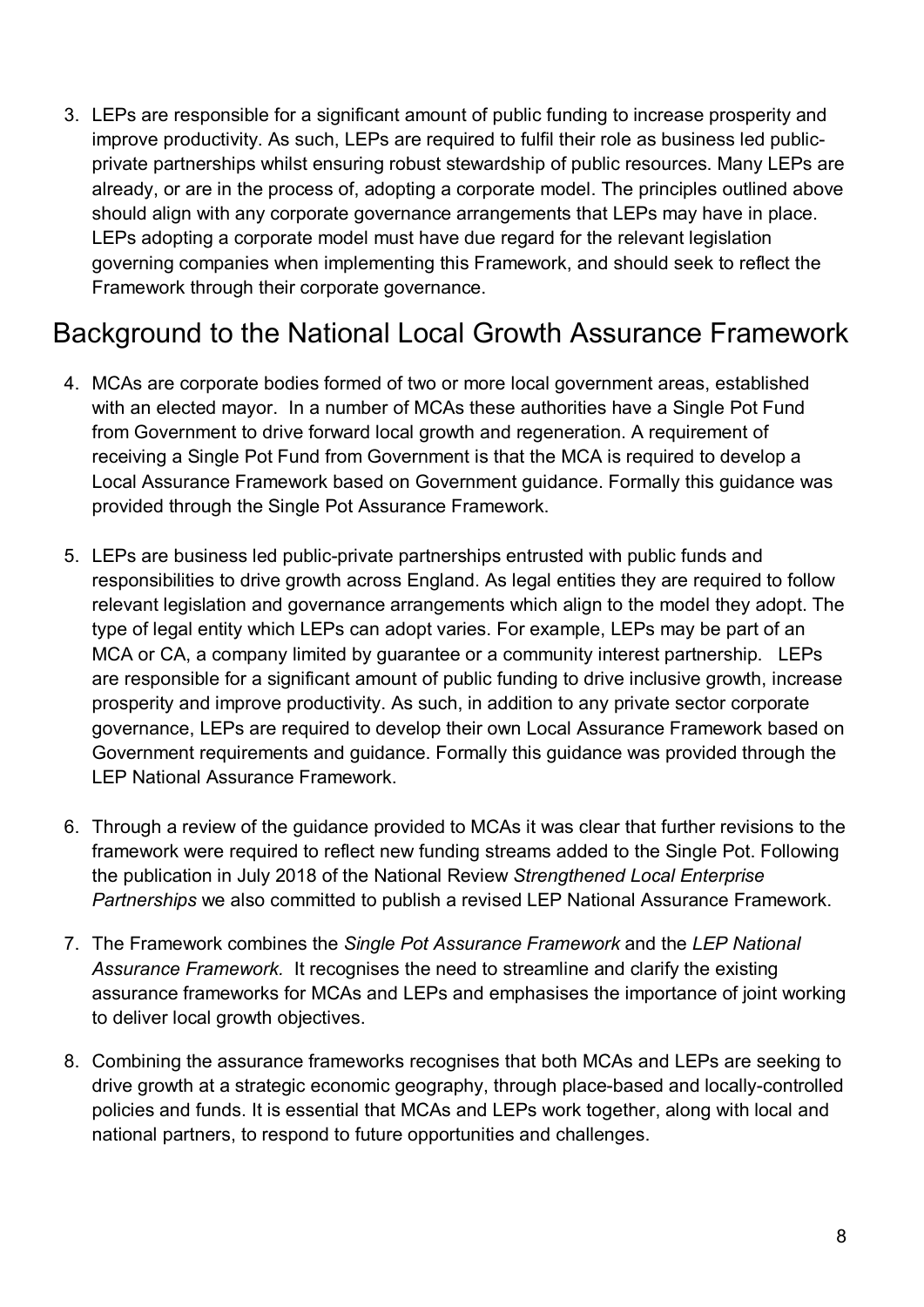- 9. This Framework recognises the differences between MCAs and LEPs and the differing levels of assurance that Government requires from them. Government, however, requires all MCAs and all LEPs to produce and publish a Local Assurance Framework that sets out the arrangements they have put in place to ensure that public money is being managed effectively. Local Assurance Frameworks should explain how the MCA and/or LEP will identify, appraise, monitor and evaluate schemes to achieve value for money. In addition, LEPs are also required to meet specific requirements on governance, accountability and transparency arrangements.
- 10.For LEPs, the Ministry of Housing, Communities and Local Government (the Department) continues to develop its assurance process to provide the necessary assurances to Ministers and the Accounting Officer. The Framework implements the recommendations of the *Non-Executive Director Review into LEP Governance and Transparency* (the Mary Ney Review) including those addressed by the *LEP Governance and Transparency Best Practice Guidance* (published in January 2018) and the recommendations from *Strengthened Local Enterprise Partnerships* following the Ministerial review into LEPs. It takes on board the recommendations of the Public Accounts Committee *Report into the governance of the Greater Cambridge Greater Peterborough Local Enterprise Partnership* which followed the National Audit Office investigation.<sup>[4](#page-8-1)</sup>
- 11.The Department will review annually the Framework and how it is operating in practice. [5](#page-8-2) The Department will update the Framework as necessary and communicate these changes to places. All MCAs and LEPs should agree their own Local Assurance Framework(s) in line with the Framework, ensuring that it meets the standards set out in this guidance.
- 12.**MCAs and LEPs should note that this document supersedes the** *Single Pot Assurance Framework (2016), LEP National Assurance Framework (2016)* **and** *LEP Governance and Transparency Best Practice Guidance (2018***).**

# <span id="page-8-0"></span>How the National Local Growth Assurance Framework should be used

13.The document is divided into:

 $\overline{a}$ 

• **Introduction**: all MCAs and LEPs should refer to this chapter. It sets out the context and purpose of the Framework and corresponding Local Assurance Framework. It provides detail of how MCAs and LEPs should implement their Local Assurance Frameworks.

[https://www.parliament.uk/business/committees/committees-a-z/commons-select/public-accounts-committee/inquiries/parliament-](https://www.parliament.uk/business/committees/committees-a-z/commons-select/public-accounts-committee/inquiries/parliament-2017/CAmbridge-peterborough-lep-17-19/)[2017/CAmbridge-peterborough-lep-17-19/](https://www.parliament.uk/business/committees/committees-a-z/commons-select/public-accounts-committee/inquiries/parliament-2017/CAmbridge-peterborough-lep-17-19/)

<span id="page-8-1"></span><sup>4</sup> [https://assets.publishing.service.gov.uk/government/uploads/system/uploads/attachment\\_data/file/679430/LEP\\_Governance\\_and\\_Transparenc](https://assets.publishing.service.gov.uk/government/uploads/system/uploads/attachment_data/file/679430/LEP_Governance_and_Transparency_Best_Practice_Guidance.pdf) [y\\_Best\\_Practice\\_Guidance.pdf](https://assets.publishing.service.gov.uk/government/uploads/system/uploads/attachment_data/file/679430/LEP_Governance_and_Transparency_Best_Practice_Guidance.pdf)

<span id="page-8-2"></span><https://www.nao.org.uk/report/investigation-into-the-governance-of-greater-cambridge-greater-peterborough-Local-enterprise-partnership/>  $5$ There may be occasions where the Department reviews the Framework more frequently if required.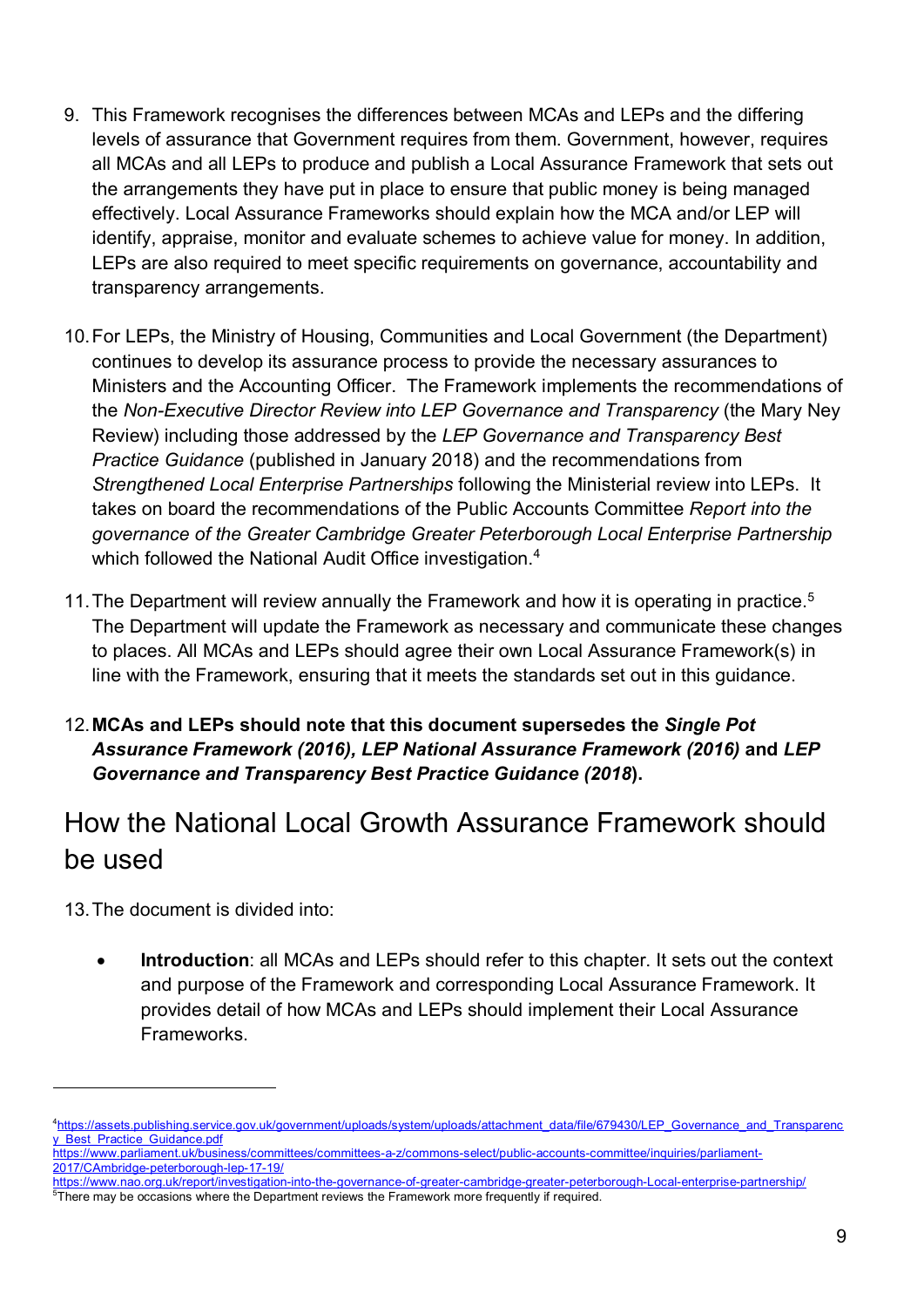- **Part A: applies to all MCAs with a Single Pot.**
- **Part B:** applies to all LEPs. Accountable Bodies of LEPs should also ensure their practices and working arrangements with LEPs align with this section.
- **Part C:** provides detail on ensuring value for money based on HM Treasury Green Book guidance. This applies to both MCAs and LEPs.
- **Annexes**: specific annexes are referred to throughout each section of the Framework. MCAs and LEPs should refer to these for further information, guidance and best practice.
- 14.For MCAs, this guidance should be in line with their Combined Authority rules and procedures which are already established.
- 15.For LEPs, the requirements outlined in this document are mandatory unless they are specified as non-mandatory best practice. Non-mandatory best practice is indicated in text boxes throughout the document. Where the LEP considers that there are exceptional circumstances, this should be discussed with the Department.

# <span id="page-9-0"></span>Alignment with the Accounting Officer Systems Statement

- 16.*MHCLG Accounting Officer System Statement* outlines the accountability relationships between the Department, MCAs and LEPs.<sup>[6](#page-9-1)</sup>
- 1[7](#page-9-2). MCAs operate according to the Local Government Accountability System.<sup>7</sup> Alongside this system, LEPs should operate according to the Local Growth Fund Accountability System. Both of these systems are outlined in the Accounting Officer Systems Statement. These systems provide assurance to the Departmental Accounting Officer, Government and the public on how wider funding routed through local government and LEPs is allocated. It ensures that there are robust local systems in place so that resources are spent with regularity, propriety, and value for money.
- 18.This document does not replace any of the checks and balances prescribed by the existing accountability system and Local Authorities' statutory responsibilities. The purpose of this document is to guide places that are drafting Local Assurance Frameworks and provide additional clarity on Government's expectations of MCAs and LEPs.

<span id="page-9-1"></span>[<sup>6</sup>https://assets.publishing.service.gov.uk/government/uploads/system/uploads/attachment\\_data/file/728081/Accounting\\_Officer\\_System\\_Statem](https://assets.publishing.service.gov.uk/government/uploads/system/uploads/attachment_data/file/728081/Accounting_Officer_System_Statement_2018_-_Final.pdf) ent\_2018 - Final.pdf

<span id="page-9-2"></span>**Note that the Local Government System Statement cross-references system statements for other departments that fund Local Authority** spending, which also apply to decision-making authorities.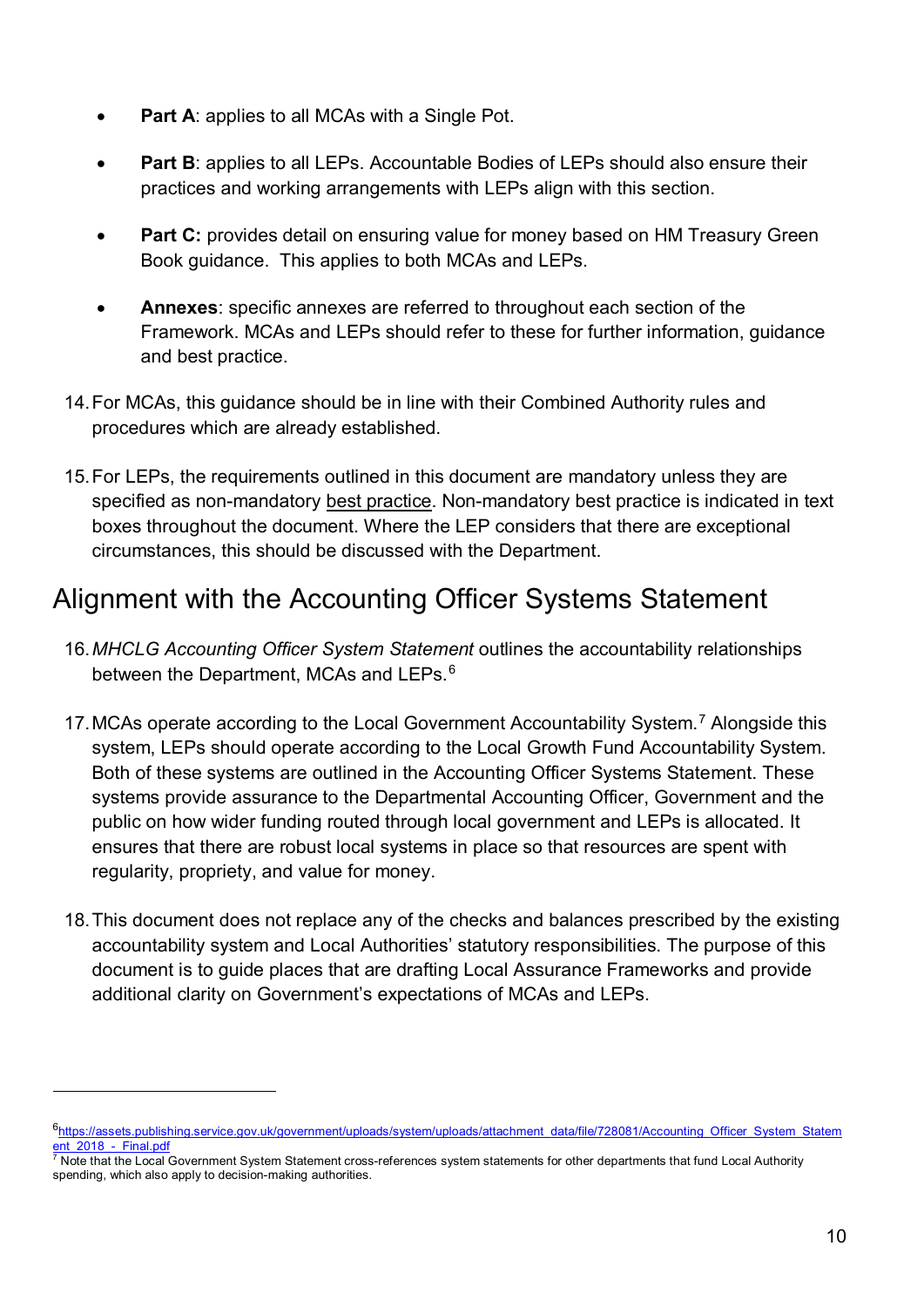- 19.A Local Assurance Framework should set out in one document all the policies, rules and processes needed to provide the Department, Government and the public with the necessary assurances around the use of public money. [8](#page-10-1) MCAs and LEPs should outline the following in their Local Assurance Framework:
	- a. A clear description of roles and responsibilities;
	- b. Arrangements for taking and accounting for all decisions and ways of working ensuring effective public engagement, with key documents, decisions etc. made public in line with the requirements placed on Local Authorities, and an agreed means to manage conflicts of interest;
	- c. Responsibilities of the Accountable Body MCAs are their own Accountable Body and therefore should provide detail of how they are ensuring proper financial oversight of their projects, programmes and portfolios, including clarity on the role of the Section 73 Officer. The LEP must provide clarity on the role of the Section 151 Officer (or equivalent) and Accountable Body with regards to governance and financial oversight $9$ ; and
	- d. Arrangements to ensure value for money (Part C) MCAs and LEPs should provide a clear and transparent basis against which projects, programmes and portfolios are identified, appraised and prioritised. It should include appropriate methodology to assess value for money with business cases developed in line with government guidance.
- 20.All MCAs and LEPs must:

 $\overline{a}$ 

- a. Publish their Local Assurance Framework on their website;
- b. Update their Local Assurance Framework in line with any changes to the Framework guidance;
- c. As a minimum, review their Local Assurance Framework annually; and
- d. Notify the Department if any they are considering any significant changes to their Local Assurance Frameworks.
- 21.The rest of this document provides additional information of what MCAs and LEPs should address in their Local Assurance Framework(s).

# <span id="page-10-0"></span>How the National Local Growth Assurance Framework Applies to Different Areas

22.Wherever possible, MCAs and LEPs should agree and adopt one single Local Assurance Framework which explains the process and policies each institution has in place to ensure value for money and the appropriate use of public funding. All LEPs and MCAs should ensure that they agree and publish a statement in their Local Assurance Framework(s)

<span id="page-10-1"></span><sup>&</sup>lt;sup>8</sup> Whether within the text or by referencing policies on the website through working hyperlinks.

<span id="page-10-2"></span><sup>9</sup> Throughout this framework the Section 151 Officer also refers to the Section 73 Officer and Section 127 Officer where relevant.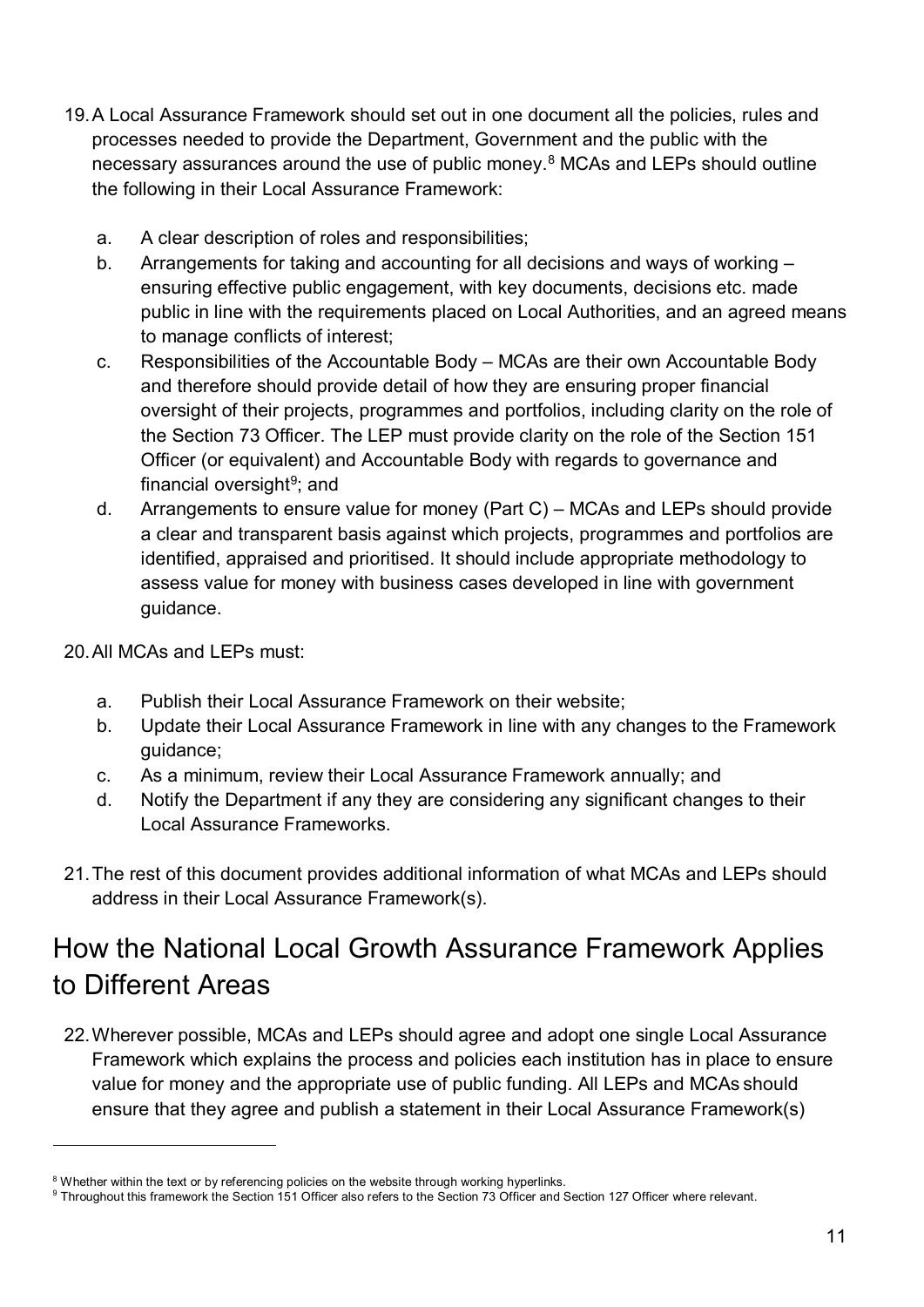which sets out their respective roles and responsibilities in a way that recognises the variation between places, whilst providing sufficient clarity on accountability for public funding. Guidance on what should be included in these statements is outlined in the chapter referring to Mayoral Combined Authorities in *Strengthened Local Enterprise Partnerships*.

- 23.Across England, MCAs and the LEPs within their geographies have a variety of relationships. Government expects MCAs and LEPs to collaborate and, wherever possible, have a combined Local Assurance Framework agreed between the LEP and the MCA. Government expects MCAs and LEPs to have joint Local Assurance Frameworks where:
	- the LEP and MCA have the same geographical boundaries; or
	- the Local Growth Fund is part of the Single Pot; or
	- the Accountable Body of the LEP is the MCA.
- 24.If places decide to maintain individual Local Assurance Frameworks they must still agree and publish a statement within each Local Assurance Framework which sets out their respective roles and responsibilities in a way that recognises the variation between places, while providing sufficient clarity on accountability for public funding.
- 25.Some LEPs are undergoing changes to their geographies. In places where this is the case any Local Assurance Framework should be updated to reflect any changes to working arrangements once these have been implemented. All new geographies must have a revised Local Assurance Framework in place to reflect their situation.

## **MCA and LEP Working Arrangements**

- 26.*Strengthened Local Enterprise Partnerships* stipulated that all LEPs should adopt a legal entity by April 2019. LEPs in a MCA or CA area may adopt the legal personality of the MCA or CA. This framework is applicable to all MCAs, CAs and LEPs regardless of what model they adopt and each institution should have regard to legislation or codes which are applicable to their legal entity.
- 27.LEPs in MCA areas may require bespoke working arrangements. These exceptions have been highlighted throughout the framework and where indicated should be reflected in Local Assurance Frameworks.

#### **London**

28.As agreed with Government, the London LEP is chaired by the Mayor of London and operates through the Greater London Authority (GLA) which acts as its Accountable Body for funding provided by Government. As such, the London LEP is not required to have a separate legal personality. All decisions must comply with the GLA's corporate governance, financial, legal and procurement frameworks and processes and be in line with the Greater London Authority Act (1999).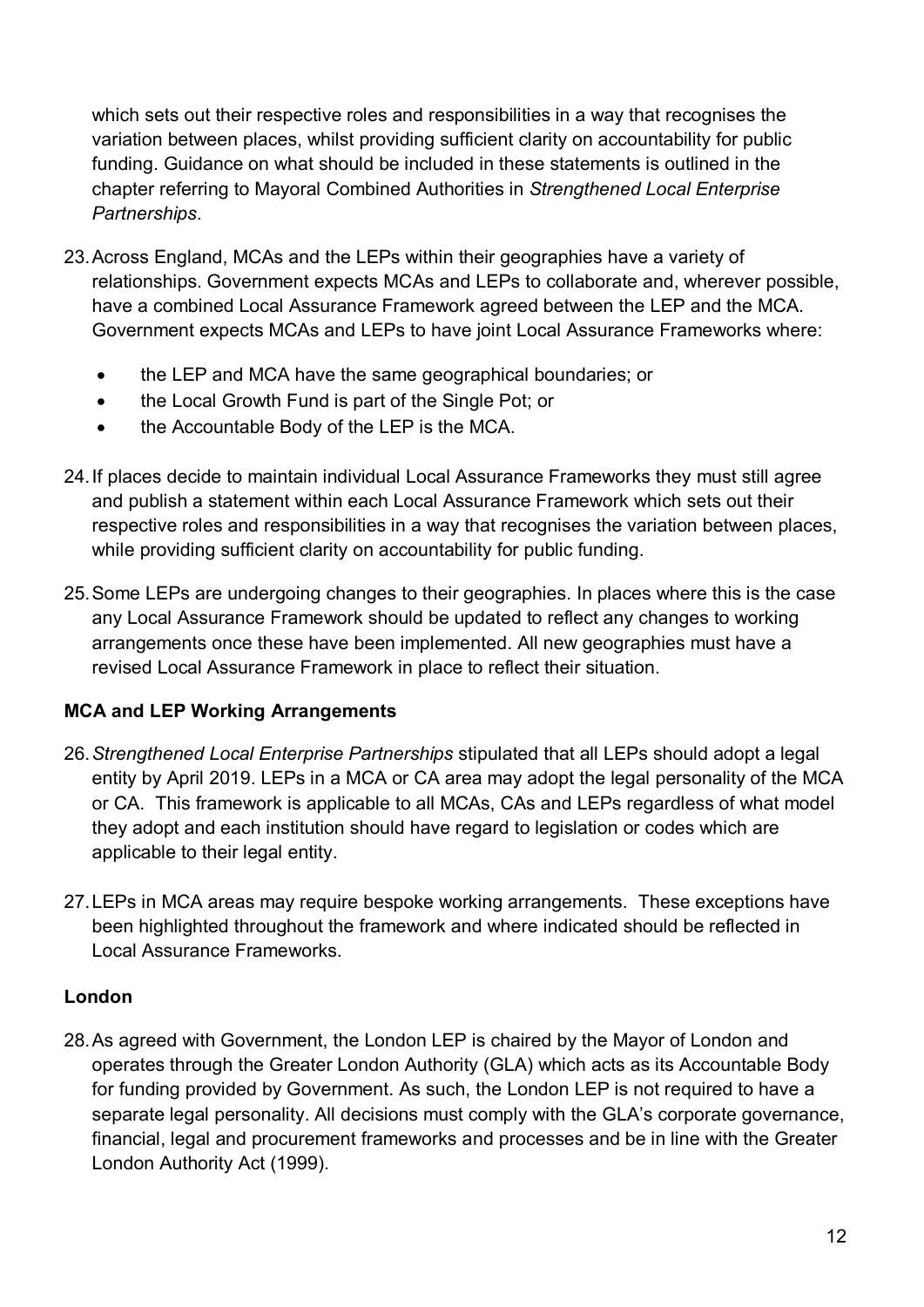- 29.Wherever possible, this will be aligned with the Framework. Within the Local Assurance Framework, the London LEP and GLA should publish an agreement that sets out the working level arrangements between the London LEP and GLA, ensuring that there is a robust process for accountability and transparency.
- 30.In line with Mayoral terms, the London LEP's Chair will have a defined term of 4 years with the possibility of re-election. There will be a private sector Co-Deputy Chair whose chair terms will also follow the terms of the Mayor. The appointment of further Co-Deputy Chairs is at the discretion of the Mayor.
- 31.In line with GLA processes, the London LEP will perform an advisory function to the Mayor. The Mayor cannot delegate decision making powers to business members of the London LEP. Once a decision has been made, however, officers can sign off funding up to preagreed levels in line with the GLA decision making framework, the Mayor cannot delegate decision making powers to the London LEP Board or any individual Members that are not officers of the GLA. The Mayor is the London LEP's ultimate decision-making authority; the London LEP Board advises the Mayor and does not make decisions.
- 32.The London LEP Senior Responsible Owner (SRO) is employed by the Accountable Body and does not report exclusively to the London LEP Board. The LEP Secretariat should be separate from the wider GLA delivery functions. Within the Local Assurance Framework the London LEP should set out the working arrangements for LEP Officers.
- 33.Scrutiny of the London LEP should be undertaken in line with the GLA's existing procedures. Assembly Members' active role in scrutinising the Mayor's work should also extend to that of the LEP. Within the Local Assurance Framework, the London LEP should set out how the London LEP Board Members are accountable to the GLA.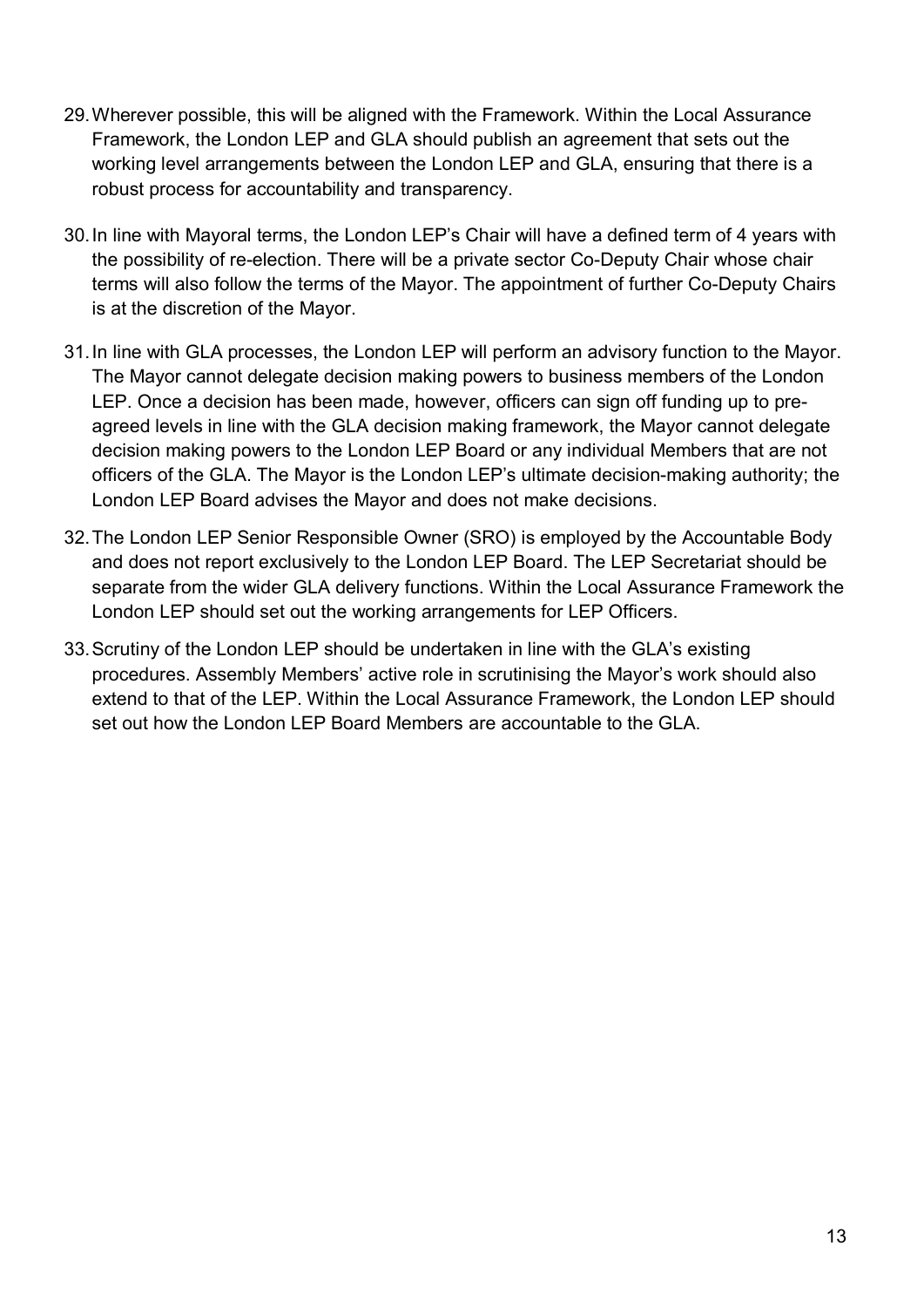# <span id="page-13-0"></span>Part A: Mayoral Combined Authorities with a Single Pot

# <span id="page-13-1"></span>Single Pot Arrangements

- 34.Devolution deals signed between places and Government provide places with greater local control, flexibility and responsibility over funding streams and their outcomes. The deals are the beginning of a process whereby local partners will have increasing control over budget lines, as well as further responsibility for delivery and outcomes.
- 35.A significant fiscal agreement in devolution deals is a 'Single Pot' approach to funding, which consolidates funding lines and reduces ring-fences.<sup>10</sup> Where a Single Pot has been agreed in devolution deals, it could include: allocations of the Local Growth Fund (if agreed with the LEP); consolidated, multi-year transport settlements; Transforming Cities Fund; additional allocations of grant-based investment funds (sometimes called "Earn Back" and "Gain Share") and the Adult Education Budget.
- 36.Where Local Growth Fund spending is within this arrangement, the MCA and LEP must agree and set out their decision making process for this funding. LEP arrangements should align to MCA ways of working. The LEP and MCA should consider the guidance outlined in Part B of the Framework and wherever possible meet the requirements set out for LEPs.<sup>[11](#page-13-3)</sup>
- 37.MCAs have a democratic mandate to invest in their local areas. Directly elected Mayors provide a single point of accountability for residents and are held responsible for their decisions through the local elections as well as through the established combined authorities' oversight and scrutiny committees.
- 38.The full commencement of the Single Pot is contingent on the ratification of the devolution deal in all relevant constituent authorities, the establishment of the agreed governance structures, and agreement with Whitehall to both a baseline implementation plan and a Local Assurance Framework. MCAs must then submit their Local Assurance Framework to the Department.

<span id="page-13-2"></span><sup>&</sup>lt;sup>10</sup> The 'Single Pot' is an Government term. We recognise that terminology to describe the process may be different locally, and we encourage places to reflect this in their Local Assurance Frameworks.<br><sup>11</sup> For MCAs who are in the process of agreeing a Single Pot arrangement, existing assurance frameworks will continue to apply for Local Growth

<span id="page-13-3"></span>Fund spending in the transition period until the new Local Assurance Framework is signed off by the Department.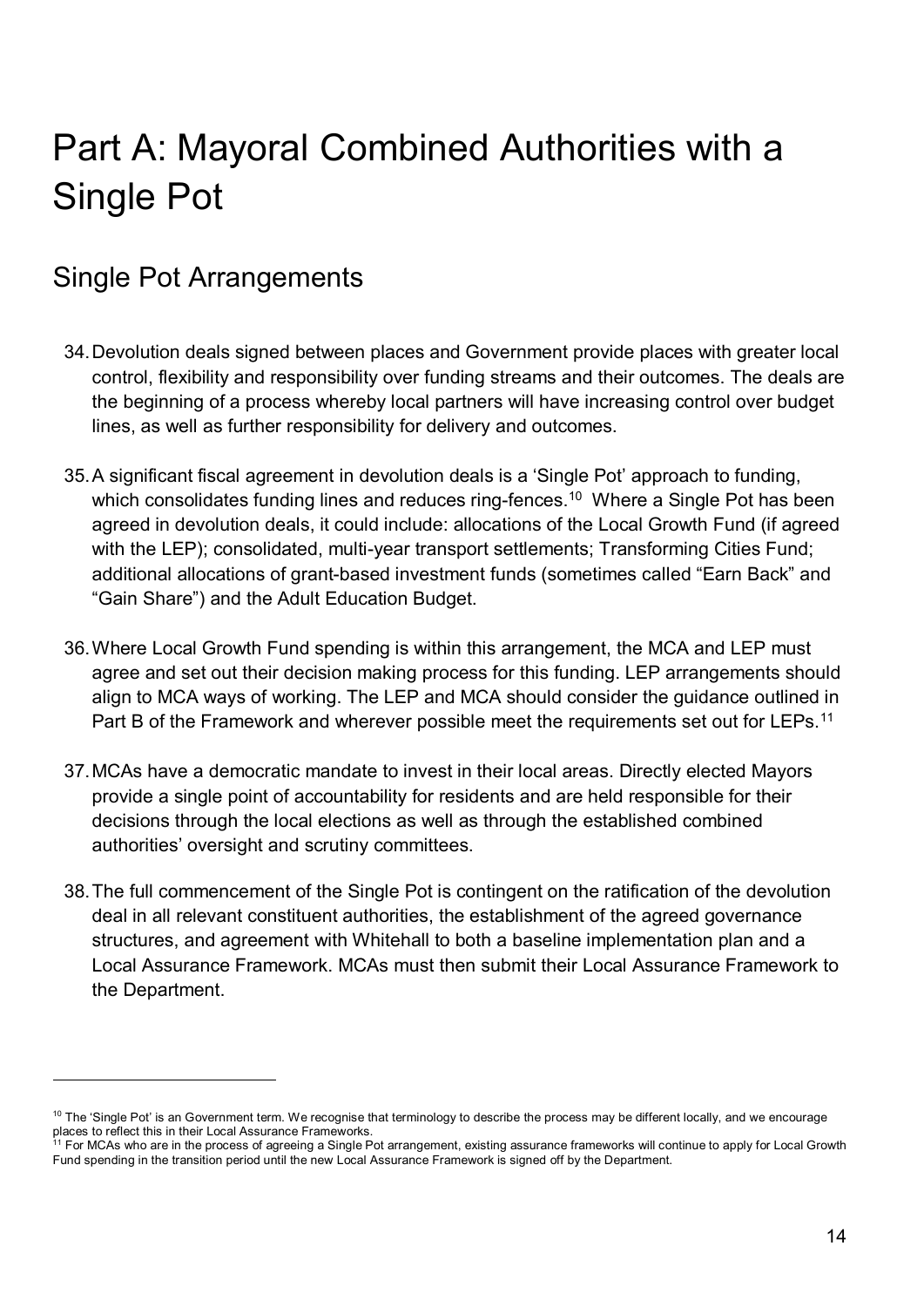- 39.Due to the anticipated lifetime, value and significance of certain elements within devolution deal agreements, Local Assurance Frameworks for a Single Pot arrangement will need to be formally signed off by the Department before a place's first allocation of investment funding is paid. The Local Assurance Frameworks must demonstrate robust assurance, project appraisal and value for money processes before they are signed off by the Department. Once approved, resources are paid where possible via a Section 31 Grant Determination to the MCA.
- 40.The Single Pot policy may evolve over time. Should further funding be incorporated, or if wider changes affect Local Authority responsibilities, the Framework will be updated. In such instances, Local Assurance Frameworks will need to be updated accordingly.
- 41.Where MCAs make changes that result in significant divergence from approved Local Assurance Frameworks, places should inform officials in the Cities and Local Growth Unit who will provide further advice. Adjustments may need to be agreed by the Accounting Officer for the Department, in consultation with relevant Accounting Officers across Government. Recognising the fluidity and lifetime of the programme of investments, we expect Local Assurance Frameworks to be live documents, reviewed and refreshed annually (or more frequently if required) by the place.
- 42.In addition, for areas in receipt of Investment Funds, an independent panel will also assess investments' impact on economic growth at five-yearly Gateway Reviews. This additional evaluation provides a further incentive to encourage appropriate project appraisal, assurance and value for money processes. This Evaluation Panel is not the focus of this quidance. $12$
- 43.For the Adult Education Budget, accountable decision-making authorities are expected to pay due regard to the Department for Education's AEB Assurance Guidelines (Annex C), which detail how decision-making authorities can administer, monitor and evaluate AEB, in line with the Framework. MCAs should also refer to Annex B which provides a description of specific issues and guidance that should be considered for transport, skills, housing, and business support.
- 44.The Local Assurance Framework for Single Pot funding will be one of a suite of key devolution deal implementation documents that should be viewed together. Ahead of Single Pot funding being released, MCAs should have and/or agreed:
	- a. **Devolution agreement documents –** which set out the terms and commitments between Government and Localities;

<span id="page-14-0"></span><sup>&</sup>lt;sup>12</sup> Guidance on the evaluation of the funds is agreed between places undergoing the evaluation by the Independent Panel, based on the Government's Service Specification for Investment Funds.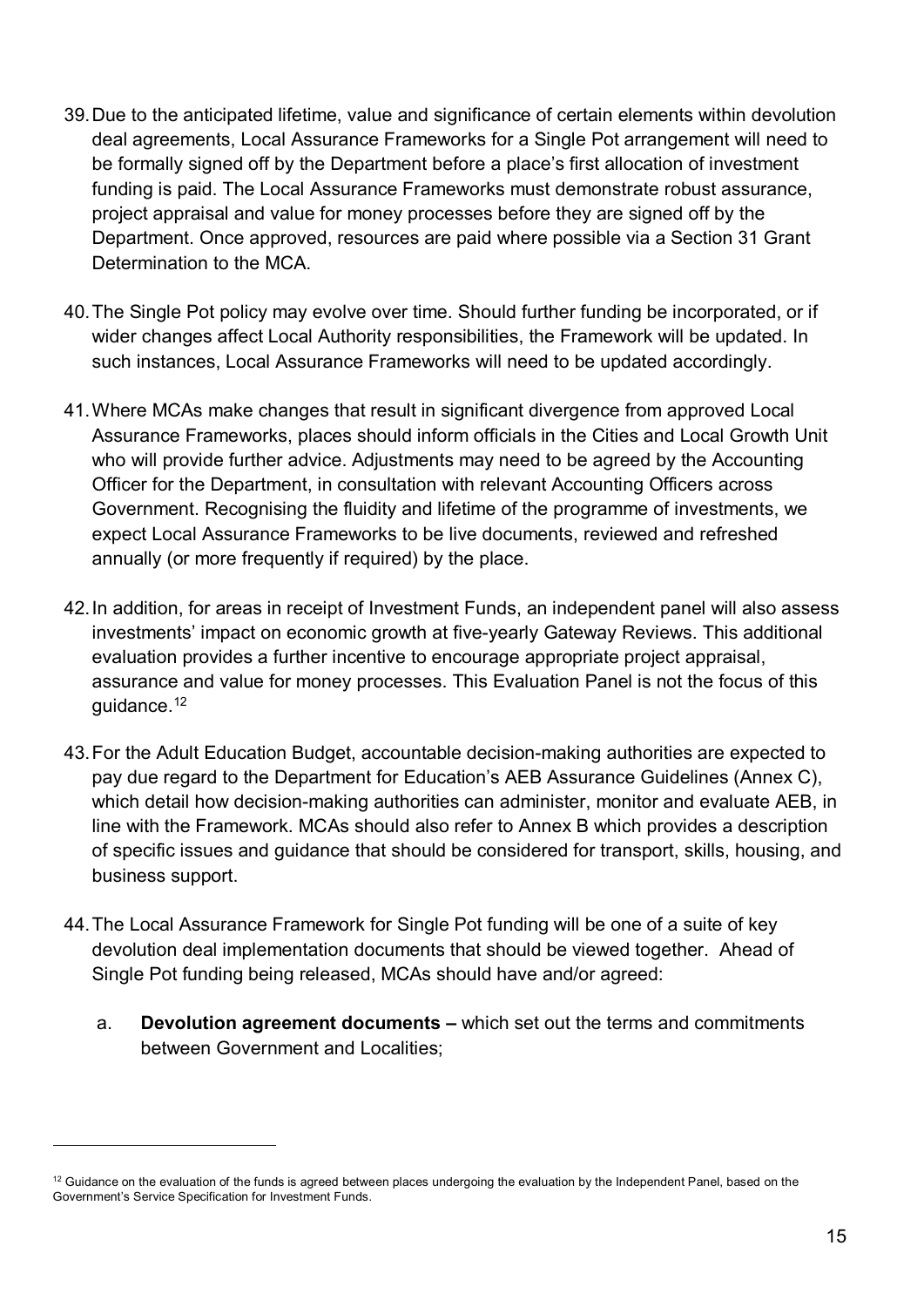- b. **Baseline implementation plans –** which set out clear plans to deliver commitments in devolution deals. These are led by places and developed with support from relevant Whitehall departments; and
- c. **Single Pot settlement letters –** which outline the principles and content of the Single Pot.

# <span id="page-15-0"></span>Accountability and Transparent Decision Making

45.This section sets out the accountability and decision making process for all MCAs. Government's expectation is that MCAs will build upon these requirements through their own Local Assurance Framework. It is important that, within their Local Assurance Framework, MCAs outline their decision making processes and demonstrate their commitment to transparent and accountable decision making.

To demonstrate this commitment, we expect all Local Assurance Frameworks to:

- a. Confirm Accountable Body arrangements for funding received from Government through devolution deals;
- b. Confirm that the use of resources is subject to the usual Local Authority checks and balances – including the financial duties and rules which require councils to act prudently in spending, which are overseen and checked by the responsible Chief Finance Officer (the Section 73 Officer) and to ensure that annual accounts are published. This should include reference to the MCA's overview and scrutiny and audit committee functions;
- c. Confirm, where applicable, investment decisions using public funds will be made with reference to statutory requirements, conditions of the funding, local objectives (e.g. transport objectives) and through formal LEP involvement; and
- d. Describe the arrangements for enabling effective and meaningful engagement of local partners and the public to inform key decisions and future strategy development.
- 46.The Local Assurance Framework should set out the key roles and responsibilities in decision making. In particular it should set out which body (or bodies) has the authority to set strategy, budgets and individual investment decisions, including any delegated authority. It should set out, for example, the distinct responsibilities of the Mayor and Combined Authority members.
- 47.MCAs must agree and publish a joint statement with their LEP(s) in their Local Assurance Framework(s) which sets out their respective roles and responsibilities in a way that recognises the variation between places, while providing sufficient clarity on accountability for public funding. Guidance on what should be included in these statements is outlined in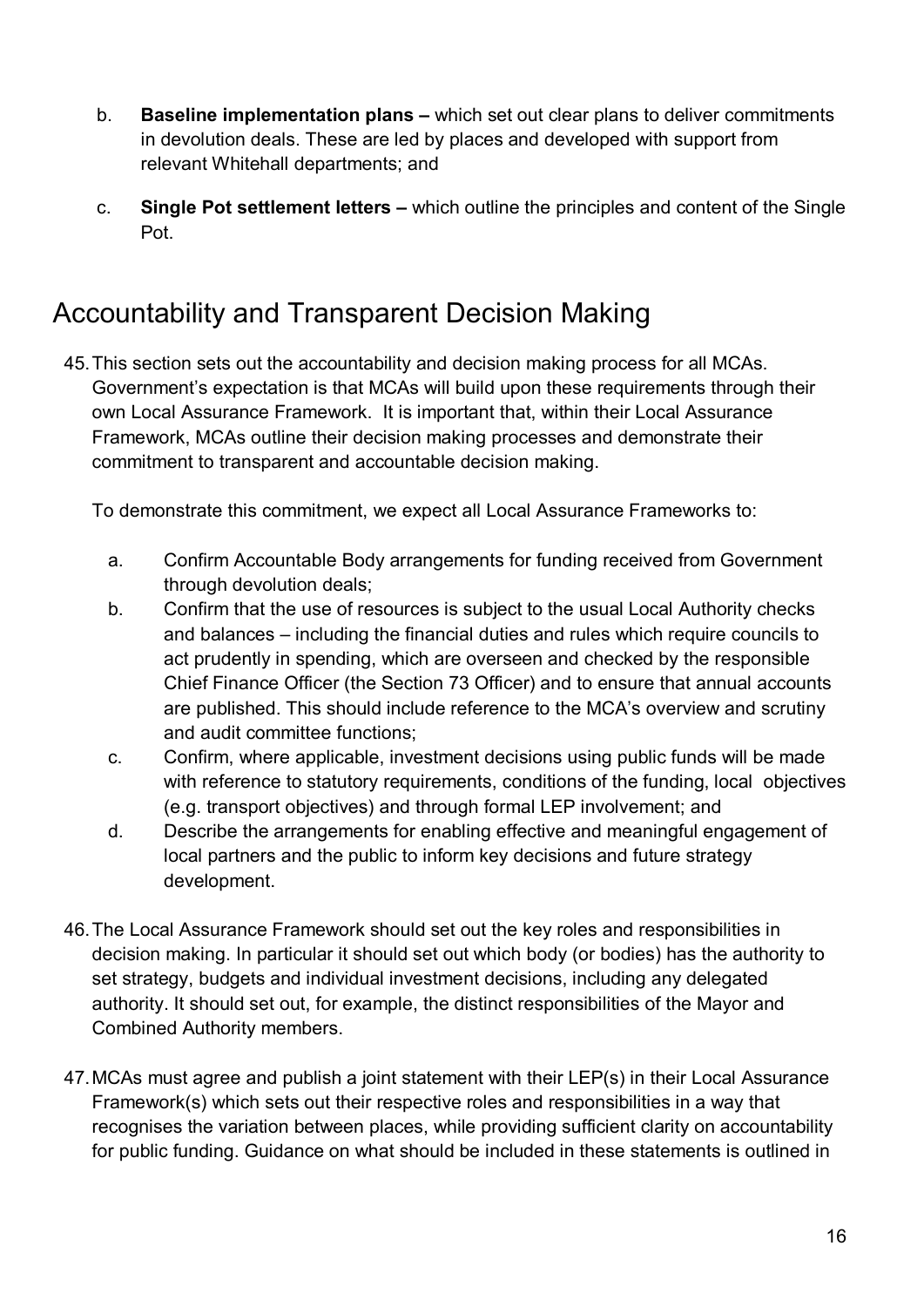the chapter relating to Mayoral Combined Authorities in *Strengthened Local Enterprise Partnerships*.

- 48.In line with existing Local Authority rules and regulations we expect the MCA to ensure appropriate arrangements are in place to ensure that decision making and recording is transparent, and that requests for information, conflicts and complaints are dealt with appropriately. We would also expect to see arrangements in place to enable effective engagement with local partners and the public. Examples of best practice governance arrangements can be found in annex F.
- 49.In instances where the establishment of a MCA is agreed as part of a devolution deal, Local Assurance Frameworks should set out the means by which elected Mayors will be involved in funding allocation and decision-making. No spending commitments beyond the initial five-year allocation should be made until elected Mayors are in place and have agreed to the investment strategy.<sup>[13](#page-16-1)</sup> This is consistent with the ambition and agreement to hold a single democratically elected figurehead accountable, and for their democratically invested power to influence the allocation of funding.
- 50.Decisions relating to the Single Pot Fund should be considered as part of the MCA's established scrutiny and audit arrangements. Where the Local Growth Fund is placed in the Single Pot, the LEP and the MCA should agree procedures for decision making relating to this funding.

# <span id="page-16-0"></span>Government and MCA Engagement

- 51.Government asks all MCAs to participate in an Annual Conversation. Although this is a conversation about Devolution Deals in the round, part of the conversation will focus on the Single Pot arrangement.
- 52.All LEPs participate in an Annual Performance Review to discuss their governance, delivery and strategy arrangements. Where the Local Growth Fund is included in the Single Pot, Government expects a relevant MCA representative to be present at the LEP Annual Performance Review in addition to their own Annual Conversation.

<span id="page-16-1"></span><sup>&</sup>lt;sup>13</sup> The Local Assurance Frameworks should also include a mechanism by which the associated combined authority must review decisions that have been taken before the appointment of the Mayor, if the Mayor requests this once they are in post.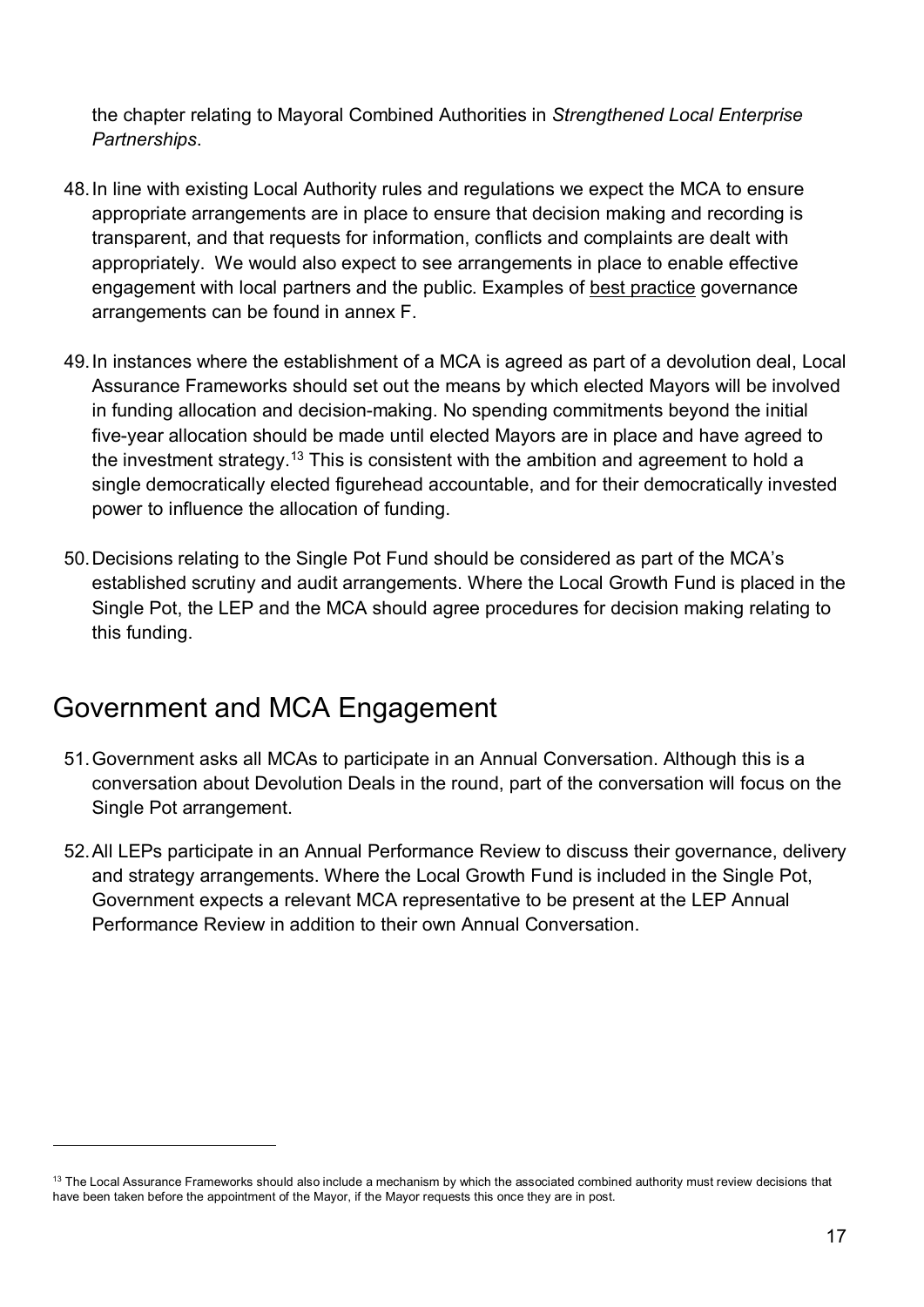# <span id="page-17-0"></span>Part B: Local Enterprise Partnerships

# <span id="page-17-1"></span>Local Enterprise Partnership Arrangements

- 53.The Government has entrusted LEPs with significant public funds and responsibilities to achieve their objectives. The intention is that LEPs will play an increasingly active role in delivering an economy that makes the most of the opportunities available. The purpose of this framework is to ensure that LEPs demonstrate the standards of governance, accountability and transparency consistent with this role.
- 54.Whilst LEPs will determine their own specific priorities, in *Strengthened Local Enterprise Partnerships* the Government set out that LEPs should focus on the following four activities to support the development and delivery of their Local Industrial Strategy:
	- **Strategy:** Developing an evidence-based Local Industrial Strategy that identifies local strengths and challenges, future opportunities and the action needed to boost productivity, earning power and competitiveness across their area;
	- **Allocation of funds:** Identifying and developing investment opportunities; prioritising the award of local growth funding; and monitoring and evaluating the impacts of its activities to improve productivity across the local economy;
	- **Co-ordination:** Using their convening power, for example to co-ordinate responses to economic shocks; and bringing together partners from the private, public and third sectors; and
	- **Advocacy:** Collaborating with a wide-range of local partners to act as an informed and independent voice for their area.
- 55.LEPs should have regard to the standards and best practice associated with their corporation model. For those LEPs which are companies, they should ensure that they meet the relevant legislation governing companies, as well as consider corporate governance best practice. Whilst Government recognise that LEPs are business led publicprivate partnerships, they are also entrusted with significant public funds and as such are required to have the necessary systems and processes in place to provide assurance that they are operating transparently, with accountability and providing value for money. The Accountable Body role is an essential part of this system.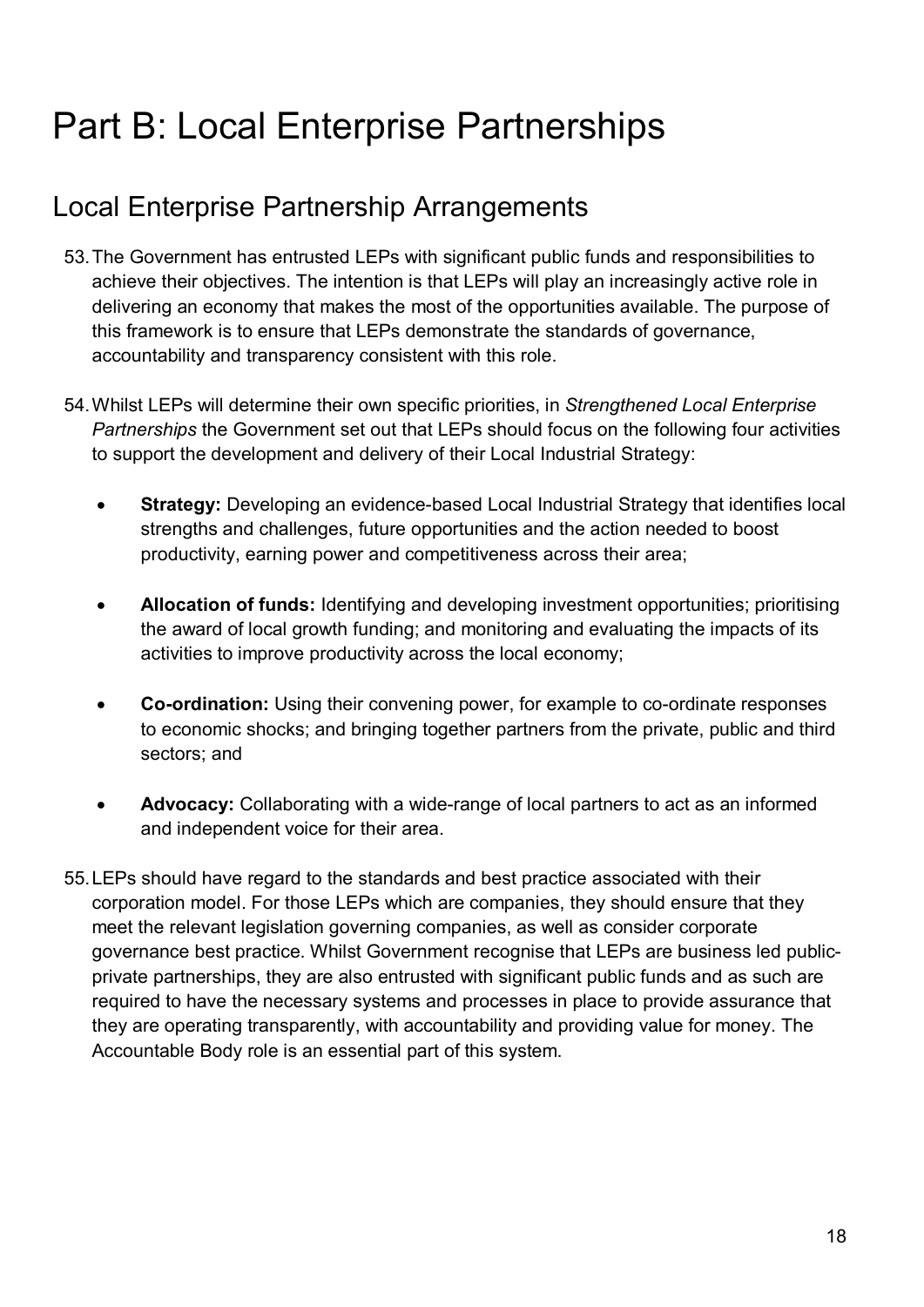- 56.It is therefore imperative that LEPs demonstrate the highest standards of conduct when carrying out their responsibilities. As part of this LEP Board Members and Officers, in carrying out their duties should have regard to the principles below . [14](#page-18-1) They should:
	- a. Act solely in the public interest in line with the Nolan principles; make decisions purely on merit, in accordance with agreed LEP processes and act with regularity and propriety when managing public money<sup>15</sup>;
	- b. Keep records which demonstrate they meet all their legal obligations and all other compliance requirements placed upon them ensuring these are accessible if requested;
	- c. Actively cooperate with stakeholders and other regeneration organisations. This involves engaging deliberately and constructively with the private sector and public sector including national and local partners such as: Government Departments, subnational bodies, Local Authorities, third sector representatives, community interest groups, universities and research institutions, MCAs and other LEPs in order to collect information which can be factored into decisions;
	- d. Ensure partnership working and engagement on projects or decisions which are likely to have an effect across MCA or LEP borders or significantly affect the plans of another MCA or LEP; and
	- e. Champion successes within their communities, including bringing to the attention of Government local growth projects which should be recognised as innovative or examples of best practice and ensuring that stakeholders are able to make informed decisions on local growth matters.

57.LEPs should commit to meeting these principles through their Local Assurance Framework.

# <span id="page-18-0"></span>LEP Governance

 $\overline{a}$ 

58.In line with corporate governance, LEPs are expected to have clear systems, rules, practice and processes in place to ensure that decisions are made on a transparent basis, by the appropriate persons or groups and on merit. Members of the LEP Board, other LEP Sub-Boards, Advisory Groups and LEP Officers must work within these agreed governance structures and should at all times demonstrate the highest standards of conduct. The LEP should ensure that third parties who provide services to the LEP are aware that their conduct should be consistent with the standards exhibited by the LEP.

<span id="page-18-1"></span><sup>&</sup>lt;sup>14</sup> Note that the use of 'Board Member' in this document refers to both Board and Sub-Board members in the LEP. All Sub-Board Members are required to adhere to the same standards as members of the main LEP Board. Where Sub-Boards have delegated authority; they should apply the standards set out in this Framework.

<span id="page-18-2"></span> $15$ Meeting the highest standards of public conduct, including robust governance and the relevant expectations, especially transparency; compliant with all relevant legislation in force at the time, requirements set out by Government (whether in the Framework, directions or funding conditions) and the systems and processes in place for the handling of public money in the LEP.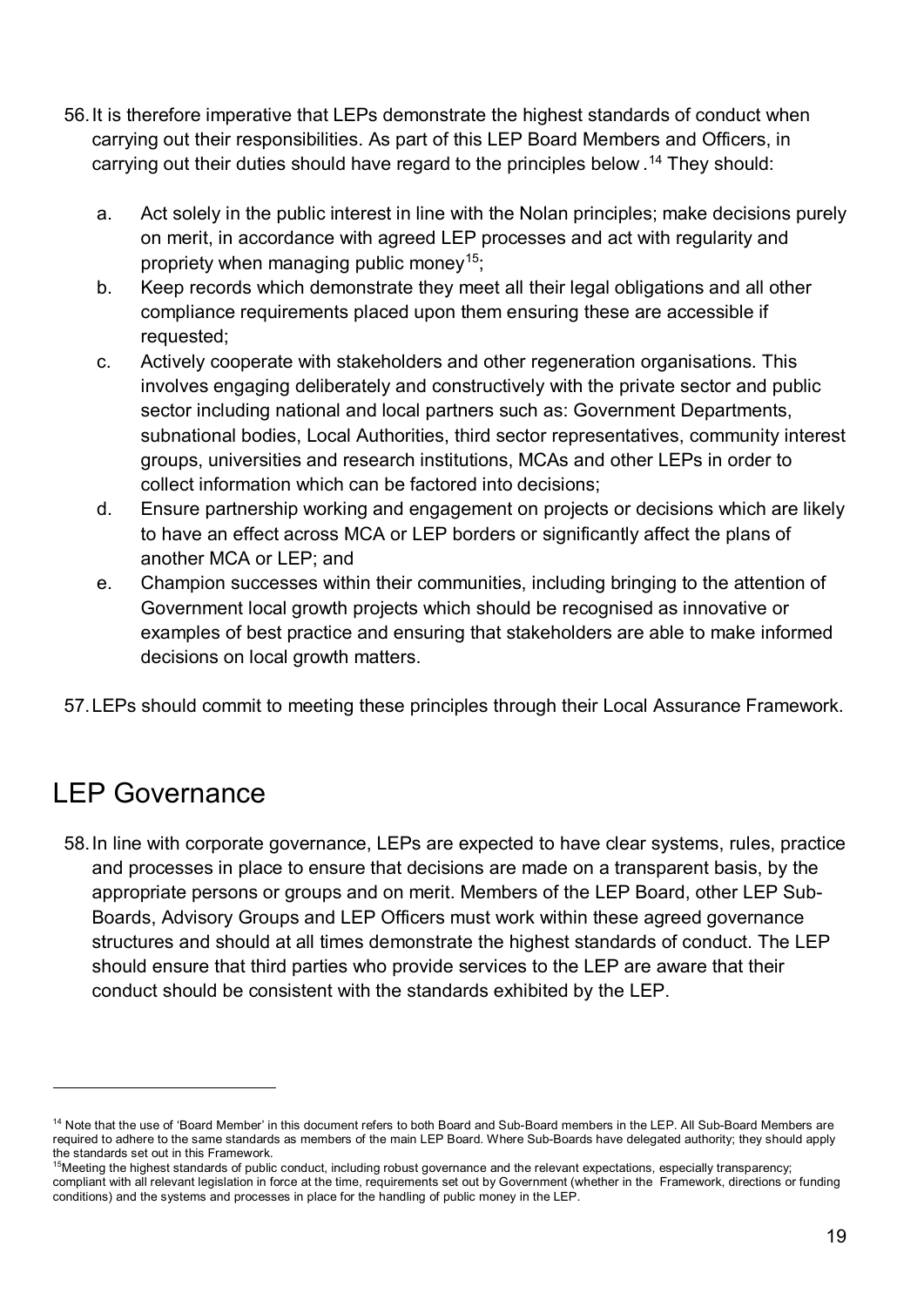- 59.LEPs should set out their arrangements to ensure transparency in LEP operations and decisions. This includes transparency for: recruiting Board members, decision making, projects which receive LEP funding, registering and declaring interests, complaints procedures, whistleblowing procedures and publishing financial information.
- 60.Transparent decision making is supported by the publication of information and LEPs should ensure that information published on their websites and in their Local Assurance Framework is updated frequently.<sup>[16](#page-19-0)</sup> LEPs should ensure that they review their Local Assurance Framework annually and in line with Government updates.
- 61.The requirements in this section incorporate and develop further the *LEP Governance and Transparency Best Practice Guidance* provided by the Cities and Local Growth Unit in January 2018. Where specific requirements exist for each of these policies, processes and statements they are outlined below. Examples of best practice are included in Annex F of this document.

## **Corporate Structure for LEPs**

 $\overline{a}$ 

- 62.As set out in *Strengthened Local Enterprise Partnerships* Government requires that every LEP has a legal personality. LEPs must abide by the laws and regulations that apply to the legal entity that they adopt.
- 63.To ensure that all businesses in an area have equal access to their LEP, it must not be operated on a paid-membership basis.
- 64.LEPs in a MCA or CA area may adopt the legal personality of the MCA or CA.

## **Local Assurance Framework and Websites**

- 65.A LEP's Local Assurance Framework is intended to provide a single document that explains to the Department, Government and the public how the LEP builds upon and has 'operationalised' the Framework. Each LEP Local Assurance Framework must:
	- a. Set out the LEP's structure, and decision-making processes (see Accountability and Decision Making);
	- b. Provide information on how the LEP manages its programmes, funding streams and any associated contracts, including the Local Growth Fund, City Deals and Enterprise Zones (where applicable);
	- c. Provide information on the LEP's arrangements for ensuring value for money (see Business cases and Value for money);
	- d. Set out the LEP's approach to risk. This should include a description of the nature of the risks undertaken by the LEP, its arrangements for active risk management, and

<span id="page-19-0"></span><sup>&</sup>lt;sup>16</sup> The Local Assurance Framework should be updated within one calendar month or following the next Board meeting if the changes require Board sign-off.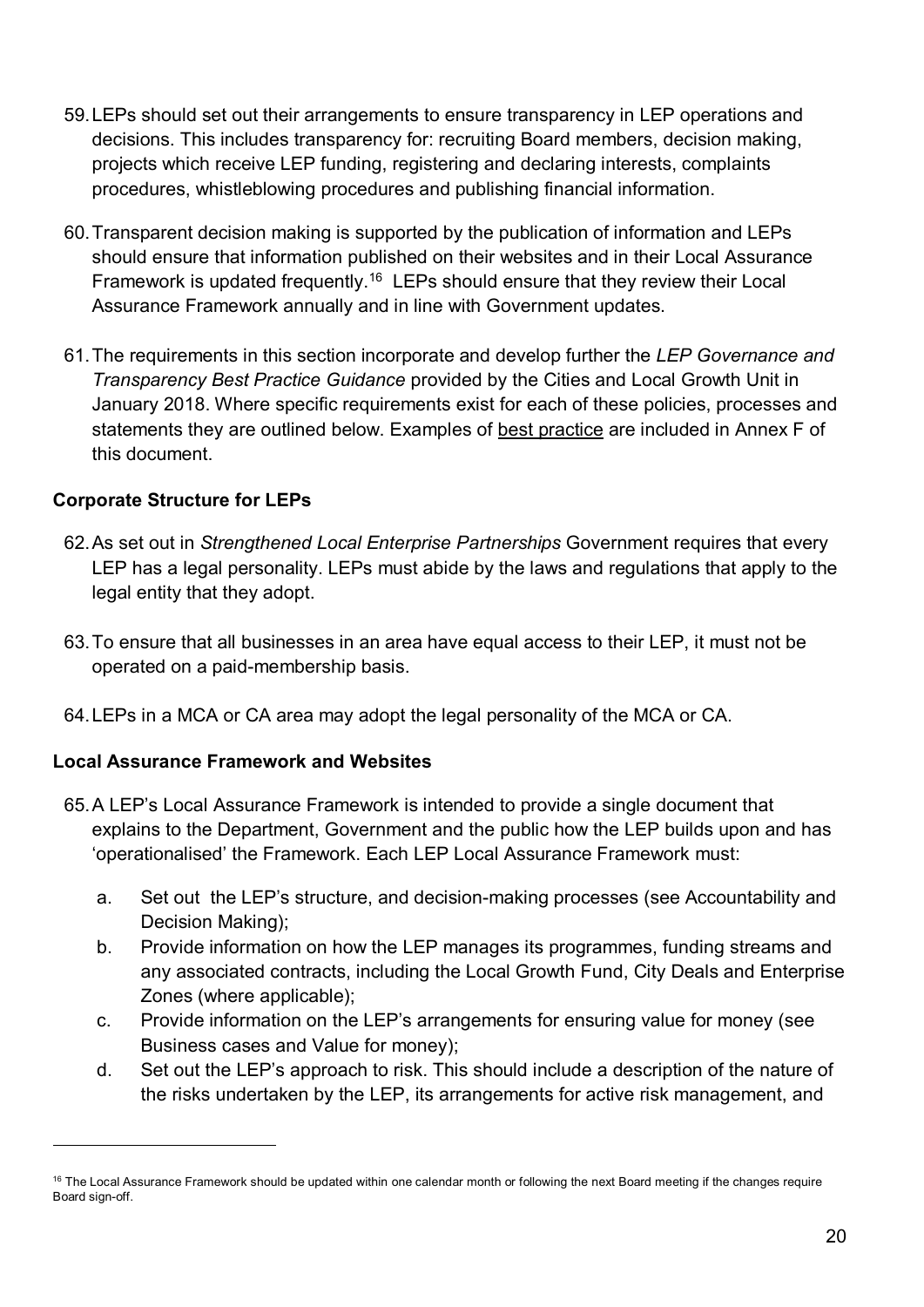the name of the individual responsible for risk management (see Ensuring Value for Money section), a process for the LEP Board to oversee risk and details of the processes for the escalation of risk analysis and risk management requirements within the LEP;

- e. Set out how calls for bids or projects are advertised openly and that selection criteria and selection processes are transparent;
- f. Set out how the LEP will conduct ongoing local engagement (see Local Engagement);
- g. Ensure the transparent publication of financial information (see Publication of Accounts and Financial Information);
- h. Set out how the LEP ensures open recruitment processes (see Appointments Process for Chair and Board Members);
- i. Ensure appropriate succession planning and arrangements for the resignation of Board Members;
- j. Implement an induction process for new members of the LEP Board and LEP Officers;
- k. Set out how the LEP manages conflicts of interest (see Conflicts of Interest);
- l. Set out the LEP's commitment to diversity (see Diversity Statement);
- m. Set out the processes the LEP has put place for handling data (see Data);
- n. Set out the LEP's overarching approach to dealing with complaints and whistleblowing, including linking to the relevant policies (see Conflicts of Interest, Complaints for Third Parties and Whistleblowing); and
- o. Provide information on LEP scrutiny arrangements (see Scrutiny Arrangements).
- 66.For a detailed breakdown of the individual requirements, process and policies required in the Local Assurance Framework please see Annex E.

## **Websites**

- 67.LEP websites are a key product to ensure that LEPs are providing the public and stakeholders with key information and they help the LEP to achieve transparency. As such, they must be easy to navigate and be updated regularly.
- 68.LEPs should ensure that they have and maintain a dedicated website through which local partners and the public can check progress on the delivery of Growth Deals, other funding streams and access key documents, ensuring that this information can be found easily and is accessible.
- 69.Government expects LEP websites to be:
	- Prominent, accessible and easy to navigate;
	- Updated regularly to ensure that information remains current;
	- Repositories of information on LEP Board meetings (including agendas, papers and minutes), LEP policies, processes, projects, funding calls and decisions; and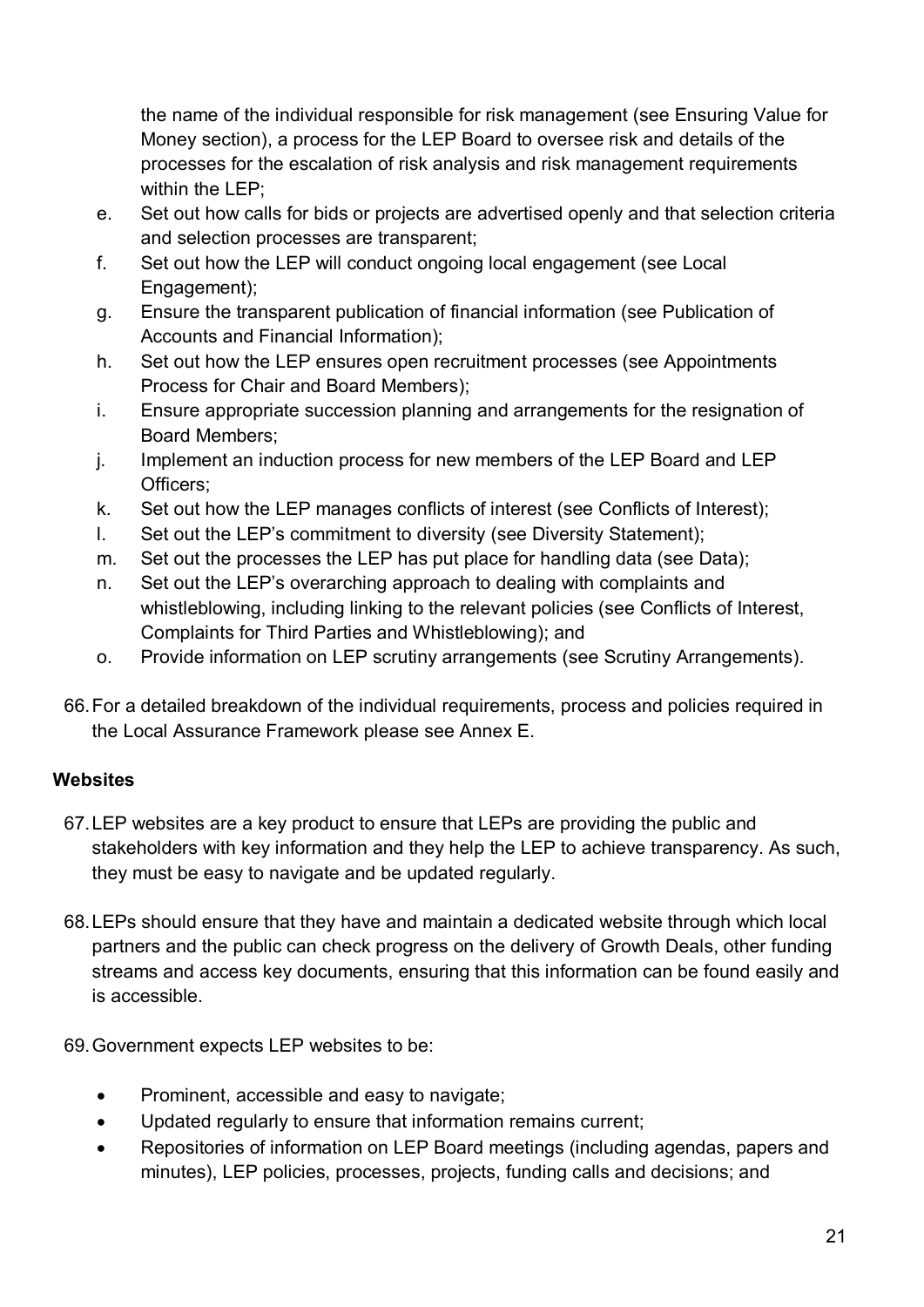- An interface that caters to the public, interested parties in LEP projects and funds and Government.
- 70. As a minimum, the LEP should publish on the website:
	- a. The Local Assurance Framework;
	- b. An annual financial statement;
	- c. The LEP annual report and delivery plan;
	- d. A statement on the publication of meeting papers, minutes and agenda items;
	- e. Copies of LEP Board meeting agendas, papers and minutes;
	- f. The Annual Assurance statement from the leadership of the LEP;
	- g. The LEP's Code of Conduct and Conflict of Interest policy;
	- h. Board Members' registers of interest and the register of the Chief Executive Officer;
	- i. The LEP hospitality and expenses register;
	- j. Complaints policy;
	- k. Whistleblowing policy;
	- l. A rolling schedule of projects, outlining a brief description of the project, names of key recipients of funds/contracts and amounts of funds designated by year. This should be updated every quarter or more frequently if relevant (e.g. when new projects are signed-off); and
	- m. Key LEP documentation e.g. the Strategic Economic Plan and Local Industrial Strategy (where applicable).
- 71.In addition, the LEP should ensure that it uses the correct Government branding on any relevant website page.

## **Best Practice**

Best practice suggests that the LEP should have a designated governance and transparency page which includes the LEP's Local Assurance Framework, policies and processes in one place.

## **Local Engagement**

- 72.In order to effectively undertake the responsibilities assigned to them, LEPs should ensure that there is ongoing local engagement with public and private sector stakeholders. This should include engaging stakeholders to inform key decisions and ensuring that there is local engagement with feedback to the general public about future LEP strategy development and progress.
- 73.The LEP should set out their engagement plans in their Local Assurance Framework, including how they will evidence effective engagement.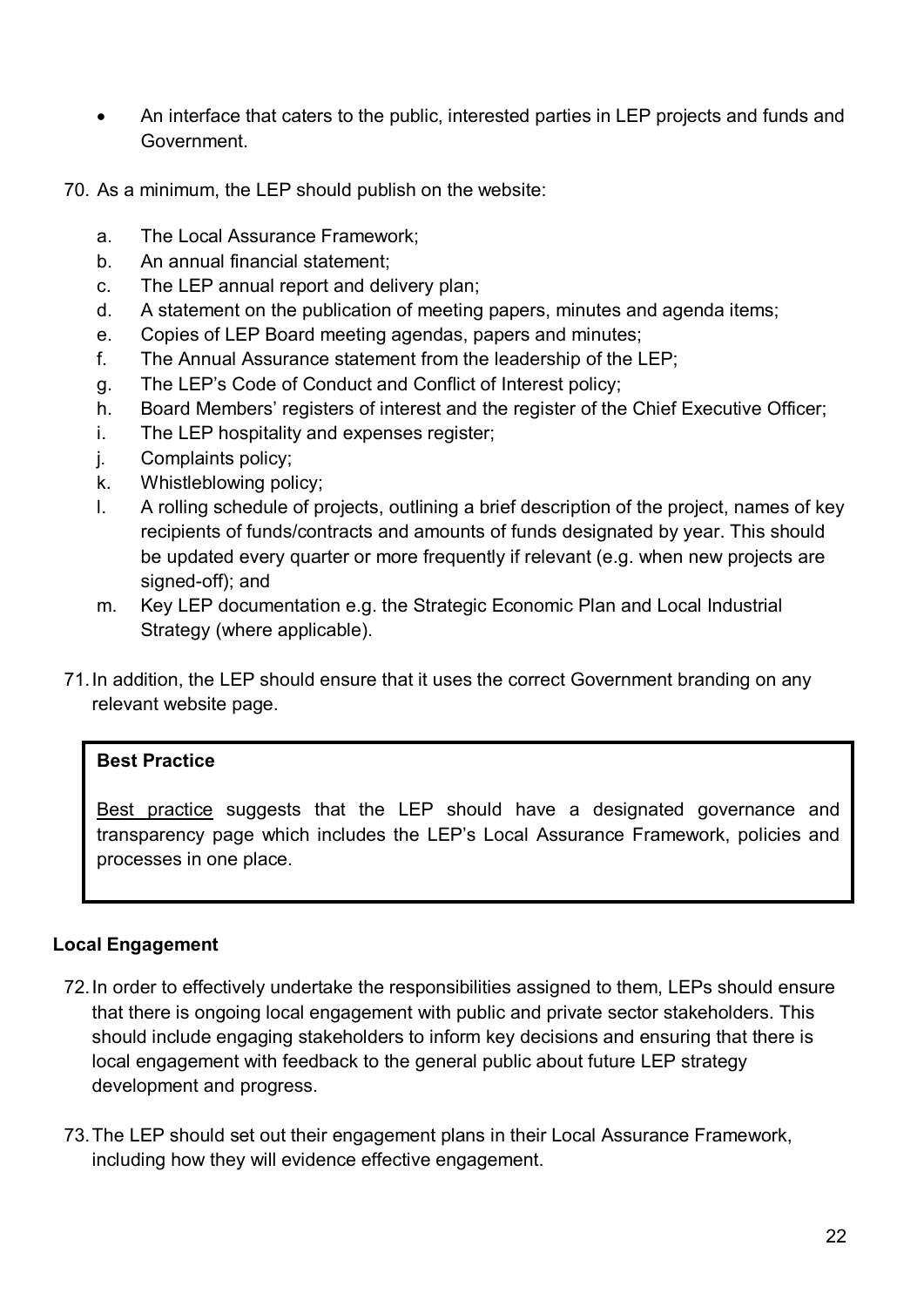74. As part of their openness to the communities they serve, each LEP should openly advertise and hold an Annual General Meeting that is open to the public.<sup>[17](#page-22-0)</sup>

## **Appointment Process for Board Members and Chairs**

- 75.The LEP should outline, or refer to, its appointment process for Board Members (public and private sector), Chairs and Deputy Chairs within the Local Assurance Framework. As part of this they should ensure that they advertise opportunities for private sector leaders to become a LEP Chair or private sector Board Member when vacancies emerge. They should advertise openly, on a variety of platforms to ensure that people across the business community have an opportunity to apply and consider the diversity requirements outlined in this Framework.
- 76.Whilst LEP Chair appointments are not public appointments, Government offers to list vacancies on the Centre for Public Appointments website. [18](#page-22-1)
- 77.Government expects that each LEP consults widely and transparently with the business community before appointing a new Chair. LEPs should openly advertise opportunities for private sector leaders to become a LEP Chair or Board Member when vacancies emerge and publish details of how the LEP ensures an open recruitment process. The LEP's appointment process should set out how this is done.

#### **Diversity Statements**

78.The Local Assurance Framework must set out the LEPs commitment to diversity. The LEP should produce a diversity statement explaining how the LEP will ensure representation at Board and Sub-Board level which is reflective of their local business community (including geographies, gender and protected characteristics). The statement should also set out how the LEP will monitor diversity at board level and explain what steps the LEP is taking to ensure diversity in its engagement with local communities and businesses.

<span id="page-22-1"></span><span id="page-22-0"></span><sup>&</sup>lt;sup>17</sup> Including giving the public the opportunity to ask questions.<br><sup>18</sup> LEPs should notify their Area Lead if they wish to advertise appointments on the website.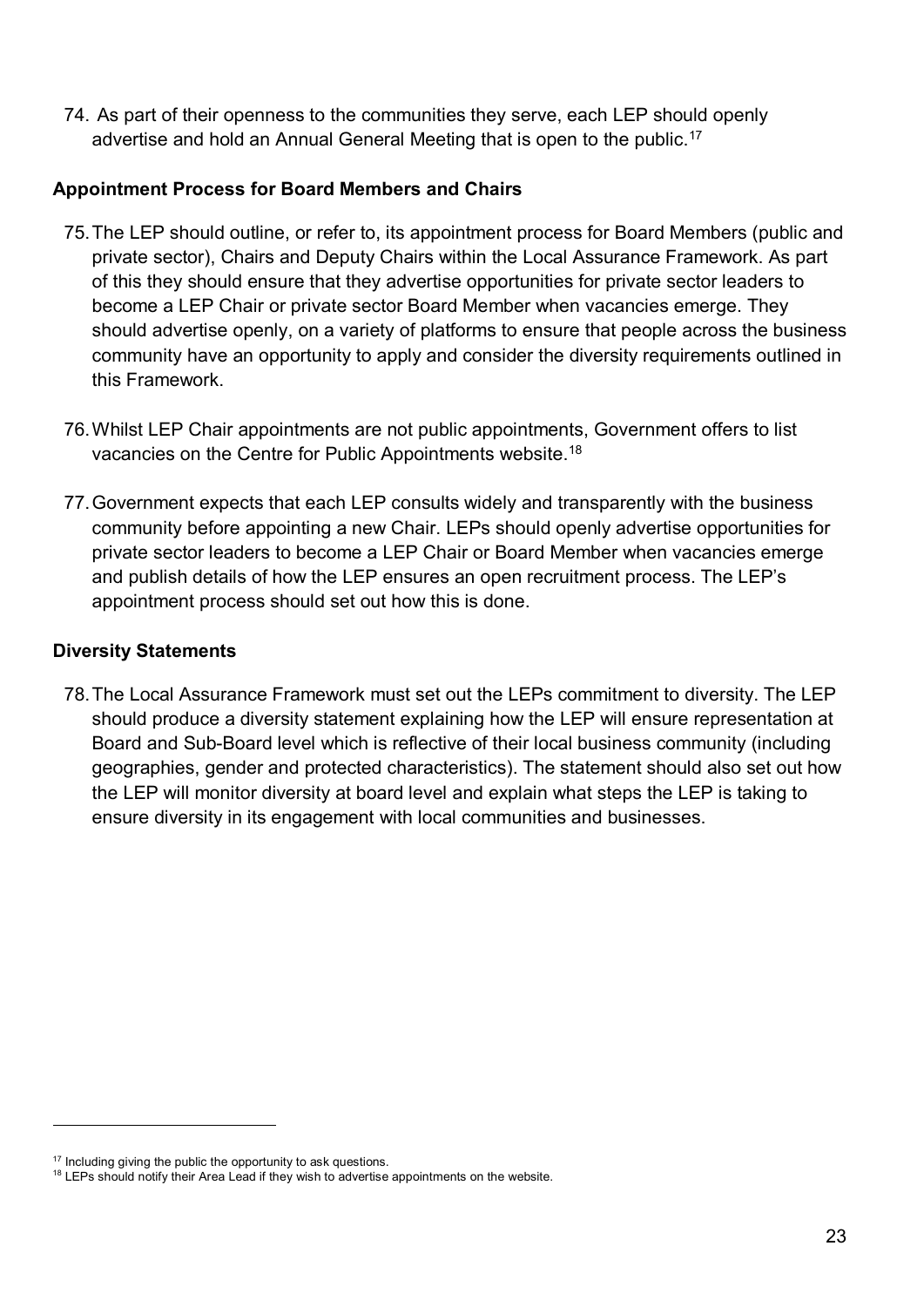79.The diversity statement should include a commitment to ensure that by 2020 at least one third of members of LEP Boards are women with an expectation for equal representation by 2023.

#### **Best Practice**

- 1. It is best practice for a report to be made to the Board each year discussing progress in encouraging diversity and how improvements can be made.
- 2. In addition, it is best practice for each LEP to nominate a diversity champion from its Board. Their role will be to encourage diversity and ensure that the LEP is acting in line with its diversity statement.

#### **Board Remuneration and LEP Officer Salaries**

80.Although LEPs are business led private-public sector partnerships they receive large amounts of public funding. LEPs should make the expenditure and/or remuneration policy for Chairs and Board Members clear on their websites.

#### **Best Practice**

To improve transparency in LEP expenditure, it is also considered best practice for LEPs to publish salaries of Officers and/or Board Members or Chairs in line with the Localism Act and [associated guidance.](https://assets.publishing.service.gov.uk/government/uploads/system/uploads/attachment_data/file/5967/1997468.pdf)

#### **Induction and Training**

- 81.LEPs should ensure that all Board Members and LEP Officers can access an induction and training programme. This will ensure that Board Members understand their role, are adequately supported to provide challenge and direction to their LEP and understand how best to work with Government.
- 82.Government will support the development of an induction and training offer to be made available to LEPs. Once an induction programme is in place, new members and officers of the LEP should undertake a full induction within the first quarter that they are in post.

#### **Code of Conduct**

83.All LEP Board Members and LEP Officers should sign up to a code of conduct based on the Seven Principles of Public Life. The LEP should publish the Code(s) of Conduct on its website.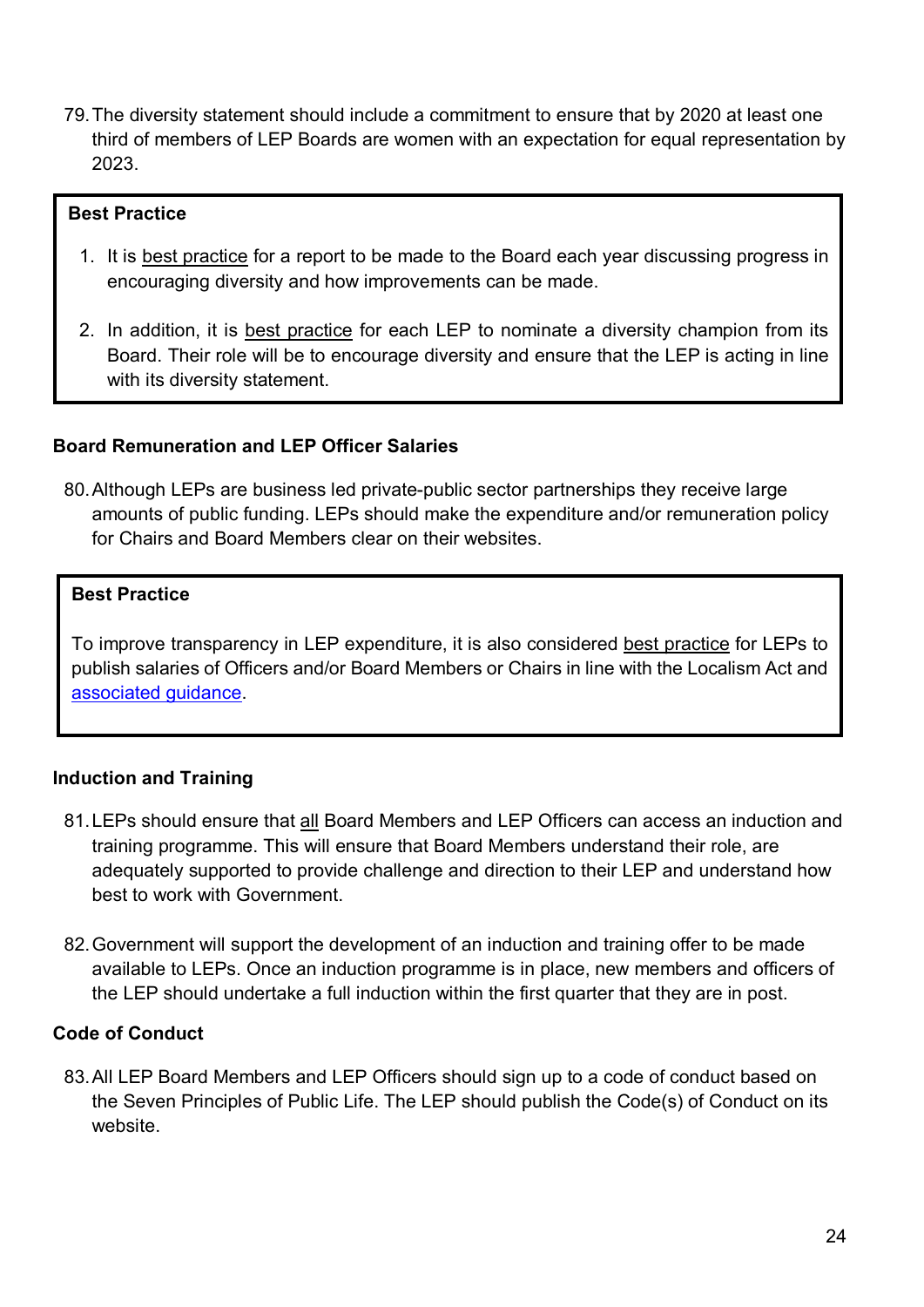- 84.New Board Members and LEP Officers should have signed up to a code before commencing their post. An example code of conduct for Board Members is provided in Annex F. As a minimum the code(s) should state that all Board Members and/or staff proactively sign up to this code.
- 85.If LEP Officers are employed by an organisation other than the LEP (e.g. the Accountable Body or MCA), they may adopt their employer's code of conduct if it is based on the principles of public life.

## **Conflict of Interests**

- 86.LEPs must have a published conflict of interest policy which outlines the process for Board Members and LEP Officers to declare and report interests, ensuring impartiality and the avoidance of perceptions of bias. It should provide guidance on the pecuniary and nonpecuniary interests individuals must declare, outline the process that Board Members and the LEP follows for declaring interests and explain the process for requesting an exemption. [19](#page-24-0) The conflict of interest policy must cover commercial, actual and potential conflicts of interest.
- 87.LEPs must state that this policy applies to any/all involvement with the work of the LEP. The policy must state that all Board Members, Sub-Board Members, co-opted members and Senior Officers **must** adopt the Department's bespoke proforma register of interests (Annex G). Individual registers of interest for all Board Members, Sub-Board Members, Coopted Members and the Chief Executive (or equivalent) should be completed and signed within 28 days of taking up post and before advising or participating in any decision making. These registers should be published on the LEP website. The policy should state that Officers involved in decisions making should also complete the proforma register of interest. It is at the discretion of the LEP whether non-senior Officers interests are published or whether they remain on file.
- 88.The policy must include details of how scenarios of potential conflicts of interest of local councillors, private sector and other Board Members will be managed whilst ensuring input from their areas of expertise in developing strategies and decision making, without impacting on good governance. For further information on what constitutes a conflict of interest, LEPs can consult the National Audit Office's [report](https://www.nao.org.uk/wp-content/uploads/2015/01/Conflicts-of-interest.pdf) into Conflicts of Interests.
- 89.All Board Members should take personal responsibility for declaring their interests before any decision is considered. Each Board Member must review their individual register of interests before each board meeting and decision-making committee meeting, submitting any necessary revisions to the LEP at the start of the meeting. This should be evidenced in

<span id="page-24-0"></span><sup>&</sup>lt;sup>19</sup> Exemptions can be requested if there is a 'sensitive interest'. A 'sensitive interest' is described in th[e Localism Act 2011](http://www.legislation.gov.uk/uksi/2012/1464/pdfs/uksi_20121464_en.pdf) as a member or coopted member of an authority having an interest, and the nature of the interest being such that the member or co-opted member, and the authority's monitoring officer, consider that disclosure of the details of the interest could lead to the member or co-opted member, or a person connected with the member or co-opted member, being subject to violence or intimidation.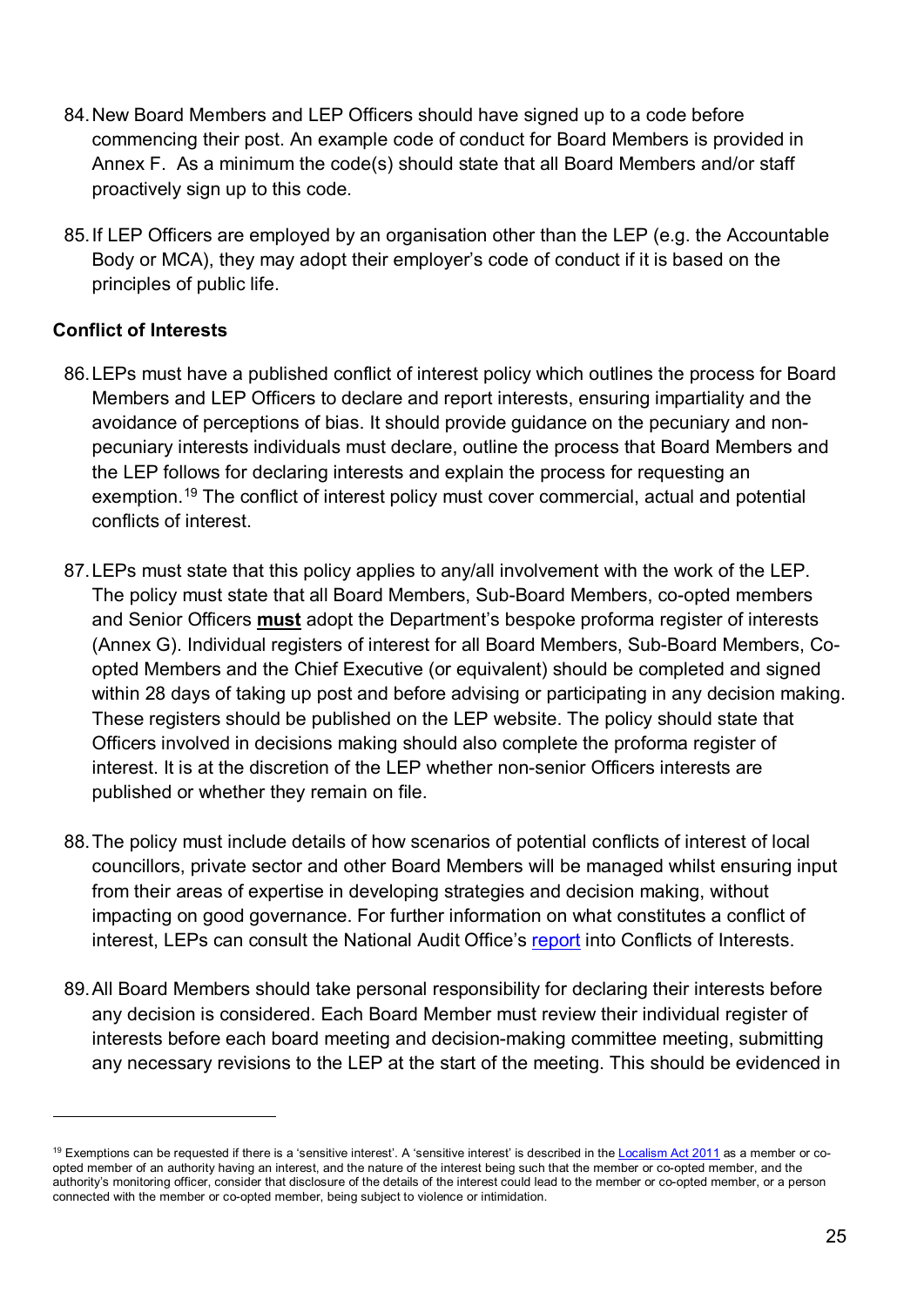the meeting minutes and by producing and updating their register as soon as practically possible if new interests arise.

- 90.LEPs are responsible for ensuring that all relevant individuals have completed a register of interests and that it is published before the individual participates in LEP business. LEPs must record action taken in response to any declared interest.
- 91.The LEP Chief Executive (or their nominee) must confirm receipt of the LEP register of interests to confirm that they have received the necessary assurance that LEP Officers and Board Members have adopted the proforma. Signed copies should be kept by the LEP for their records, but signatures should be redacted before publication to ensure that the privacy of Board Members is upheld.
- 92.The LEP should also have an expenses and hospitality policy and associated register(s). This should set out the process for declaring expenses and hospitality received. This should enable individual Board Members and Officers to declare expenses and gifts received, in addition to a register for gifts and/or hospitality provide to the LEP and/or LEP Board as a whole. [20](#page-25-0)

## **Complaints for Third Parties and the Public**

- 93.All LEPs must have a published complaints policy that includes effective arrangements to enable third parties and the public to confidentially report concerns about LEP processes and decisions. This is in addition to a whistleblowing policy.<sup>[21](#page-25-1)</sup>
- 94.LEPs must include details of confidential reporting arrangements in their existing complaints policy so all potential complainants know how they can confidentially report concerns. These arrangements must be set out on the LEP's website and be clear and easily accessible. The arrangements must include:
	- a. A confidential means for third parties or the public to contact the LEP;
	- b. At least two contacts within (or nominated by) the LEP who are responsible for dealing with confidential complaints;
	- c. An outline of how third parties and the public can raise confidential allegations and concerns and an outline of how the LEP will investigate and respond to confidential complaints, including reassurance that confidentiality will be maintained. Details of how the LEP will respond to anonymous allegations should be included. The LEP should also outline the information that complainants should provide when making a complaint;

<span id="page-25-1"></span><span id="page-25-0"></span>

 $^{20}$  If the contribution is above the monetary value of £50, this must be entered into the hospitality and gift register.<br><sup>21</sup> A whistleblowing policy is needed for individuals who have concerns about a danger, risk, co provide useful information to address this. In doing so they are acting in the wider public interest, usually because it threatens others or impacts on public funds. By contrast, a grievance or private complaint is a dispute about the individual's own position and has no or very limited public interest, for these complaints the LEP should follow its normal complaints and grievance procedures.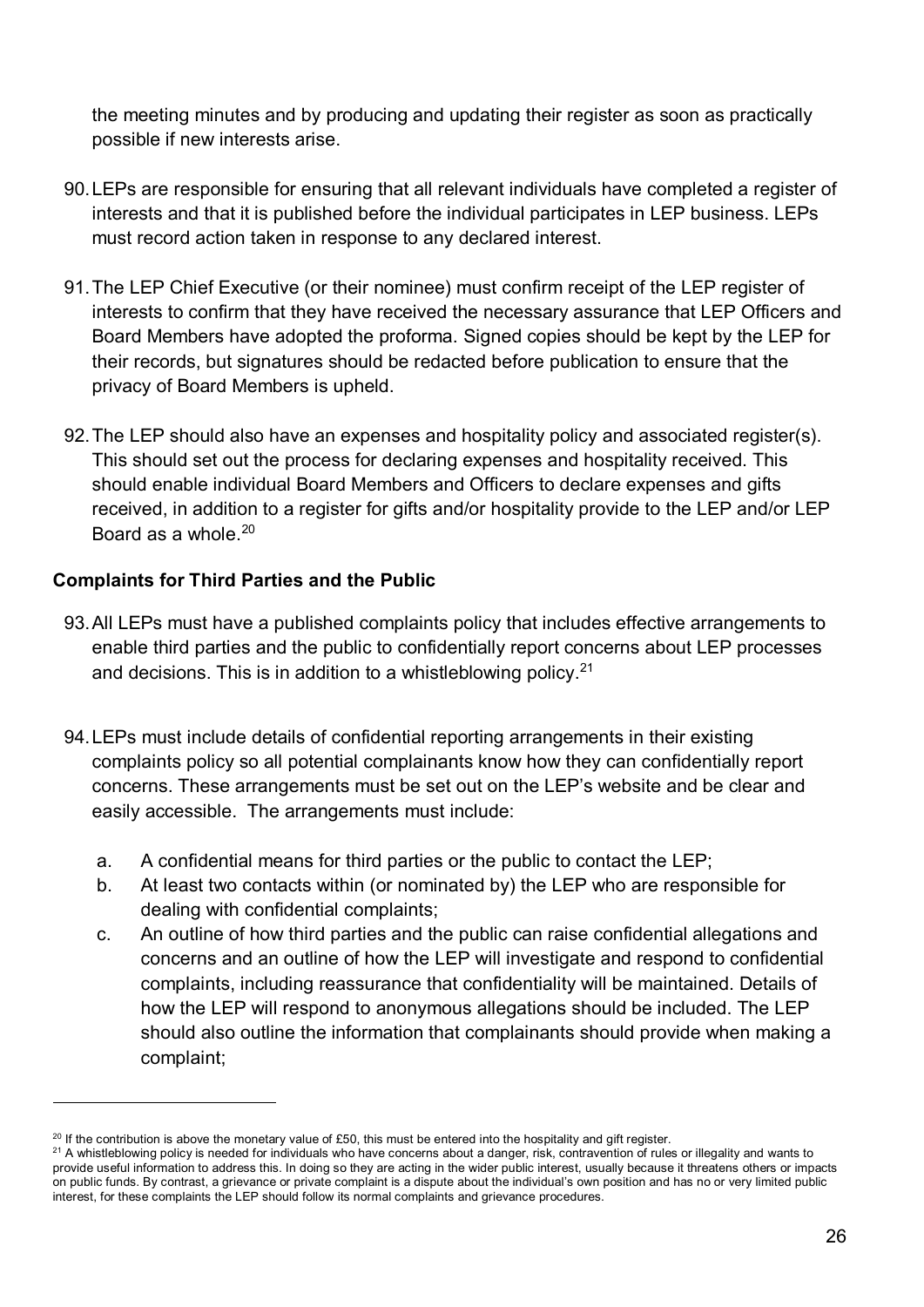- d. An outline of each of the stages of the complaints process with indicative timescales for each. If a complainant is an employee or other worker involved with the LEP, they should be signposted to the whistleblowing policy or grievance procedures. Where other policies and processes are referred to, links to the relevant page on the website should be provided; and
- e. An escalation process for complainants to follow if they are not satisfied with the outcome of the complaint or how the complaints procedure has been followed. This should first be escalated to the Accountable Body, and failing adequate resolution at this stage, be referred to the Department.
- 95.LEPs must publish their confidential complaints procedure on an easily accessible part of their website, taking account of the guidance outlined above*.*
- 96.An example policy is included in Annex F.

## **Whistleblowing Policy**

- 97.All LEPs must have a whistleblowing policy which is published on an easily accessible part of their website. LEPs have a duty to make Board Members, Officers and contractors aware of this policy. LEPs should ensure that they follow this policy and are aware of the protections outlined in the [Public Interest Disclosure Act \(1998\).](https://www.legislation.gov.uk/ukpga/1998/23/contents)
- 98.Each LEP's whistleblowing policy must include:
	- a. A confidential means for disclosers to contact the LEP;
	- b. A minimum of two contacts within (or nominated by) the LEP who are responsible for dealing with whistleblowing, including a named responsible officer;
	- c. An outline of the LEP's process for raising a whistleblowing concern and the information that disclosers should provide when raising a concern;
	- d. An outline of each of the stages of the complaints process with indicative timescales for each; and
	- e. Signposting to other relevant complaints and employment grievance procedures. Where other policies and processes are referred to, links to the relevant page on the website should be provided.
- 99.There is information and signposting available for LEPs on the whistleblowing pages of [www.gov.uk.](https://www.gov.uk/whistleblowing) LEPs should also refer to the National Audit Office Report into Government [Whistleblowing Policies.](https://www.nao.org.uk/wp-content/uploads/2014/01/Government-whistleblowing-policies.pdf) These documents provide background information and suggest other organisations that LEPs may wish to speak to if further guidance is required.
- 100. LEPs must also ensure that their Responsible Officer informs the Cities and Local Growth Unit of any concerns raised under their whistleblowing procedure by emailing: [localgrowthassurance@communities.gov.uk](mailto:LEPPolicy@communities.gov.uk) or by writing to: LEP Compliance Deputy Director, Cities and Local Growth Unit, Fry Block, 2 Marsham Street, London, SW1P 4DF.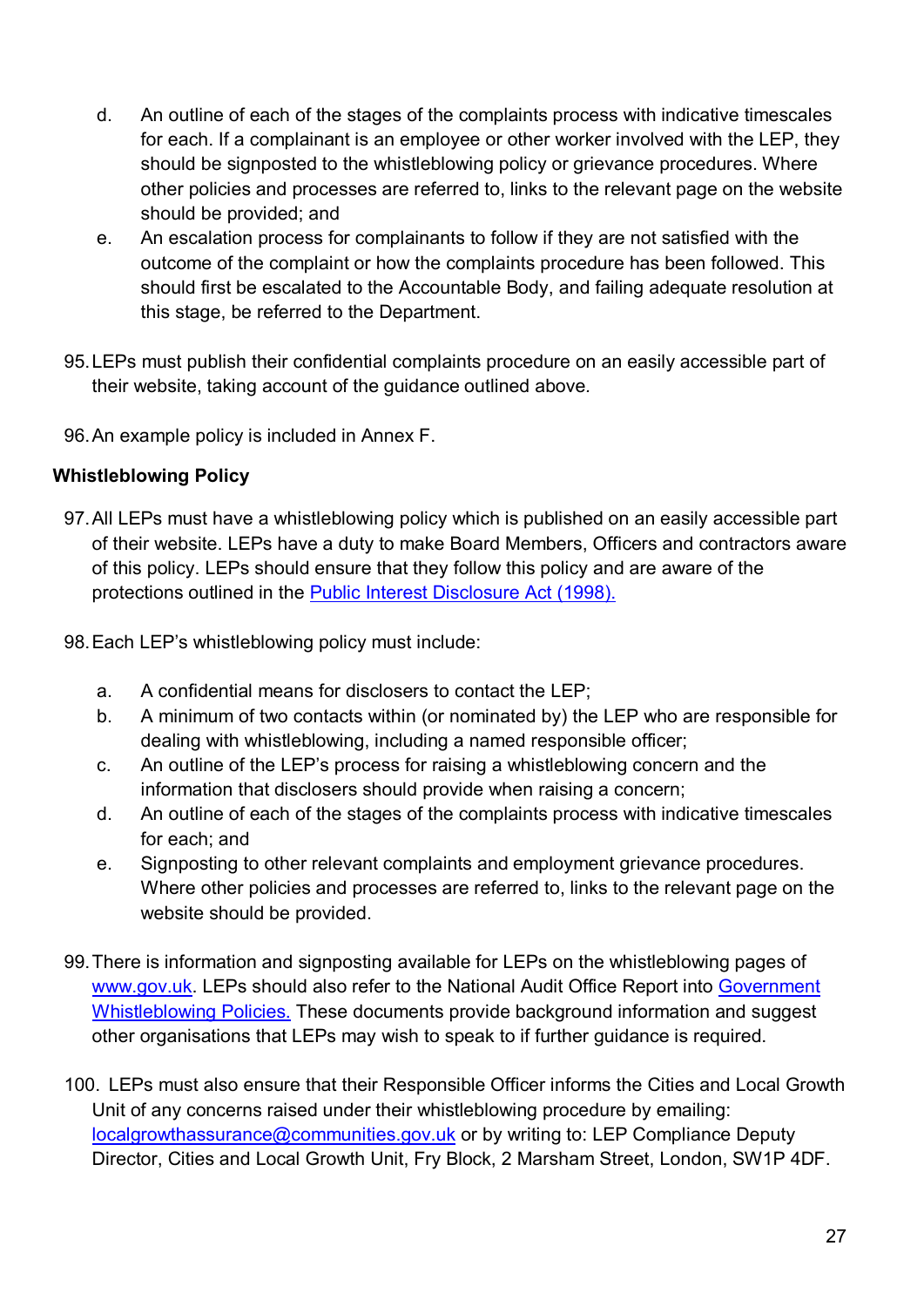101. An example policy is included in Annex F.

## **Data**

102. The LEP must put in place appropriate data protection arrangements in line with the [Data Protection Act 1998,](http://www.legislation.gov.uk/ukpga/1998/29/contents) the General Data Protection Regulations (GDPR) and the [Data](http://www.legislation.gov.uk/ukpga/2018/12/contents/enacted)  [Protection Act 2018.](http://www.legislation.gov.uk/ukpga/2018/12/contents/enacted) LEPs are the data controller for Board Member's data and any other data they collect including data around projects and programmes. LEPs should therefore ensure that they follow the appropriate procedures. More information about GDPR can be accessed on the Information Commissioner's Office [website.](https://ico.org.uk/for-organisations/guide-to-the-general-data-protection-regulation-gdpr/) LEPs should ensure that their internal processes are compliant with this legislation. No data should be sold by a LEP for commercial purposes.

### **Publication of Meeting and Agenda Items**

- 103. Each LEP must explain on an easily accessible part of their website the documentation they will routinely publish. As a minimum each LEP will include a commitment to publish minutes and papers for full board meetings and any sub-board which involve decisions or recommendations about public money. Where the LEP Board is not the ultimate decision making authority (e.g. in MCAs), the LEP should ensure that it publishes or links to the papers of the final decision making body. On the website the LEP must include a commitment to meet the timelines set out below, these are based on the Best Practice Guidance in accordance with the Local Government Act 1972:
	- meeting agendas and papers to be published 5 clear working days before the meeting takes place; and
	- minutes of board meetings to be published within 10 clear working days of the meeting taking place. This may be in draft if internal LEP processes require clearance before the minutes are finalised. The final minutes of board meetings must be published within 10 clear working days of being approved.
- 104. Any declaration of interest made at a board meeting must be included in the minutes. A new declaration of interest should be updated on the relevant member's register of interest. Additional guidance on registers of interest is included in the 'conflict of interest' section of this document.

## **Handling Confidential and Exempt Information**

- 105. LEPs must also provide clarification of their process to handle information which is not to be placed in the public domain. For instance where the LEP is aware that it holds "confidential information" under The Local Authorities (Executive Arrangements) (Meetings and Access to Information) (England) Regulations 2012 (where applicable). This includes:
	- a. Information provided by a government department on terms which forbid the disclosure of the information to the public;
	- b. Where disclosure to the public is prohibited by a court; or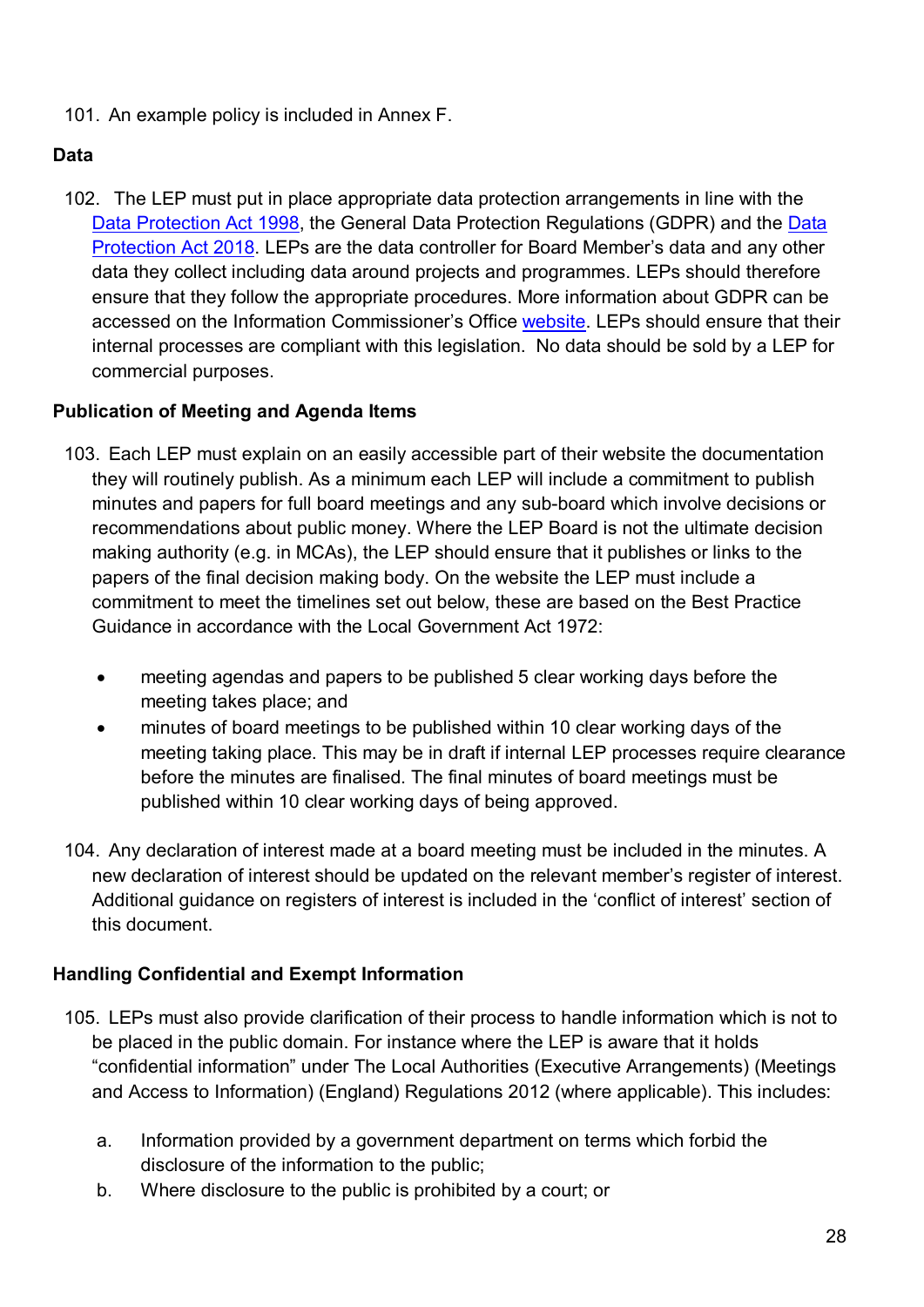- c. Where the LEP holds "exempt information" under Schedule 12A of the Local Government Act 1972. This includes information relating to an individual, relating to the financial or business affairs of a particular person, negotiations, labour relations, legal professional privilege and in connection to the investigation or prosecution of a crime.
- 106. The LEP's process to handle information should include a standardised approach to marking documents which are not for publication, but considered at meetings. The LEP Board should agree these processes in line with existing decision making processes set out in the Local Assurance Framework and their corporate governance arrangements e.g. in their Articles of Association (where applicable). The details of this process must be published on the LEP website alongside the information regarding the publication of meeting papers and agendas.

### **Publication of Accounts and Financial Information**

- 107. All LEPs should ensure that their accounts are published and financial information is transparent and there are clear links to any financial information on their website. Accountable Bodies are also required to publish their accounts which will include the funding they receive from government on behalf of LEPs.
- 108. In order to allow the public to access information regarding public funds overseen by the LEP, each LEP, in addition to any requirements linked to their model of incorporation e.g. the publication of company accounts, must publish a financial statement each year within their annual report, including:
	- a. The total amount of funds within the LEP's direction or control at the start and end of the financial year $^{22}$ :
	- b. The total amounts committed by the LEP to external organisations through grants and risk finance (loans, equity, guarantees and quasi-equity);
	- c. The total amounts committed to suppliers to purchase goods, works or services; and
	- d. The total amounts incurred in running the LEP (for example salary costs, lease payments and expenses).
- 109. The LEP should provide a link to the Accountable Body accounts on their website. For LEPs limited by guarantee, a link to the accounts of the LEP for the financial year on the Companies House website should also be included in the financial statement and published on the website  $23$

<span id="page-28-0"></span> $^{22}$  This shall include money committed to the LEP but paid into the Accountable Body's bank account to be invested at the LEP's direction, any commercial funds which it has generated and legacy funds generated from investments, but not including the value of any assets which it holds. It shall also not include funds which the LEP has a role in allocating but does not currently commit such as European Structural and Investment Funds.

<span id="page-28-1"></span><sup>&</sup>lt;sup>23</sup> Where no accounts are required by company law, for example in respect of those unincorporated LEPs at the end of the 2018-2019 financial year, a balance sheet and profit and loss shall be included in the report.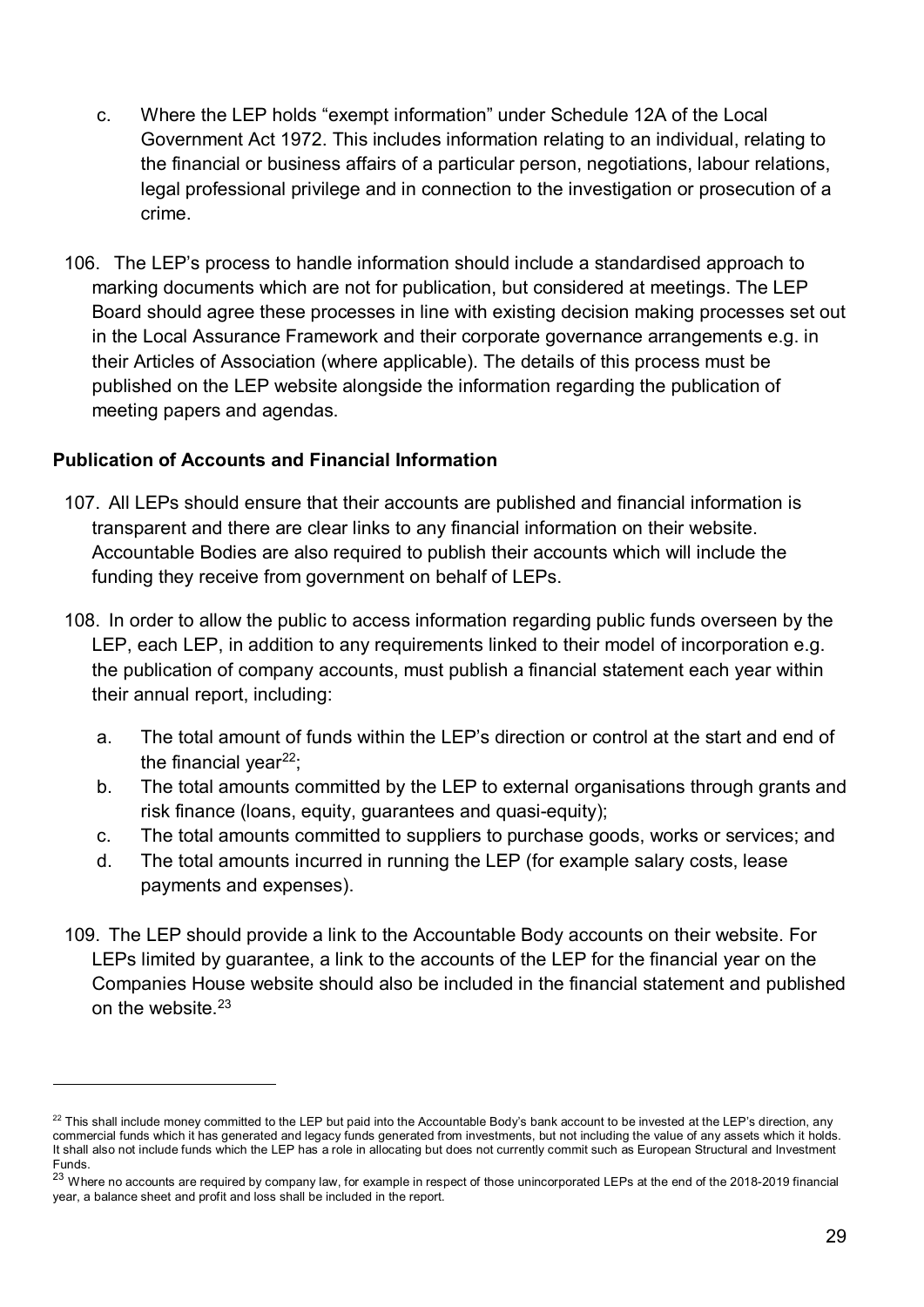## **Transparent Use of Public Funding**

- 110. The LEP should ensure that public resources are managed appropriately.
- 111. Given that LEPs receive significant public funds, LEPs are expected to follow the principles that apply to Government and Local Authorities preventing public expenditure being incurred in retaining the services of lobbyists to influence public officials, Members of Parliament, political parties or the Government to take a particular view on any issue. No LEP funds should be spent on such costs. If LEPs have specific concerns or points to put across to Government then they should talk directly to officials or coordinate a sector response through the LEP Network. This will be more effective and ensure appropriate use of public funds.
- 112. LEPs should provide Cities and Local Growth Area Leads with Board Papers of meetings and there should be an open invite for them to attend in capacity of an observer to ensure that Government is sighted on LEP processes and progress and is kept up to date with LEP decisions.
- 113. LEPs involved in funding programmes must seek to encourage applications across the local community. The website must contain information on the process to apply, this should include a link to the application form and an explanation of the process used to select projects for funding. This must be in line with HM Treasury Green Book guidance (see Ensuring Value for Money Section for more information).

#### **Management of Contracts**

114. LEPs should state how it, or its nominated party, will manage contracts related to the delivery of its programmes and how the LEP Board will be kept informed of progress of contracts. Where the contract negotiation process results in material changes to the proposal considered by the LEP Board, the LEP's process should include a mechanism for the decision to be sent back to the LEP Board for consideration. The LEP should ensure that the Board receives regular updates on all LEP funded projects so they are sighted on their performance, issues, risks and relevant mitigations in place.

#### **Government Branding**

115. The LEP should commit to meet Government branding guidelines for projects in its Local Assurance Framework. This includes the branding guidance issued to LEPs for the Local Growth Fund. The LEP should ensure that correct branding and wording is used for websites, signage, social media, press notices and other marketing materials.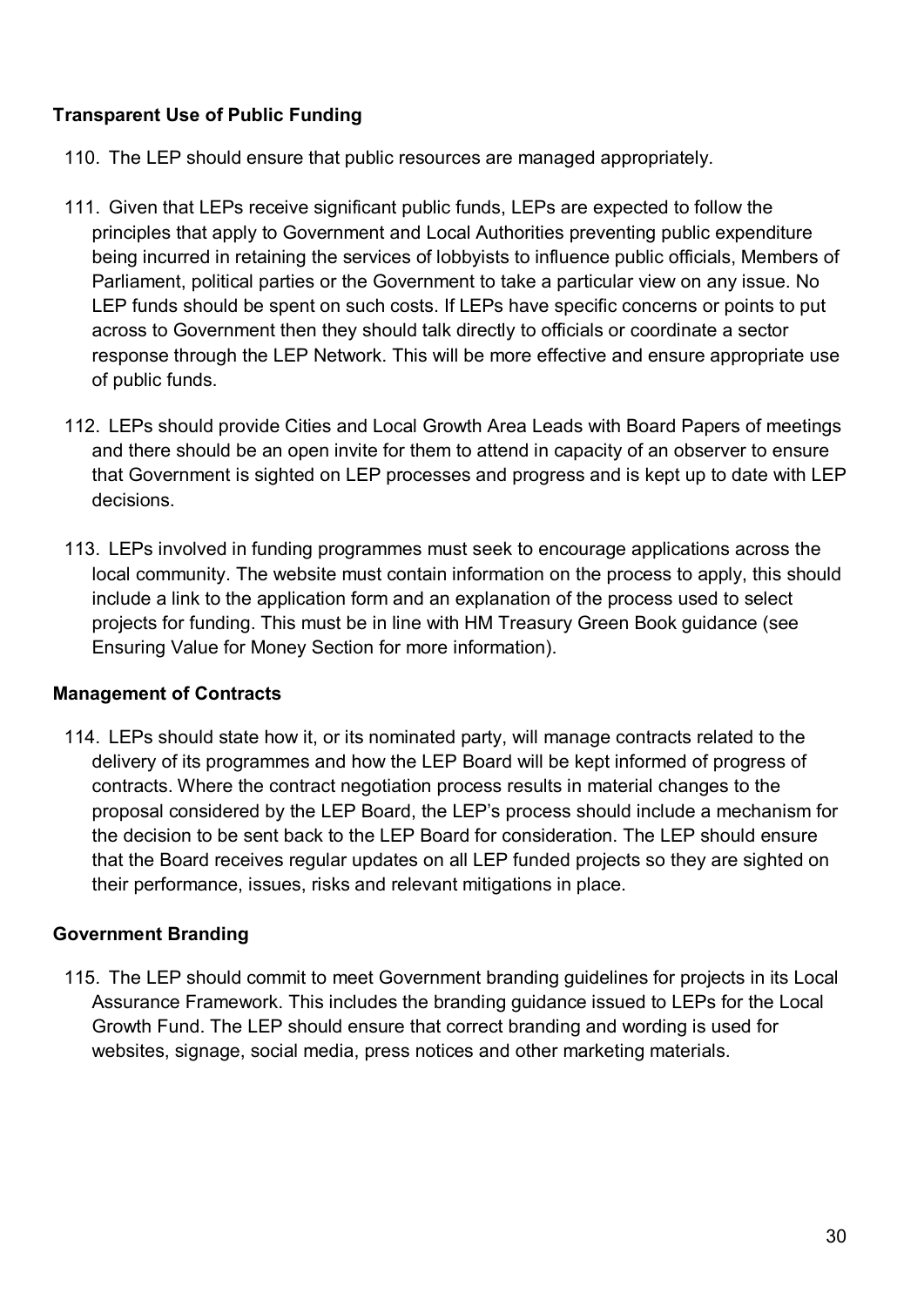# <span id="page-30-0"></span>LEP accountability and transparent decision making

116. This section sets out the accountability and decision-making process for LEPs. Government's expectation is that LEPs will build upon these requirements through their own Local Assurance Framework. It is important that, within their Local Assurance Framework or website, LEPs outline their decision-making processes and demonstrate their commitment to transparent and accountable decision making.

To demonstrate this commitment, we expect all Local Assurance Frameworks to:

- a. Confirm Accountable Body arrangements for funding received from Government;
- b. Confirm that public resources are managed appropriately. As part of this they should be, overseen and checked by the Section 151 Officer or equivalent to ensure that they follow the following the necessary financial duties and rules to ensure prudent spending;
- c. Confirm, where applicable, investment decisions using public funds will be made with reference to statutory requirements, conditions of the funding, local objectives (e.g. transport objectives) and through formal MCA or CA involvement where required; and
- d. Describe the arrangements for enabling effective and meaningful engagement of local partners and the public to inform key decisions and future strategy development.
- 117. The Local Assurance Framework should set out decision making processes of the LEP, with sufficient clarity so that local people and stakeholders can check that decisions have been made in line with the appropriate processes and by the correct person or group.
- 118. To achieve this, in the Local Assurance Framework each LEP should publish the respective roles and responsibilities of:
	- the Chair;
	- the LEP Board;
	- any Sub-Boards;
	- the Accountable Body; and
	- the Section 151 Officer.
- 119. The Local Assurance Framework should also explain the membership requirements of the Board and Sub-Boards. This should clearly explain who is responsible for each type of decision. LEPs should publish a clear scheme of delegation. It must also specify which body or person is responsible for the final sign-off of funding decisions. In all cases there must be clear reporting lines back to the LEP Board.
- 120. LEPs in MCA areas must agree and publish a joint statement in their Local Assurance Framework(s) which sets out their respective roles and responsibilities in a way that recognises the variation between places, while providing sufficient clarity on accountability for public funding.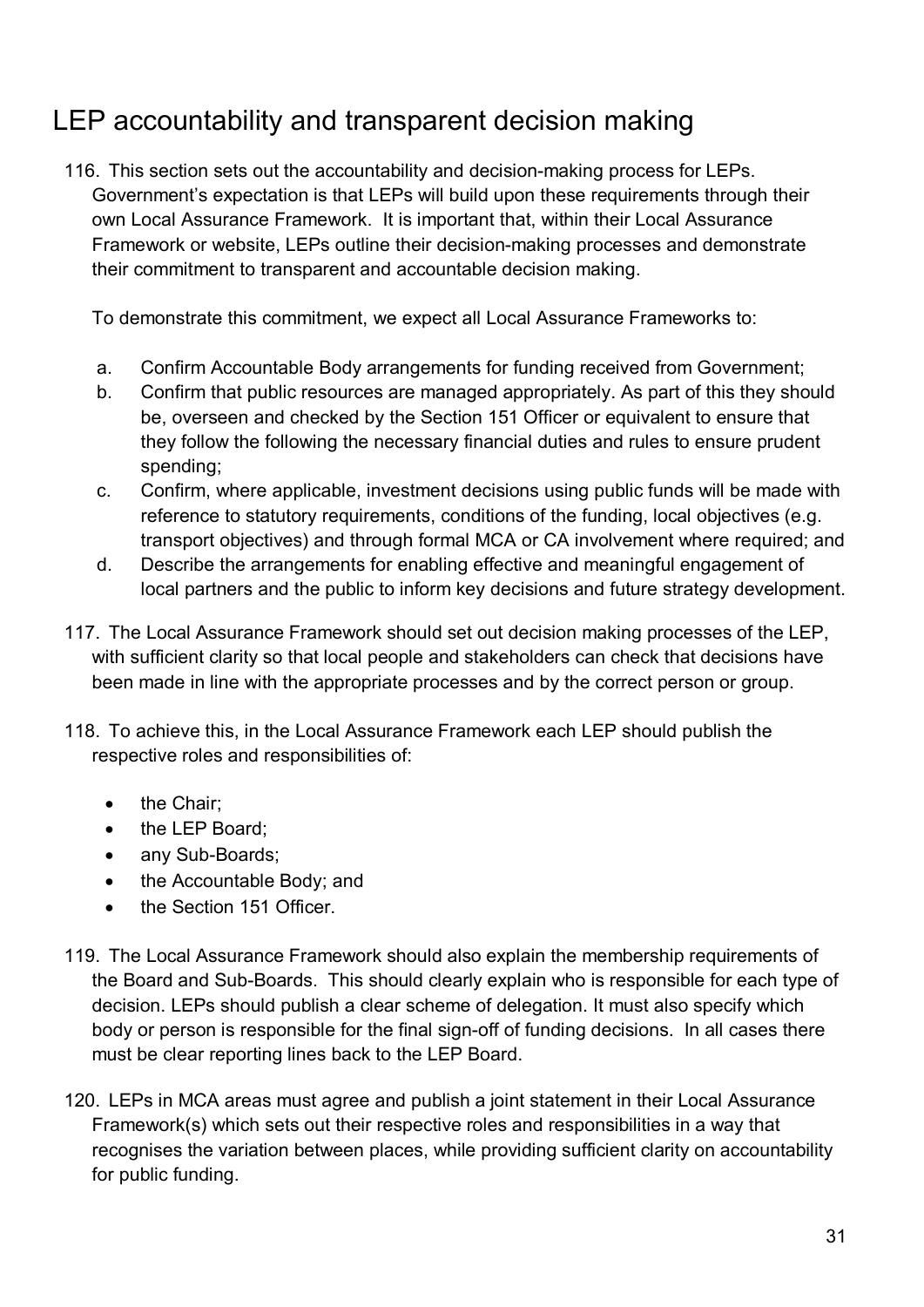- 121. The LEP is responsible for checking that decisions are being made in accordance with the process that has been set out in their Local Assurance Framework. The Local Assurance Framework should specify that a decision which is made in contravention of the process will be invalid on the basis of non-compliance unless the Board has given prior approval for variation in the decision making process.
- 122. The LEP must ensure that Board Members and staff have the capacity and capability to deliver their respective roles. Both organisations should ensure that they support people to develop their expertise and update it to take account of developments. When the LEP identifies training needs that it thinks would be beneficial to the LEP Network as a whole, it should raise these with the LEP Network who will work with the Cities and Local Growth Unit to set up events with trainers and organisations that have expertise and experience in the relevant area. Government, alongside the LEP Network will support this through a training and induction process for Board Members in addition to encouraging peer support and the sharing of best practice across the Network.
- 123. The LEP should ensure that it delivers and implements projects effectively. Where the LEP awards Government funding in its Local Assurance Framework the LEP should set out how it will: openly advertise the funding opportunity, assess applications, make the award through a formal agreement, monitor progress for the lifetime of the project, and maintain a robust audit trail to demonstrate compliance. Where the LEP receives Government funding to deliver a project it shall use all reasonable endeavours to fulfil its contractual obligations and maintain a robust audit trail to demonstrate compliance. Further information of how LEPs should appraise, deliver and evaluate projects is included in the chapter on Value for Money.

## **The LEP Board**

- 124. In the majority of LEPs, the LEP Board is the LEP's ultimate decision making authority. Where this is not the case the LEP should make the role of the LEP Board clear in their Local Assurance Framework.<sup>[24](#page-31-0)</sup> It is comprised of public and private sector members who work collaboratively to ensure that decisions are made in the interests of promoting inclusive growth, prosperity and improved productivity in the local area and beyond. As the ultimate decision making authority, even when the LEP Board puts in place a scheme of delegation, the LEP Board remains responsible and accountable for the delegated decisions.
- 125. The LEP Board must contain representatives from different parts of the community. In addition, at least two-thirds of the Board must be representatives from the private sector as defined by the National Accounts Sector Classification. [25](#page-31-1)

<span id="page-31-0"></span><sup>&</sup>lt;sup>24</sup> Within MCA and CA areas, dependent on the LEP and MCA working arrangements; the final decision may be taken by the Mayor or the Cabinet and the MCA would therefore be the ultimate decision making authority.

<span id="page-31-1"></span><sup>&</sup>lt;sup>25</sup>A private sector member must be or have been employed by an organisation not included as central government, local government or a public corporation as defined for the UK National Accounts. Those from Higher Education or Further Education Institutions are not classified as public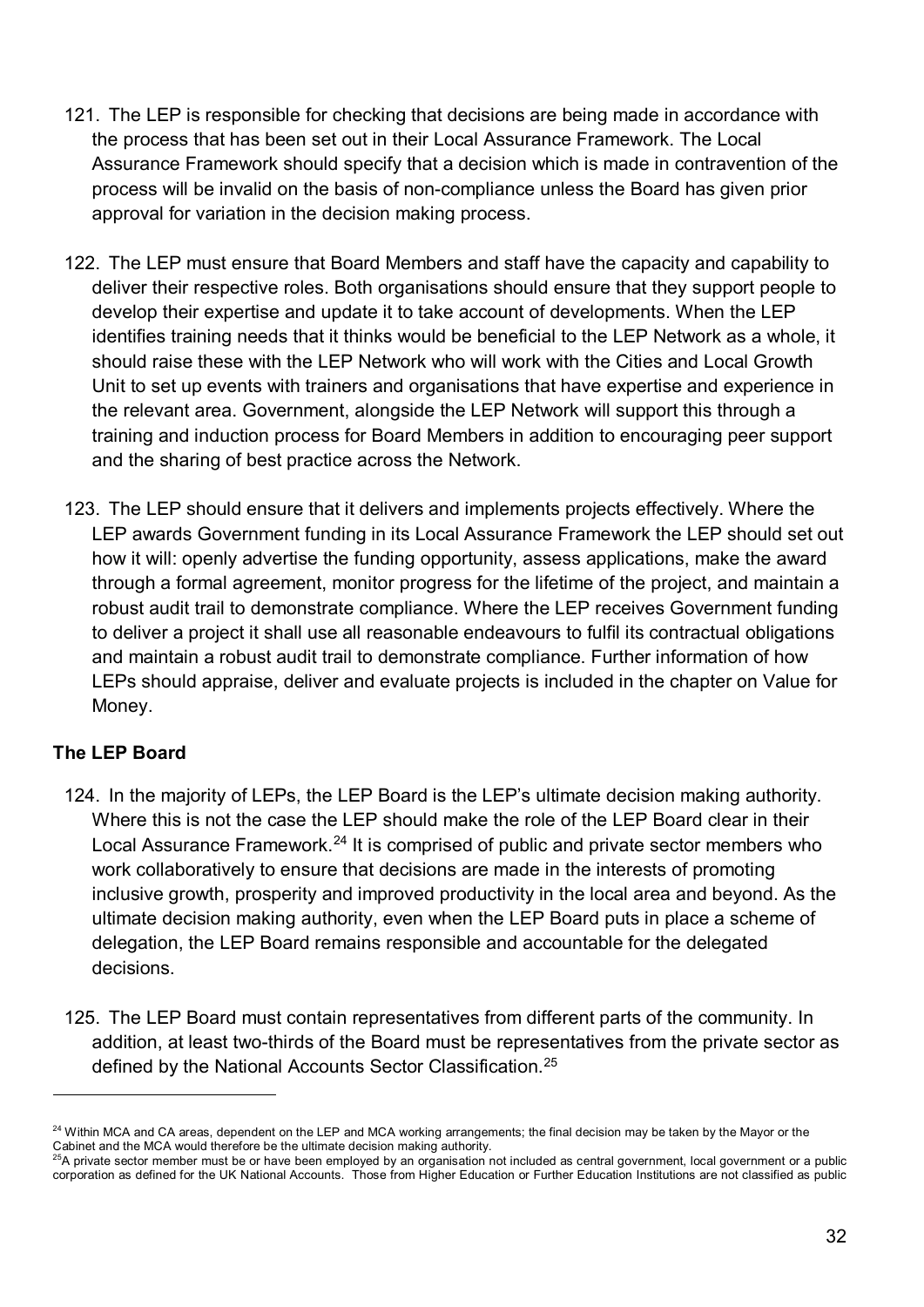- 126. LEPs should ensure that they are compliant with this requirement by 28 February 2020. The LEP should ensure that there are Local Authority representatives on the LEP Board to ensure democratic accountability and provide local intelligence. In places where not all Local Authorities are represented directly on the LEP Board it is important that their representatives have been given a mandate through arrangements which enable collective engagement with all Local Authority leaders.
- 127. At least one member of the main LEP Board must be designated as a Small and Medium Enterprise (SME) Champion for the LEP. They should be clearly named on the LEP website. Their role is to champion SME businesses and their interests within the LEP and local community.

#### **Best Practice**

It is best practice for LEPs to ensure a diverse Board that draws on the representation of sectors and all parts of their geography, with representation from entrepreneurial and growing start-ups and from the voluntary and community sector bodies who will often work with and deliver services on behalf of the most vulnerable in society. Government encourages LEPs to consider how to reflect different sectors of the local community through their Boards and Sub-Boards.

- 128. LEPs should have a Board which is a maximum of 20 people, with the option to co-opt an additional five Board members with specialist knowledge on a one year basis, unless there are exceptional circumstances. LEPs should ensure that they are compliant with this requirement by 28 February 2020.
- 129. Co-opted members should adhere to the standards that all permanent LEP Board Members are required to adopt, for example, they should act in line with the Nolan Principles and declare any conflicts of interests.
- 130. All LEP Boards and their Members should ensure that they meet the governance and transparency requirements outlined in this Framework. Further information is provided in the Governance Chapter.

#### **Chair and Deputy Chair of the LEP Board**

 $\overline{a}$ 

131. The leadership that Chairs provide is central to the success of a LEP. As such, LEPs should recruit Chairs who are influential local leaders, who act as champions for their area's economic success. They should have sufficient standing to be able to convene the local

sector organisations. Public Sector Classifications can be viewed on the Office for National Statistics website: <https://www.ons.gov.uk/economy/nationalaccounts/uksectoraccounts/datasets/publicsectorclassificationguide>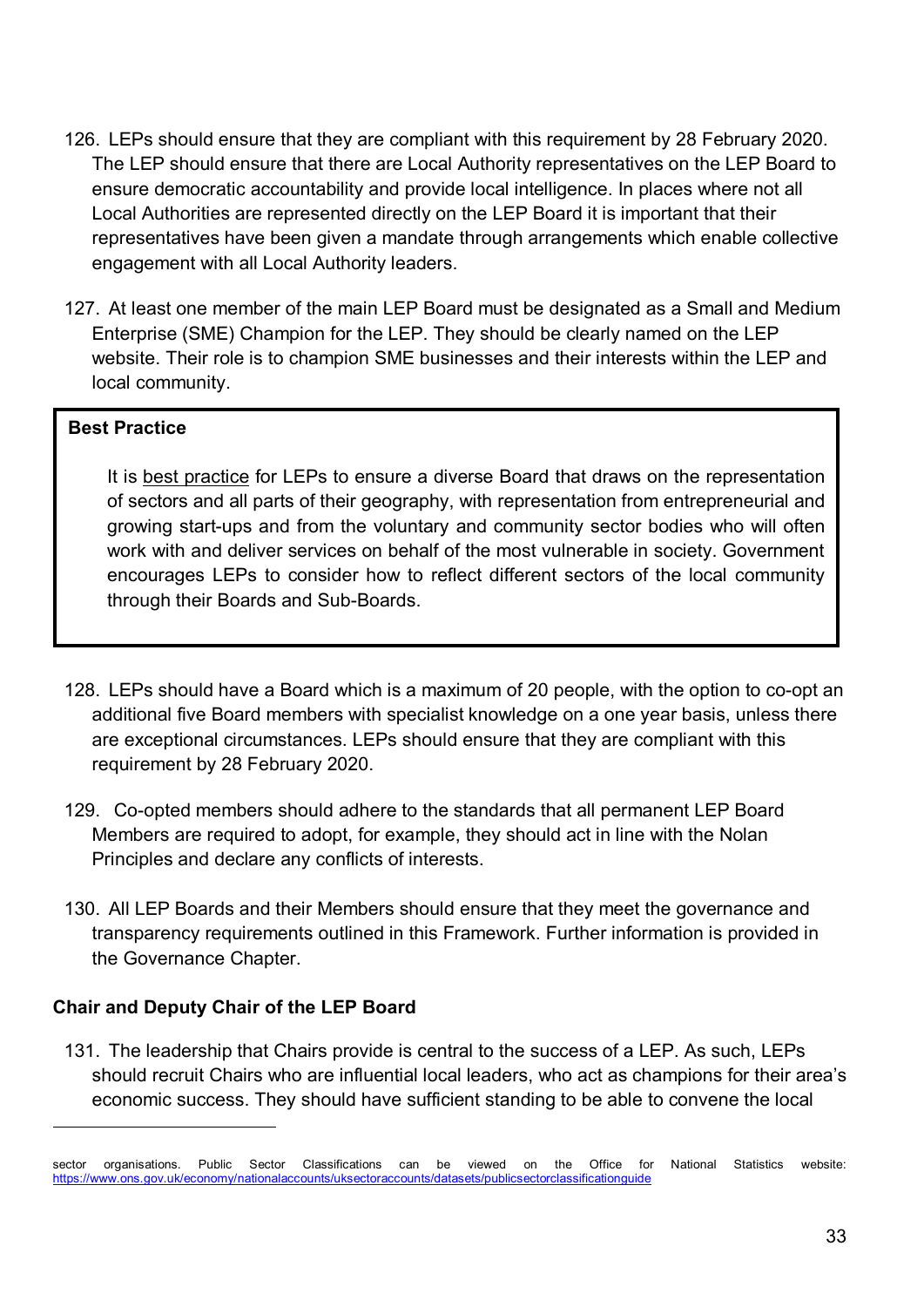business community and public sector stakeholders, whilst having the insight to oversee the development of an economic strategy and the relationship skills to work effectively with Government.

- 132. The Chair must come from the private sector. Given their role involves overseeing public funds and responsibilities; they are expected to display the highest levels of integrity and honesty.
- 133. To support the Chair in their role, all LEPs should appoint a Deputy Chair. The LEP should have a defined term limit of three years for the Chair and Deputy Chair, with an optional extension of three years. There is an option to extend for a further three years in exceptional circumstances if approved by the Board. These term limits should become business as usual once the existing Chair's term has expired. $^{26}$  $^{26}$  $^{26}$

## **Best Practice**

 $\overline{a}$ 

It is best practice for the LEP Deputy Chair to be from the Private Sector. This helps to support succession planning and ensures that the LEP remains business-led at all times.

### **LEP Staff and Independent Secretariat**

- 134. To ensure that all Board Members, whether from a public, private or third sector organisation, can access impartial advice and support from the LEP as a collective enterprise, the LEP requires an independent secretariat.<sup>[27](#page-33-1)</sup> The LEP should be able to draw on impartial advice for all Board Members; regardless of their organisational background**.**  This means that the Chief Executive, as a minimum, should report exclusively to the LEP and be under the direction of the LEP Board. This could mean that LEP Chief Executives can either be employed by:
	- the LEP itself as a company;
	- seconded to the LEP, where the Chief Executive is seconded from a Local Authority they must have a clear contract which states that they act independently of the Local Authority in the interests of the LEP; or
	- employed by a Local Authority, but with a clear Service Level Agreement or contract which specifies that the staff member reports exclusively to the LEP.
- 135. Within the Local Assurance Framework, the LEP should outline how its independent secretariat will function. The job description of the Chief Executive should reflect their role as an independent and impartial advisor working under the direction of the LEP Board.

<span id="page-33-0"></span> $26$  If the existing Chair has already met the term limits defined in this Framework, the Board should appoint a new Chair once their current term expires.

<span id="page-33-1"></span> $^{27}$  Note that MCAs may have alternative arrangements in place than those outlined in the 'independent secretariat' section.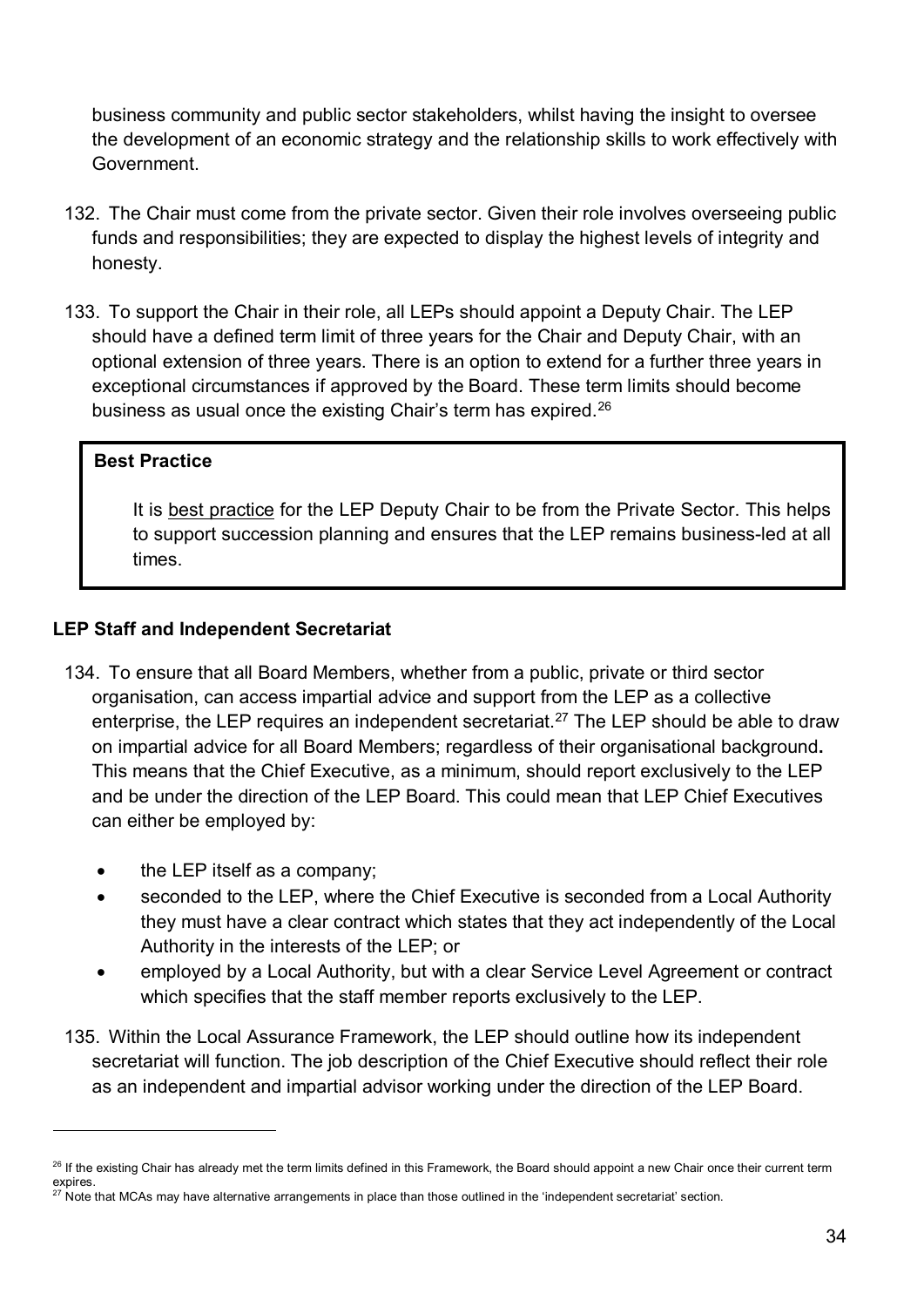### **LEP Network: Cooperation, Collaboration and Partnership with other LEPs**

- 136. The LEP Network is a membership organisation for LEPs whose purpose is to enable LEPs to discuss issues of shared importance as a sector, engage with Government, and share knowledge and good practice. The Local Assurance Framework should contain a commitment to working within the LEP Network. The role of the LEP Network is to share best practice, convene training for LEP Board Members and LEP Officers and represent LEPs' interests to Government and promote their role to businesses.
- 137. To ensure that LEPs develop strategies which maximise the impact of investment across local geographies, LEPs should consider establishing cross-LEP working groups across neighbouring geographies and the wider network of LEPs to ensure that strategies and investments align and best practice is shared. LEPs should outline dependencies or relationships with other LEPs as appropriate in their Local Assurance Framework.

### **The Accountable Body and Section 151 Officer**

- 138. The LEP Board, and its supporting governance structure (where there are appropriate schemes of delegation), is the strategic body responsible for taking decisions on LEP business and LEP programme activity. The Accountable Body, however, is responsible for overseeing the proper administration of financial affairs within the LEP when these affairs relate to public funds.
- 139. Government will, therefore, pay funds on behalf of the LEP to a single Accountable Body. The Accountable Body must be within the LEP area and may be a MCA, CA or Local Authority.<sup>28</sup> The Accountable Body should be chosen by the LEP and a formal written statement should be agreed and published, ensuring that there are clearly defined roles and relationships. LEPs and their Accountable Body should collaborate to ensure that the terms of this agreement are met. All LEPs must have a single Accountable Body in place by 28 February 2020.
- 140. Although the exact relationship is for the LEP and Accountable Body to decide, the Accountable Body should ensure that the usual Local Authority checks and balances apply to the awards of public funding directed by the LEP Board. Accountable Bodies cannot use funding for their own purposes, or without any clear mandate from the LEP. As such, the Government expects the agreement to outline the Accountable Body as carrying out the functions below:
	- a. A finance function: involving holding public funds paid by Government on behalf of the LEP;

<span id="page-34-0"></span><sup>&</sup>lt;sup>28</sup> Pre-existing programmes such as Enterprise Zones can continue with multiple Accountable Bodies for the duration of their funding period. It is not necessary to alter existing arrangements for these programmes unless agreed at the local level.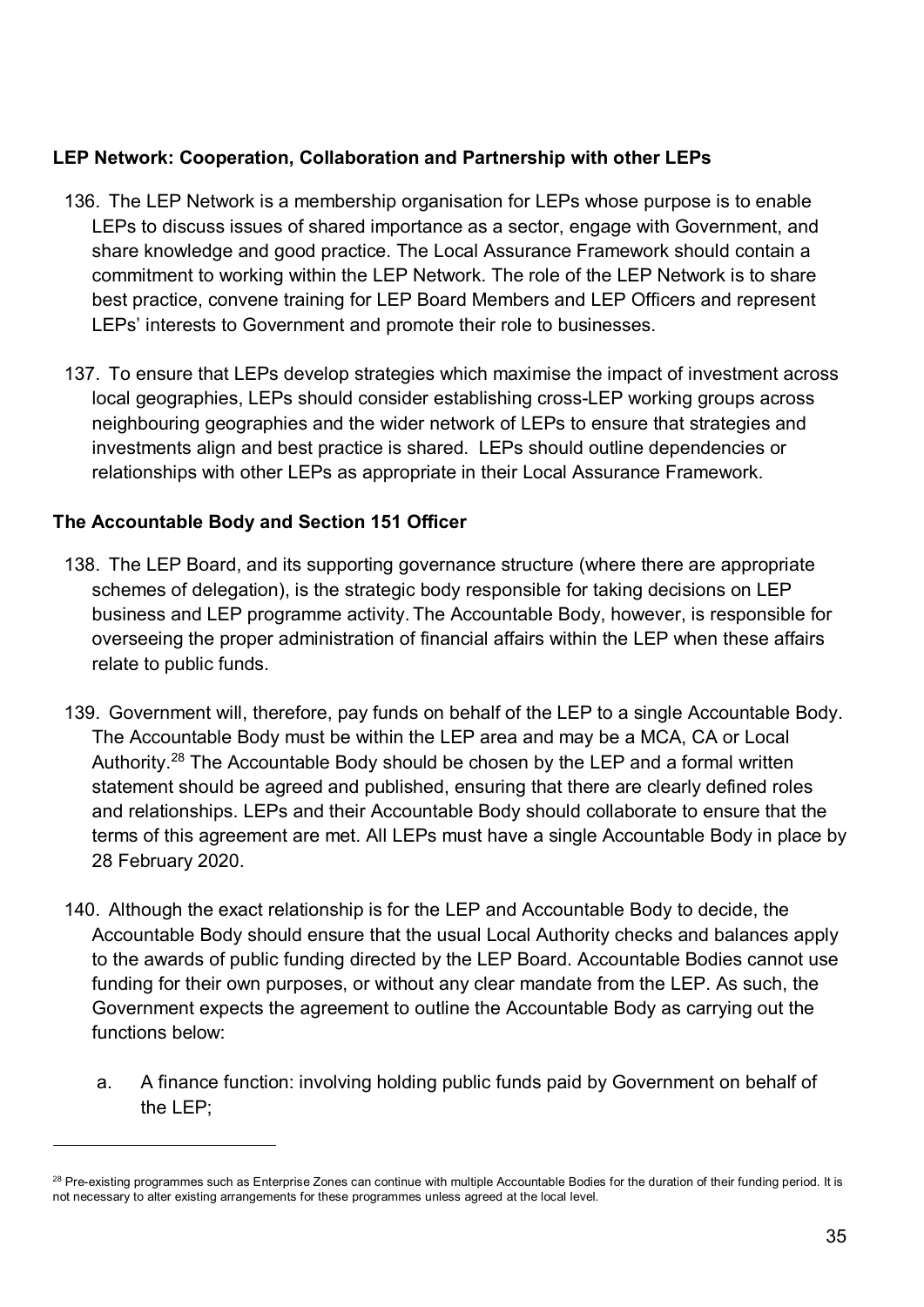- b. An oversight function: ensuring public funds are handled in line with the relevant procedures and grant conditions and that funds are used with propriety, regularity and deliver value for money. This includes an oversight function of processes such as LEP governance and transparency arrangements, compliance with the Framework and agreement on scrutiny arrangements, to ensure that the checks and reporting requirements of the Section 151 Officer are met; this includes retaining appropriate documentation on decisions around funding. The Accountable Body is also responsible for escalating concerns around non-delivery and/or mis-management, if this cannot be resolved at the local level the Accountable Body should report any concerns to the Cities and Local Growth Unit through: [localgrowthassurance@communities.gov.uk](mailto:localgrowthassurance@communities.gov.uk) ; and
- c. A support function (if agreed with the LEP): providing technical advice on the relevant law discussing risks associated with pursuing a particular course of action for the LEP Board to consider, drafting funding agreements and contracts) if the LEP Board chooses to proceed. The Accountable Body may have a role in managing risks on behalf of the  $I$  FP  $^{29}$  $^{29}$  $^{29}$
- 141. The Local Assurance Framework should outline the agreement between the Accountable Body and the LEP, setting out agreed timescales and operating practices. It should detail the checks and balances that exist between the LEP, as the decision maker, and the Accountable Body, as the organisation which provides the advice outlined above. LEPs and the Accountable Body should agree appropriate compensation and resourcing for this function.

## **Section 151 Officer Role**

- 142. When a Local Authority, CA or MCA acts as the Accountable Body for a LEP, the role of the relevant Section 151 Officer<sup>[30](#page-35-1)</sup> in overseeing the proper administration of financial affairs is extended to include those of the LEP. Following the *Non-Executive Director Review into LEP Governance and Transparency*, the Department has worked with the Chartered Institute of Public Finance and Accountancy (CIPFA) to develop guidance on the role of the Section 151 Officer. This guidance is available on CIPFA's website.<sup>[31](#page-35-2)</sup> When devising an Accountable Body arrangement, LEPs and Accountable Bodies must refer to this guidance. Note that the Government will incorporate the CIPFA guidance into its assurance process, therefore all LEPs and Accountable Bodies should ensure they meet the standards set out in this guidance. LEPs and Accountable Bodies should ensure that they address the five principles outlined in this guidance by:
	- a. Enshrining a corporate position for the Section 151 Officer in LEP assurance;
	- b. Creating a formal/structured mandate for the Section 151 Officer;

<span id="page-35-0"></span> $29$  For example, the Accountable Body should ensure that LEPs deal with Freedom of Information and Environmental Regulation requests in line with relevant legislation.

<span id="page-35-1"></span><sup>30</sup> Any reference to the Section 151 Officer also refers to any equivalent i.e. Section 73 Officer or Section 127 Officer.

<span id="page-35-2"></span><sup>&</sup>lt;sup>31</sup> The guidance can be accessed on the CIPFA website: https://www.cipfa.org/policy-and-guidance/reports/principles-for-section-151-officersworking-with-leps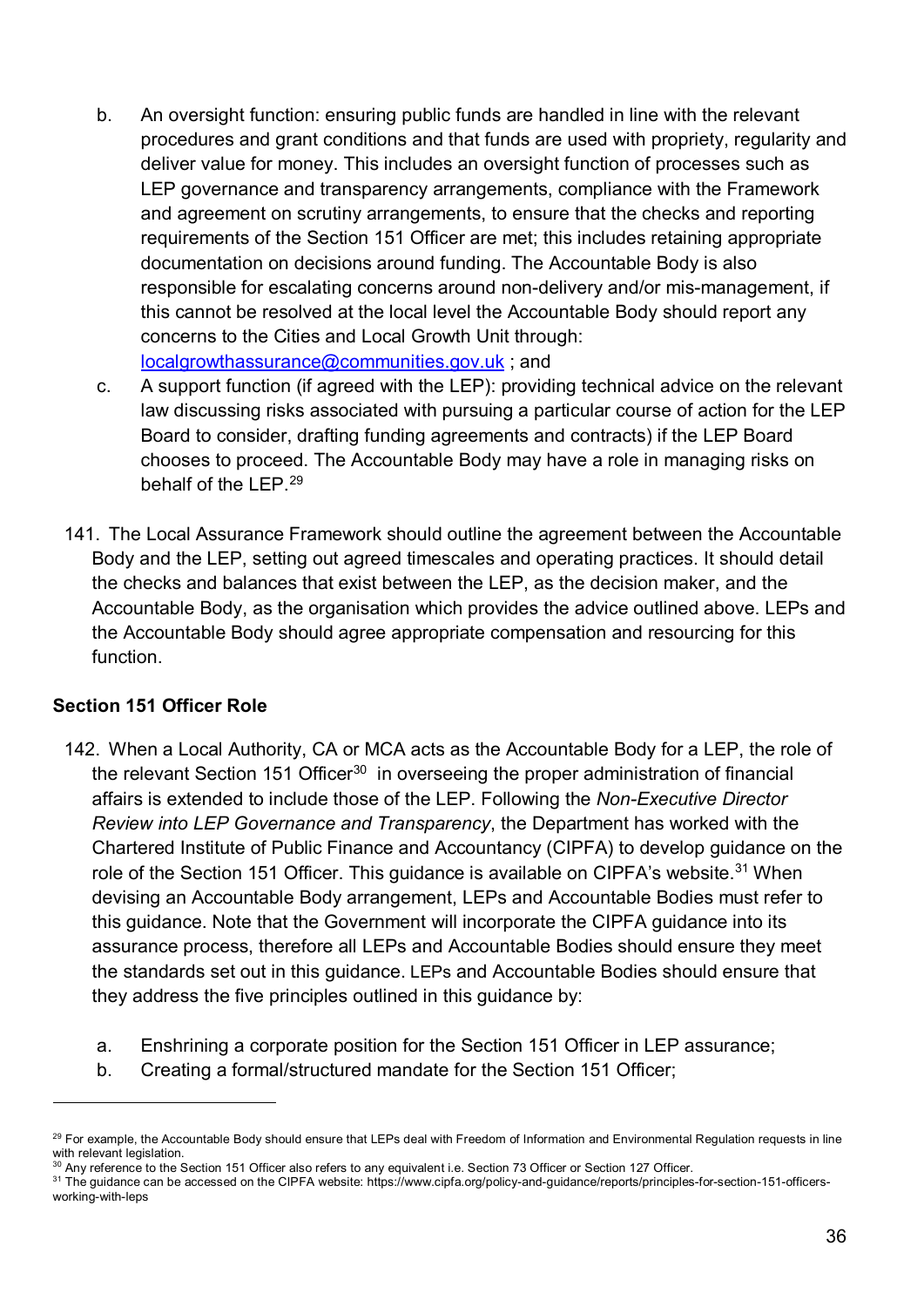- c. Embedding good governance into decision making;
- d. Ensuring effective review of governance; and
- e. Ensuring appropriate skills and resourcing.
- 143. The Section 151 Officer should exercise their duties in line with the CIPFA guidance and this Framework.
- 144. LEPs should ensure that the Section 151 Officer is given sufficient access to information in order to carry out their role. All LEP Board documents should be provided to the Section 151 Officer and where decisions are being made the Section 151 Officer should have the opportunity to comment. Within the LEP and Accountable Body agreement, the process for resolving conflicts between LEP Board decisions and Section 151 Officer advice should be outlined, based on the standards set out in CIPFA's guidance.
- 145. The Section 151 Officer should ensure that their oversight of the proper administration of financial affairs within the LEP continues throughout the year. In addition to providing an assurance statement as part of the Annual Performance Review (see Chapter on Assurance), by 28 February each year, the Section 151 Officer is required to submit a letter to the Department's Accounting Officer. [32](#page-36-0) This should include:
	- a. Details of the checks that the S151 Officer (or deputies) has taken to assure themselves that the LEP has in place the processes that ensure proper administration of financial affairs in the LEP;
	- b. A statement outlining whether, having considered all the relevant information, the Section 151 Officer is of the opinion that the financial affairs of the LEP are being properly administered (including consistently with this Framework and the LEP's Local Assurance Framework); and
	- c. If not, information about the main concerns and recommendations about the arrangements which need to be implemented in order to get the LEP to be properly administered.

### **Decisions Relating to Awards of Public Funds**

 $\overline{a}$ 

146. LEPs are responsible for identifying and developing investment opportunities; prioritising the award of local growth funding; and monitoring and evaluating the impacts of its activities to improve productivity across the local economy. When making decisions relating to public funding or endorsing projects for public funding it is particularly important to be able to demonstrate that decisions have been reached in line with clear and transparent processes and made on merit. Open funding calls for projects or bids should be used to ensure any local business or organisation can apply. As part of this, LEPs should consider how its investment can maximise social value and how partners and beneficiaries can play an active role in the programme.

<span id="page-36-0"></span> $32$  A template will be provided to the S151 Officer each year, detailing the assurances required.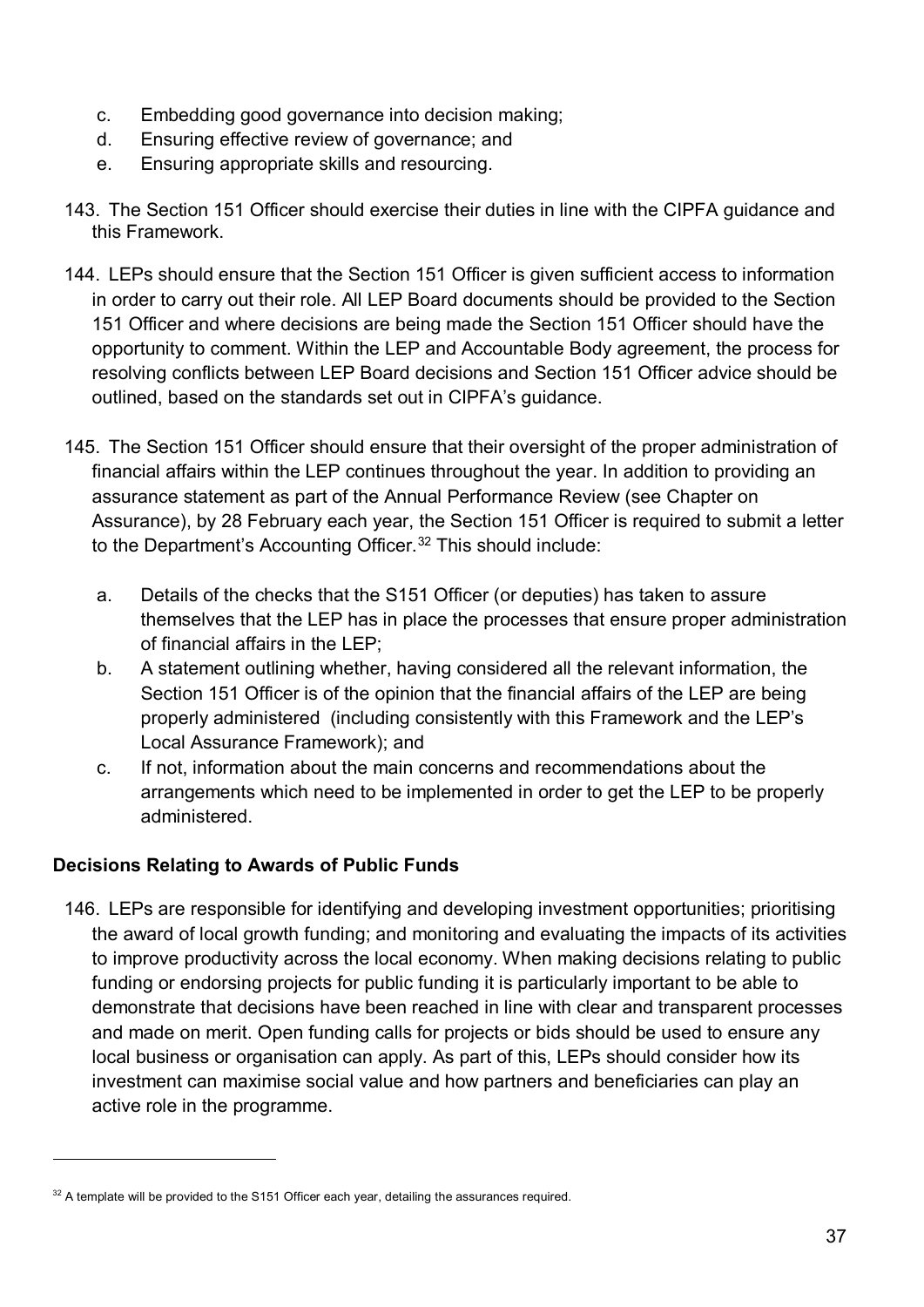- 147. In order to demonstrate public funding decisions have been made on merit, the Local Assurance Framework should include a section explaining the decision making process relating to decisions involving public funding and the governance mechanisms in place. This should include:
	- a. A commitment from all LEP Board Members to make decisions on merit having taken account of all relevant information available at the time  $33$ ;
	- b. Clear lines of accountability to the LEP Board and, where applicable, the Accountable Body. CA or MCA;
	- c. A clear process for recording decisions reached and promptly communicating these to the Accountable Body (and applicant or public where applicable);
	- d. Information on the LEP's decision making procedures, including their arrangements for ensuring that decisions are taken at meetings which are quorate. This should include information on the number of Board Members and the breakdown of those Members (private or public sector Board Members) that are required to be present at meetings to ensure that a meeting is quorate;
	- e. A link to all current schemes of delegation relating to funding decisions;
	- f. The person (or name of the position) responsible for providing the final sign off for funding decisions. This may be a different person for different decisions (for instance Enterprise Zone and City Deal activities);
	- g. The process by which the Accountable Body confirms receipt of the information and can report back when the direction is completed;
	- h. A process allowing decisions, by exception, to be made by the LEP Board in the absence of a formal meeting (such as those made by written procedure);
	- i. A system for promptly considering complaints about the decision making process; and
	- j. A system showing how all investment decisions must be subject to a proportionate business case and evaluation and how all decisions must be subject to scrutiny arrangements in line with LEP processes. The LEP should specify its proportional business case approach by outlining the funding thresholds for business cases.
- 148. For project and investment funding the Local Assurance Framework should also include a statement setting out the documents which will be made available to the LEP Board in advance of making a decision to allow them to make an informed assessment of the issues, including (either in full or summary where appropriate):
	- a. The application made for funding;
	- b. An appraisal of the application;

 $\overline{a}$ 

c. A view by a legal expert, if required, on legal considerations including, where applicable, the percentage risk of challenge and non-compliance with the proposed course of action and any mitigating factors which may be taken to address this.

<span id="page-37-0"></span><sup>33</sup> For LEPs in MCA areas, it is recognised that the LEP may not be the final decision maker. The LEP should explain its role and identify where the MCA or CA fulfils one of the functions outlined in 'Decisions relating to awards of public funds' or where they perform one of the requirements jointly.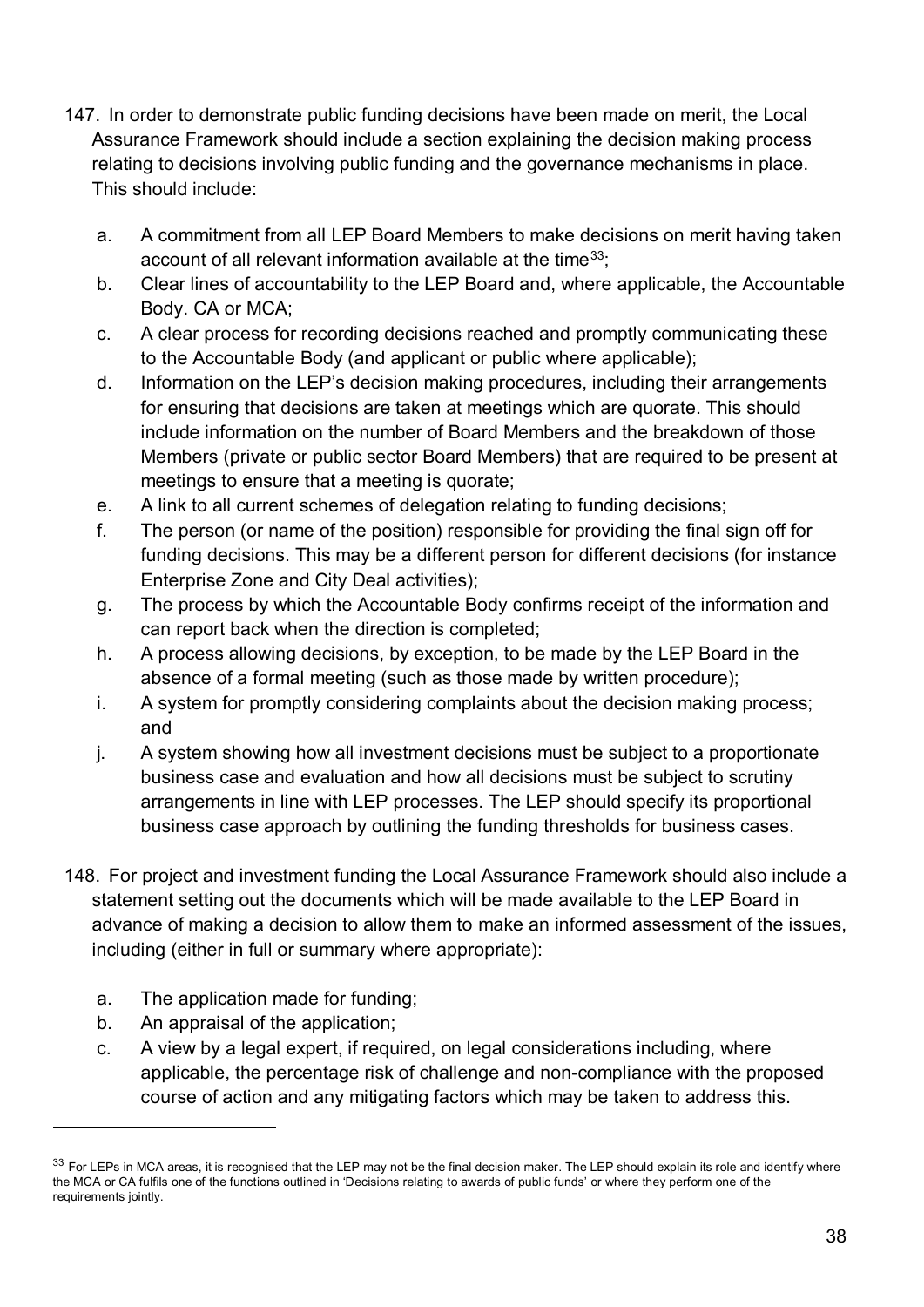- d. A recommendation as to whether to fund the proposal; and
- e. A recommendation about conditions which should be attached to the proposal.
- 149. In addition to making decisions on funding, LEPs should also play a role in recovering funding where there has been non-compliance, mis-representation or under-performance. [34](#page-38-0) In such circumstances, the LEP Board or delegated Sub-Board should receive reports providing information on projects which have received funding, including:
	- a. A description of projects where concerns have been identified;
	- b. Relevant details including the amount of funding awarded and the sum at risk due to the concerns; and
	- c. Where recovery of funds is considered, a legal opinion which sets out the legal basis for recovery and likelihood of success.
- 150. The LEP is expected to have in place appropriate arrangements to recover non-compliant funding. Where the LEP decides not to pursue recovery where it has identified noncompliance and has legal grounds to do so it must provide a compelling justification for its decision.
- 151. Where the LEP is entrusted with public money (either to carry out activities directly or where it directs the funding to others) it must fulfil its contractual obligations and maintain a robust audit trail to demonstrate compliance. Further information on the process for the selection, implementation, delivery and evaluation of projects can be found in the Ensuring Value for Money section.

### **Scrutiny Arrangements**

- 152. LEPs should agree with their Accountable Body the appropriate scrutiny arrangements to ensure that decisions have the necessary independent and external scrutiny in place.
- 153. In addition to any agreed internal scrutiny arrangements within the LEP, the LEP should participate in relevant Local Authority scrutiny arrangements to guarantee the effective and appropriate democratic scrutiny of their investment decisions. LEPs should ensure this engagement by either:
	- making an open offer to attend Local Authority Scrutiny Committees in their area and attending when requested; this will enable democratic scrutiny to take place when required and enable LEP decision makers to be held to account;
	- creating a joint Local Authority Scrutiny Committee, comprised of all Local Authorities from the LEP area, who meet to scrutinise and examine LEP decisions; or

<span id="page-38-0"></span><sup>&</sup>lt;sup>34</sup> The LEP may ask the Accountable Body to perform this function. Where it does not do so, it should consider that some situations will require urgent intervention, for instance if the recipient of funds is likely to be wound up. LEPs should delegate responsibility for recovery in these situations.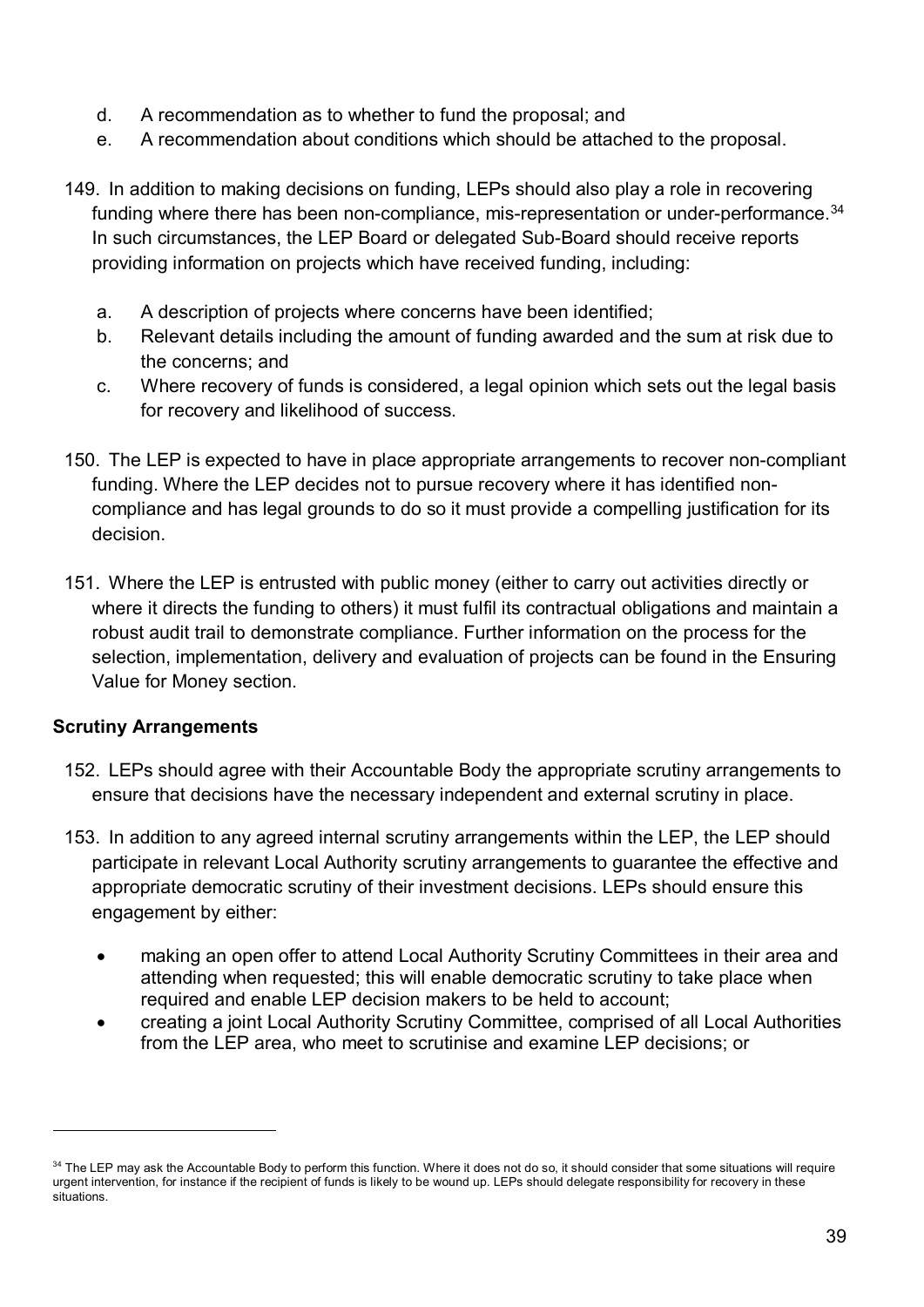- creating a joint Scrutiny Committee which comprises of all Local Authorities from the LEP area and relevant representatives that can provide scrutiny from a business perspective, who meet to scrutinise and examine LEP decisions.
- 154. These arrangements should be clearly set out in the LEP Assurance Framework and on the LEP website. An update on these arrangements should be included in the annual performance review statement from the LEP Chief Executive and Chair.
- 155. LEPs should record publicly their attendance at Local Authority scrutiny committees and ensure that they provide details of the outcome on the LEP website e.g. by publishing or linking to any publicly available reports or minutes resulting from the committee. LEPs should respond positively to requests to share information to ensure that the Committee is in possession of the necessary information to provide robust scrutiny and advice.
- 156. For further advice on Local Authority Scrutiny arrangements, LEPs should refer to the Department's guidance on Overview and Scrutiny in Local Authorities and Combined Authorities (forthcoming). [35](#page-39-0)

### **Audit Arrangements**

- 157. The LEP and Accountable Body should agree an internal audit plan for the year. This should include a risk-based audit plan of LEP activity that will provide assurance to the Section 151 Officer and the LEP Board at appropriate points through the year. LEPs should ensure that there are arrangements for funding audit activity. As part of this, the LEP and Accountable Body should agree appropriate audit committee arrangements which fit their model of incorporation. LEPs should ensure that they have the proper processes in place to manage risk, maintain an effective control environment, and report on financial and nonfinancial performance. The LEP can achieve this by either:
	- Establishing their own audit committee; or
	- Utilising their Accountable Body audit committee.
- 158. The internal auditors of the Accountable Body may provide assurances to both the LEP Board and the Section 151 Officer. Standards on internal audit sets out the assurances to be provided and the reporting relationships to maintain audit independence. Following a completed audit where there are recommendations that relate to the LEP these should be reported back to the Board by internal audit.
- 159. Public funds managed by the Accountable Body will go through their external audit procedures, these will be risk-based which means that they may not receive an external audit every year. If LEPs have additional funds running through their own accounts they should ensure appropriate external audit arrangements in line with their incorporation

<span id="page-39-0"></span> $35$  To be updated once the guidance is published.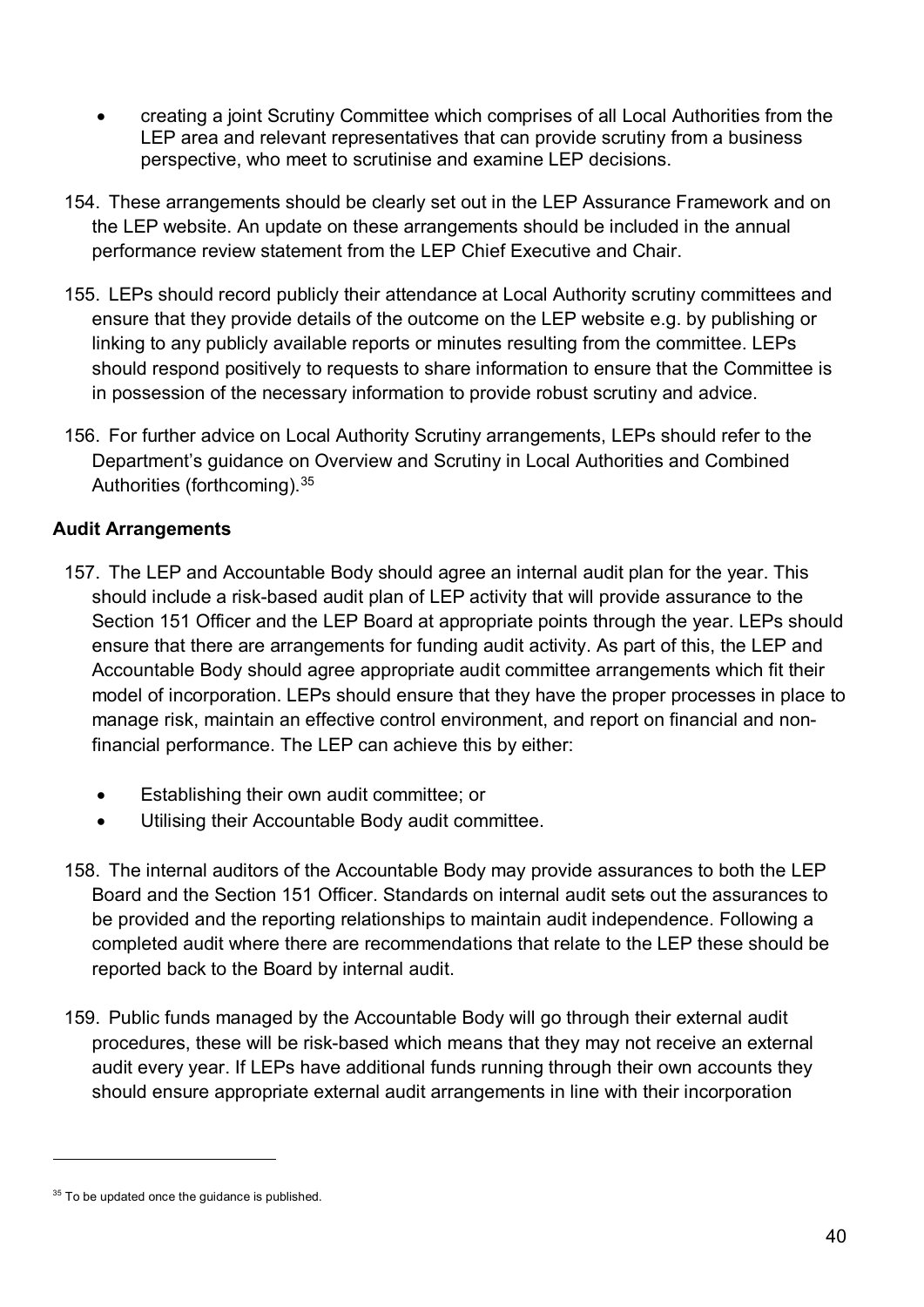model are in place. For example, LEPs limited by guarantee should follow the Companies Act (2006) and consider relevant corporate governance best practice.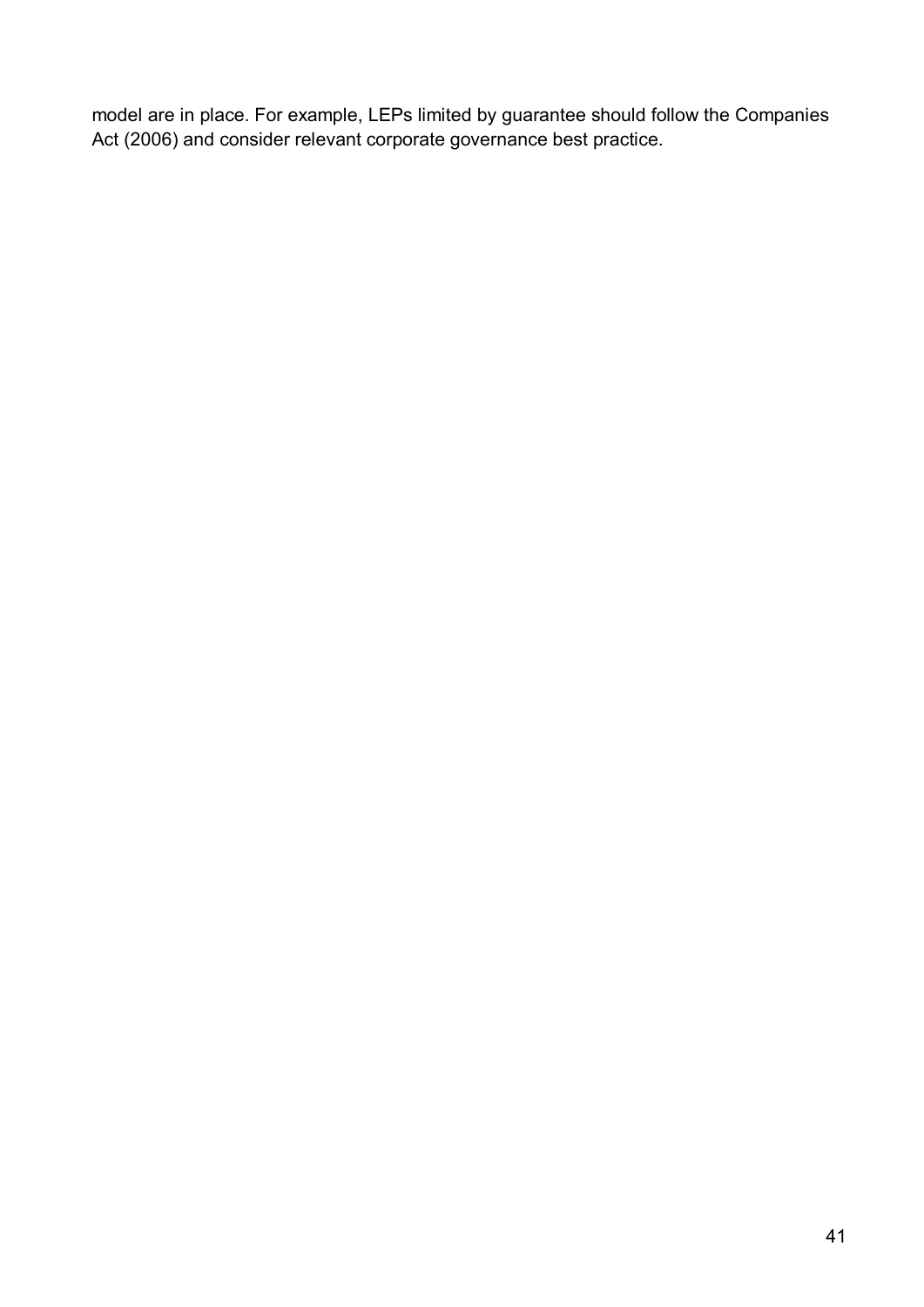## LEP assurance, performance, monitoring and Government intervention

### **Compliance with the National Local Growth Assurance Framework**

- 160. LEPs must be compliant with the requirements set out in this Framework. It is recognised that some requirements will take time to implement; therefore compliance with the requirements set out in this Framework will be monitored from April 2019 onwards. Until that date, LEPs will be monitored against the compliance requirements within the previous version of the Framework and those set out in last year's assurance process and Best Practice Guidance.
- 161. LEPs must put in place appropriate record keeping processes. As a minimum these should show that decisions have been reached taking account of relevant information, all legal requirements and are in line with this Framework, Local Assurance Framework and any specific conditions attached to the funding or responsibility. LEPs should also ensure that appropriate people are available to promptly answer any questions arising during the monitoring process.
- 162. Where Government identifies non-compliance, or the information to establish compliance is not available to the Officers carrying out monitoring, the Government will inform the LEP. The LEP and Government will work together to further investigate and address the issues, recognising that the Government may exercise its discretion to withhold or withdraw some or all of the public funds and responsibilities where it has concerns about significant or systemic non-compliance.
- 163. As part of the assurance monitoring process, each LEP is required to publish an annual report and delivery plan. The delivery plan and annual report should set out a welldeveloped understanding of the local economic evidence base to identify opportunities and obstacles to inclusive growth, prosperity and improved productivity. Government will work with LEPs to develop measures to report against in the plan and report. These will be considered as part of the annual assurance process. Delivery plans and annual reports should be published at the beginning of each financial year. $^{36}$  $^{36}$  $^{36}$

### **The Assurance System**

- 164. The Department's assurance system has a number of elements:
	- **regular reporting against agreed financial output metrics**: including the annual reports and delivery plans and programme specific data;

<span id="page-41-0"></span><sup>36</sup>Note that the first Delivery plan is expected at the beginning of the 2019-20 financial year, with the first annual report to be published at the beginning of the 2020-21 financial year.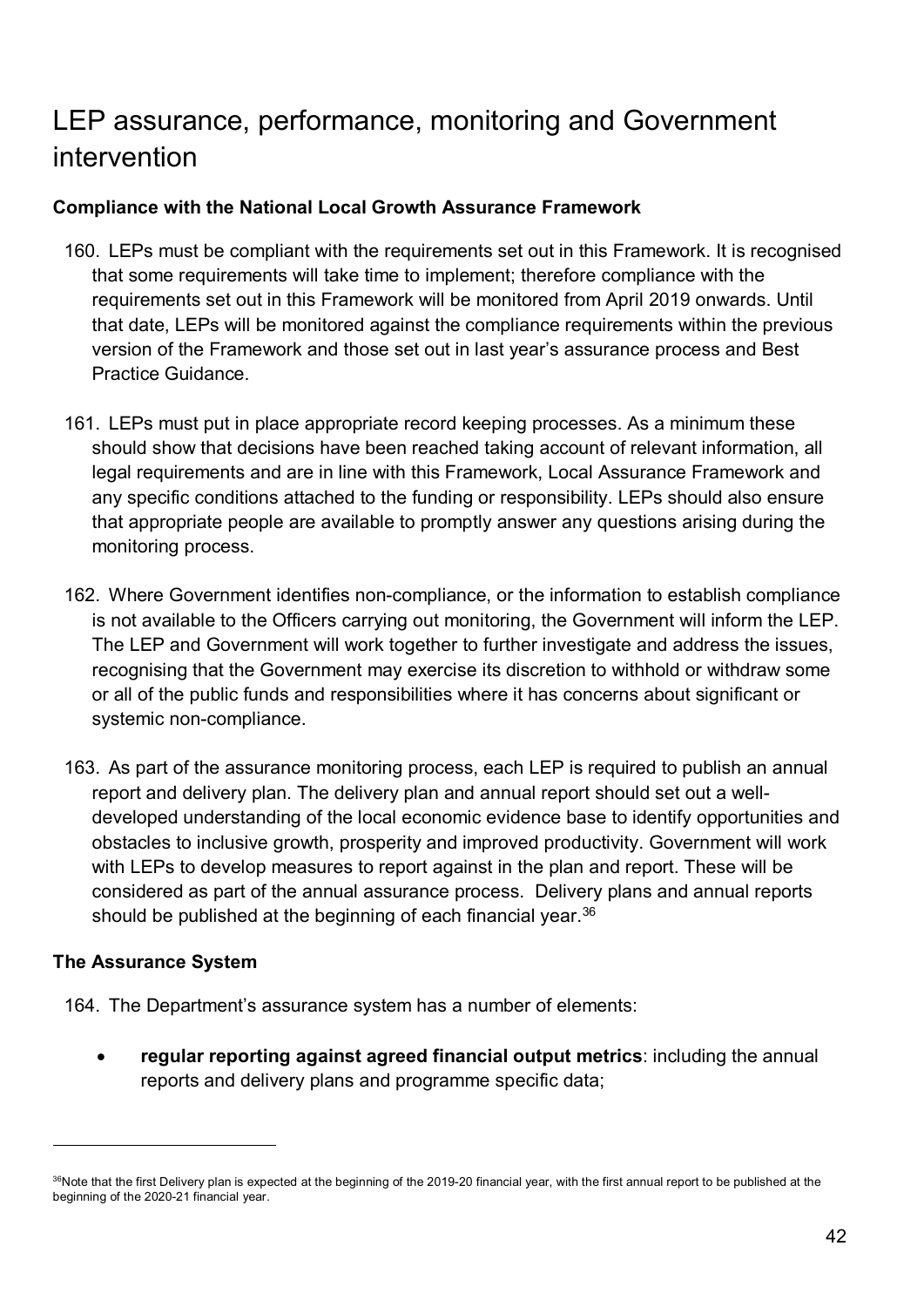- **oversight by the Accountable Body Section 151 Officer**: Each LEP has an Accountable Body and S151 Officer (or equivalent) who is responsible for the proper financial administration of the LEP throughout the year. The Section 151 Officer will write to the MHCLG Accounting Officer by the 28 February each year confirming compliance with the Framework and escalate any compliance concerns that cannot be resolved locally; and
- **the annual assurance process**: this being a series of checks into the systems and processes of the LEP carried out by Government each year. This includes compliance checks, deep dives, and Annual Performance Reviews. The Annual Performance Reviews are a key part of the wider assurance process.
- 165. The annual assurance process consists of a series of Annual Performance Reviews, compliance checks and deep dives. Together, this process provides the Government oversight of each LEP and assurance that LEPs have in place the necessary systems and processes to manage devolved funding from central Government budgets effectively. The three stages of the annual assurance process consists of:
	- **Annual Performance Reviews:** each LEP takes part in an Annual Performance Review where officials formally meet with LEP personnel and review the LEP's performance in key areas of strategy, delivery and governance. As part of this process LEPs must provide a brief formal assurance statement on an annual basis from the leadership of the LEP (i.e. the Chair and CEO), on the status of governance and transparency within their organisation. As part of this, LEPs must report on their current scrutiny procedures. The statement is required to be published on the LEP website. The Section 151 Officer is also required to provide a report at the Annual Performance Review on their work for the LEP and their opinion with a specific requirement to identify any issues of concern on governance and transparency. Each year, the Government will provide LEPs and Section 151 Officers with supporting documentation to assist them in the review process;
	- **compliance checks:** these are checks on each LEP's website and publicly available documentation to ensure compliance with the Framework; and
	- **deep dives**: deep dives provide an in-depth review of LEP accountability and transparency arrangements. Interviews with a variety of Board Members and Officers as well as project sampling are conducted to assess implementation of the Local Assurance Framework.
- 166. Feedback is provided to LEPs after each stage of the assurance process, highlighting areas for improvement. Where necessary individual action plans for LEPs are developed and monitored by officials. The outcomes of the assurance process form the evidence basis for funding recommendations.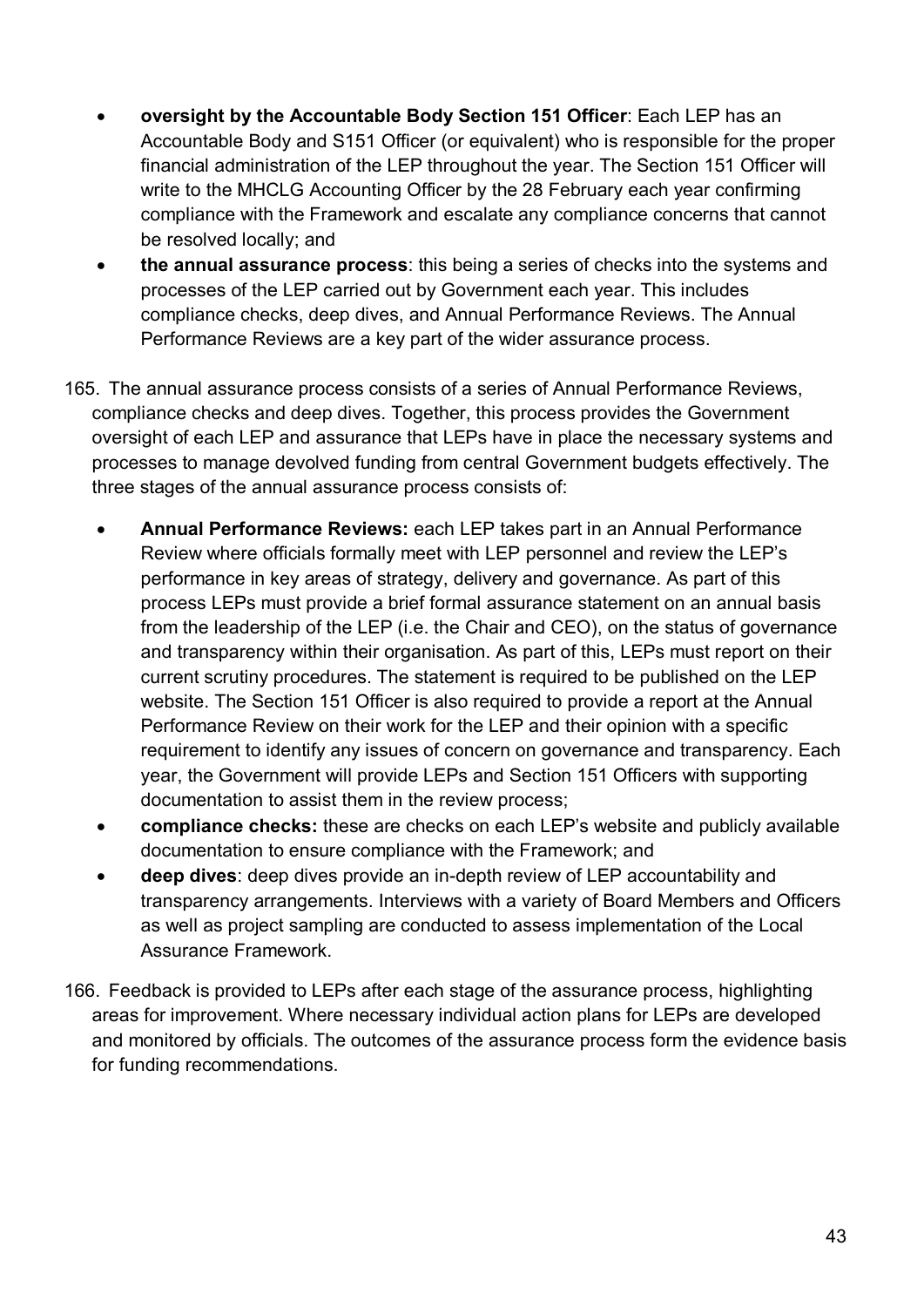### **Self-Regulation and Peer Review**

- 167. LEPs have an essential role in self-regulation and peer review to drive improvement across the sector. The Government encourages LEPs to share and support best practice. The Government and the LEP Network will be looking to establish visits and partnerships between LEPs so that LEPs can build up their capacity to be a self-regulating sector. The Government, the LEP Network and LEPs will develop a sector-led approach to assessing and improving performance through regular peer review.
- 168. In the majority of cases, Government intervention will be minimal as the sector matures and self-regulates to effectively address underperformance at the local level and through the network of Local Enterprise Partnerships. As outlined in the Framework, we expect LEPs to self-regulate and seek challenge to improve their working arrangements. How LEP's self-regulation will feed into our assurance system is outlined below:



169. Ways in which we expect LEPs and the LEP Network to achieve this is by:

- individual LEPs seeking challenge through participation in Local Authority Scrutiny Committees;
- sharing of best practice and lessons learnt through the LEP Network;
- **peer review:**
- culture of transparency; and
- Accountable Body and Section 151 Officer oversight.

170. We expect LEPs and the LEP Network to work together to develop these functions.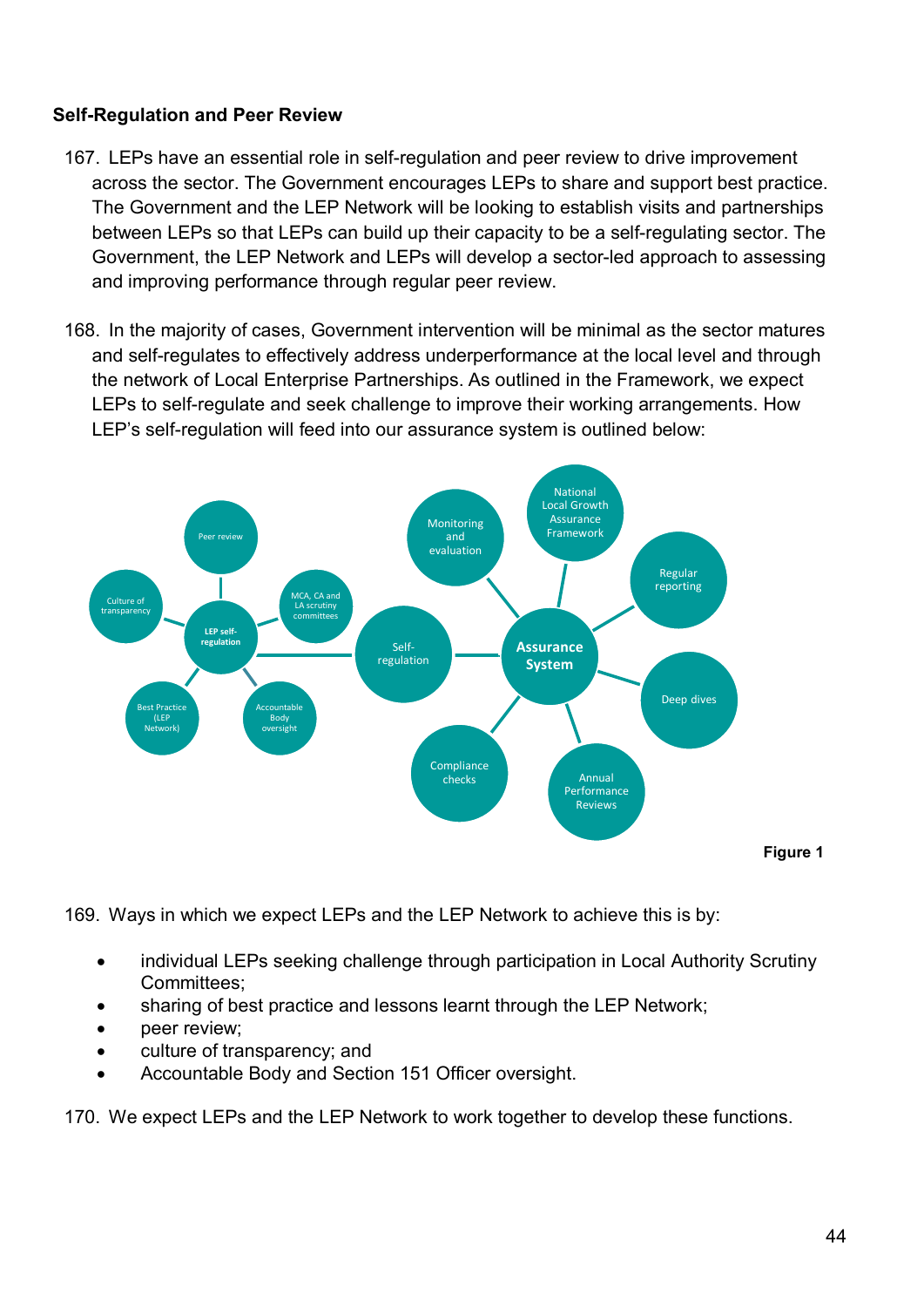### **Statement on Intervention**

- 171. The Government's intervention approach for LEPs sits alongside the overall LEP assurance system which has been developed to ensure that LEPs have the necessary systems and processes in place to manage Government money effectively. Within the Cities and Local Growth Unit, officials monitor LEPs through the assurance system and through frequent local engagement. Where the Government has concerns, it will proceed to use a spectrum of intervention options. The interventions used will depend on the specific circumstances related to the non-compliance or under-performance identified. In all cases, timely communication with the LEP will be key to ensure all parties are aware of the action taken and the steps required. Government expects LEPs to work with officials to ensure that any improvements are made. The spectrum of intervention options include, but are not limited to:
	- **Central Government (official) engagement**: the Department may intervene directly with LEPs to improve performance. The possible interventions that the Government may take include Senior Civil Service Officials observing LEP Board meetings, and observing recruitment or procurement processes.
	- **Agreement of a formal action plan:** the Cities and Local Growth Unit will request the LEP to design and implement a formal action plan to address any concerns. These will be agreed by the Cities and Local Growth Unit; they will contain milestones which will be monitored to ensure that the LEP is making adequate progress in addressing any outstanding concerns. All LEPs that receive a rating of 'requires improvement' or 'inadequate' in areas of governance, delivery or strategy in the Annual Performance Review will be required to develop an action plan to be approved by the Cities and Local Growth Unit.
	- **Improvement partners:** the Cities and Local Growth Unit may ask a high performing LEP and/or the LEP Network to provide advice and support to LEPs with performance issues (e.g. if there are capability and capacity issues).
	- **Risk-based deep dive**: in addition to the National Oversight and Compliance Team's rolling schedule of deep dives, concerns about compliance or underperformance may trigger a risk-based deep dive. Members of the National Oversight and Compliance Team will visit the LEP and will undertake an in-depth review of LEP accountability and transparency arrangements, allowing the team an opportunity to observe the culture and leadership arrangements within the LEP. On conclusion of the deep dive, a report with be produced which provides the LEP with a performance rating and action plan. If a LEP is rated as having 'inadequate' governance through the Annual Performance Review, the National Oversight and Compliance Team will conduct a deep dive.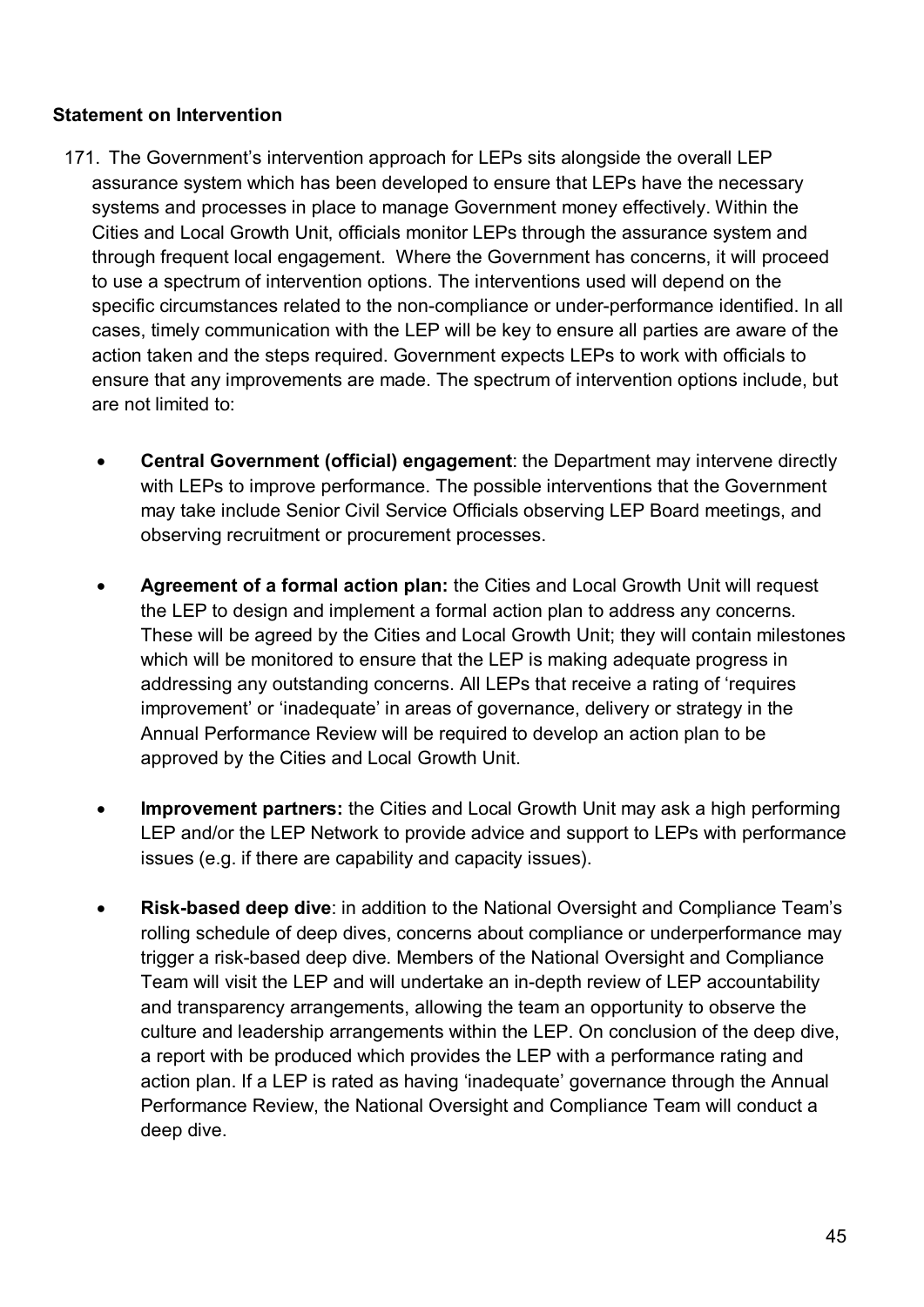- **Withholding and/or withdrawing funding:** to ensure probity of public funds, funding may be partially or fully withheld until improvements in LEPs are made. The specific amount and type of funding withheld will depend on the circumstances of the LEP and the specific concerns which need to be addressed. As part of this process, consideration will be given to the impact that withholding funding may have on the delivery of LEP projects and operations. The Cities and Local Growth Unit will consider withholding money from LEPs on a case by case basis.
- **Expression of loss of confidence:** where the Government has lost confidence in the ability of the LEP to deliver its objectives, Ministers will write to the LEP to express a loss of confidence in its leadership.



The annual assurance process: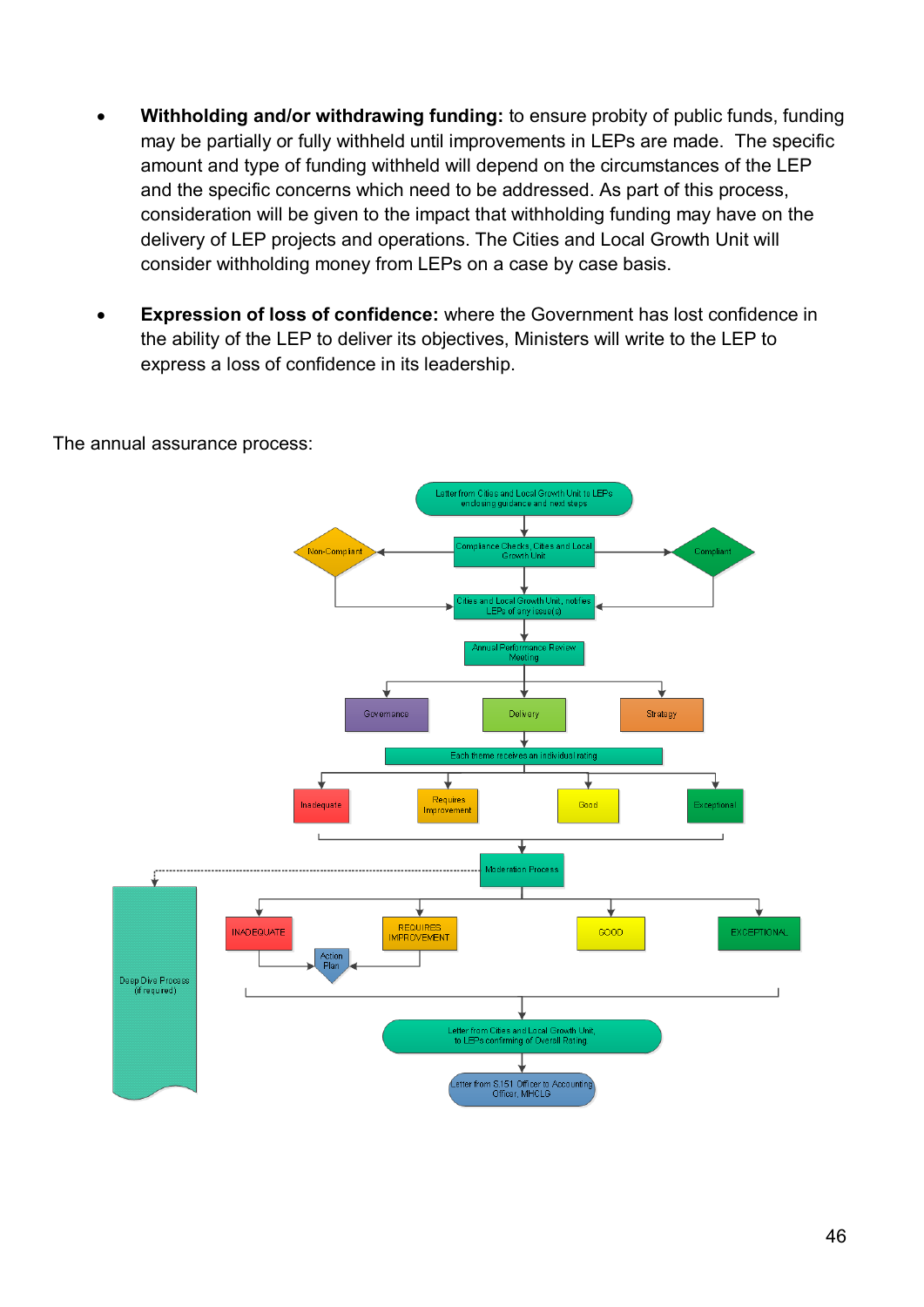# Part C: Ensuring Value for Money

## Introduction

- 172. It is important that all MCAs and LEPs have robust arrangements in place to ensure projects are delivered effectively and provide good value for money.
- 173. The section below addresses what MCAs and LEPs will need to consider in deciding how to allocate their funding to projects and prioritise between proposals. Given the considerable variation in types and sizes of projects which MCAs and LEPs may want to support, our intention is not to establish any rigid rules, but rather to establish a set of principles based on existing best practice and published guidance.
- 174. We would expect decisions relating to which projects to fund to be supported by the development of a business case proportionate to the level of funding which would be scrutinised by the MCA or LEP where applicable.
- 175. Proposals should include a clear rationale for intervention, with a clear presentation of strategic and viable objectives, while delivering good value for money compared to potential alternatives.
- 176. Funding decisions should be set out in a Local Assurance Framework that includes impartial advice and robust processes. Appropriate checks and balances should be considered so that all competing business cases are presented fairly and accurately.
- 177. MCAs and LEPs must also ensure that the Local Assurance Framework sets out the arrangements for the active management of risk relating to all matters for which the MCA or LEP is responsible, including but not limited to propriety and value for money issues. This must include having a named individual of appropriate seniority who is responsible for the identification and management of risk.
- 178. Project delivery practices should comply with government standards, which highlight the importance of MCAs and LEPs having a common framework underpinning policy delivery. This framework should include clearly defined roles of responsibility to ensure timely decision making, quality assurance and good governance, while accounting for the associated risks of the project. Throughout the project, milestones should be monitored in accordance with the effective delivery of output. This should be escalated as appropriate to ensure that issues are addressed and lessons learnt are captured.
- 179. For bodies with Crown Copyright the Cabinet Office's Best Management Practice offers a suitable benchmark to adopt for defining and managing projects, programmes and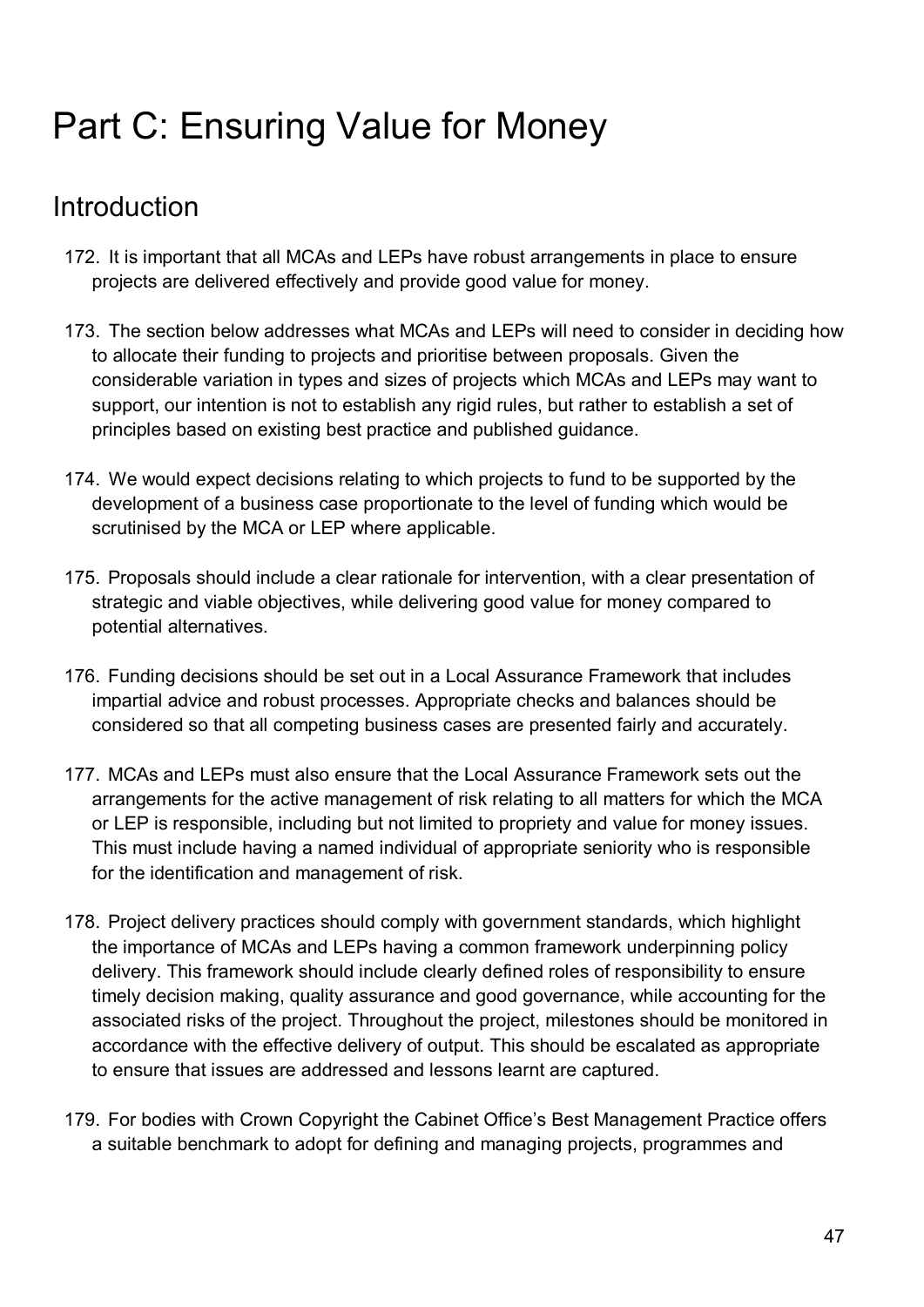portfolios.[37](#page-47-0) For bodies without Crown Copyright, a Government Functional Standard for project, programme and portfolio management is under development and will be uploaded to the www.gov.uk website when published.

## Business Cases and Value for Money

- 180. MCAs and LEPs must have a clear and transparent basis (published on their website) against which projects and programmes are initially identified, prioritised and appraised relative to a set of credible options, assessed for value for money, commissioned and then delivered.
- 181. MCAs and LEPs must ensure Business Cases include:
	- a. The evidential basis on which the need for intervention builds, and how the MCA or LEP will ensure that it identifies the need and/or opportunity for intervention using rigorous analysis of quality data and regarding the application of best practice; and
	- b. The methodology used to assess value for money and the degree of detail to which business cases are developed in support of projects or programmes. Attention should be given to how different types of projects will be compared and assessed. Typically, this would include the following considerations at a level proportionate to the scale of funding required for the proposal:
		- a clear economic rationale that justifies the use of public funds in addition to how a proposed project is expected to contribute to strategic objectives;
		- clearly defined inputs, activities, outputs and anticipated outcomes, ensuring that factors such as displacement and deadweight have been considered;
		- benefits that exceed the costs of intervention using appropriate value for money metrics; and
		- appropriate consideration of deliverability and risk along with appropriate mitigating action (the costs of which must be clearly understood).
- 182. A variety of measures can be used to summarise value for money. Estimates of Net Present Social Value (NPSV) and Benefit Cost Ratios (BCR) are commonly used:
	- **NPSV** is defined as the present value of benefits less the present value of costs. It provides a measure of the overall impact of an option.
	- **BCR** is defined as the ratio of the present value of benefits to the present value of costs. It provides a measure of the benefits relative to costs.
- 183. The methodology should be proportionate to the funding allocated and in line with established Government guidance including the most recent [HM Treasury Green Book.](https://www.gov.uk/government/uploads/system/uploads/attachment_data/file/220541/green_book_complete.pdf)

<span id="page-47-0"></span><sup>37</sup> <https://www.gov.uk/government/publications/best-management-practice-portfolio>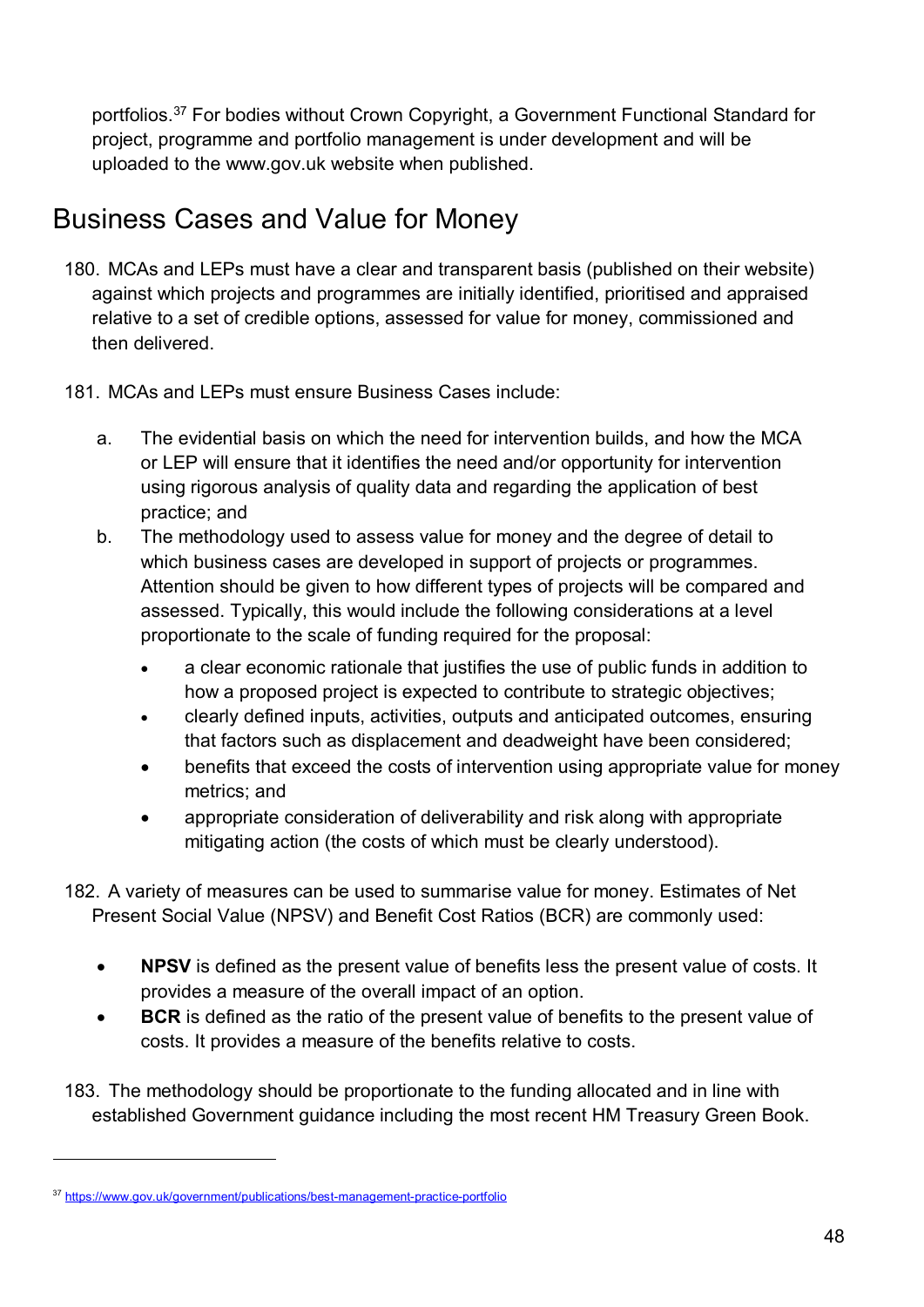Typically, we would expect business cases to address, in a proportionate manner, the five cases set out in the Supplementary Guidance to the Green Book.

- 184. In addition to the Green Book, other appraisal guidance should be followed for specific thematic interventions where available. Annex A provides a description of specific issues and guidance that should be considered for transport, skills, housing, and business support.
- 185. MCAs and LEPs must ensure that the commercial, financial and management arrangements are appropriate for effective delivery. Where applicable, appropriate resources should be consulted for situation specific project appraisals. To assist with this[,](https://www.gov.uk/government/publications/improving-infrastructure-delivery-project-initiation-routemap) *[Infrastructure UK](https://www.gov.uk/government/publications/improving-infrastructure-delivery-project-initiation-routemap)* [\(now part of the Infrastructure and Projects Authority\) has produced a](https://www.gov.uk/government/publications/improving-infrastructure-delivery-project-initiation-routemap) [Project Initiation Routemap Handbook and associated modules which provide a framework](https://www.gov.uk/government/publications/improving-infrastructure-delivery-project-initiation-routemap) [to support public and private sector infrastructure providers improve the delivery of their](https://www.gov.uk/government/publications/improving-infrastructure-delivery-project-initiation-routemap) [projects and programmes.](https://www.gov.uk/government/publications/improving-infrastructure-delivery-project-initiation-routemap) MCAs and LEPs may find this helpful when reviewing these aspects of business cases.
- 186. Places must have robust processes in place that ensure all funding decisions are based on impartial advice. There must be clear distinction between those acting as scheme promoters and those appraising programmes and projects and advising decision makers, so that the LEP is acting on impartial advice on the merits of (potentially competing) business cases. Named individuals responsible for ensuring value for money as well as scrutiny and recommendations for business cases (not necessarily the same person) should ideally be independent of the promoting organisation or where this is impractical, should sit outside the management unit responsible for developing and promoting the business case.
- 187. Further best practice on business cases is provided in Annex D.

## Monitoring and Evaluation

- 188. MCAs with a Single Pot and LEPs will need to ensure that there is appropriate input, output and outcome monitoring and evaluation of projects taken forward.
- 189. The Local Assurance Framework must set out the arrangements for input, output and outcome monitoring of projects. This enables an assessment of the performance of projects. An evaluation aims to understand the impacts of the projects using the performance monitoring data, alongside additional sources of data. In the Local Assurance Framework, LEPs and MCA's should make reference to specific documentation which sets out their approach, such as Growth Deal Evaluation plans. When considering monitoring and evaluation arrangements, reference should be made to Annex D and [HMT's Magenta](https://assets.publishing.service.gov.uk/government/uploads/system/uploads/attachment_data/file/220542/magenta_book_combined.pdf)  [Book](https://assets.publishing.service.gov.uk/government/uploads/system/uploads/attachment_data/file/220542/magenta_book_combined.pdf) on designing monitoring and evaluation where appropriate.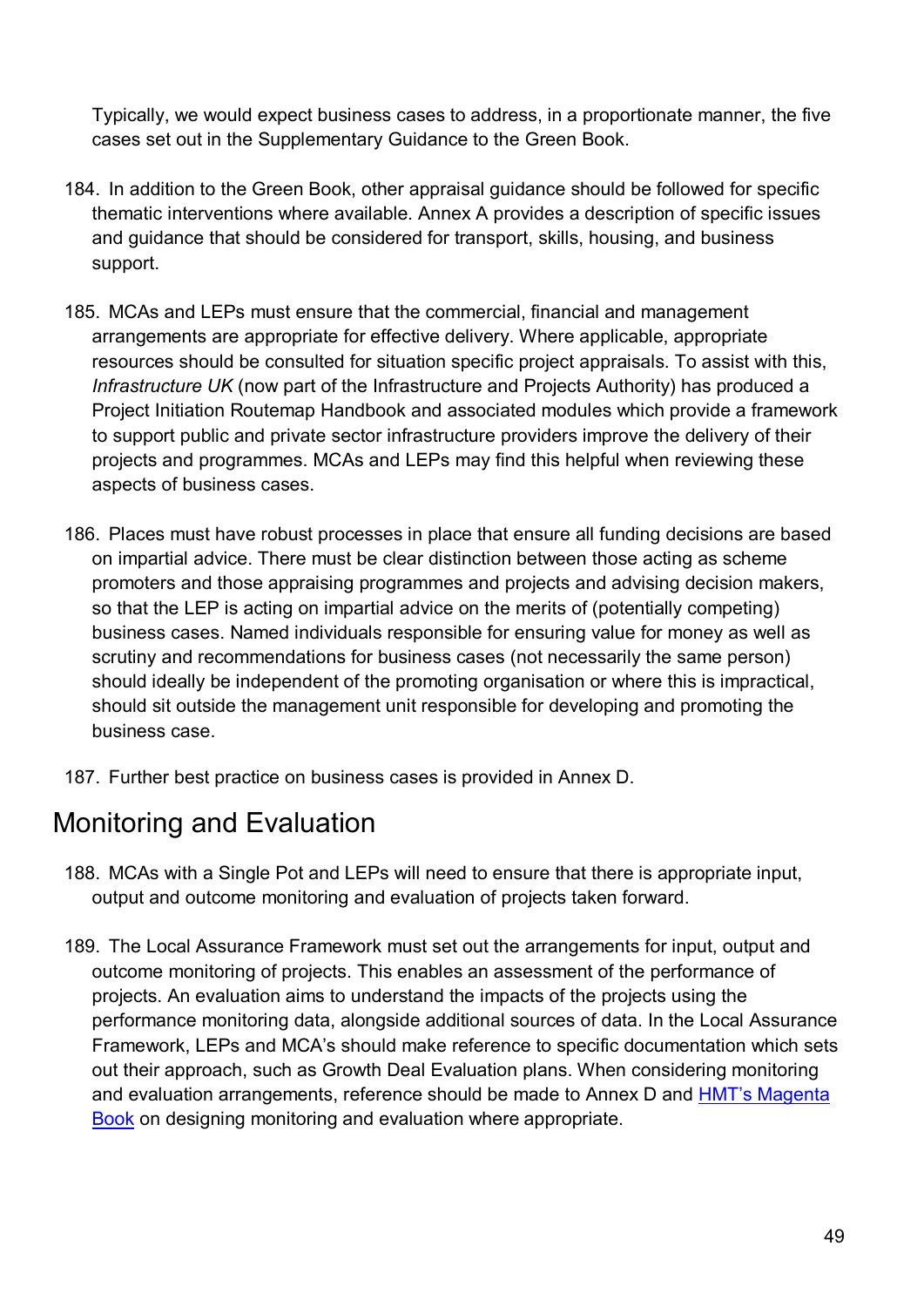- 190. Evaluating projects can deliver the following objectives:
	- a. Provide accountability for the investment;
	- b. Justify future spending allocations;
	- c. Enhance the operational effectiveness of existing projects or future project extensions;
	- d. Improve future initiatives (as well as future VFM appraisal) based onlearning;
	- e. MCAs with a Single Pot and LEPs must ensure a proportionate approach to monitoring and evaluation. Evaluation objectives should relate back to the business case and build on the assumptions used in the appraisal process. A good starting point for both the business case and monitoring and evaluation is the creation of a logic model (see Annex D); and
	- f. The specific inputs, outputs and outcomes that will be monitored and measured will differ depending on the type of intervention. Monitoring and evaluation should therefore focus on those inputs and outcomes that are most relevant to the impact of the project's objectives.
- 191. Further best practice on monitoring and evaluation is provided in Annex D.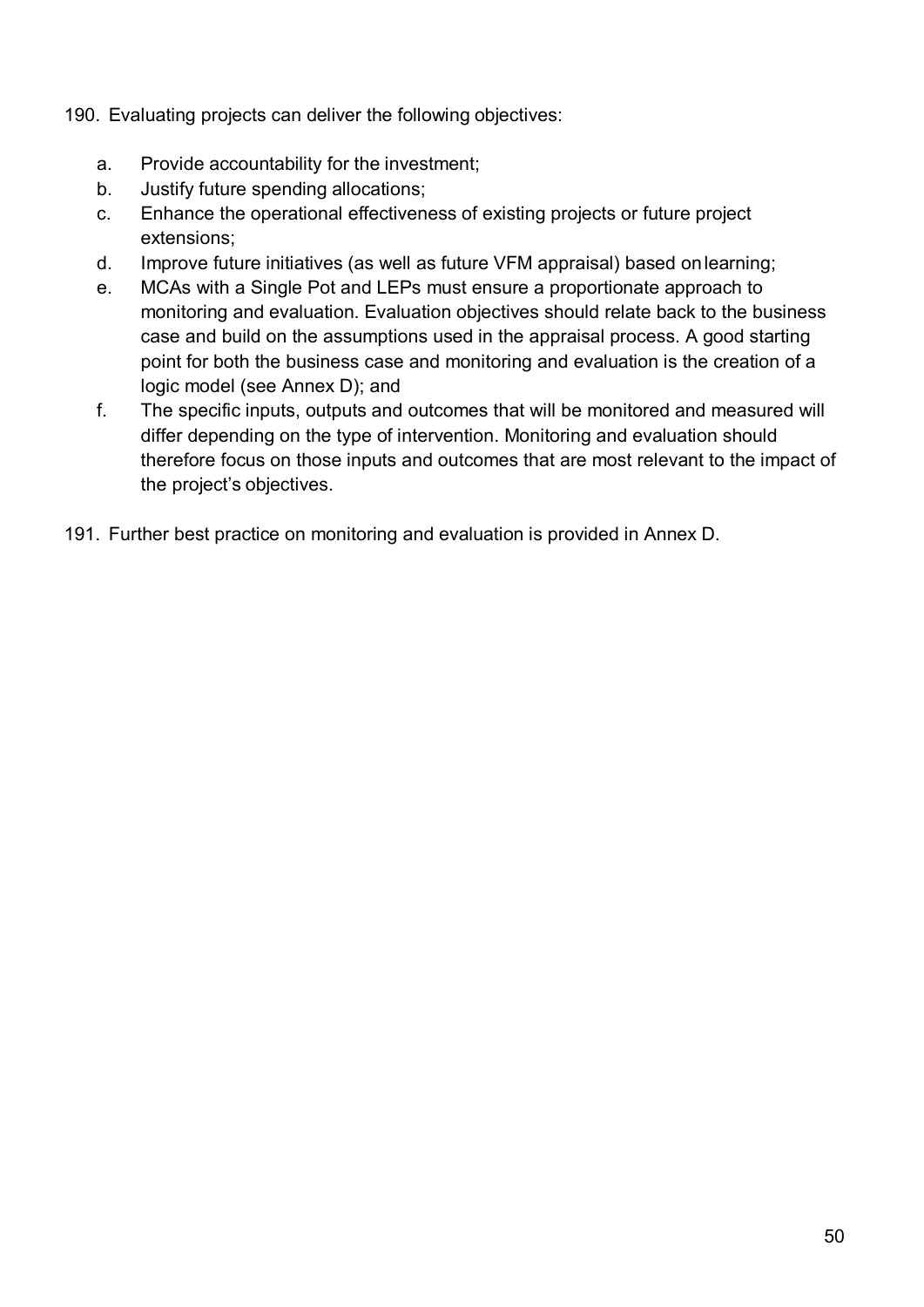# Annex A: Additional guidance from Government **Departments**

1. This overarching Framework covers all Government funding which MCAs, LEPs and their Accountable Bodies are responsible for. It is supported by advice from relevant departments and Non-Departmental Public Bodies (NDPBs) set out below. This additional advice is wholly consistent with the principles and practices set out in this document and should be read together. Links to these related documents are set out below.

## Transport Schemes

- 2. Transport projects will be subject to the minimum requirements on value for money assessment, assurance and evaluation of transport projects set out at Annex B. The basis of transport appraisal is the Department for Transport's (DfT's) appraisal guidance known as WebTAG.[38](#page-50-0)
- 3. WebTAG is not a standard 'one size fits all' process. It promotes the use of proportionate appraisal and gives some significant discretion in the level of detail that is appropriate depending on the nature of the transport scheme concerned.
- 4. For these purposes a 'transport scheme' is defined as any scheme that significantly changes the transport network infrastructure, whatever its objectives. For example, improving journey times may not be the objective of a scheme but the impact on journey times, if expected to be significant, would still need to be considered as part of the overall value for money consideration of a scheme.

## Skills capital schemes

- 5. From April 2015 the Government has transferred the skills capital budget, previously managed by the Skills Funding Agency (now Education and Skills Funding Agency) Capital team, to LEPs via the Local Growth Fund paid to the Accountable Body.<sup>[39](#page-50-1)</sup> Where the Local Growth Fund is within the MCA Single Pot, this guidance also refers to MCAs.
- 6. How LEPs choose to incorporate the management of skills capital funds within their LEPs governance is a matter for local discretion. Education and Skills Funding Agency support to assist with decisions about skills capital schemes is no longer available. It is, however, expected that LEPs will base their local processes on Education and Skills Funding Agency good practice, advice and guidance, tailored to local circumstances, or put in place equivalent robust local arrangements to ensure value for money and effective delivery of

<span id="page-50-0"></span><sup>38</sup> <https://www.gov.uk/guidance/transport-analysis-guidance-webtag>

<span id="page-50-1"></span><sup>&</sup>lt;sup>39</sup> The Education and Skills Funding Agency sits within the Department for Education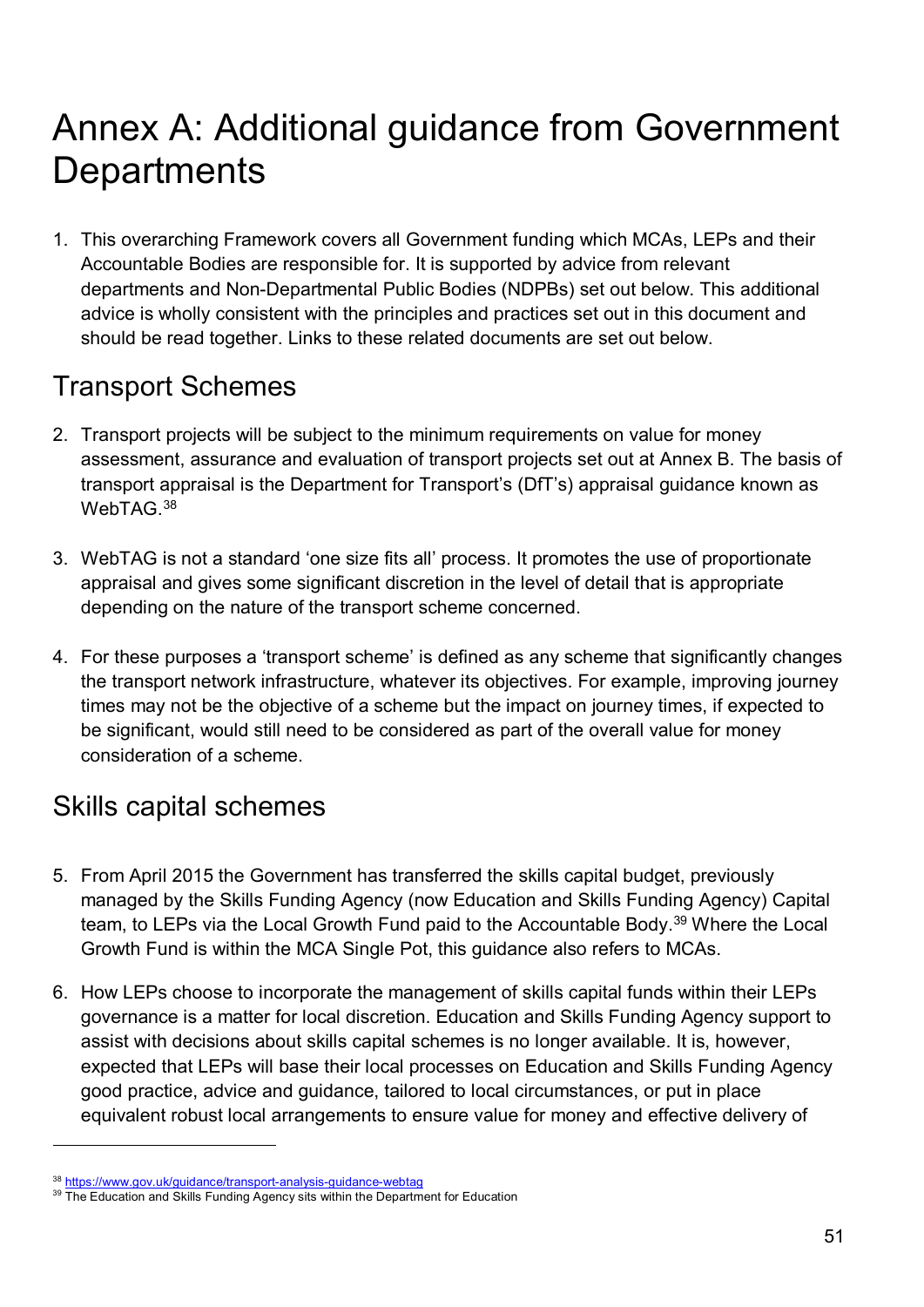skills capital schemes, through strong project development, project and options appraisal, prioritisation, and business case development – as set out in Part C above.

# Housing and Commercial Interventions

- 7. LEPs will be expected to base their local arrangements on Homes England good practice, advice and guidance tailored to local circumstances, or put in place equivalent robust local arrangements to ensure value for money and effective delivery of housing, regeneration and related infrastructure schemes. The Department's Appraisal Guide provides guidance on how the Department appraises residential and non-residential development which LEPs may wish to follow. [40](#page-51-0)
- 8. A mix of interventions occurring at the local level (across transport, skills capital scheme and housing/commercial) can be appraised using the relevant departmental guidance and integrating them in one value for money statement.

# Business Support

 $\overline{a}$ 

9. Where Government provides core funding for Growth Hubs, it requires all LEPs and their Growth Hubs to comply with the 'principles of funding' which includes using robust monitoring and evaluation systems to exercise continuous service improvement; ensure excellence in quality delivery and deliver greater levels of impact on business.

<span id="page-51-0"></span><sup>40</sup> <https://www.gov.uk/government/publications/department-for-communities-and-local-government-appraisal-guide>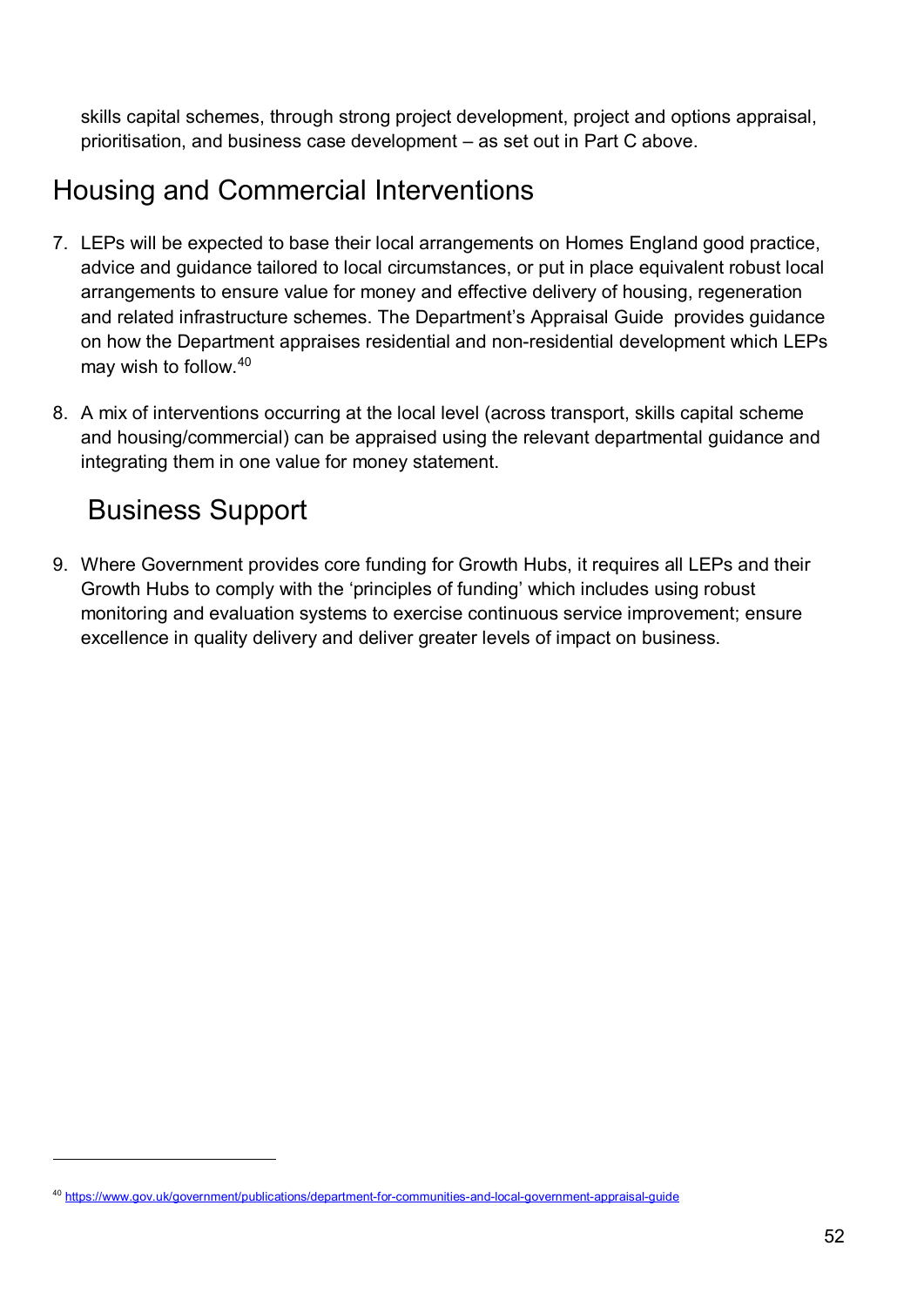# Annex B: Transport Schemes

# Value for Money

- 1. Mayoral Combined Authorities (MCAs) and Local Enterprise Partnerships (LEPs) will need to be satisfied that the proposed schemes will achieve value for money.
- 2. MCAs and LEPs will need to demonstrate that they have established processes to ensure that their modelling and appraisal is sufficiently robust and fit for purpose for the scheme under consideration. This should describe how they will ensure that the modelling and appraisal of schemes meets the guidance set out in WebTAG.
- 3. WebTAG should be used for all schemes but the Department appreciates that for schemes with low costs (for example below £5m) it is expected that a more proportionate approach to be taken. The use of WebTAG, which is mandatory for all schemes, does not preclude additional assessments or methodologies (e.g. wider economic benefits) being employed to prioritise and assess the overall business case for a scheme.
- 4. Neither does it dictate the weighting or importance that decision-makers should attach to any aspect of the WebTAG assessment or any additional assessment. In particular, the Benefit to Cost Ratio is only one component of the value for money assessment and should not be the sole driver of decision-making.
- 5. The overriding principle is that the full range of the material costs and benefits of a scheme, both quantified and unquantified, should be available to decision-makers.

| Minimum      | The modelling and appraisal of schemes contained in business                                                                                                                                                                                                                                                                                                        |
|--------------|---------------------------------------------------------------------------------------------------------------------------------------------------------------------------------------------------------------------------------------------------------------------------------------------------------------------------------------------------------------------|
| requirements | cases must be developed in accordance with the guidance published                                                                                                                                                                                                                                                                                                   |
|              | in WebTAG at the time the business case is submitted to MCAs and                                                                                                                                                                                                                                                                                                    |
|              | LEPs for approval.                                                                                                                                                                                                                                                                                                                                                  |
|              | Central case assessments must be based on forecasts which are<br>consistent with the definitive version of NTEM (DfT's planning<br>dataset). This requirement doesn't stop MCAs and LEPs considering<br>alternative planning assumptions as sensitivity tests and considering<br>the results of these in coming to a decision about whether to approve<br>a scheme. |
|              | The appraisal and modelling will be scrutinised by MCAs and LEPs<br>to ensure it has been developed in accordance with the WebTAG.<br>This will be undertaken independent of the management unit or<br>authority promoting the scheme. The Local Assurance Framework<br>will set out how this will be done.                                                         |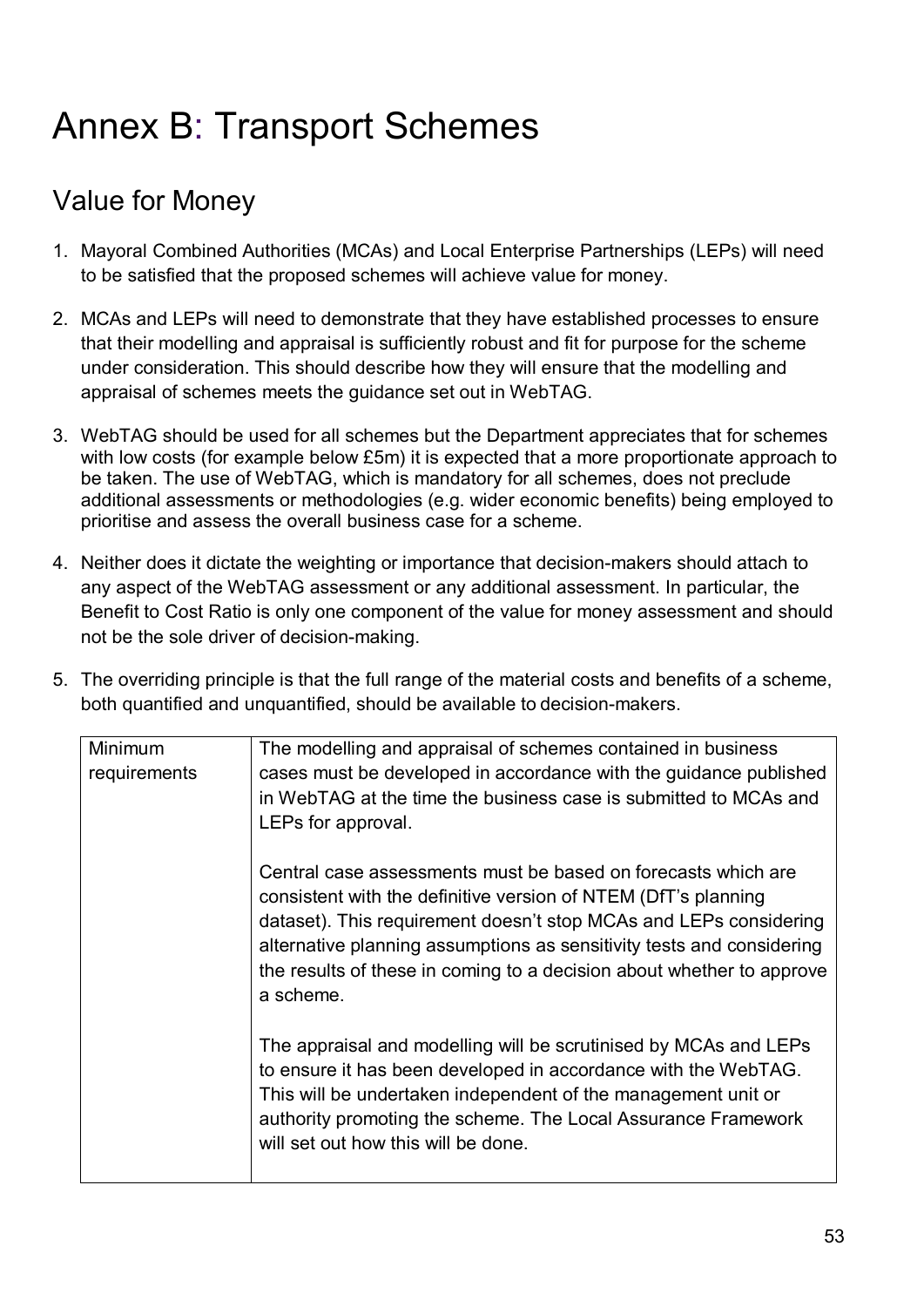|             | The Local Assurance Framework must set out how the assessment<br>and scrutiny of business cases will be quality assured.                                                                                                                                                                                                                     |
|-------------|----------------------------------------------------------------------------------------------------------------------------------------------------------------------------------------------------------------------------------------------------------------------------------------------------------------------------------------------|
| Recommended | Set out mechanisms for providing early advice to scheme promoters<br>on whether the study approach is fit-for-purpose, particularly in<br>relation to modelling and Social & Distributional Impacts (which both<br>can have significant lead times)                                                                                          |
| Optional    | A description of how MCAs and LEPs will ensure that WebTAG will<br>be applied by scheme promoters in a proportionate and robust way.<br>A description of the circumstances under which external scrutiny or<br>audit of the appraisal or modelling of schemes would be<br>commissioned<br>e.g. controversial or particularly costly schemes. |

6. MCAs and LEPs will need to put in place a process for producing a Value for Money (VfM) statement for all schemes put forward for approval summarising their overall assessment of the economic case. This VfM statement will need to be reviewed and updated at each approval stage.

| Minimum<br>requirements | A value for money statement for each scheme in line with published<br>DfT WebTAG guidance and DfT advice on assessing VfM must be<br>presented for consideration to MCAs and LEPs at each approval<br>stage. $41$  |
|-------------------------|--------------------------------------------------------------------------------------------------------------------------------------------------------------------------------------------------------------------|
|                         | The VfM assessment must be signed off as true and accurate by a<br>named officer with responsibility for Value for Money assessments<br>within MCAs and LEPs.                                                      |
| Recommended             | Set out what processes will be put in place to ensure that all impacts of<br>a scheme (monetised and non-monetised) will be assessed by officers<br>on a consistent basis and are based on reasonable assumptions. |

- 7. MCAs and LEPs will need to confirm that they agree to only approve schemes that meet a minimum VfM threshold and put in place the appropriate checks and balances to ensure compliance with this requirement.
- 8. The overwhelming majority of local major schemes funded in recent years were assessed by the Department as offering at least "high" value for money.

<span id="page-53-0"></span><sup>41</sup> <https://www.gov.uk/government/publications/dft-value-for-money-framework>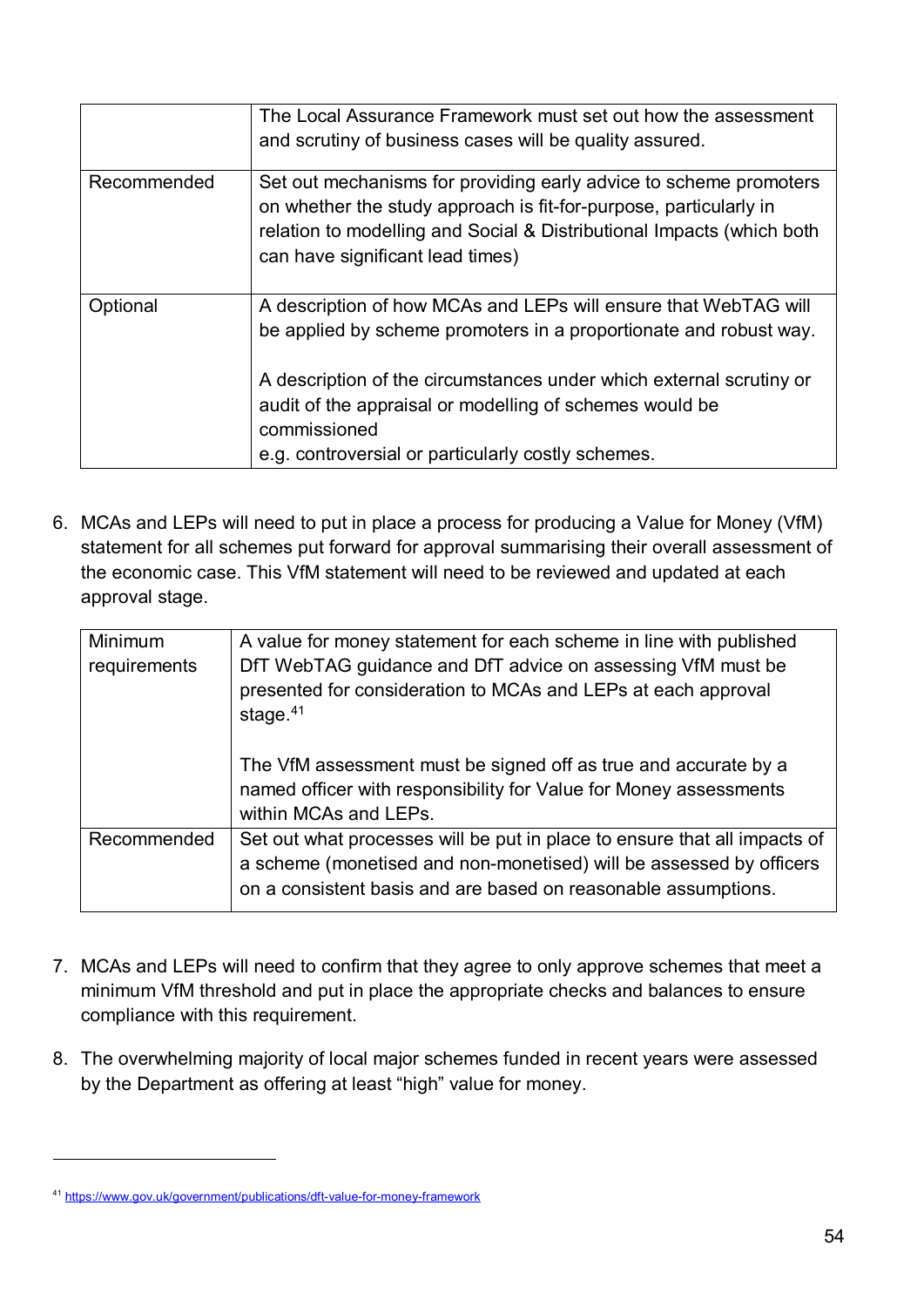- 9. We would like to ensure that the value for money of major transport investment is maintained and therefore would expect that MCAs and LEPs would only in exceptional circumstances agree to fund schemes with lower than "high" value for money.
- 10.If MCAs and LEPs wish to retain the flexibility to fund schemes assessed at less than "high" value for money, the assurance framework should clearly set out the circumstances under which funding for such schemes would be considered, and outline any additional scrutiny or conditions that would apply.

| Minimum<br>requirements | MCAs and LEPs must either: only approve schemes that offer at least<br>"high" value for money, as assessed using DfT guidance, or; set out<br>the limited circumstances under which schemes offering lower than<br>"high" value for money would be considered. |
|-------------------------|----------------------------------------------------------------------------------------------------------------------------------------------------------------------------------------------------------------------------------------------------------------|
|                         | Schemes must be assessed against the relevant thresholds at each<br>approval stage.                                                                                                                                                                            |

11.MCAs and LEPs are required to demonstrate separately (in other sections of the assurance framework) that they are transparent and open when reporting the results of modelling and appraisal, and that they have plans in place to obtain the necessary resources to fulfil the requirement to secure Value for Money.

## External Views on Business Cases

12.This section should outline what arrangements exist for MCAs and LEPs to invite and consider any external comment and/or scrutiny of business cases prior to approval. In previous DfT guidance, bidding Local Authorities were required to place their business case on their own websites when bids were submitted for funding and that practice should continue.

| Minimum      | Business cases must be published (and publicised) before a decision                    |  |  |  |  |
|--------------|----------------------------------------------------------------------------------------|--|--|--|--|
| requirements | to approve funding is made so that external comment is possible.                       |  |  |  |  |
|              | Opinions expressed by the public and stakeholders must be available                    |  |  |  |  |
|              | to relevant members or boards of MCAs and LEPs when decisions are                      |  |  |  |  |
|              | being taken.                                                                           |  |  |  |  |
| Recommended  | The above period should be at least 3 months.                                          |  |  |  |  |
|              | MCAs and LEPs should make public how they have taken external<br>comments into account |  |  |  |  |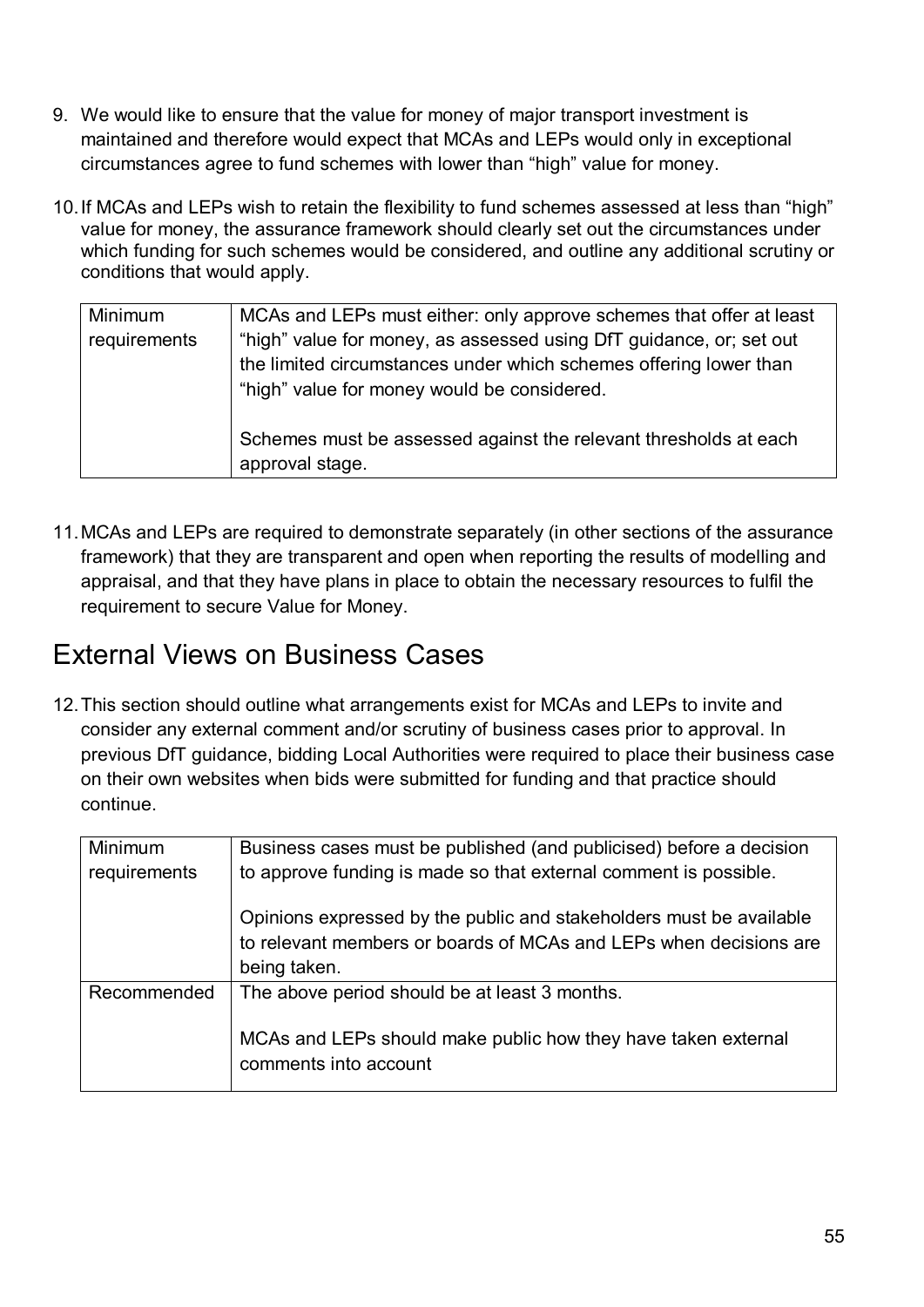# Evaluation and Monitoring

13.The following requirements on the evaluation and monitoring of outcomes apply to all transport schemes.

| Minimum<br>requirements | MCAs and LEPs must put in place mechanisms to ensure that<br>schemes are monitored and evaluated in line with the latest DfT<br>guidance on the evaluation of local major schemes. <sup>42</sup> In particular<br><b>MCAs and LEPs should:</b><br>set out proportionate evaluation and monitoring (M&E) plans<br>that clarify: 1) requirements for individual schemes including<br>funding of M&E activities; 2) responsibility for undertaking M&E,<br>how minimum standards will be met and timescales for<br>completion and decisions.<br>ensure that, for each scheme, there is clarity about how<br>$\bullet$<br>spend against delivery of outputs will be reported.<br>ensure that M&E plans are in place for schemes by the time that<br>$\bullet$<br>funding is signed off or before any data collection is<br>programmed.<br>put in place processes to ensure that the results of any<br>$\bullet$<br>evaluation and monitoring are published. |
|-------------------------|---------------------------------------------------------------------------------------------------------------------------------------------------------------------------------------------------------------------------------------------------------------------------------------------------------------------------------------------------------------------------------------------------------------------------------------------------------------------------------------------------------------------------------------------------------------------------------------------------------------------------------------------------------------------------------------------------------------------------------------------------------------------------------------------------------------------------------------------------------------------------------------------------------------------------------------------------------|
| Recommended             | MCAs and LEPs should have the results of any evaluation and<br>monitoring reviewed independently of the scheme promoter.<br>MCAs and LEPs should prepare an evaluation 'handover pack' as part<br>of the appraisal process that documents all key assumptions so that<br>those responsible for scheme evaluation can fully understand how<br>appraisal estimates were produced and can examine the potential<br>drivers of any differences between forecasts and outturns.                                                                                                                                                                                                                                                                                                                                                                                                                                                                              |
| Optional                | Set out how MCAs and LEPs will share best practice obtained<br>from evaluation and monitoring reports.                                                                                                                                                                                                                                                                                                                                                                                                                                                                                                                                                                                                                                                                                                                                                                                                                                                  |

14. MCAs, LEPs and scheme promoters should refer to published DfT frameworks for advice on monitoring outcomes (e.g. reducing congestion, improving journey reliability etc.) measures, data collection methods and potential data sources.

-

<span id="page-55-0"></span><sup>42</sup> <https://www.gov.uk/government/publications/monitoring-and-evaluation-framework-for-local-authority-major-schemes>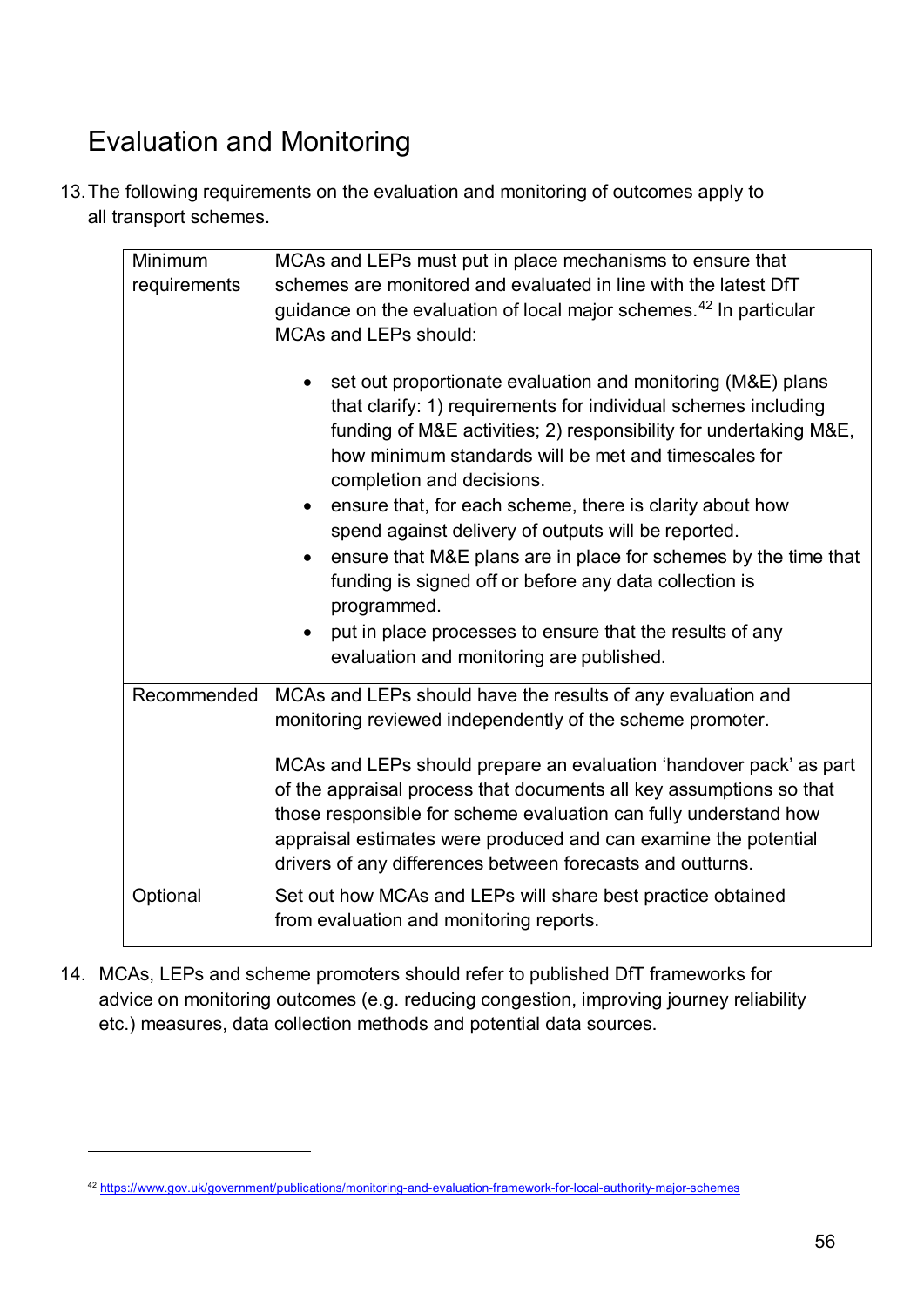# Annex C: Adult Education Budget Guidelines for Mayoral Combined Authorities

## Introduction

- 1. This document provides guidelines on the information the Department for Education (DfE) would expect Mayoral Combined Authorities (MCAs) to have regard to when taking on responsibility for the Adult Education Budget (AEB) from the start of the 2019/20 academic year, commencing 1 August 2019. These guidelines clarify what assurances should be in place when administering the functions of the AEB, in addition to the Government guidelines set out in the Framework.
- 2. It is for MCAs to determine how best to address the guidelines when developing their Local Assurance Frameworks.

### Accountable and transparent decision making for the AEB

- 3. In addition to the accountable and transparent decision-making guidance outlined in the Framework, MCAs will need to confirm that investment decisions will be made for **AEB funding** with full consideration to the **statutory entitlements,** which are detailed in the orders that were laid to devolve the functions for administering the AEB to MCAs, which are:
	- a. English and maths, up to and including level 2, for individuals aged 19 and over, who have not previously attained a GCSE grade A<sup>\*</sup> to C or grade 4, or higher, and/or
	- b. First full qualification at Level 2 for individuals aged 19 to 23, and/or
	- c. First full qualification at level 3 for individuals aged 19 to 23.
- 4. MCAs will also need to consider how funding of the AEB will align to their Strategic Skills Plans and support the delivery of local economic objectives. This should include a description of the arrangements for enabling effective and meaningful engagement of local (and national) partners in proposed use and evaluation of the AEB, including but not limited to FE providers and their representative organisations employers, National Careers Service, DfE/Education and Skills Funding Agency (ESFA).

### Base level monitoring and evaluation recommendations

5. Following devolution of the AEB, MCAs will be asked to provide the Government with a report on the delivery of the functions, as part of the wider monitoring and evaluation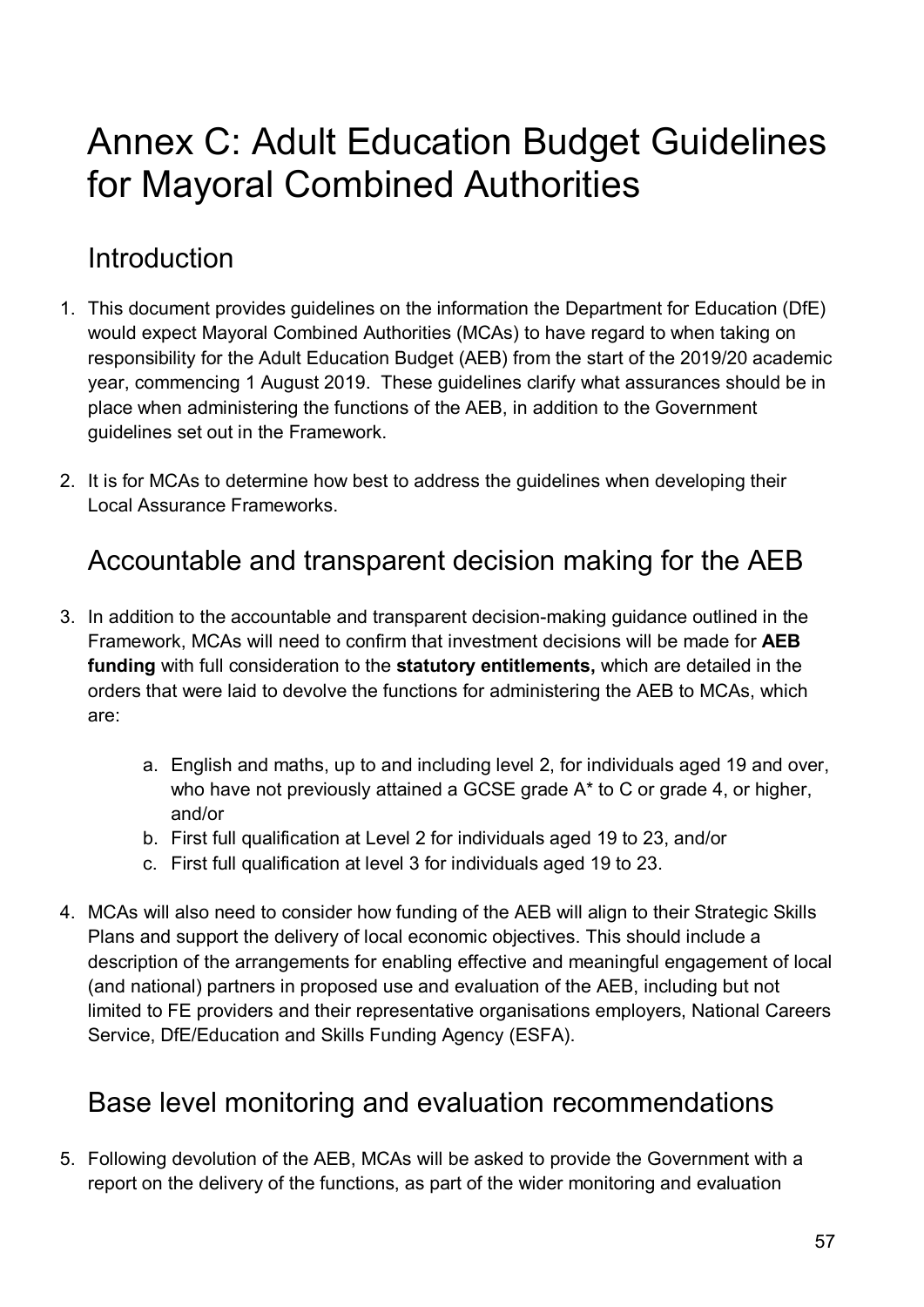submissions that MCAs are required to submit as part of devolution agreements. MCAs will report on the previous academic year findings to date each January, referencing the most up to date publicly available data at that point in time. The submission should include, but not be limited to:

- a. **Their policies for adult education**
- b. **Spend from the AEB**

-

- c. **Analysis of their own on delivery in their areas**. This can draw on published data from DfE and use other data where necessary to present this analysis.<sup>[43](#page-57-0)</sup>
- d. **Local Impact -** MCAs should consider the impact AEB devolution has had upon skills in their localities, with regard to:
	- overall participation in AEB funded provision;
	- number of learners exercising their statutory entitlement to full funding for: i) english and maths up to Level 2; ii) first full level 2 (learners aged 19-23); and iii) first full level 3 (learners aged 19-23); and
	- completion and achievement rates.
- 6. In addition to the recommendations above, MCAs may also want to produce further monitoring and evaluation which goes beyond the data sets the DfE publishes annually. MCAs are encouraged to provide links and references to any relevant employer or learner surveys available, and report on plans to undertake further surveys, which may include previous academic years.
- 7. MCAs should develop their own robust monitoring and evaluation plans going forward, to help identify and measure the impact of AEB spending in their area. The Government's published Green Book contains useful information for developing these plans. [44](#page-57-1)

<span id="page-57-0"></span><sup>43</sup> This analysis could be released into the public by the government departments. For example, presenting AEB devolution impacts to parliament.

<span id="page-57-1"></span><sup>.&</sup>lt;br>44 [https://assets.publishing.service.gov.uk/government/uploads/system/uploads/attachment\\_data/file/685903/The\\_Green\\_Book.pdf](https://assets.publishing.service.gov.uk/government/uploads/system/uploads/attachment_data/file/685903/The_Green_Book.pdf)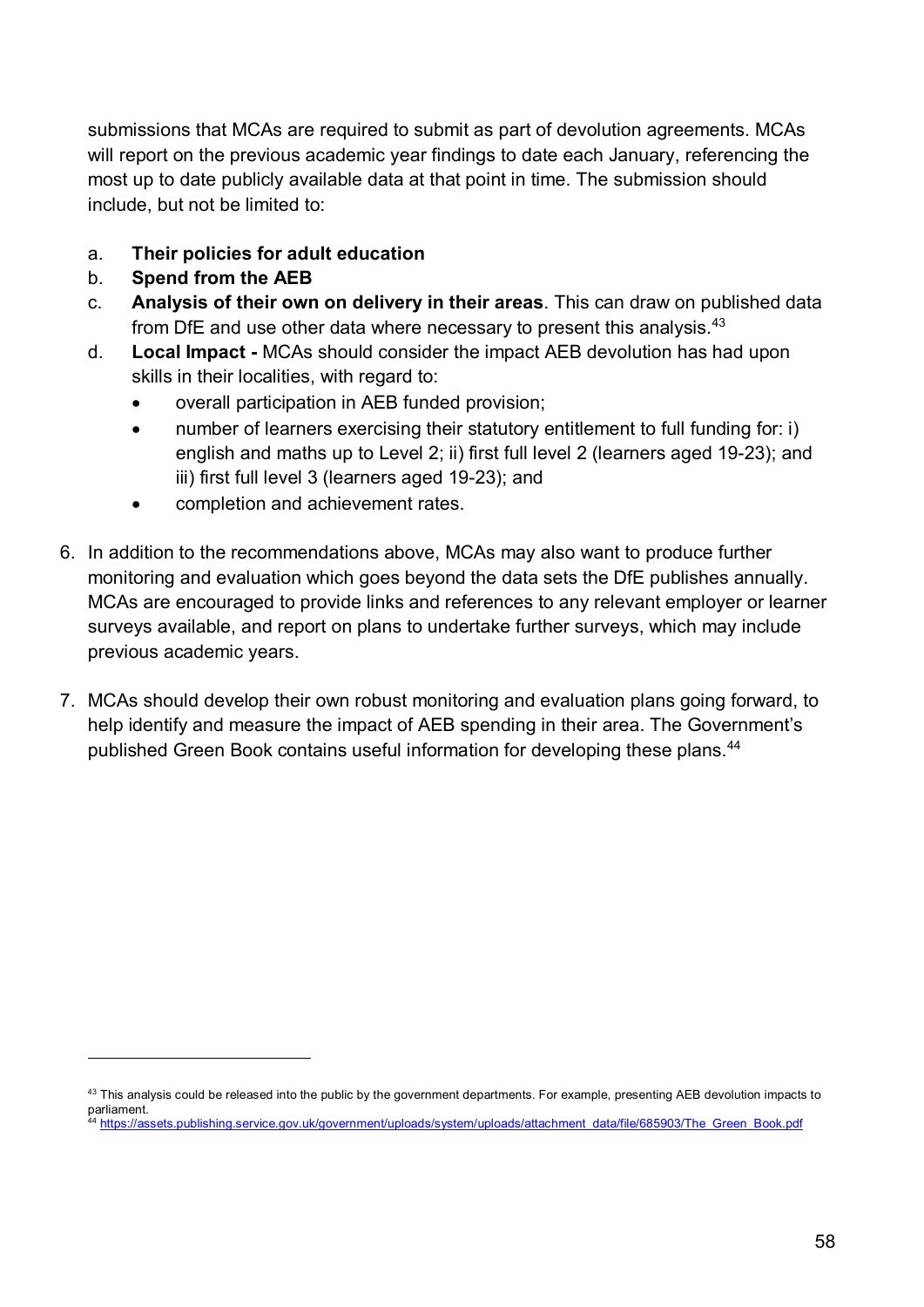# Annex D: Value for Money Best Practice **Guidance**

## Monitoring and Evaluation Guidance

- 1. Plans should be developed to introduce robust measures in advance of implementation of any strategy, intervention or funding stream which will enable the designing-in of impact evaluation. This should include as a minimum, logic modelling of the individual policies in scope to clearly outline the objective for intervention and the metrics that will need to be measured through monitoring and therefore baselined. Metrics should be *specific, measurable, achievable, realistic and timely* (SMART).
- 2. Evaluation should be proportionate to spend and based on the art of what is possible. Comprehensive process and impact evaluation does not rely solely on econometrics. Whilst the aspiration should be for evaluation against a counterfactual (what would have happened to the outcomes in the absence of intervention), where this is truly not feasible nor value for money, lower thresholds of evaluation design can still be meaningful. A logic model and strong monitoring data will allow triangulation with other data towards a theorybased evaluation as a minimum. HMT guidance on undertaking robust impact evaluation of Government funding can be found in the [Magenta Book.](https://www.gov.uk/government/publications/the-magenta-book) [The What Works Centre for](http://www.whatworksgrowth.org/resources/how-to-evaluate-eight-things-to-consider/)  [Local Economic Growth](http://www.whatworksgrowth.org/resources/how-to-evaluate-eight-things-to-consider/) has also developed a series of toolkits to assist with evaluation.
- 3. Common process and impact evaluation questions are set out below.



# **Common Evaluation Questions**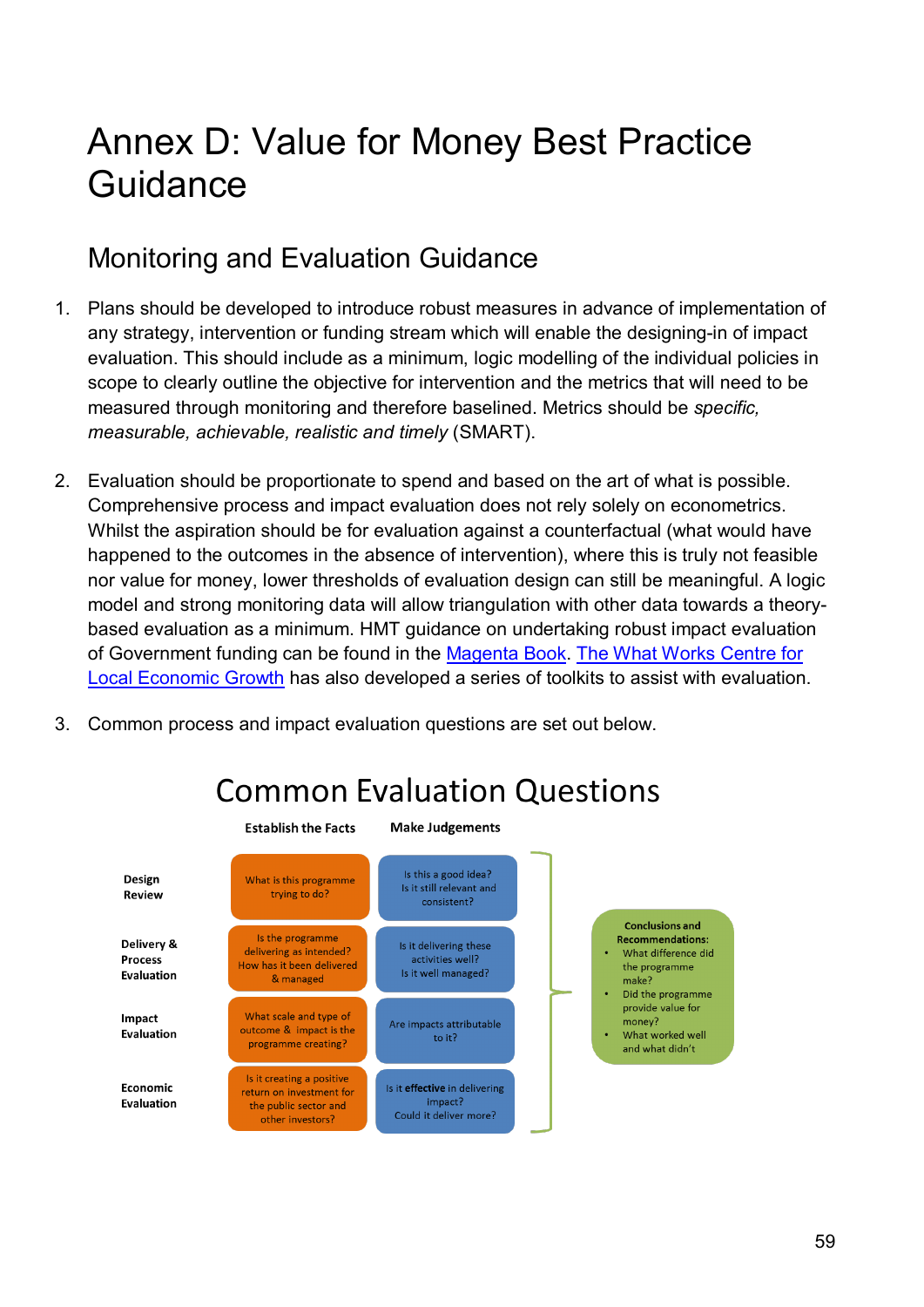4. Evaluation is contingent on the availability of high quality data. Therefore performance management systems are usually best value for money and lower in administration burdens when designed with a view to the data needed for future evaluation. Logic models are a useful tool for doing this and the spine for theory-based evaluation. Data quality as part of any performance management/ assurance framework should be in accordance with HMT guidance in the [Aqua Book.](https://www.gov.uk/government/publications/review-of-quality-assurance-of-government-models) An illustrative example is provided below.

### **Example logic model for LEP delivery**



5. Common metrics identified through mapping of local economic growth policies and interventions are identified below. The list below is not exhaustive and does not preclude collection of additional data for local/bespoke governance and accounting needs. These are common metrics that are indicative of those that MCAs and LEPs should consider. It is our expectation that places will build upon these during the development of Local Industrial Strategies and LEP Delivery Plans.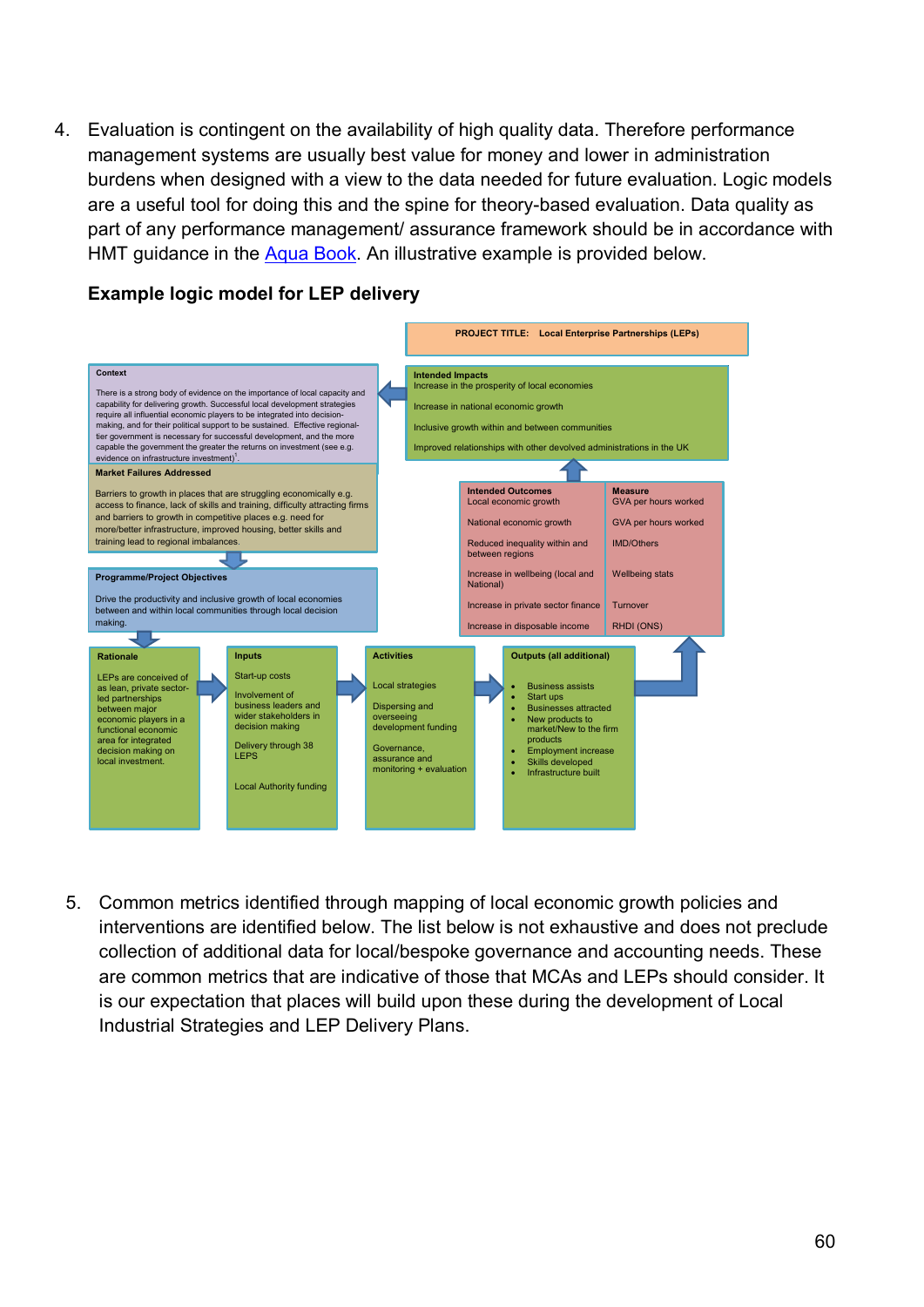#### **Inputs**

- Funding streams
- Governance and accounting arrangements
- Strategy (e.g. LIS)

#### **Activities**

• Operational delivery through LEPs/MCAs

#### **Common outputs**

- Business/Enterprise assists
- Business/Enterprise start ups
- Businesses/Enterprises attracted
- New products to market/new to the firm products
- Employment increase
- Skills developed
- Infrastructure built (Business/housing/transport)

#### **Common outcomes**

- Increase in local economic growth
- Reduced inequality within and between places
- Increase in private sector financing
- Increases in wellbeing

#### **Ultimate impacts**

- Inclusive national economic growth
- 6. When trying to collect high quality data that is based on the above, it is important to have consistency in how metrics are being counted across different interventions and projects within the LEP. A common performance framework should allow for more reliable reporting of shared outcomes across local economic growth policy, strategy and delivery. This should reduce administrative burdens locally and ensure the quality of the performance management data that is being collated for robust monitoring and evaluation. Success will need to be monitored at various levels of granularity e.g. project level should build up to policy/intervention type evaluation, in turn feeding into national measures of both productivity and wellbeing etc. Webtag should also be referred to for transport metrics.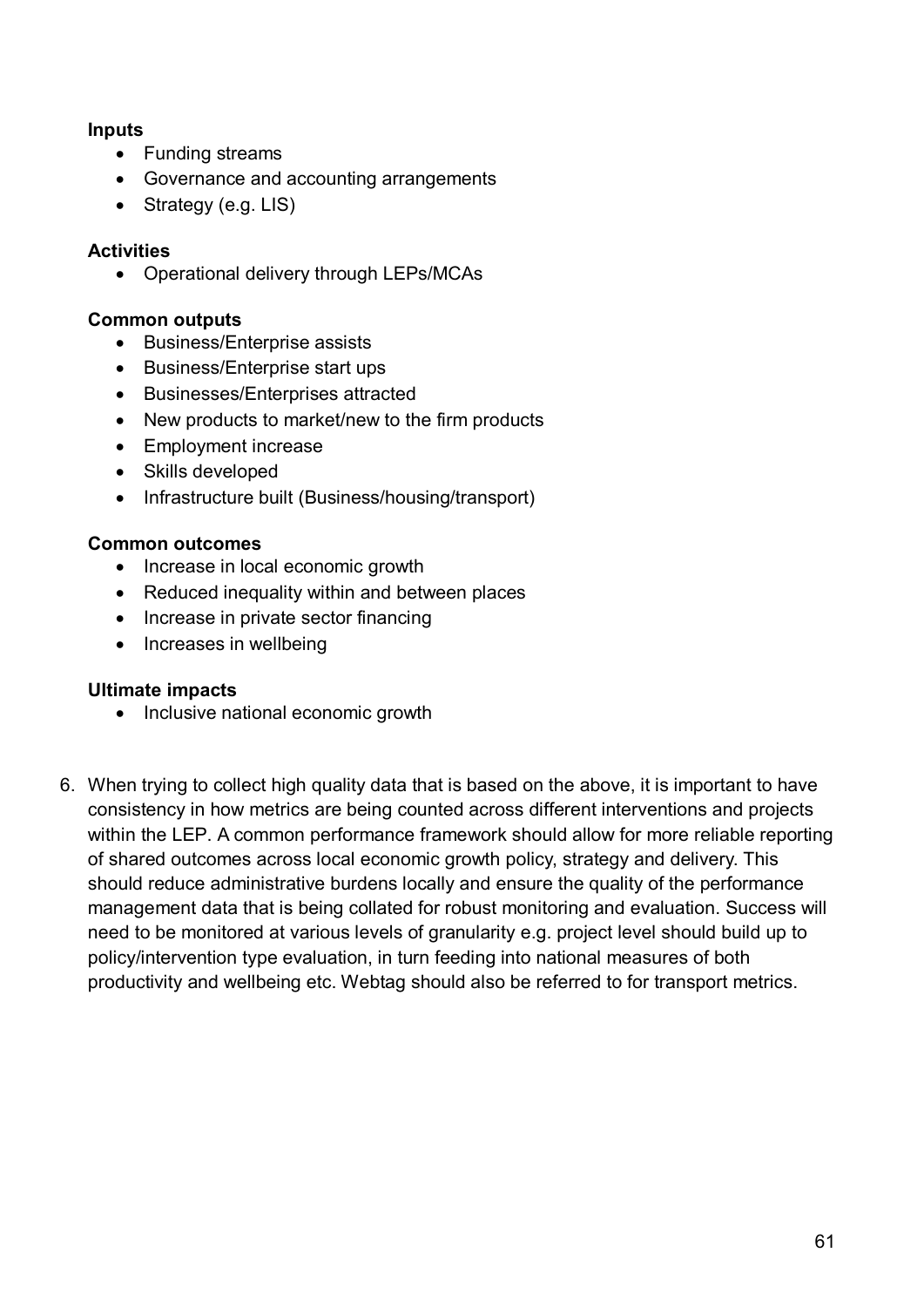# Proportionate Business Cases

- 7. Institutions with responsibility for public funds provided by Government must observe HM Treasury guidance for assessing how to spend those resources. The Green Book and associated guidance is the main point of reference and advice on best practice.<sup>45</sup>
- 8. This annex does not replace or displace the official guidance. The Checklist offers a good one pager to judge any business case proportionally. [46](#page-61-1) Proportionality here should not be to the exclusion of any of the 5 cases (strategic, economic, financial, commercial and management) but to adjust the scale of each case to the scale of the funding commitment.
- 9. A full business case is required to allocate government funds to a specified purpose (skills capital, regeneration). Once the funds are allocated to a specific purpose, following approval of a 5-case business case, it is the responsibility of the delivery body to spend these funds for the purpose they were given. The procurement policies of delivery bodies should be transparent and fair but need not require contractors to argue a 5-case business case, if such business case had already been submitted for the overall spend.
- 10. The 2018 refresh of the Green Book has new additional guidance on subnational appraisal that must be observed for delivering policy at subnational level. This is particularly relevant for the Economic Case because some measures of economic benefit, such as employment multipliers, are no longer accepted for national policies, but can be justified as benefits for calculating subnational Benefit-Cost Ratios, provided they are well evidenced and presented alongside UK-wide results for comparison.
- 11. Any proportionate business case must cover all elements of the 5-case model. For the purposes of complying it helps if each of these is presented separately, even if over a limited number of paragraphs. To help ensure consistency of approach, it is also useful for each delivery body to design a single template for all business cases that includes the five elements.
	- a. Strategic case must show the rationale, background, policy context and strategic fit of the public expenditure or public intervention;
	- b. Economic case with evidence of why a privately provided solution would fall short of what is optimal (market failure) and a list of options to achieve a better outcome. "Do nothing" should always be an option. There is no one size fits all for how many options or what makes a good economic case: some need distributional analysis, others evidence of unmet demand for a service. The case must build on robust verifiable evidence, consider additionality, and displacement of activity, and include a sensitivity analysis and a correction for optimism bias if risk is a factor for success. Value for

-

<span id="page-61-0"></span><sup>45</sup> <https://www.gov.uk/government/publications/the-green-book-appraisal-and-evaluation-in-central-governent>

<span id="page-61-1"></span><sup>4</sup>[6https://www.gov.uk/government/uploads/system/uploads/attachment\\_data/file/190603/Green\\_Book\\_guidance\\_checklist\\_for\\_assessing](https://www.gov.uk/government/uploads/system/uploads/attachment_data/file/190603/Green_Book_guidance_checklist_for_assessing_business_cases.pdf) [\\_business\\_cases.pdf](https://www.gov.uk/government/uploads/system/uploads/attachment_data/file/190603/Green_Book_guidance_checklist_for_assessing_business_cases.pdf)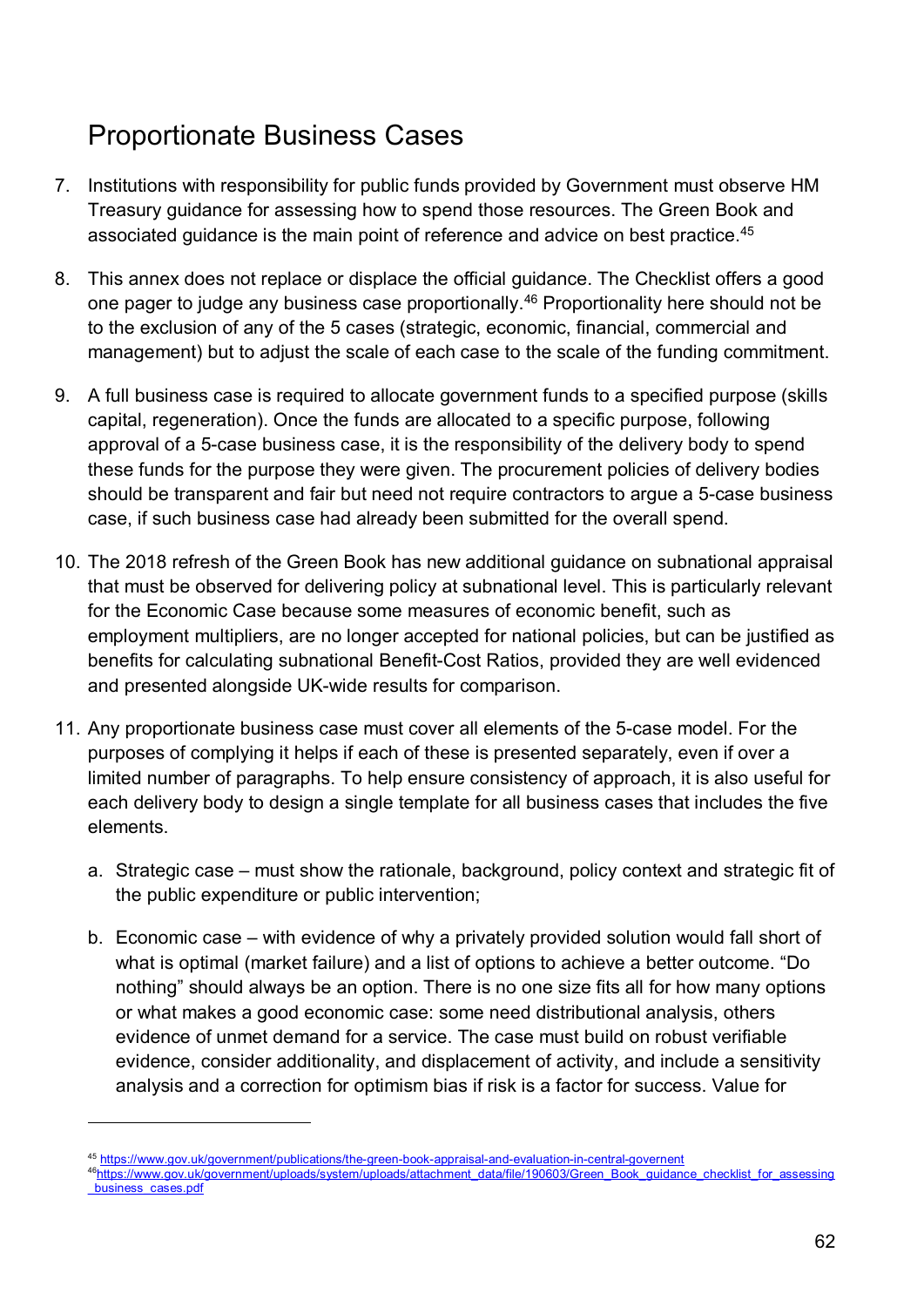Money is ideally demonstrated in a credible Benefit Cost Ratio, but where some of the costs and/or benefits cannot be monetised at the present time, the economic case should proportionally capture these impacts and specify a partial Value for Money measure. Wider benefits/costs should be considered and specified where these are sizeable, compared with the direct impacts;

- c. Commercial case demonstrate commercial viability or contractual structure for the project, including procurement where applicable;
- d. Financial case standard appraisal of financial implications of the project, including where applicable budgets, cash flow, and contingencies;
- e. Management case of how the project is going to be delivered referring to the Green Book to verify if there are mandatory methodologies applicable to the investment.

### **Example A:**

- 12. An investment of £20 million of capital funding to build a new facility within an Enterprise Zone(EZ) to complement and expand productive activities already in the area.
- 13. The strategic case is shown to fit not only with the current activities, but to plans in the whole EZ and beyond to improve productivity more widely, not just in the new facility. The provision of this new space is shown to open new specialisms that were not previously present, and these specialisms are shown to be complementary to the current activities. This demonstrates partial additionality: some, but not all new activity would have eventually developed, but this would have taken longer and fall short of need. Independent evidence of a demand for this facility is included to justify need for intervention using public funds further.
- 14. The economic case refers to and follows Green Book guidance. A long list of 7 options is presented, including "Do Nothing", and the advantages and disadvantages of each option are listed. For the preferred option, inputs and outputs are identified. Additionality, Leakage and Displacement are explicitly considered and the multiplier effect is explained. There is also evidence of discounting of costs and benefits over time, correction for optimism bias, and a NPV is shown. Some of the costs and benefits that cannot be monetised are identified and their impact assessed qualitatively.
- 15. The commercial, financial, and management cases all deemed as adequate by relevant professionals.
- 16. This is a sizeable investment for a specified purpose and follows the 5 cases proportionally, offering evidence of additionality in the strategic case, comparing a good number of options (5 would have been sufficient), calculating a rate of return, and covering succinctly commercial and financial plans, and specifying management responsibilities.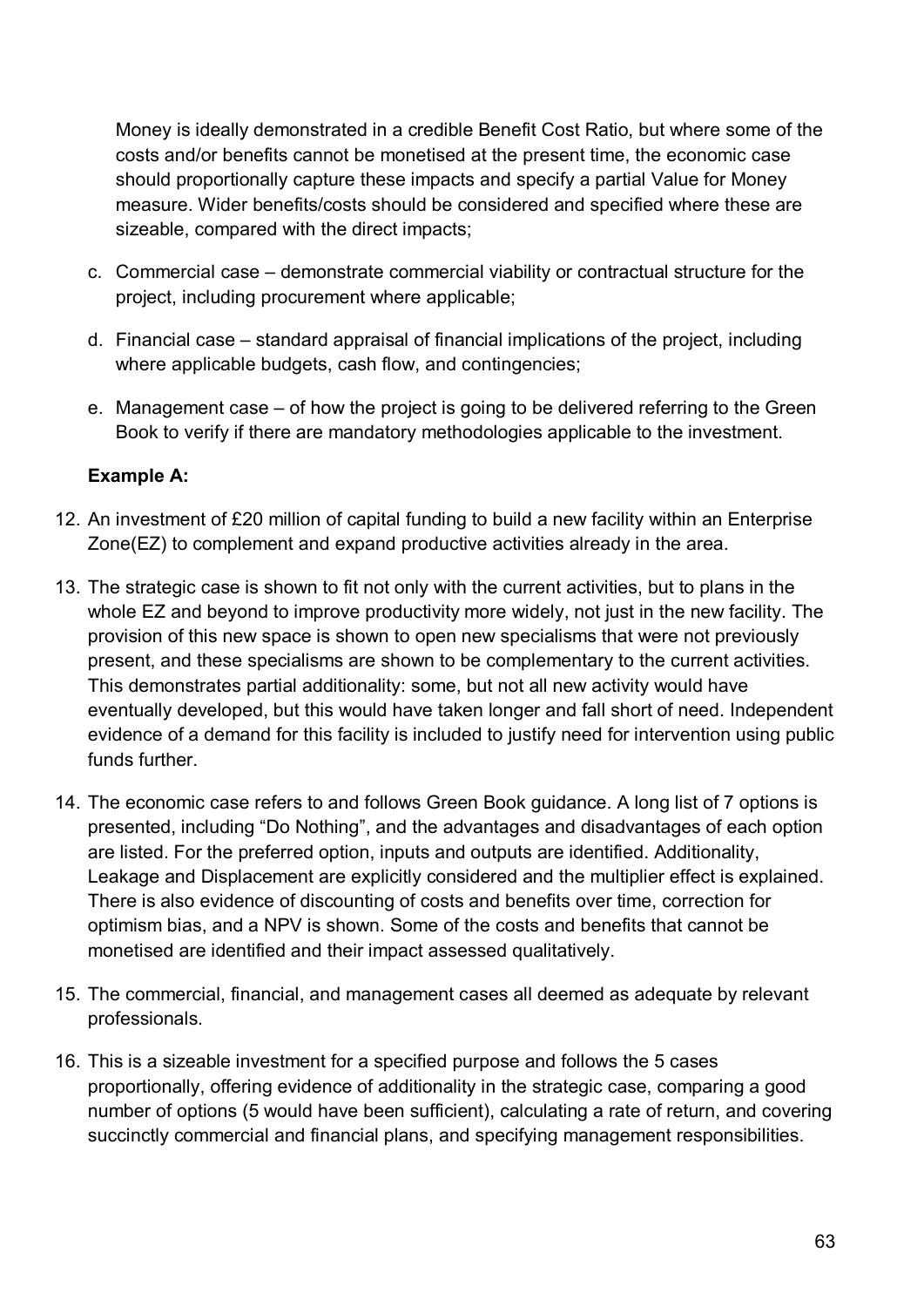### **Example B**

- 17. An investment of £1.5 million to split into smaller projects to create or improve learning spaces and increase learner numbers in the locality
- 18. The strategic case is clearly aligned with strategic plans that identifies the need for more employer training, more level 4+ qualifications and more young people studying STEM. Evidence is provided on qualification requirements, skill gaps and the percentage of employers providing training. Major infrastructure projects are also referenced which are expected to create demand for particular skills. When individual projects bid for the funding they will also be expected to set out the strategic fit.
- 19. Economic Case: Skills interventions are typically justified on the basis of positive externalities and poaching which reduces the incentive for employers to invest in training. A number of options are considered including "Do nothing", a larger scheme, or the smaller projects applying for funding individually. The business case for the whole pot provides some indicative estimates of output based on potential projects in the pipeline (e.g.1,200 sq metres of floorspace and 1,250 learners) but does not go onto monetise impacts because at the time of bidding the specific projects that would be funded are unknown. Nevertheless, the business case includes some of the evaluation evidence relating to Skills Capital and the impact of FE on learners to illustrate the potential VFM of such investments.
- 20. The commercial, financial, and management cases all deemed as adequate by relevant professionals.
- 21. This is a portfolio fund that will be fractioned and allocated to different bidders. Only the overall pot requires a full business case, which was proportionately addressed as noted above. For each of the fractions of the total pot it is at the discretion of the delivery body to require (or not) a 5-case business case from each bidder.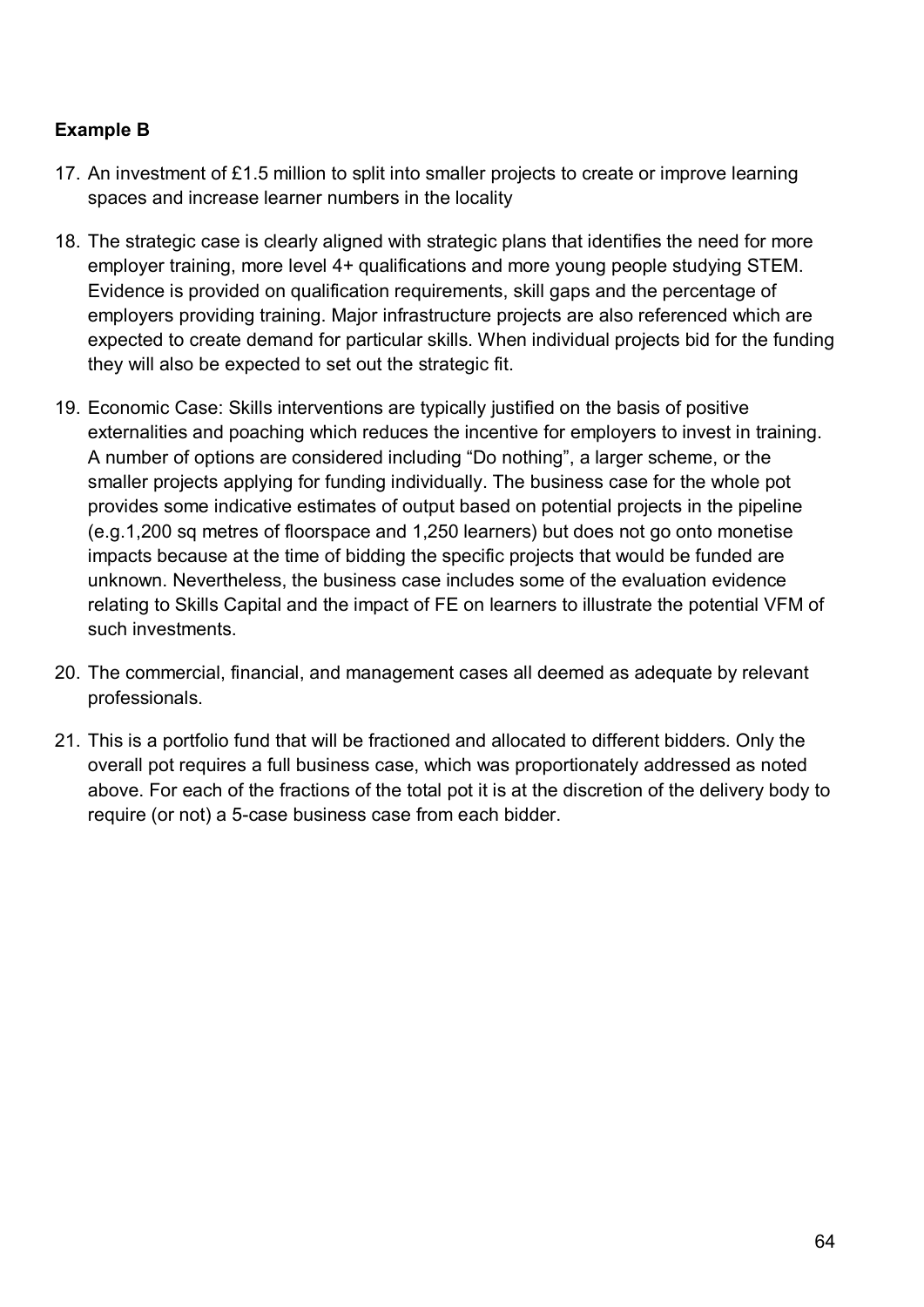# Annex E: Local Assurance Framework **Checklist**

|                    | <b>Requirement</b>                                                                                                       | <b>Further</b><br>guidance can<br>be found in<br>section | Page      | <b>Check</b> |
|--------------------|--------------------------------------------------------------------------------------------------------------------------|----------------------------------------------------------|-----------|--------------|
|                    | Alignment with the Accounting Officer System Statement<br>MCAs & LEPs should outline in their Local Assurance Framework: |                                                          |           |              |
| 1                  | A clear description of the roles                                                                                         | 19.a                                                     | 11        |              |
|                    | and responsibilities.                                                                                                    |                                                          |           |              |
| 2                  | Arrangements for taking and                                                                                              | 19.b                                                     | 11        |              |
|                    | accounting for all decisions and                                                                                         |                                                          |           |              |
|                    | ways of working.                                                                                                         |                                                          |           |              |
| 3                  | Responsibilities of the                                                                                                  | 19.c                                                     | 11        |              |
|                    | Accountable Body.                                                                                                        |                                                          |           |              |
| $\overline{4}$     | The arrangements to ensure                                                                                               | 19.d                                                     | 11        |              |
|                    | value for money.                                                                                                         |                                                          |           |              |
| 5                  | <b>Publish their Local Assurance</b>                                                                                     | 20.a                                                     | 11        |              |
|                    | Framework on their website.                                                                                              |                                                          |           |              |
| London<br>6        |                                                                                                                          | 29                                                       | $12 - 13$ |              |
|                    | Publish an agreement that sets<br>out the working level                                                                  |                                                          |           |              |
|                    | arrangements between the                                                                                                 |                                                          |           |              |
|                    | London LEP & GLA.                                                                                                        |                                                          |           |              |
|                    | PART A: Mayoral Combined Authorities with a Single Pot that includes Local                                               |                                                          |           |              |
| <b>Growth Fund</b> |                                                                                                                          |                                                          |           |              |
|                    | The Local Assurance Framework should outline:                                                                            |                                                          |           |              |
|                    | <b>Accountability and Transparent Decision Making</b>                                                                    |                                                          |           |              |
| $\overline{7}$     | <b>Confirm Accountable Body</b>                                                                                          | 45.a                                                     | 16        |              |
|                    | arrangements for funding                                                                                                 |                                                          |           |              |
|                    | received from Government                                                                                                 |                                                          |           |              |
|                    | through devolution deals.                                                                                                |                                                          |           |              |
| 8                  | Confirm that the use of                                                                                                  | 45.b                                                     | 16        |              |
|                    | resources is subject to the usual                                                                                        |                                                          |           |              |
|                    | Local Authority checks and                                                                                               |                                                          |           |              |
|                    | balances.                                                                                                                |                                                          | 16        |              |
| 9                  | Confirm, where applicable,                                                                                               | 45.c                                                     |           |              |
|                    | investment decisions using<br>public funds will be made with                                                             |                                                          |           |              |
|                    | reference to statutory                                                                                                   |                                                          |           |              |
|                    | requirements, conditions of the                                                                                          |                                                          |           |              |
|                    | funding, local transport                                                                                                 |                                                          |           |              |
|                    | objectives and through formal                                                                                            |                                                          |           |              |
|                    | LEP involvement.                                                                                                         |                                                          |           |              |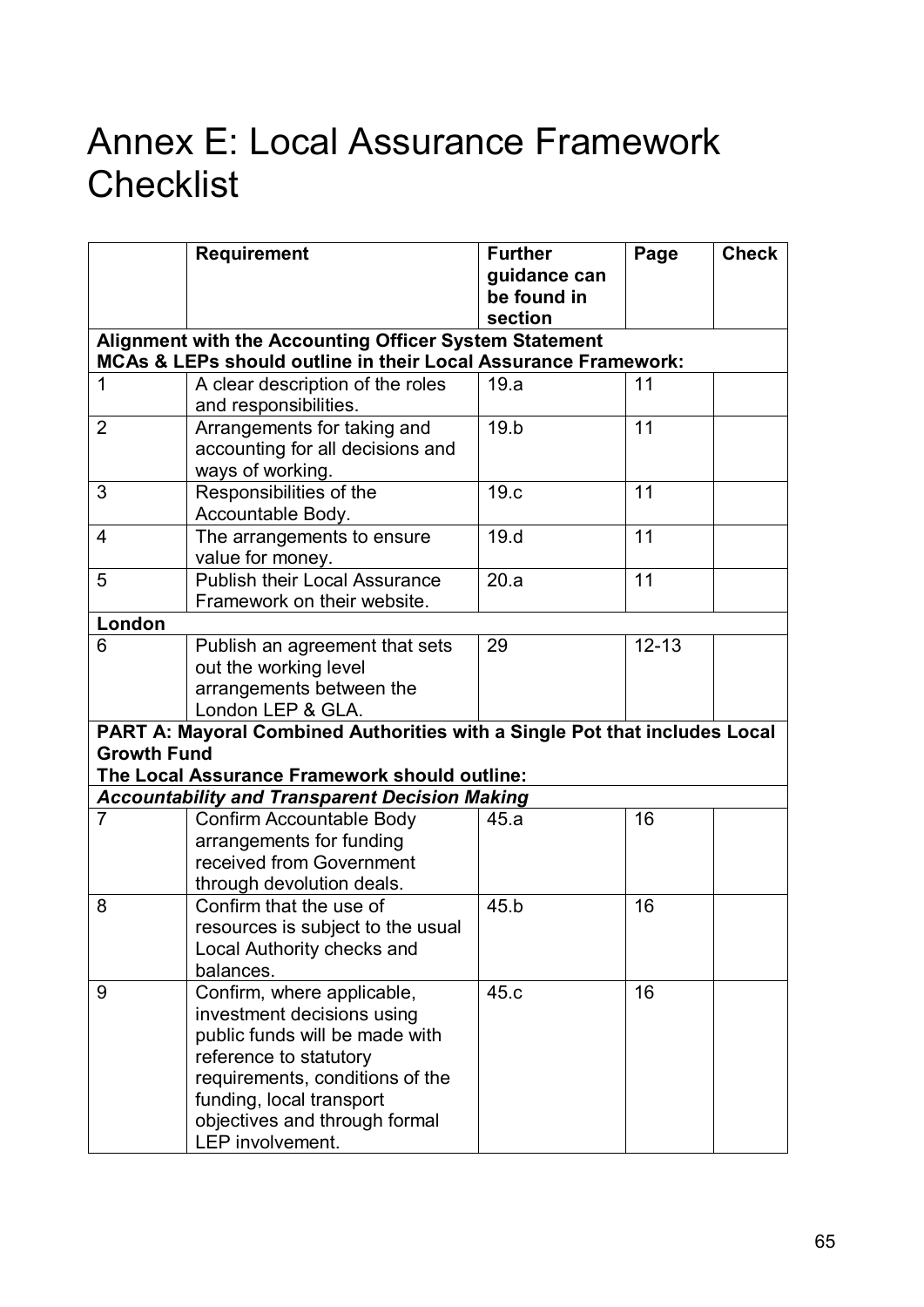| 10 | Describe the arrangements for                  | 45.d           | 16    |  |
|----|------------------------------------------------|----------------|-------|--|
|    | enabling effective and                         |                |       |  |
|    | meaningful engagement of local                 |                |       |  |
|    | partners and the public to inform              |                |       |  |
|    | key decisions and future strategy              |                |       |  |
|    | development.                                   |                |       |  |
| 11 | Set out the key roles and                      | 46             | 16    |  |
|    | responsibilities in decision-                  |                |       |  |
|    | making.                                        |                |       |  |
| 12 |                                                | 47             | 16    |  |
|    | Agree and publish a joint                      |                |       |  |
|    | statement with their LEP(s)                    |                |       |  |
|    | which sets out their respective                |                |       |  |
|    | roles and responsibilities.                    |                |       |  |
| 13 | Set out the means by which                     | 49             | 17    |  |
|    | elected Mayors will be involved                |                |       |  |
|    | in funding allocation and                      |                |       |  |
|    | decision-making.                               |                |       |  |
|    | <b>Part B: Local Enterprise Partnerships</b>   |                |       |  |
|    | <b>Corporate Structure for LEPs</b>            |                |       |  |
| 14 | LEPs must have a legal                         | $62 - 64$      | 20    |  |
|    | personality.                                   |                |       |  |
|    | <b>Local Assurance Framework &amp; Website</b> |                |       |  |
|    | <b>The Local Assurance Framework must:</b>     |                |       |  |
| 15 | Provide information on how the                 | 65.b           | 20    |  |
|    | LEP manages its programmes,                    |                |       |  |
|    | funding streams and any                        |                |       |  |
|    | associated contracts, including                |                |       |  |
|    | Local Growth Fund, City Deals                  |                |       |  |
|    |                                                |                |       |  |
|    | and Enterprise Zones (where                    |                |       |  |
|    | applicable).                                   |                |       |  |
| 16 | Provide information on the LEPs'               | 65.c (also see | 20    |  |
|    | arrangements for ensuring value                | Part C)        |       |  |
|    | for money.                                     |                |       |  |
| 17 | Set of the LEPs' approach to                   | 65.d           | 20    |  |
|    | risk.                                          | 176            | 48    |  |
| 18 | Set out how calls for bids or                  | 65.e           | 21    |  |
|    | projects are advertised openly                 |                |       |  |
|    | and that selection criteria and                |                |       |  |
|    | selection processes are                        |                |       |  |
|    | transparent.                                   |                |       |  |
| 19 | Ensure the transparent                         | 65.g           | 21    |  |
|    | publication of financial                       | 107-109        | 29    |  |
|    | information.                                   |                |       |  |
| 20 | Ensure appropriate succession                  | 65.i           | 21    |  |
|    | planning and arrangements for                  |                |       |  |
|    | resignation of Board Members.                  |                |       |  |
| 21 |                                                |                | 21    |  |
|    | Implement an induction process.                | $65.$ j        |       |  |
|    |                                                | 81-82          | 24-25 |  |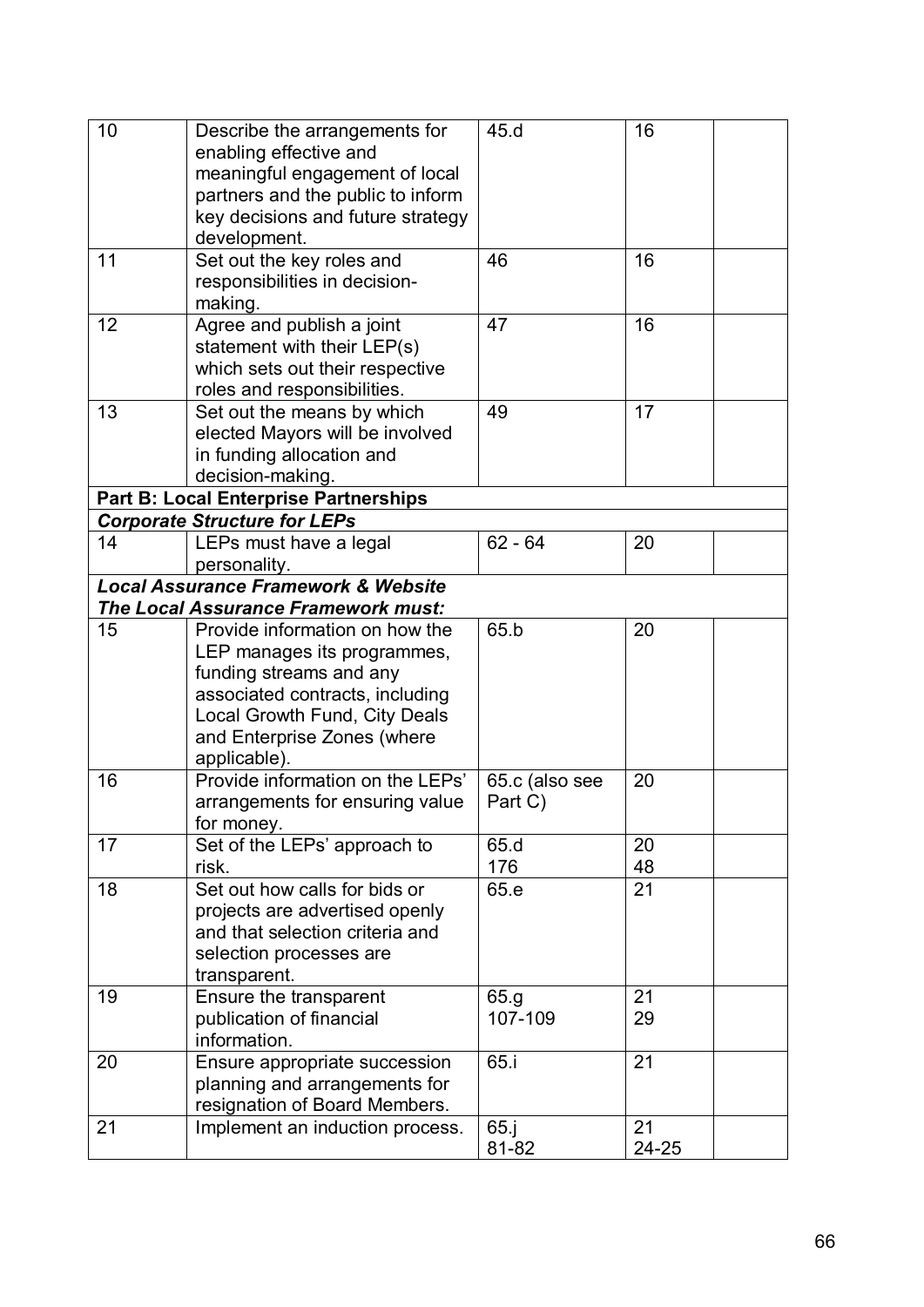| 22              | Set out the processes the LEP                           | 65.m      | 21              |  |
|-----------------|---------------------------------------------------------|-----------|-----------------|--|
|                 | has put in place in regard to the                       | 102       | 28              |  |
|                 | handling on data.                                       |           |                 |  |
| 23              | Provide information on LEP                              | 65.o      | $\overline{21}$ |  |
|                 | scrutiny arrangements.                                  |           |                 |  |
| <b>Websites</b> |                                                         |           |                 |  |
| 24              | Have a dedicated website.                               | $67 - 71$ | $21 - 22$       |  |
|                 | <b>Local Engagement</b>                                 |           |                 |  |
| 25              | Set out how the LEP will conduct                        | 65.f      | 21              |  |
|                 | ongoing local engagement.                               |           |                 |  |
| 26              | Set out how the LEP will                                | 72-74     | 22-23           |  |
|                 | evidence effective engagement.                          |           |                 |  |
|                 | <b>Appointment Process for Board Members and Chairs</b> |           |                 |  |
| 27              | Set out how the LEP ensures                             | 65.h      | 21              |  |
|                 | open recruitment processes.                             |           |                 |  |
| 28              | Set out the appointment process                         | 75-77     | 23              |  |
|                 | for Board members (Public and                           |           |                 |  |
|                 | Private sector), Chairs and                             |           |                 |  |
|                 | Deputy Chairs.                                          |           |                 |  |
|                 | <b>Diversity Statements</b>                             |           |                 |  |
| 29              | Set out the LEPs commitment to                          | 65.I      | 21              |  |
|                 | diversity, including a diversity                        | 78-79     | 23-24           |  |
|                 | statement.                                              |           |                 |  |
|                 | <b>Board renumeration and LEP Officer salaries</b>      |           |                 |  |
| 30              | Set out the expenditure and/or                          | 80        | 24              |  |
|                 | renumeration policy for Chairs                          |           |                 |  |
|                 | and Board Members clear on                              |           |                 |  |
|                 | their websites.                                         |           |                 |  |
|                 | <b>Code of Conduct</b>                                  |           |                 |  |
| 31              | Have a code of conduct which all                        | 55-57     | 18-19           |  |
|                 | <b>Board Members and LEP</b>                            | $83 - 85$ | 24-25           |  |
|                 | Officials sign up to.                                   |           |                 |  |
|                 | <b>Conflicts of Interest</b>                            |           |                 |  |
| 32              | Set out how the LEP manages                             | 65.k      | 21              |  |
|                 | conflict of interest, including                         | $86 - 92$ | 25-26           |  |
|                 | having a conflict of interest                           |           |                 |  |
|                 | policy.                                                 |           |                 |  |
|                 | <b>Complaints for Third Parties and the Public</b>      |           |                 |  |
| 35              | Set out the LEPs overarching                            | 65.n      | 21              |  |
|                 | approach to dealing with                                | 97-101    | 26-28           |  |
|                 | complaints and whistleblowing.                          |           |                 |  |
| 36              | Have a Complaints Policy.                               | 93-96     | 26-27           |  |
| 37              | Set out the confidential reporting                      | 94        | 26              |  |
|                 | arrangements.                                           |           |                 |  |
|                 | <b>Whistleblowing Policy</b>                            |           |                 |  |
| 38              | Have a Whistleblowing Policy.                           | 97-101    | 27-28           |  |
|                 |                                                         |           |                 |  |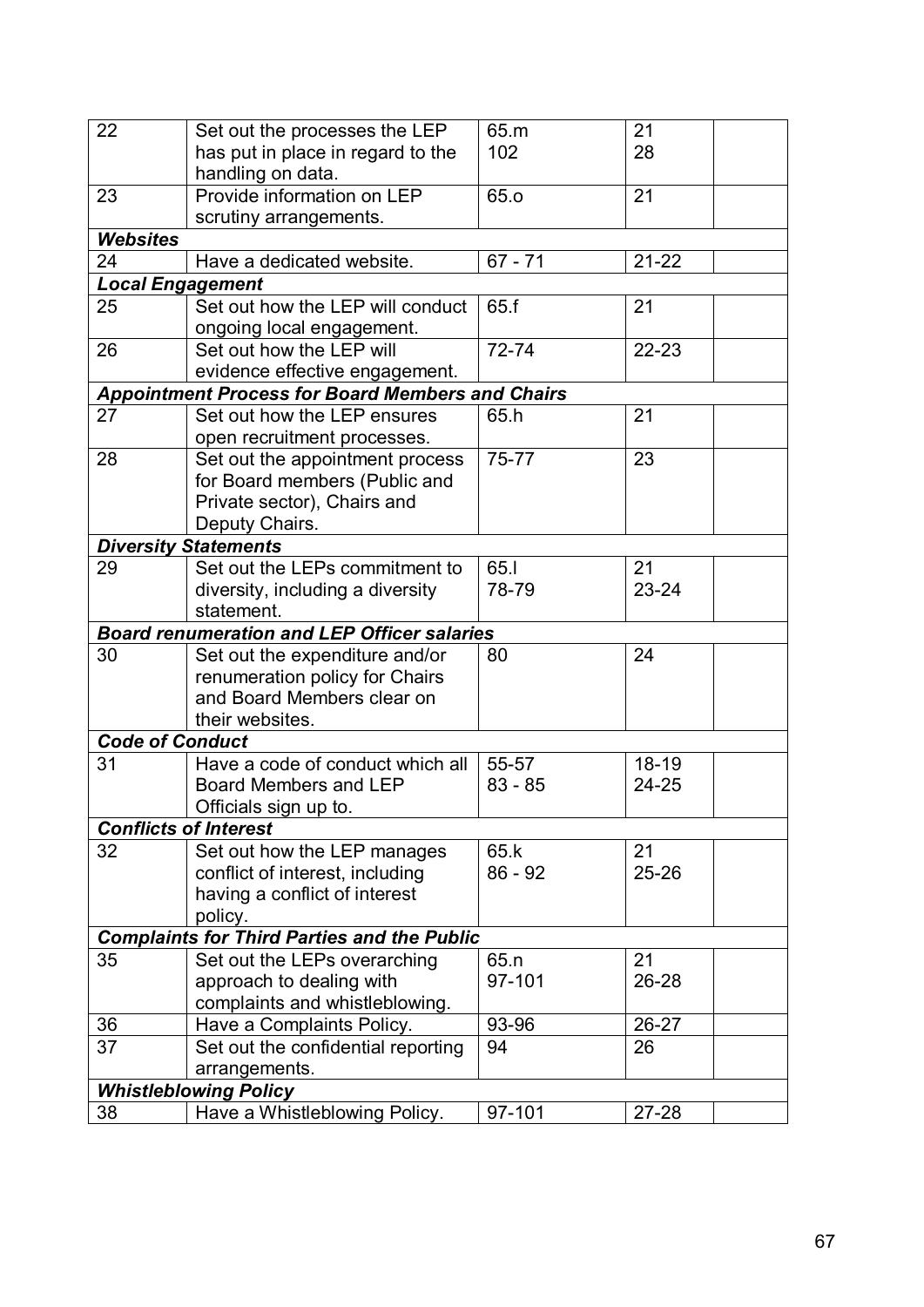| <b>Publication of meeting and agenda items</b> |                                                     |           |        |  |
|------------------------------------------------|-----------------------------------------------------|-----------|--------|--|
| 39                                             | Commit to the publication of                        | 103-104   | 28     |  |
|                                                | meeting agendas, papers and                         |           |        |  |
|                                                | minutes.                                            |           |        |  |
|                                                | <b>Handling confidential and exempt information</b> |           |        |  |
| 40                                             | Set out the process for handling                    | 105-106   | 28-29  |  |
|                                                | information which is not to be                      |           |        |  |
|                                                | placed in the public domain.                        |           |        |  |
|                                                | <b>Management of Contracts</b>                      |           |        |  |
| 41                                             | Set out how the LEP or its                          | 114       | 30     |  |
|                                                | nominated party, will manage                        |           |        |  |
|                                                | contracts related to the delivery                   |           |        |  |
|                                                | of its programmes and how the                       |           |        |  |
|                                                | LEP Board will be kept informed                     |           |        |  |
|                                                | of progress.                                        |           |        |  |
|                                                | <b>Government Branding</b>                          |           |        |  |
| 42                                             | The LEP should commit to                            | 115       | 30     |  |
|                                                | meeting the Government                              |           |        |  |
|                                                | branding guidelines for projects.                   |           |        |  |
|                                                | <b>Accountability and decision making</b>           |           |        |  |
| 43                                             | Set out the LEP's structure, and                    | 65.a, 117 | 20, 31 |  |
|                                                | decision making processes.                          |           |        |  |
| 44                                             | Confirm the accountable body                        | 116a.     | 31     |  |
|                                                | arrangements for funding                            |           |        |  |
|                                                | received.                                           |           |        |  |
| 45                                             | Confirm that public resources are                   | 116.b     | 31     |  |
|                                                | managed appropriately.                              |           |        |  |
| 46                                             | Confirm where applicable,                           | 116.c     | 31     |  |
|                                                | investment decisions will be                        |           |        |  |
|                                                | made for all funding with                           |           |        |  |
|                                                | reference to statutory                              |           |        |  |
|                                                | requirements, conditions of                         |           |        |  |
|                                                | funding, local transport                            |           |        |  |
|                                                | objectives and through formal                       |           |        |  |
|                                                | MCA or CA involvement where                         |           |        |  |
|                                                | required.                                           |           |        |  |
| 47                                             | Describe the arrangements for                       | 116.d     | 31     |  |
|                                                | enabling effective meaningful                       |           |        |  |
|                                                | engagement of local partners                        |           |        |  |
|                                                | and the public to inform key                        |           |        |  |
|                                                | decision and future strategy                        |           |        |  |
|                                                | development.                                        |           |        |  |
| 49                                             | Roles and responsibilities of the                   | 118       | 31     |  |
|                                                | Chair, LEP Board, Sub-boards,                       |           |        |  |
|                                                | Accountable Body and Section                        |           |        |  |
|                                                | 151 Officer.                                        |           |        |  |
| 50                                             | Membership requirements of the                      | 119       | 31     |  |
|                                                | Board and sub-boards.                               |           |        |  |
| 51                                             | Clear scheme of delegation.                         | 119       | 31     |  |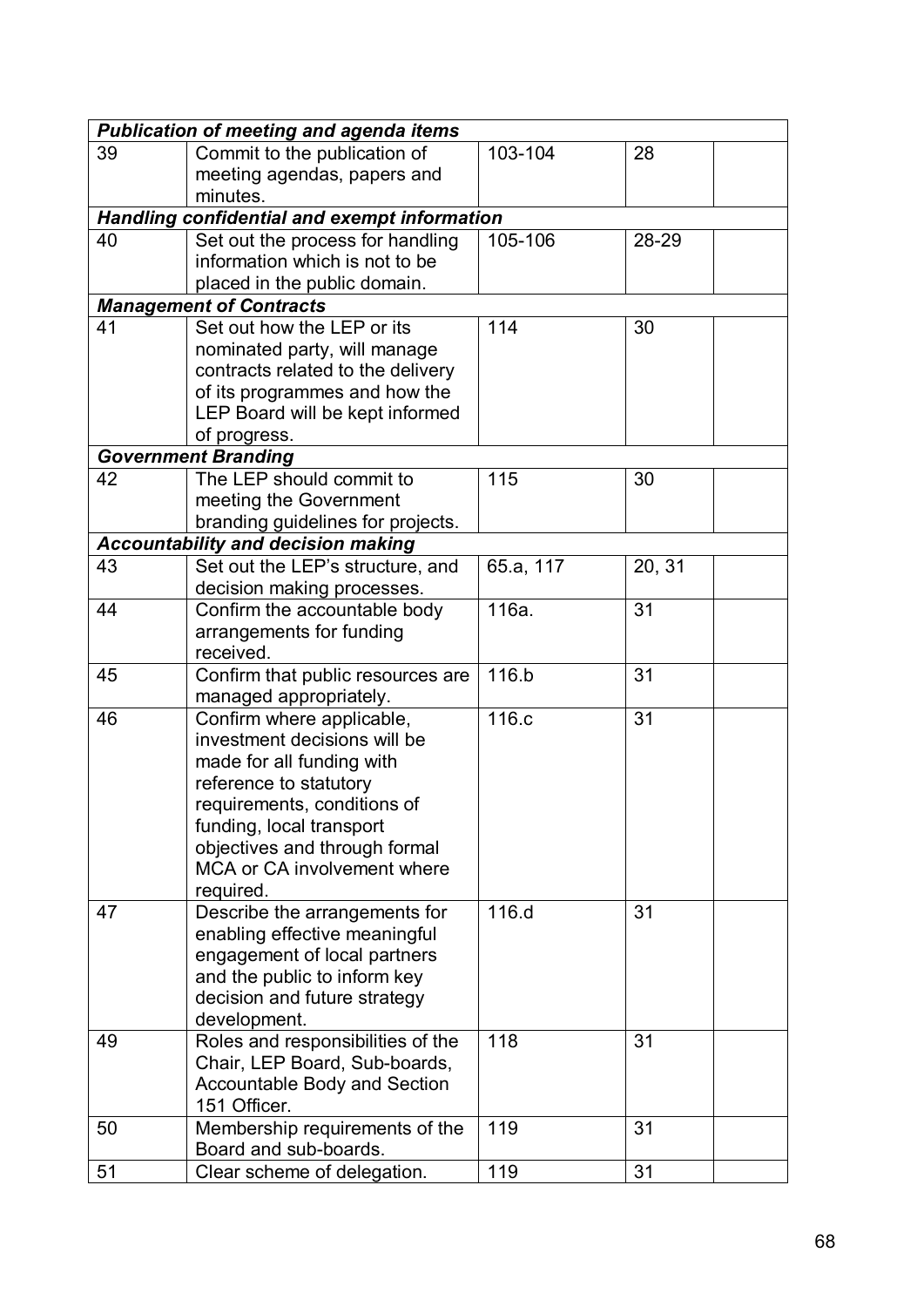| 52                   | LEPs in MCA areas agree and                                             | 120     | 31 |  |
|----------------------|-------------------------------------------------------------------------|---------|----|--|
|                      | publish a joint statement which                                         |         |    |  |
|                      | sets out their respective roles                                         |         |    |  |
|                      | and responsibilities.                                                   |         |    |  |
| 53                   | Specify that a decision which is                                        | 121     | 32 |  |
|                      | made in contravention of the                                            |         |    |  |
|                      | process will be invalid.                                                |         |    |  |
| 54                   | Openly advertise funding                                                | 123     | 32 |  |
|                      | opportunities, assess                                                   |         |    |  |
|                      | applications make the award                                             |         |    |  |
|                      | through a formal agreement,                                             |         |    |  |
|                      | monitor progress for the lifetime                                       |         |    |  |
|                      | of the project, and maintain a                                          |         |    |  |
|                      | robust audit trail to demonstrate                                       |         |    |  |
|                      | compliance.                                                             |         |    |  |
| <b>The LEP Board</b> |                                                                         |         |    |  |
| 55                   | The LEP Board consists of at                                            | 125     | 32 |  |
|                      |                                                                         |         |    |  |
|                      | least two-thirds private sector.                                        |         |    |  |
| 56                   | A LEP Board member                                                      | 127     | 33 |  |
|                      | designated as a Small and                                               |         |    |  |
|                      | Medium Enterprise, which is                                             |         |    |  |
|                      | published on the website.                                               |         |    |  |
| 57                   | The LEP Board should have a                                             | 128     | 33 |  |
|                      | maximum of 20 people, with the                                          |         |    |  |
|                      | option to co-opt an additional five                                     |         |    |  |
|                      | Board Members.                                                          |         |    |  |
|                      | <b>Chair and Deputy Chair</b>                                           |         |    |  |
| 58                   | The LEP Chair must come from                                            | 132     | 34 |  |
|                      | the private sector.                                                     |         |    |  |
| 59                   | The LEP must have a Deputy                                              | 133     | 34 |  |
|                      | Chair.                                                                  |         |    |  |
| 60                   | The LEP Chair and Deputy Chair                                          | 133     | 34 |  |
|                      | have a defined term limit of three                                      |         |    |  |
|                      | years with an optional extension                                        |         |    |  |
|                      | of three years.                                                         |         |    |  |
|                      | <b>LEP Staff and Independent Secretariat</b>                            |         |    |  |
| 61                   | Outline how the independent                                             | 134-135 | 34 |  |
|                      | secretariat will function.                                              |         |    |  |
|                      | LEP Network: cooperation, collaboration and partnership with other LEPs |         |    |  |
| 62                   | Commit to working with the LEP                                          | 136     | 35 |  |
|                      | Network.                                                                |         |    |  |
| 63                   | The LEP should outline the                                              | 136-137 | 35 |  |
|                      |                                                                         |         |    |  |
|                      | dependencies or relationships                                           |         |    |  |
|                      | with other LEPs as appropriate.                                         |         |    |  |
|                      |                                                                         |         |    |  |
|                      | The Accountable Body and Section 151 Officer                            |         |    |  |
| 64                   | The LEP has a single                                                    | 139     | 35 |  |
|                      | Accountable Body.                                                       |         |    |  |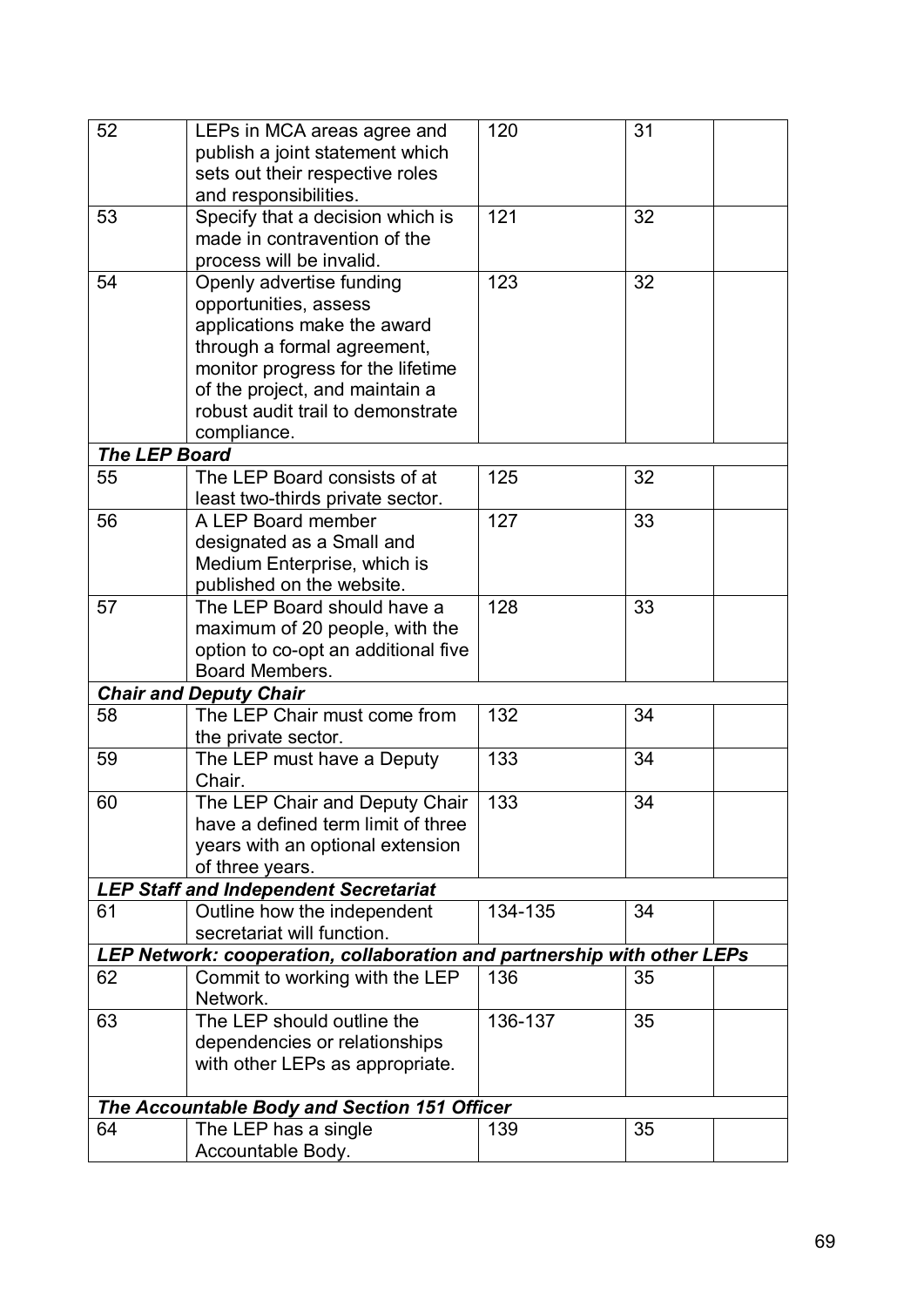| 65 | Outline the agreement between                    | 141      | 36 |  |
|----|--------------------------------------------------|----------|----|--|
|    | the Accountable Body and the                     |          |    |  |
|    | LEP.                                             |          |    |  |
|    | <b>Section 151 Officer Role</b>                  |          |    |  |
| 66 | The S151 officer should provide                  | 145      | 37 |  |
|    | a letter by the 28 February each                 |          |    |  |
|    | year.                                            |          |    |  |
|    | Decisions relating to LEPs awarding public funds |          |    |  |
| 67 | Describe the decision making                     | 147      | 38 |  |
|    | process.                                         |          |    |  |
| 68 | A commitment from all LEP                        | 147.a    | 38 |  |
|    | board and sub group members                      |          |    |  |
|    | to making decisions on merit                     |          |    |  |
|    | having taken into account all of                 |          |    |  |
|    | the relevant information available               |          |    |  |
|    | at the time.                                     |          |    |  |
| 69 | Clear lines of accountability to                 | 147.b    | 38 |  |
|    | the LEP Board and, where                         |          |    |  |
|    | applicable, the Accountable                      |          |    |  |
|    | Body.                                            |          |    |  |
| 70 | Describe the process for                         | 147.c    | 38 |  |
|    | recording decisions and                          |          |    |  |
|    | communicating these to the                       |          |    |  |
|    | Accountable Body, CA or MCA.                     |          |    |  |
| 71 | Information on the LEP's                         | 147.d    | 38 |  |
|    | decision making procedures,                      |          |    |  |
|    | including the arrangements for                   |          |    |  |
|    | ensuring decisions are taken at                  |          |    |  |
|    | meetings which are quorate.                      |          |    |  |
| 72 | A link to the current schemes of                 | 147.e    | 38 |  |
|    | delegation.                                      |          |    |  |
| 73 | The person (or name of the                       | 147.f    | 38 |  |
|    | position) responsible for                        |          |    |  |
|    | providing the final sign off for                 |          |    |  |
|    | funding decisions.                               |          |    |  |
| 74 | Describe the process by which                    | 147.9    | 38 |  |
|    | the Accountable Body confirms                    |          |    |  |
|    | receipt of the information and                   |          |    |  |
|    | can report back when the                         |          |    |  |
|    | direction is completed.                          |          |    |  |
| 75 | The process allowing decisions,                  | 147.h    | 38 |  |
|    | by exception, to be made by the                  |          |    |  |
|    | LEP Board in the absence of a                    |          |    |  |
|    | formal meeting.                                  |          |    |  |
| 76 | A system for promptly                            | 147.i    | 38 |  |
|    | considering complaints.                          |          |    |  |
| 77 | A system showing how                             | $147.$ j | 38 |  |
|    | investment decisions must be                     |          |    |  |
|    | subject to a proportionate                       |          |    |  |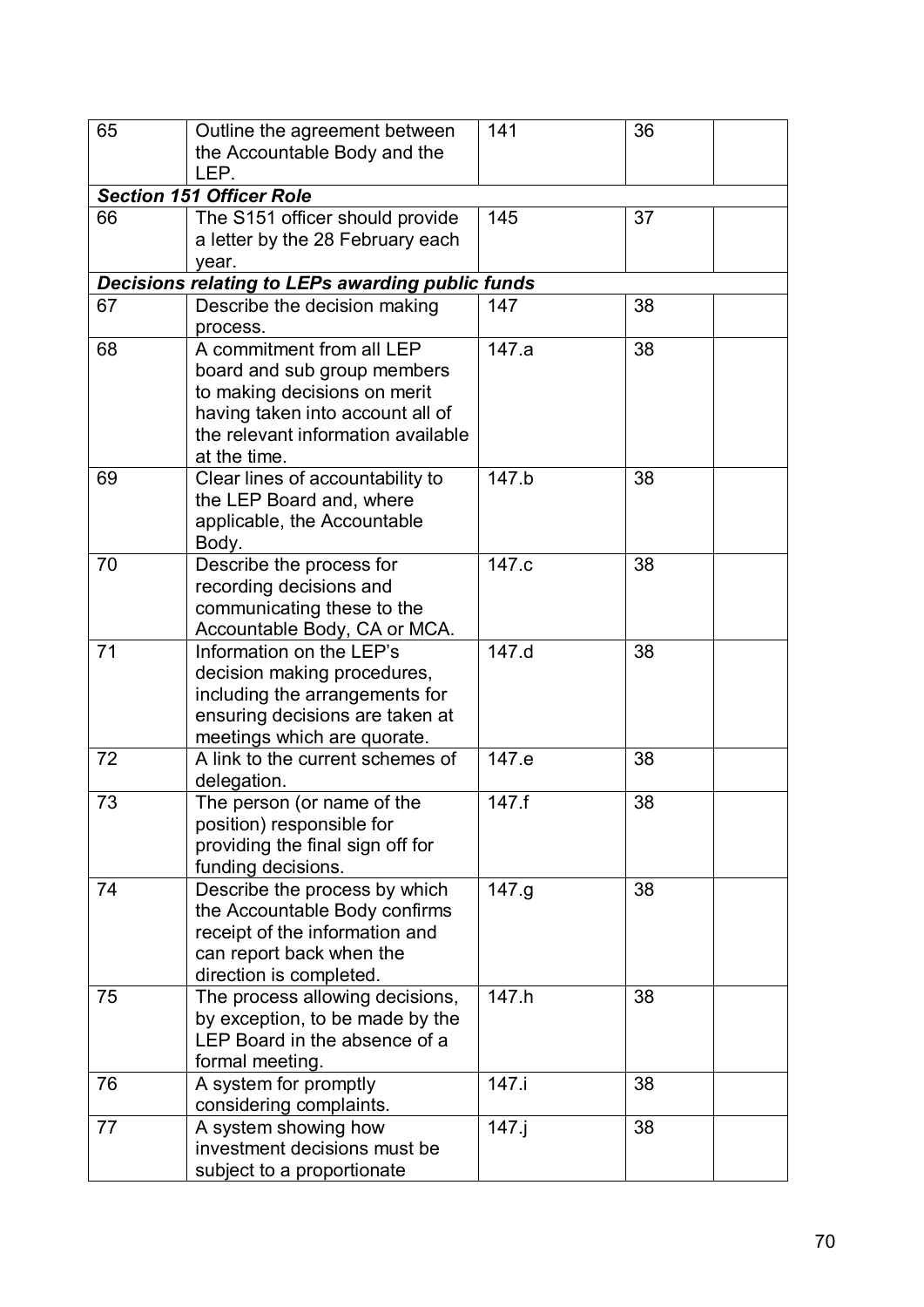|                                        | business case and evaluation                                     |     |       |  |  |
|----------------------------------------|------------------------------------------------------------------|-----|-------|--|--|
|                                        | and how decisions must be                                        |     |       |  |  |
|                                        | subject to scrutiny arrangements                                 |     |       |  |  |
|                                        | in line with the LEP processes.                                  |     |       |  |  |
| 78                                     | A statement setting out the                                      | 148 | 38-39 |  |  |
|                                        | documents which shall be made                                    |     |       |  |  |
|                                        | available to the LEP board in                                    |     |       |  |  |
|                                        | advance of making decisions                                      |     |       |  |  |
|                                        | which should include:                                            |     |       |  |  |
|                                        | The application made for                                         |     |       |  |  |
|                                        | funding                                                          |     |       |  |  |
|                                        | An appraisal of the application<br>$\bullet$                     |     |       |  |  |
|                                        | A view by a legal expert<br>$\bullet$                            |     |       |  |  |
|                                        | A recommendation as to                                           |     |       |  |  |
|                                        | whether to fund the proposal                                     |     |       |  |  |
|                                        | A recommendation about                                           |     |       |  |  |
|                                        | conditions which should be                                       |     |       |  |  |
|                                        | attached to the proposal.                                        |     |       |  |  |
| 79                                     | Set out the LEPs role in                                         | 149 | 39    |  |  |
|                                        | recovering funding where there                                   |     |       |  |  |
|                                        | has been non-compliance, mis                                     |     |       |  |  |
|                                        | representation or                                                |     |       |  |  |
|                                        | underperformance, this should                                    |     |       |  |  |
|                                        | include, the LEP Board or                                        |     |       |  |  |
|                                        | delegated sub-group receiving                                    |     |       |  |  |
|                                        | reports providing information on                                 |     |       |  |  |
|                                        | projects which have received                                     |     |       |  |  |
|                                        | funding, including:                                              |     |       |  |  |
|                                        | A description of projects                                        |     |       |  |  |
|                                        | where concerns have been                                         |     |       |  |  |
|                                        | identified                                                       |     |       |  |  |
|                                        | Relevant details including the                                   |     |       |  |  |
|                                        | amount of funding awarded<br>and the sum at risk due to the      |     |       |  |  |
|                                        |                                                                  |     |       |  |  |
|                                        | concerns                                                         |     |       |  |  |
|                                        | Where recovery of funds is                                       |     |       |  |  |
|                                        | considered, a legal opinion                                      |     |       |  |  |
|                                        | which sets out the legal basis<br>for recovery and likelihood of |     |       |  |  |
|                                        | success.                                                         |     |       |  |  |
| 80                                     | Set out the arrangements to                                      | 150 | 39    |  |  |
|                                        | recover non-compliant funding.                                   |     |       |  |  |
| <b>Scrutiny and Audit arrangements</b> |                                                                  |     |       |  |  |
| 81                                     | Describe the agreed scrutiny and                                 | 154 | 40    |  |  |
|                                        | audit arrangements.                                              |     |       |  |  |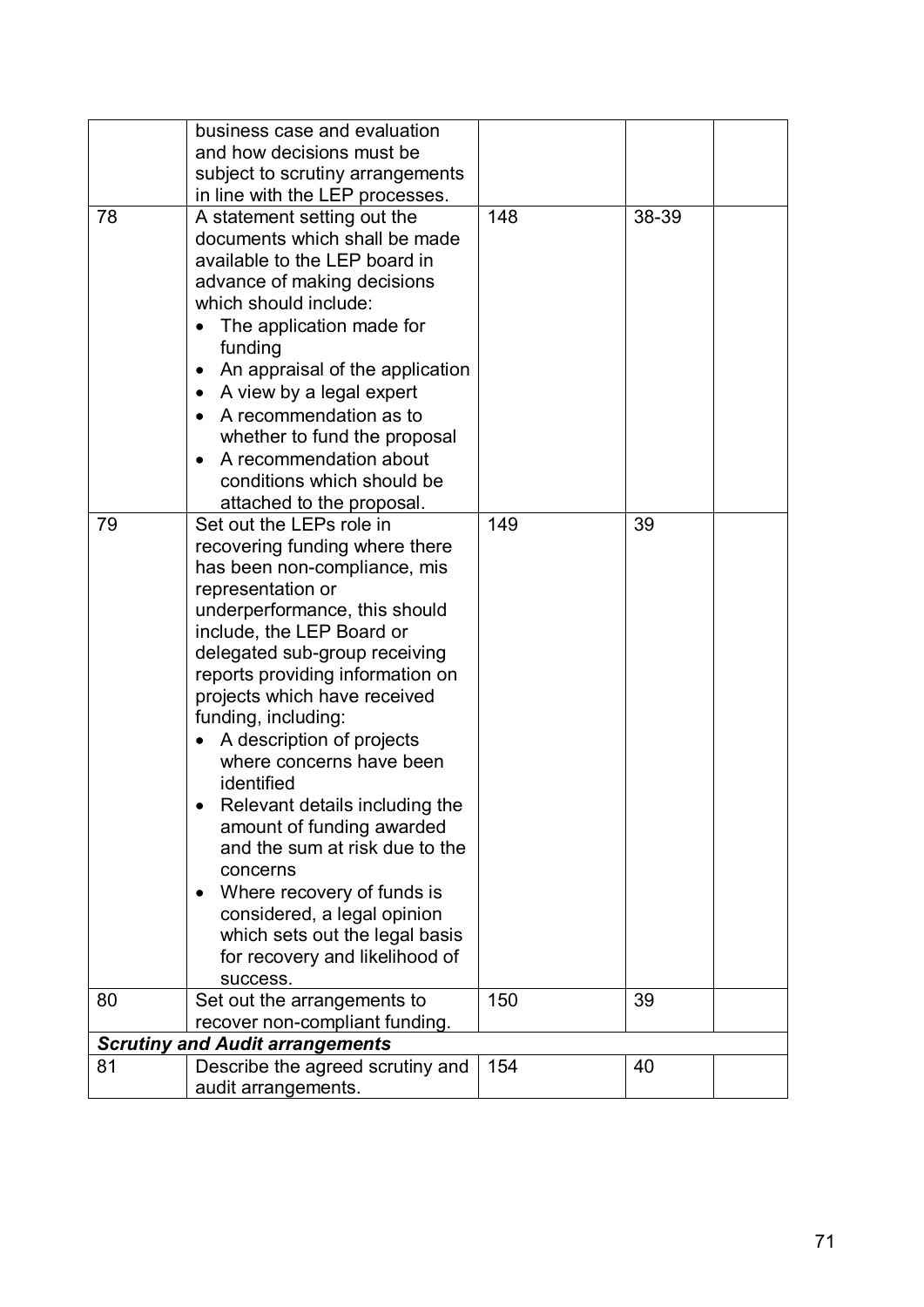|                 | In addition to the information that must be contained in the Local<br>Assurance Framework, the website must contain the following:                                            |                |      |              |  |
|-----------------|-------------------------------------------------------------------------------------------------------------------------------------------------------------------------------|----------------|------|--------------|--|
|                 | <b>Requirement</b>                                                                                                                                                            | <b>Section</b> | Page | <b>Check</b> |  |
| $\mathbf 1$     | The National Assurance Framework                                                                                                                                              | 70.a           | 22   |              |  |
| $\overline{2}$  | An annual financial statement.                                                                                                                                                | 70.b           | 22   |              |  |
| $\overline{3}$  | The LEP annual report and delivery<br>plan.                                                                                                                                   | 70.c           | 22   |              |  |
| $\overline{4}$  | A statement on the publication of<br>meeting papers, minutes and agenda<br>items.                                                                                             | 70.d           | 22   |              |  |
| 5               | Copies of the LEP Board meeting<br>agendas, papers and minutes.                                                                                                               | 70.e           | 22   |              |  |
| 6               | The Annual Assurance statement<br>from the leadership of the LEP.                                                                                                             | 70.f           | 22   |              |  |
| $\overline{7}$  | The LEP's Code of Conduct.                                                                                                                                                    | 70.g           | 22   |              |  |
| $\overline{8}$  | Board Member's registers of interest<br>and the register of the Chief Executive<br>Officer.                                                                                   | 70.h           | 22   |              |  |
| 9               | The LEP hospitality and expenses<br>register.                                                                                                                                 | 70.i           | 22   |              |  |
| 10              | <b>Complaints Policy</b>                                                                                                                                                      | 70.1           | 22   |              |  |
| 11              | <b>Whistleblowing Policy</b>                                                                                                                                                  | 70.k           | 22   |              |  |
| 12 <sup>2</sup> | A rolling schedule of projects,<br>outlining a brief description of the<br>project, names of key recipients of<br>funds/contracts and amounts of funds<br>designated by year. | 70.I           | 22   |              |  |
| 13              | Key LEP documentation.                                                                                                                                                        | 70.m           | 22   |              |  |
| 14              | Information on the process for<br>applying for funding                                                                                                                        | 113            | 30   |              |  |
| 15              | <b>SME Champion</b>                                                                                                                                                           | 127            | 33   |              |  |
| 16              | The LEP should ensure that it uses the correct Government branding on any<br>relevant website page. Additional guidance is provided to LEPs.                                  |                |      |              |  |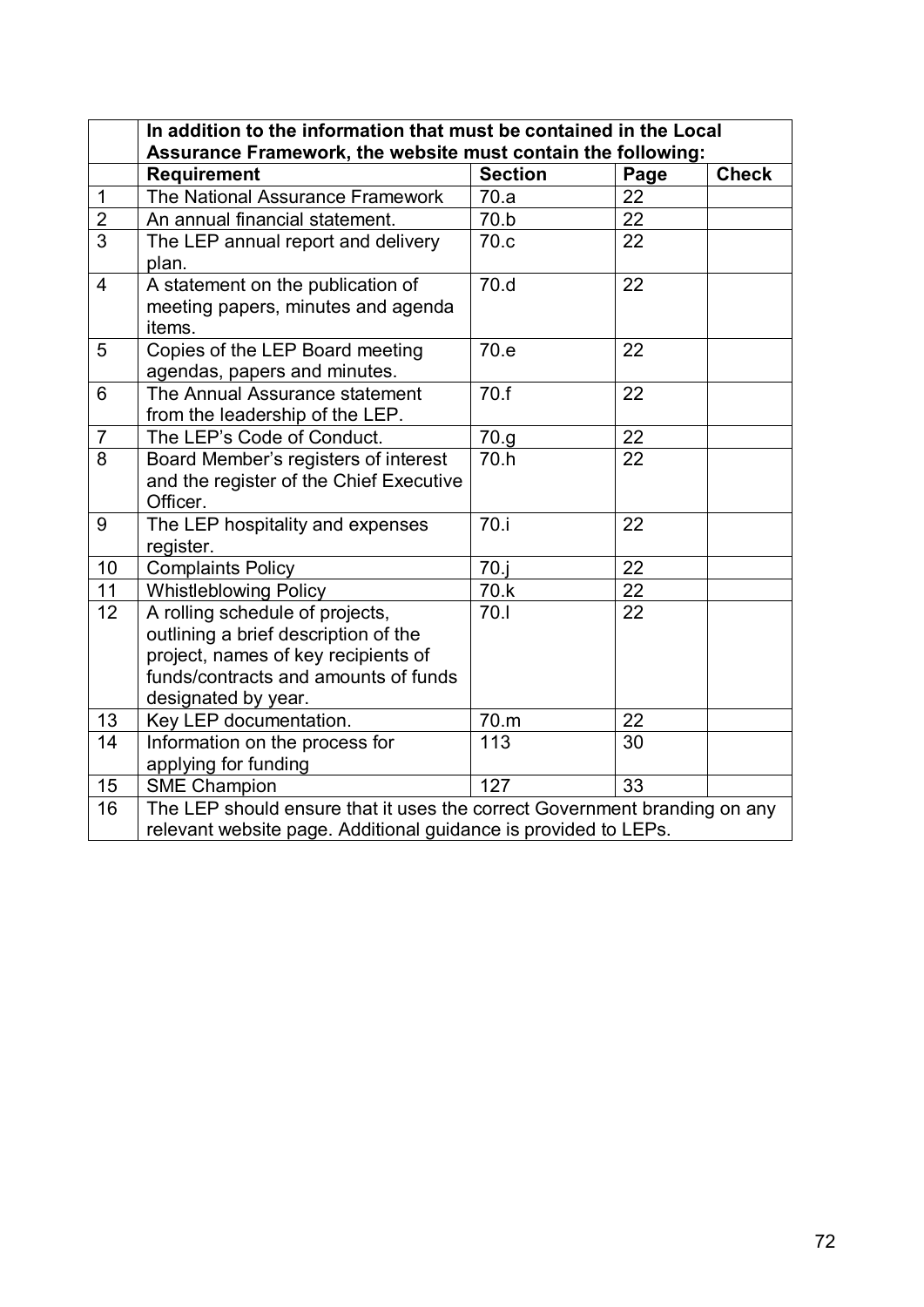# Annex F: Governance and Transparency Best Practice Guidance

Note that this Annex is Best Practice only and is not a compliance requirement for LEPs.

# Example: Complaints Policy (including confidential complaints)

- 1. The LEP is committed to creating a work environment with the highest possible standards of openness, probity and accountability. In view of this commitment we encourage employees and others with serious concerns about any aspect of the LEP's work to come forward and voice those concerns without fear of reprisal. For employees and those working closely with the LEP, please follow the whistleblowing policy on our website [*Insert hyperlink to whistleblowing procedure*]. For third parties and members of the public, please follow the complaints procedure outlined below.
- 2. If, however, a member of the public or third party believes that their complaint fits the description below; they can elect to report their concerns through the whistleblowing policy procedure [*Insert hyperlink to whistleblowing procedure*].
- 3. *Whistleblowing* where an individual who has concerns about a danger, risk, contravention of rules or illegality provides useful information to address this. In doing so they are acting in the wider public interest, usually because it threatens others or impacts on public funds. By contrast, a grievance or private complaint is a dispute about the individual's own position and has no or very limited public interest.

### **Confidentiality**

4. If a member of the public or a third party wants to make a confidential complaint or raise a concern, it will be treated in confidence and every effort will be made to protect the person's identity if they wish to remain anonymous. The LEP will consider all complaints or allegations.

#### **Anonymous allegations**

5. The LEP takes all complaints and concerns raised by members of the public and third parties seriously. We will investigate anonymous allegations. However we remind complainants that when people put their names to an allegation the ability to investigate and therefore reach firm conclusions is strengthened. Concerns expressed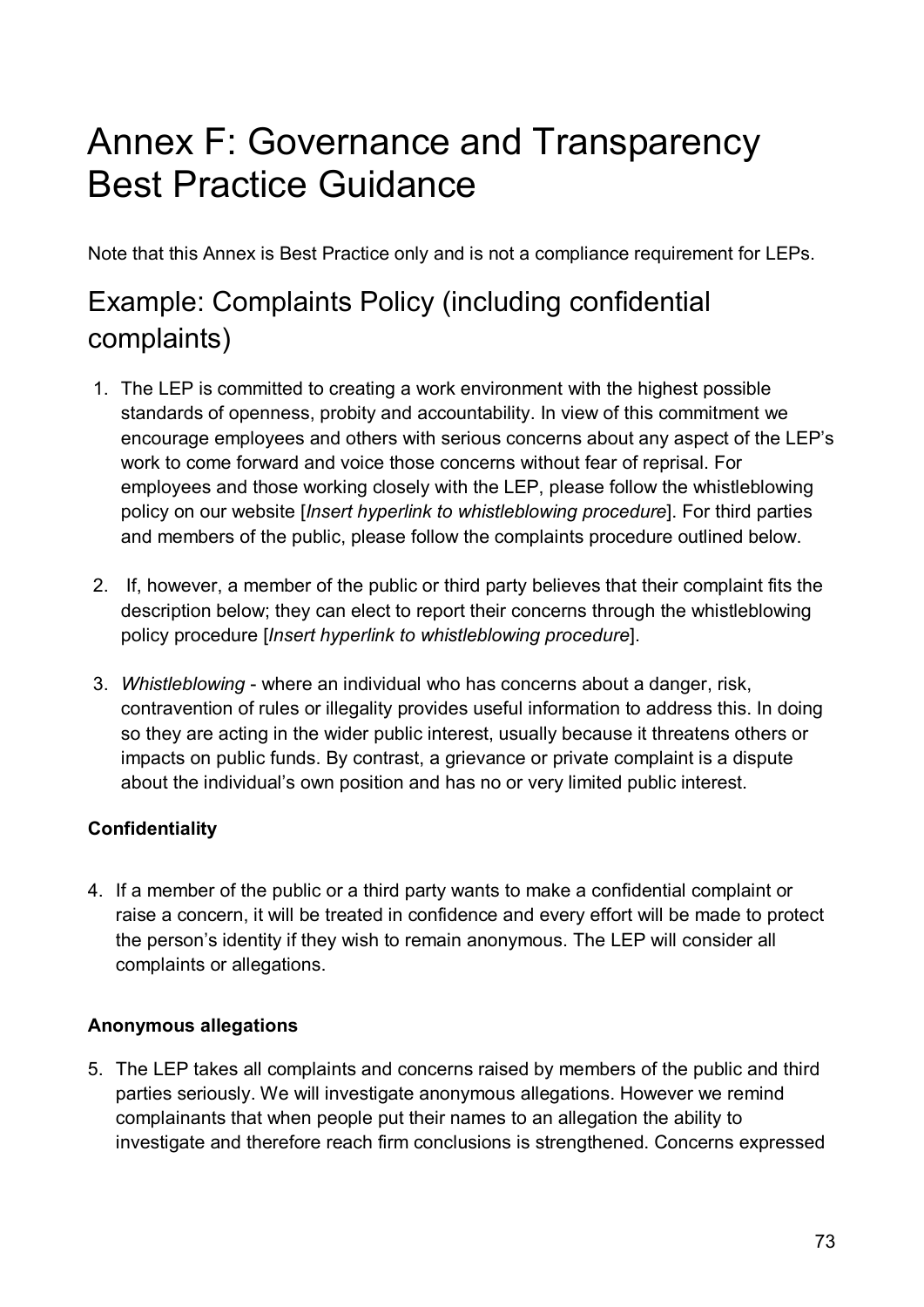anonymously will be considered at the discretion of the LEP. When exercising this discretion the factors to be taken into account would include:

- the seriousness of the issue raised:
- the credibility of the concern; and
- the likelihood of confirming the allegation from attributable sources.
- 6. The Ministry of Housing, Communities and Local Government may request information arising from this process if they have concerns regarding a LEP or have been approached with similar complaints. The expectation is that this information will be provided on an anonymous basis. However it may be necessary to provide personal details to progress a complaint.
- 7. Where details are gathered, the LEP will put in place appropriate data protection arrangements in line with the [Data Protection Act 1998](http://www.legislation.gov.uk/ukpga/1998/29/contents) and [Data Protection Act 2018.](http://www.legislation.gov.uk/ukpga/2018/12/contents/enacted)

#### **Contacts for Complaints**

8. If you have a complaint please submit your complaint in email or in writing to:

*Contact details for the LEP's general complaints email address and postal address.* 

9. The LEP is aware that the organisation's ordinary complaints procedure may not be suitable if someone wants the complaint to remain confidential. If you would like to make a confidential complaint please submit your complaint to the designated officers below:

*Names and contact details of the LEP Chief Executive and one other LEP Executive Contact.* 

State that you want the complaint to remain confidential.

10.Complainants should provide any information or evidence that may be relevant to the complaint, including names, dates or documentation in this correspondence.

#### **Action taken by the LEP**

#### **Stage one**

- 11.The designated complaints officer will raise your concern and investigate the complaint. You can expect the officer to:
	- Contact you within 10 clear working days to acknowledge the complaint and discuss the appropriate course of action.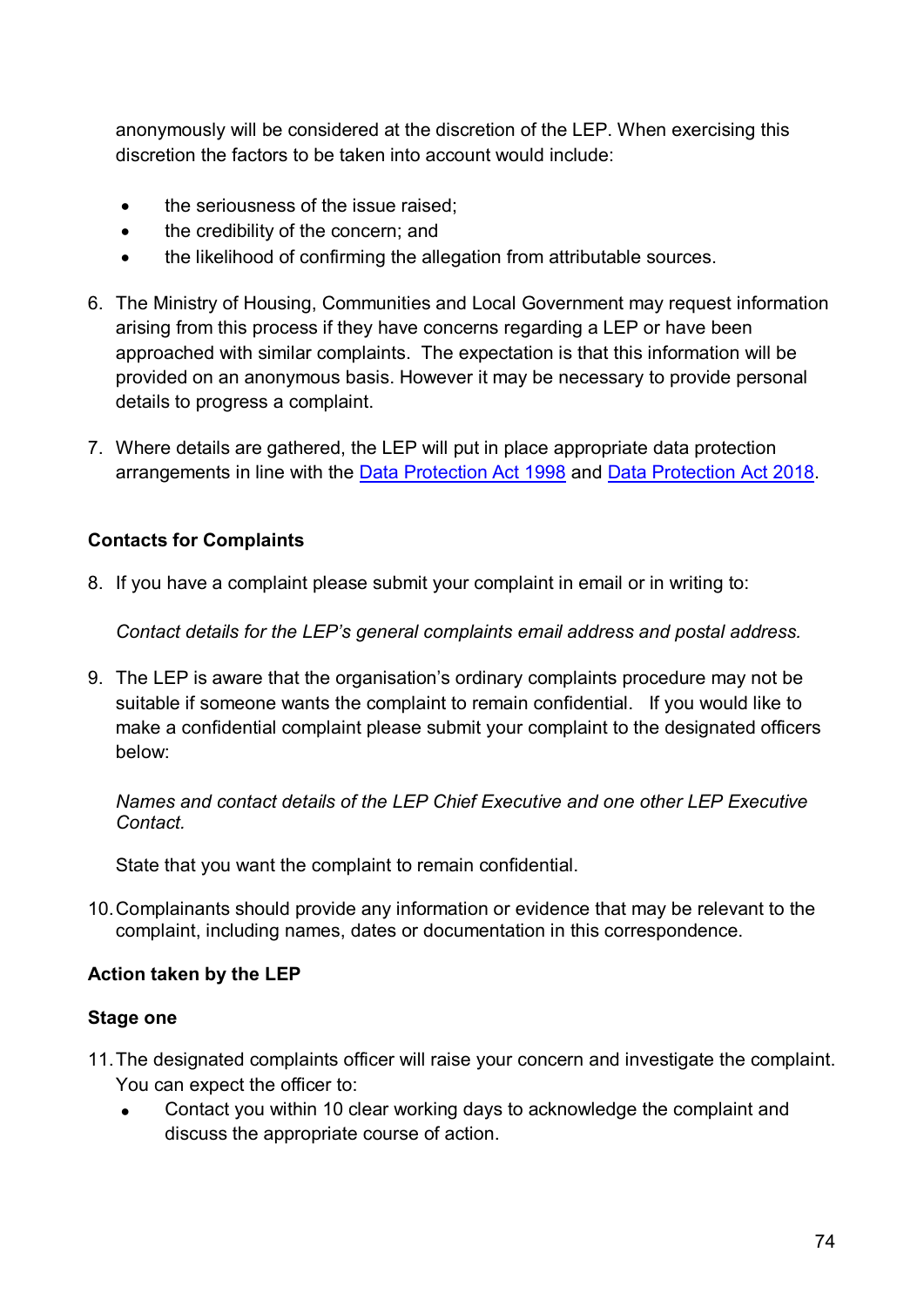- Write to you within 28 clear working days with findings of the investigation. If the investigation has not concluded within 28 clear working days, the officer will write to you to give reasons for the delay in resolving the complaint.
- Take the necessary steps to rectify the issue.

#### **Stage two**

12.If you are unhappy with the outcome of the complaint or the complaint involves those responsible for the confidential complaints procedure you should escalate the complaint to the LEPs Accountable Body which is [name relevant Local Authority], and follow their complaints procedure [link to Accountable Body's complaints procedure]. The Accountable Body has a duty to ensure that the LEP has followed its complaints procedure correctly. These organisations will have their own confidentiality procedures.

#### **Stage three**

- 13.If you are either unable to raise the matter with the LEP or you are dissatisfied with the action taken you can report it direct to the Cities and Local Growth Unit in the Ministry of Housing, Communities and Local Government and the Department for Business, Energy and Industrial Strategy, at the following email address: [localgrowthassurance@communities.gov.uk](mailto:localgrowthassurance@communities.gov.uk) or by writing to: LEP Compliance Deputy Director, Cities and Local Growth Unit, Fry Block, 2 Marsham Street, London, SW1P 4DF. You should clearly mark your email or letter as "Official - complaints".
- 14.If you would like help making a complaint, you can contact your local councillor or MP. You can also get help from a specialist advice agency or organisation which represents people, such as a Citizens Advice Bureau (CAB).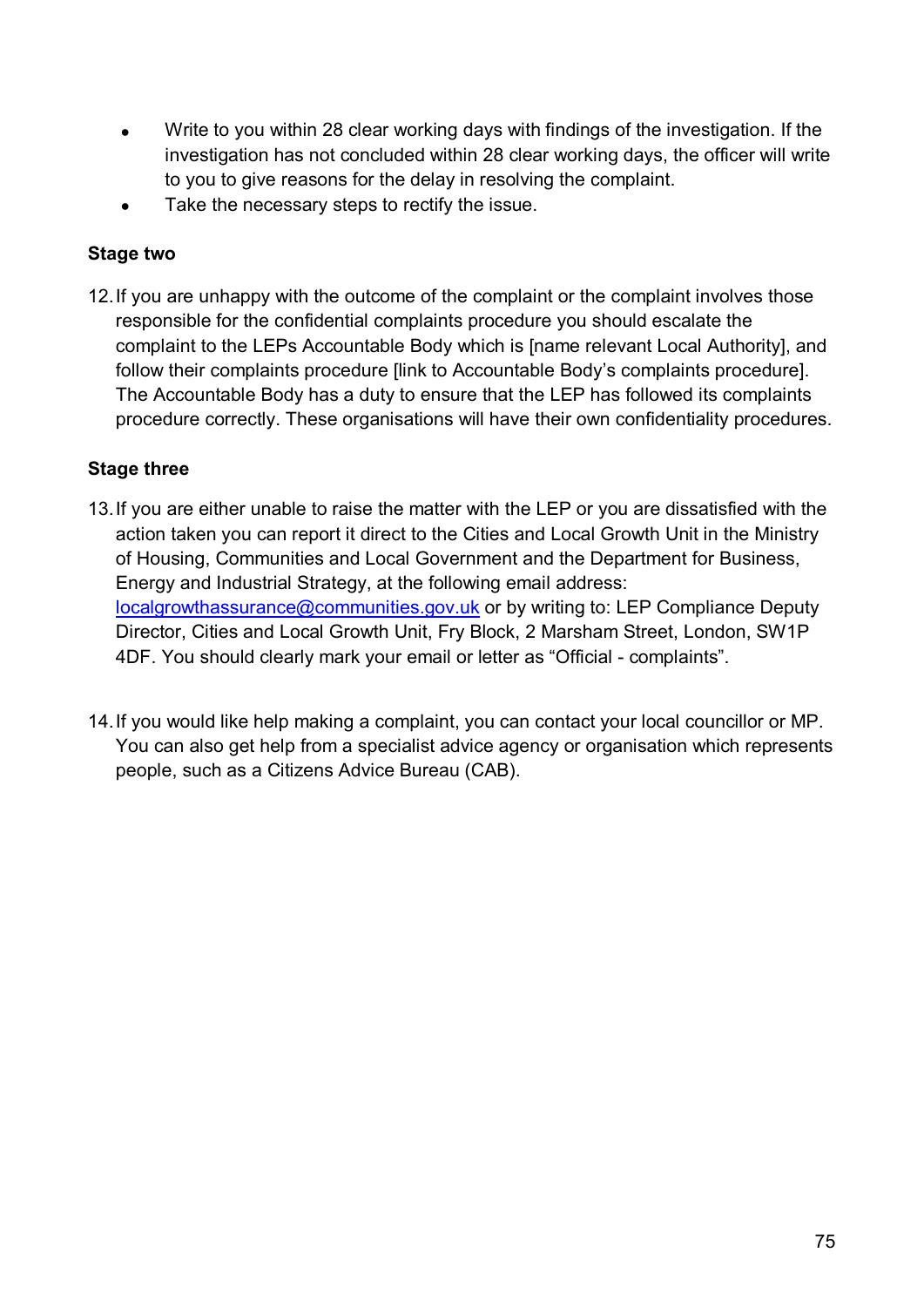# Example: Whistleblowing Policy

### **Introduction**

- 1. A Discloser is the person who is the whistle-blower.
- 2. This procedure outlines the process to follow for a Discloser when reporting a perceived wrongdoing within the LEP, including something they believe goes against the core values of Standards in Public Life (the Nolan Principles) and the Code of Conduct (Chapter 4) for LEP Board Members and Officers. The Standards in Public Life include the principles of; integrity, objectivity, accountability, openness, honesty, leadership and impartiality.
- 3. In particular LEP Board Members, as the key decision makers of the LEP, have a right and a responsibility to speak up and report behaviour that contravenes these values.
- 4. It is important that this procedure is followed when raising any concerns, to ensure that the matter is dealt with correctly.

#### **Definitions**

- 5. This document uses the following definitions:
	- *Whistleblowing* where an individual who has concerns about a danger, risk, contravention of rules or illegality provides useful information to address this. In doing so they are acting in the wider public interest, usually because it threatens others or impacts on public funds. By contrast, a grievance or private complaint is a dispute about the individual's own position and has no or very limited public interest.
	- *The LEP [insert name of LEP here]*
	- *Discloser* this is the person who is the whistle-blower. They might be an employee, a LEP Board Member, a contractor, a third party or a member of the public.
	- *Responsible Officer*  this is the person, appointed by the LEP, with overall responsibility for maintaining and operating this whistleblowing policy. They will maintain a record of concerns raised and the outcomes (but will do so in a form that does not endanger confidentiality) and will report to senior decision makers as necessary. Their name is [*insert*] and their contact details are [*insert email,*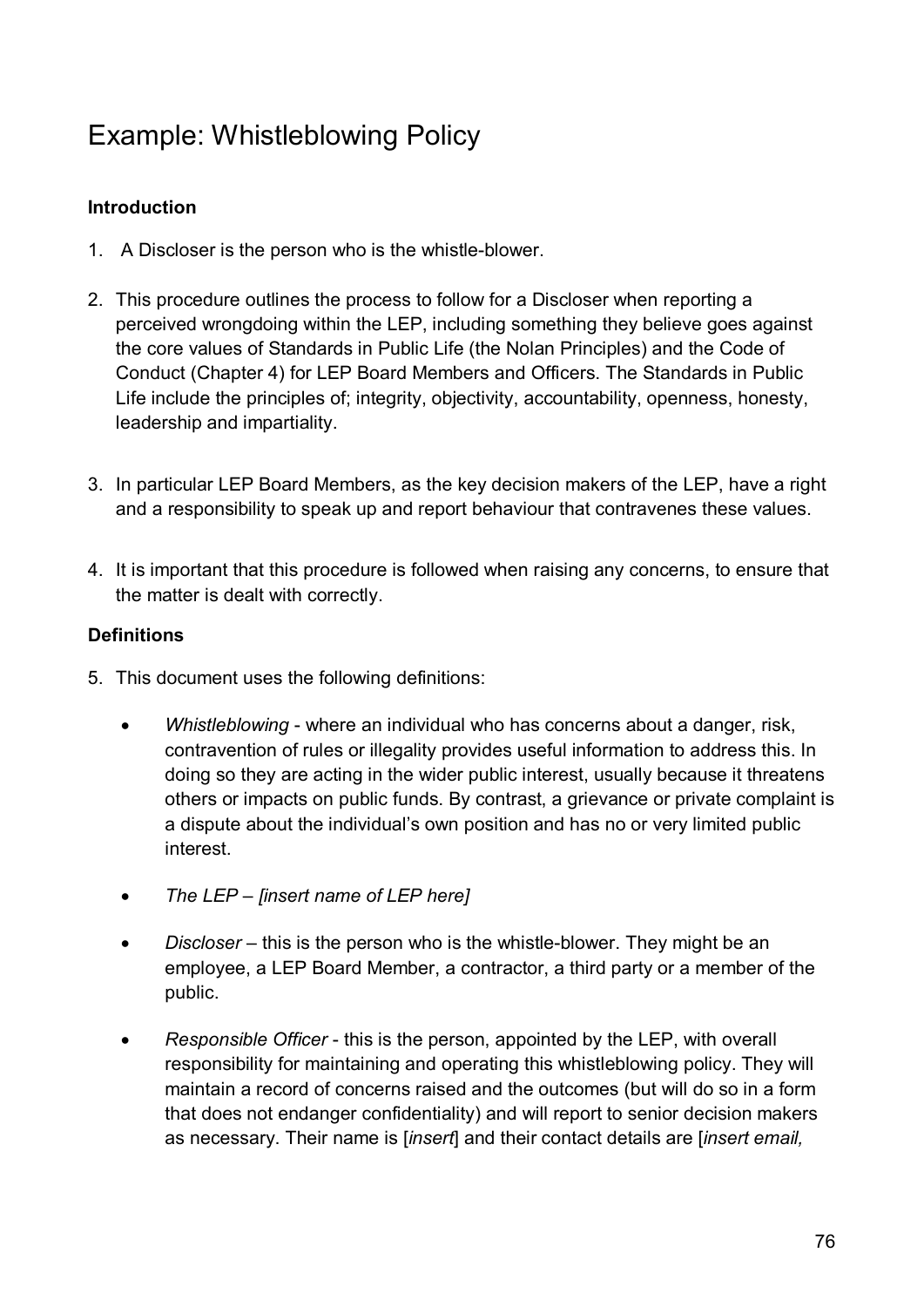*phone and office address*]. If the concern relates to the Responsible Officer then the concern should be raised with [*Insert* n*ame and contact details*].

• *Relevant Concern* – something the Discloser has been asked to do, or is aware of, which they consider to be wrong-doing and is in the public interest.

#### **Scope**

- 6. The LEP is committed to creating a work environment with the highest possible standards of openness, probity and accountability. In view of this commitment, we encourage Disclosers with serious concerns about the work of the LEP to come forward and voice their concerns without fear of reprisal.
- 7. Disclosers should note that where the concern is one that might fall under the LEP's staff or work force policies on equality and diversity or harassment and bullying or other staff policies, they should consider using the reporting mechanisms for those other policies first *[insert relevant LEP website hyperlinks]* .
- 8. The LEP has a pre-existing complaints procedure that in many cases will be more appropriate for third parties or members of the public to follow. Third parties or members of the public should review the separate confidential complaints procedure outlined in the LEP's complaints policy *[insert relevant LEP website hyperlinks]* on the LEP's website first before going through the whistleblowing process.
- 9. However, if a member of the public or third party believes that their complaint fits the description of a 'relevant concern' outlined below, they may report their concerns through the whistleblowing policy procedure.

## **Policy Statement**

- 10.The LEP acknowledges that Disclosers may often be the first people to realise that there may be something seriously wrong within the organisation.
- 11.This policy aims to:
	- Encourage people to feel confident about raising serious concerns and to question and act upon their concerns without fear of victimisation or harassment;
	- Provide avenues for Disclosers to raise those concerns and receive feedback on any action taken;
	- Allow Disclosers to take the matter further if they are dissatisfied with the LEP's response; and
	- Reassure all Disclosers, employees in particular who may have specific concerns about their position and employment status in the LEP, that they will be protected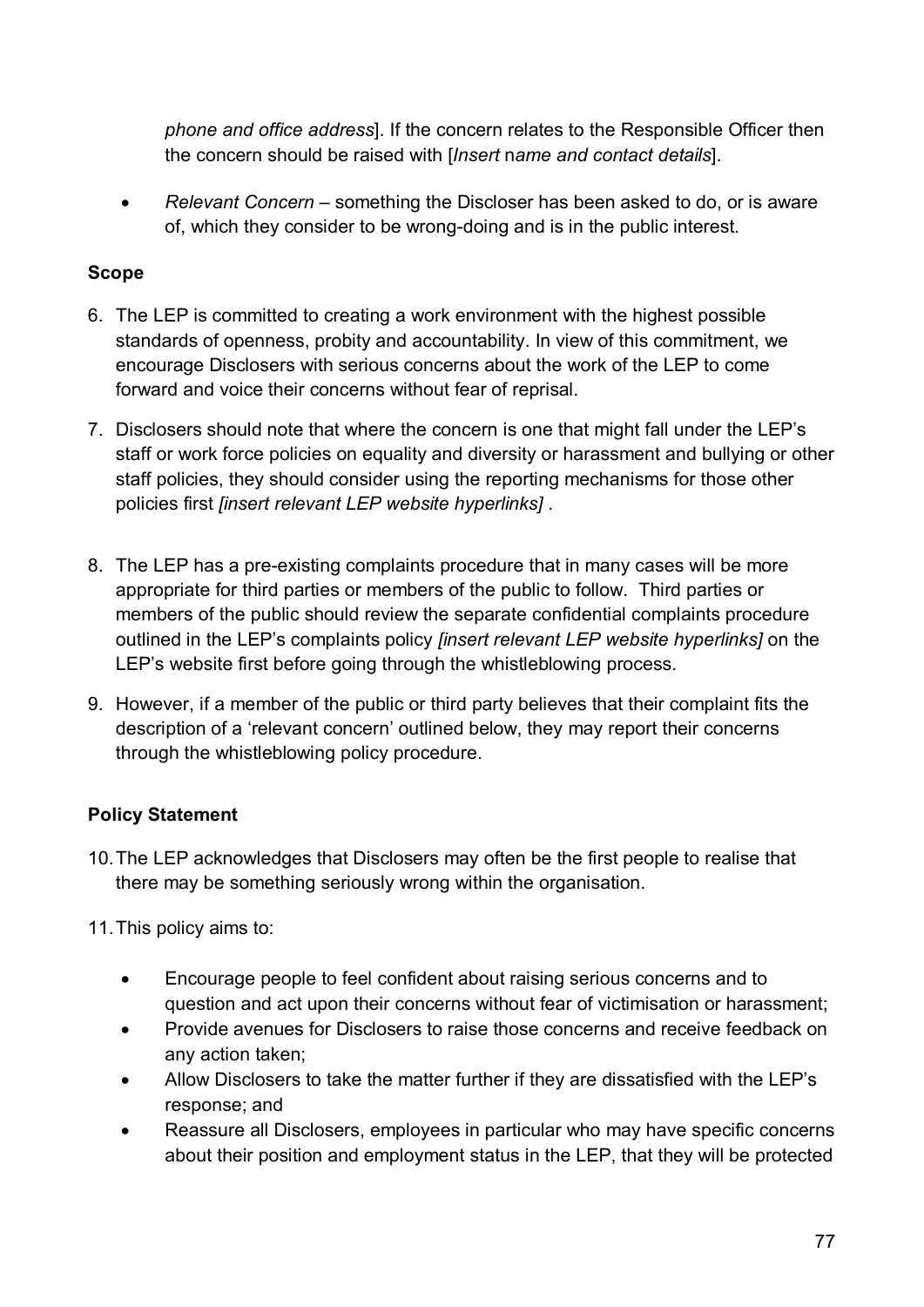from possible reprisals or victimisation if they have a reasonable belief that they have made any disclosure in the public interest.

#### **What is a Relevant Concern?**

- 12.If a Discloser is asked to do something, or is aware of the actions of another, which they consider to be wrongdoing, they can raise it using this procedure. The Discloser must have a reasonable belief that raising the concern is in the public interest.
- 13.A Discloser may decide to raise a concern under the whistleblowing policy if they are aware of a situation that they feel:
	- is against the LEP's procedures and protocols as set out in its code of conduct and individual LEP Assurance Framework;
	- falls below established standards of practice the LEP subscribes to;
	- amounts to improper conduct; or
	- is an abuse of power for personal gain.
- 14.The types of matters regarded as a relevant concern for the purpose of this procedure include, but are not limited to, the following:
	- Fraud or financial irregularity;
	- Corruption, bribery or blackmail;
	- Other Criminal offences:
	- Failure to comply with a legal or regulatory duty or obligation;
	- Miscarriage of justice;
	- Endangering the health or safety of any individual;
	- Endangering the environment;
	- Improper use of authority; and
	- Concealment of any of the above.
- 15.Disclosers should not raise malicious or vexatious concerns, nor should they raise knowingly untrue concerns. In addition, this procedure should not be used to raise concerns of a HR/personal nature, such as, complaints relating to a management decision or terms and conditions of employment. These matters should be dealt with using the relevant alternative procedure, for example, the LEP grievance procedure. Equally, this policy would not apply to matters of individual conscience where there is no suggestion of wrongdoing by the LEP but, for example, an employee or LEP Board Member is required to act in a way which conflicts with a deeply held personal belief.

#### **Safeguards**

16. The [Public Interest Disclosure Act \(1998\)](https://www.legislation.gov.uk/ukpga/1998/23/contents) gives legal protection to employees against being dismissed or penalised by their employers as a result of publicly disclosing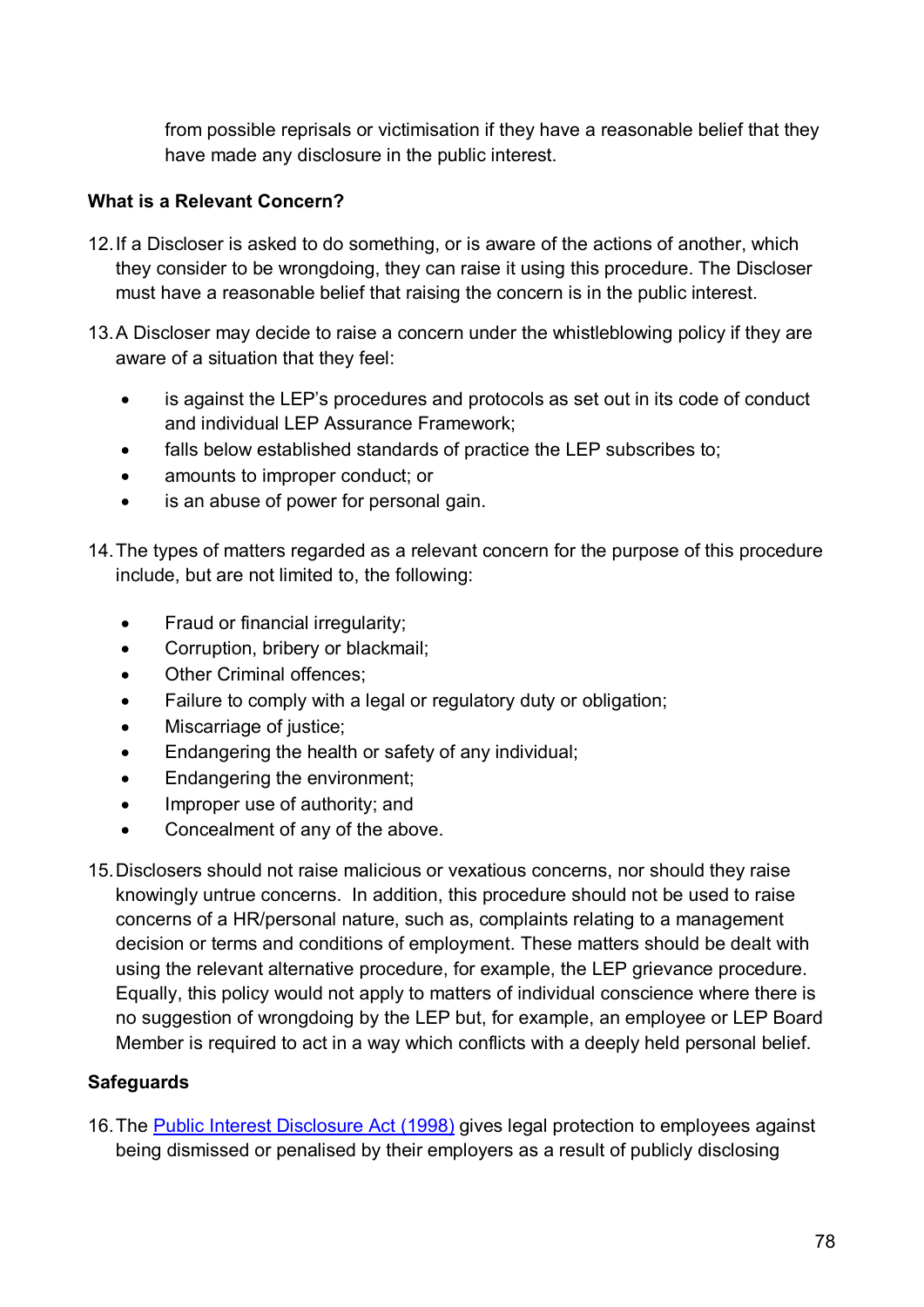certain serious concerns. The LEP believes that no member of staff should be at a disadvantage because they raise a legitimate concern.

17.The LEP will not tolerate harassment or victimisation and will take action to protect Disclosers when they raise a concern in the public interest.

#### **Raising a concern**

- 18.If a Discloser experiences something in the workplace which they consider a relevant concern, it is important that the concern is raised as early as possible. Proof is not required at this point – it is for the LEP to investigate. The Discloser must, however, have a reasonable belief that disclosing the information is in the public interest before raising a concern
- 19.All concerns will be treated in confidence and every effort will be made to protect the Discloser's identity if they wish to remain anonymous. However, at the appropriate time, it is possible that the Discloser will need to come forward as a witness for the matter to progress.
- 20.It is important to follow the correct procedure when raising a whistleblowing concern. The following steps should be adhered to:
	- a. It is important that the concern is raised with the person best placed to deal with the matter, in most cases this will be the Responsible Officer. However, the Discloser may want to raise the concern with someone they know and trust, such as their line manager who can raise it with the Responsible Officer on their behalf.
	- b. If it is suspected that the concern may implicate the line manager in some way, then it could be raised with a more senior manager in the line management chain.
	- c. If the Discloser is unable to raise a relevant concern with a line manager or a senior manager or feel that it has not been adequately addressed, it should be raised directly with the Responsible Officer.
	- d. Ultimately, the Discloser can raise their concern with the LEP Chief Executive.

#### **Information needed to raise a concern**

- 21.When raising a concern under the procedure the Discloser should try to provide the following information:
	- The background and reason behind the concern;
	- Whether they have already raised a concern with anyone and the response; and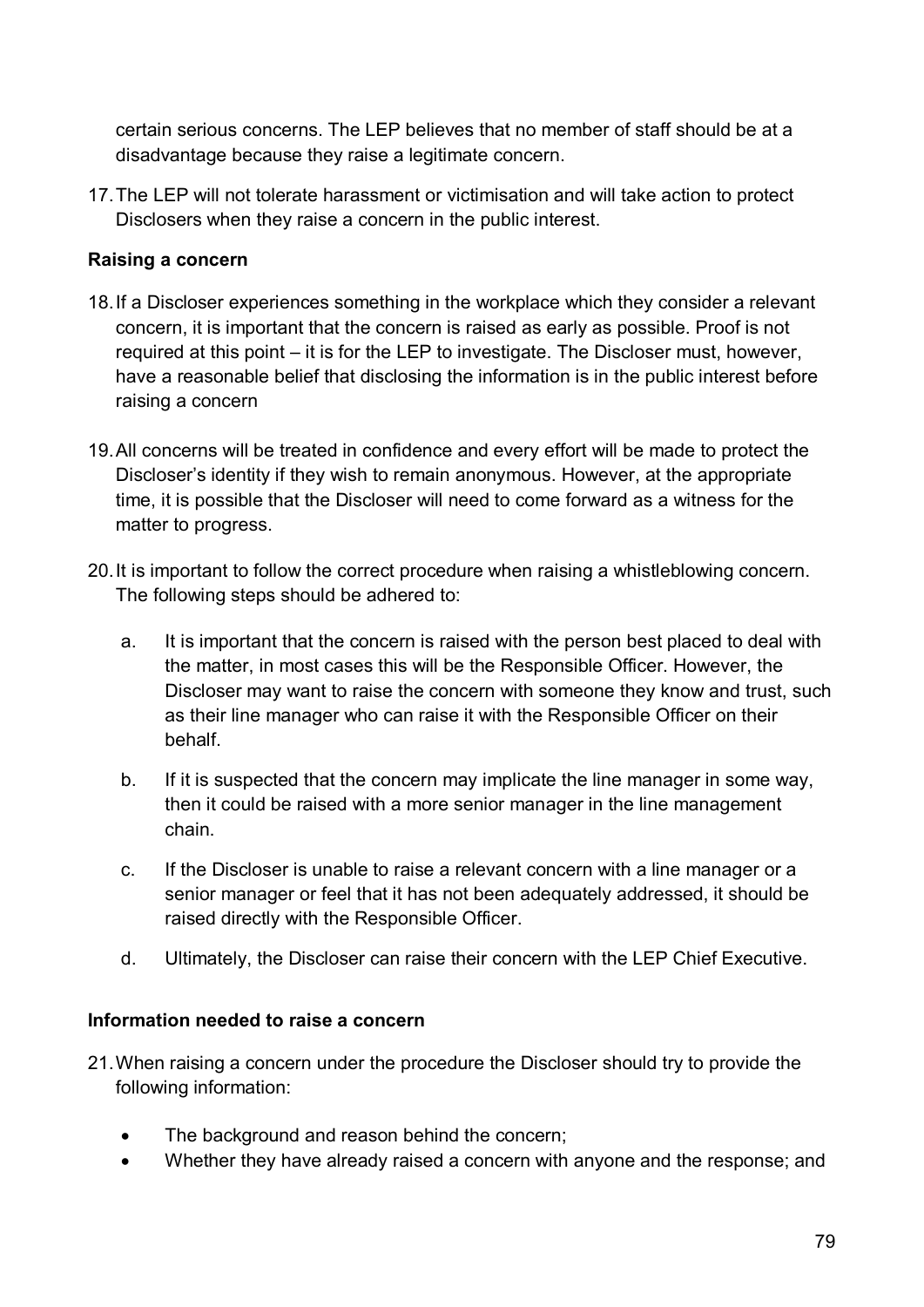- Any relevant dates when actions related to the concern took place.
- 22.This information should demonstrate that there are reasonable grounds for the concern to be acted upon. It is important that matters are not investigated by the Discloser themselves.
- 23.If applicable, personal interests must be declared from the outset.

#### **How the concern will be handled**

- 24.All investigations will be conducted sensitively and as quickly as possible. While the LEP cannot guarantee that the outcome will be as the Discloser may wish, it will handle the matter fairly and in accordance with this procedure
- 25.Once a concern has been raised with either the line manager or Responsible Officer, Senior Manager or Chief Executive, a meeting may be arranged with them to determine how the concern should be taken forward.
- 26.The LEP may decide to take the matter forward by a number of methods, including:
	- An internal inquiry or other formal investigation;
	- An internal or external audit;
	- Referring the matter to the police; or
	- Referring the matter to another relevant authority for investigation.
- 27.Before a final decision is taken on how to proceed, or as part of the investigation, the Discloser may be asked to meet with those investigating their allegation.
- 28.If a meeting is arranged, the Discloser may wish to be accompanied by a trade union representative, colleague or friend. The person who accompanies the Discloser should not be involved or have a direct interest in the area of work to which the concern relates. The meeting can be conducted over the telephone rather than face to face.
- 29.Within 10 clear working days of a concern being raised, the LEP's Responsible Officer will write to the Discloser to:
	- Acknowledge that the concern has been received;
	- Indicate how they propose to deal with the matter;
	- Give an estimate of how long it will take to provide a final response;
	- Tell the Discloser whether any initial investigation or enquiry has been made;
	- Tell the Discloser whether further investigation will be made, and if not, why not; and
	- Tell the Discloser how frequently the LEP will keep them up to date on progress of the investigation.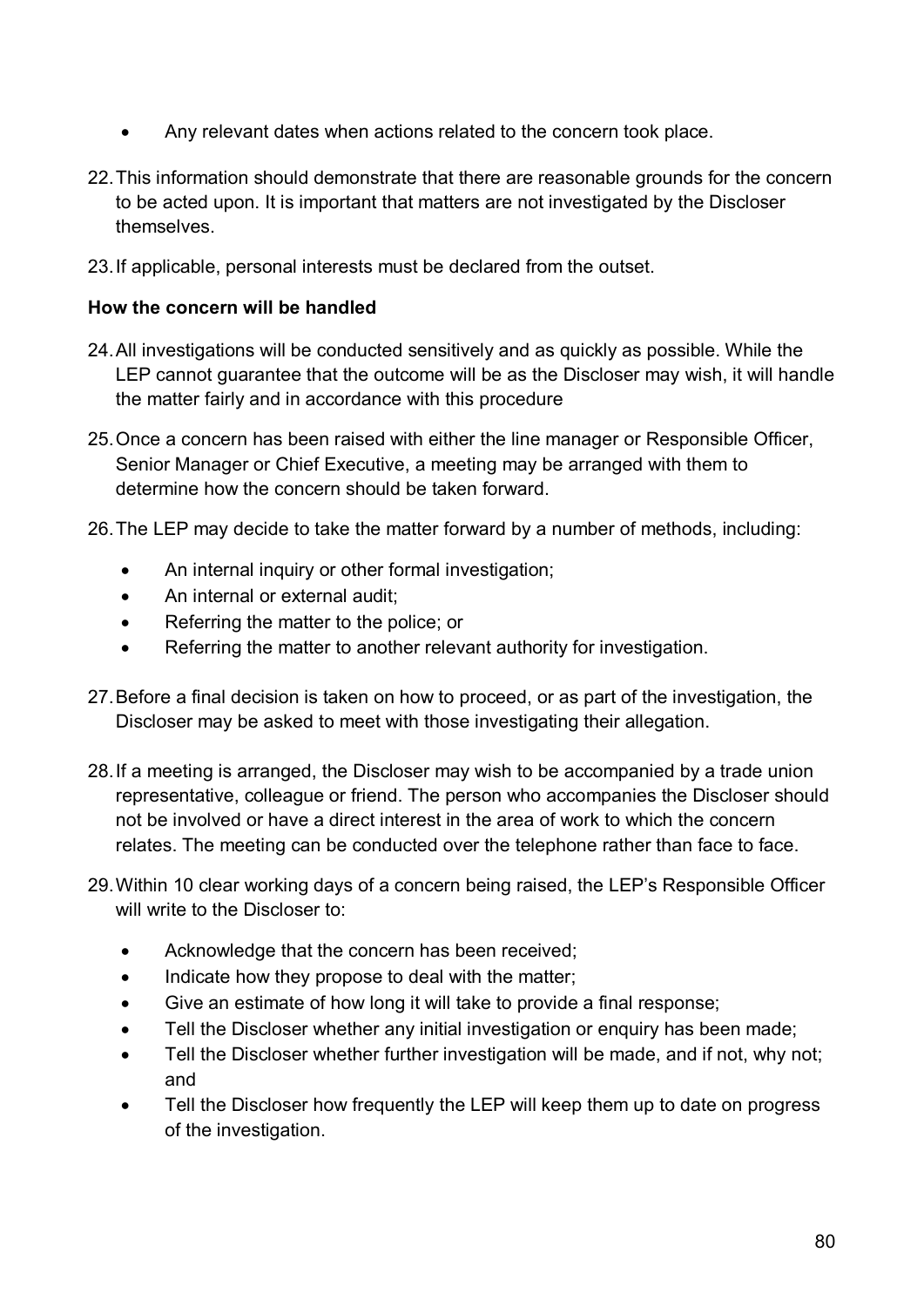- 30.The amount of contact between the LEP and the Discloser concerned will vary depending on the concern raised, any difficult issues and any further clarity required. If necessary, the LEP will seek further information from the Discloser.
- 31.The LEP will confirm when the matter is concluded and, if appropriate, the outcome of the investigation, maintaining security and confidentiality for all parties as far as possible.
- 32.Throughout any investigation, the Discloser will still be expected to continue their duties/role as normal unless deemed inappropriate.

#### **Confidentiality and anonymity**

- 33.The LEP always encourages potential Disclosers to speak up about potential serious wrongdoing in a way that they feel comfortable. The best way to raise a concern is to do so openly, as this makes it easier for the LEP to investigate and provide feedback.
- 34.Any disclosures made under this procedure will be treated in a sensitive manner. However the LEP recognises that the Discloser may want to raise a concern in confidence, i.e. they may want to raise a concern on the basis that their name it is not revealed without their consent.
- 35.The LEP will respect any request for confidentiality as far as possible, restricting it to a 'need to know' basis. However, if the situation arises where it is not possible to resolve the concern without revealing the Discloser (for example in matters of criminal law), the LEP will advise them before proceeding. The same considerations of confidentiality should be afforded to the recipient(s) at the centre of the concern, as far as appropriate.
- 36.Disclosers may choose to raise concerns anonymously, i.e. without providing their name at all. If this is the case, the investigation itself may serve to reveal the source of information. Disclosers are therefore encouraged, where possible to put their names to concerns raised. When anonymous concerns are raised, they will be treated as credible and investigated so far as possible.

### **Protection**

37.If a concern is raised in the reasonable belief that it is in the public interest and procedures have been followed correctly, the Discloser raising the concern will be protected by the terms of this policy and, where applicable, by whistleblowing legislation (see [www.gov.uk](http://www.gov.uk/) for more information on who is covered by whistleblowing legislation). Where a Discloser has been victimised for raising a concern, the LEP concerned will take appropriate action against those responsible, in line with the LEP's disciplinary policy and procedures.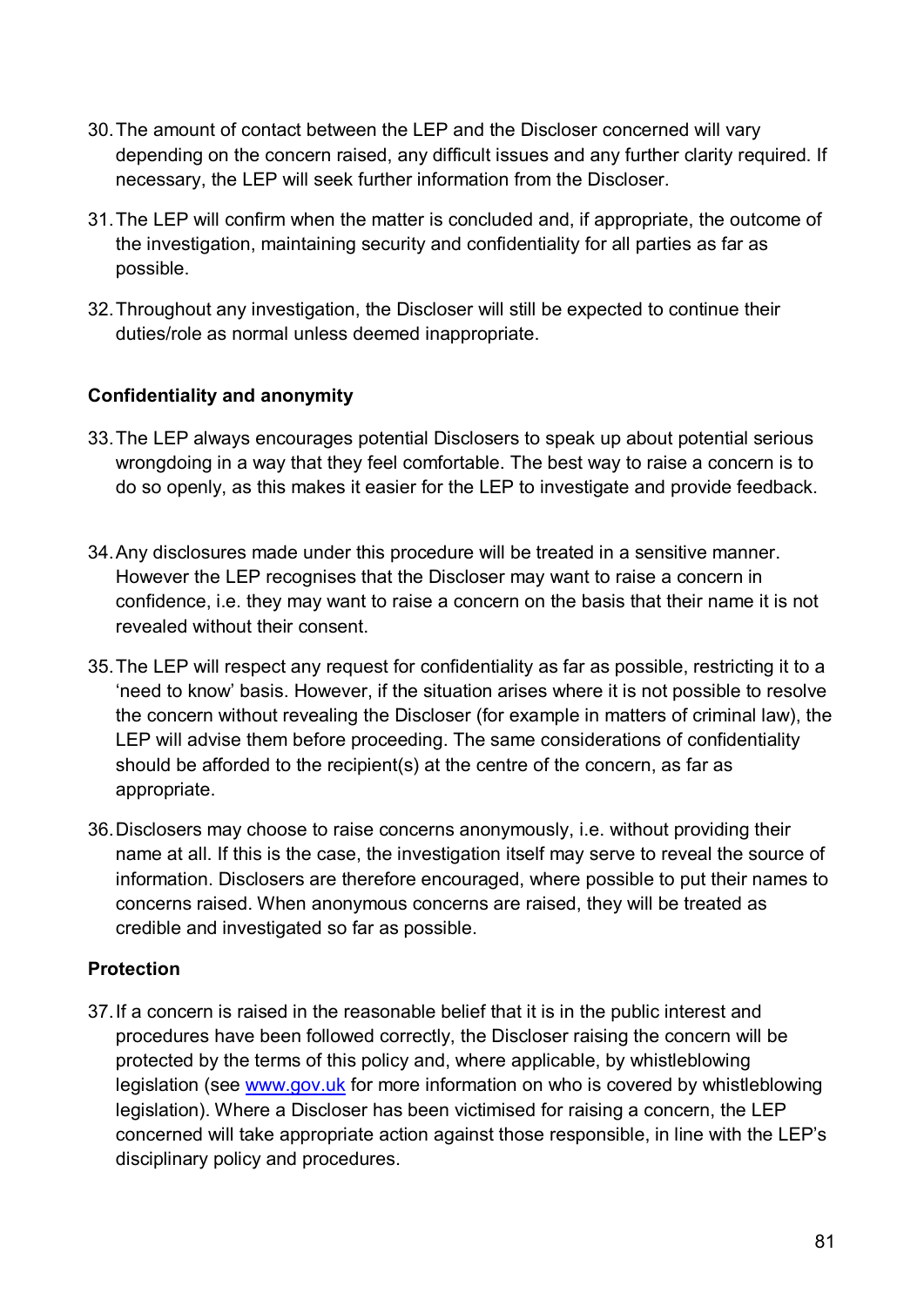#### **Changes to procedures or policy as a result of whistleblowing**

38.If changes are made to LEP policies and processes as result of whistleblowing investigations, the LEP will publicise the changes as appropriate, taking into consideration the importance of protecting the anonymity and confidentiality of individuals.

#### **Untrue allegations**

39.If a Discloser makes an allegation but it is not confirmed by the investigation, no action will be taken against them. However, if a malicious or vexatious allegation is made without good reason to: cause trouble; for personal gain; or to discredit the LEP an investigation may take place. Where the Discloser is an employee or a LEP Board Member or a contractor this may result in disciplinary or other action if they have broken the terms of their employment, acted against the LEP Code of Conduct or broken a clause in a contract.

#### **How this matter can be taken forward if you are not satisfied**

- 40.This procedure is intended to provide Disclosers with an avenue to raise legitimate concerns. If you are either unable to raise the matter with the LEP or you are dissatisfied with the action taken you can report it directly to the Cities and Local Growth Unit in the Ministry of Housing, Communities and Local Government and the Department for Business Energy and Industrial Strategy, at the following email address: [localgrowthassurance@communities.gov.uk](mailto:localgrowthassurance@communities.gov.uk) or by writing to: LEP Compliance Deputy Director, Cities and Local Growth Unit, Fry Block, 2 Marsham Street, London, SW1P 4DF. You should clearly mark your email or letter as "Official - whistleblowing".
- 41. In addition, if you are either unable to raise the matter with the LEP or you are dissatisfied with the action taken you may consider raising it with:
	- The LEP's Accountable Body
	- The police;
	- The relevant regulatory body or professional body;
	- Your Trade Union;
	- Your solicitor;
	- Your Citizens Advice Bureau; or
	- A prescribed person or body.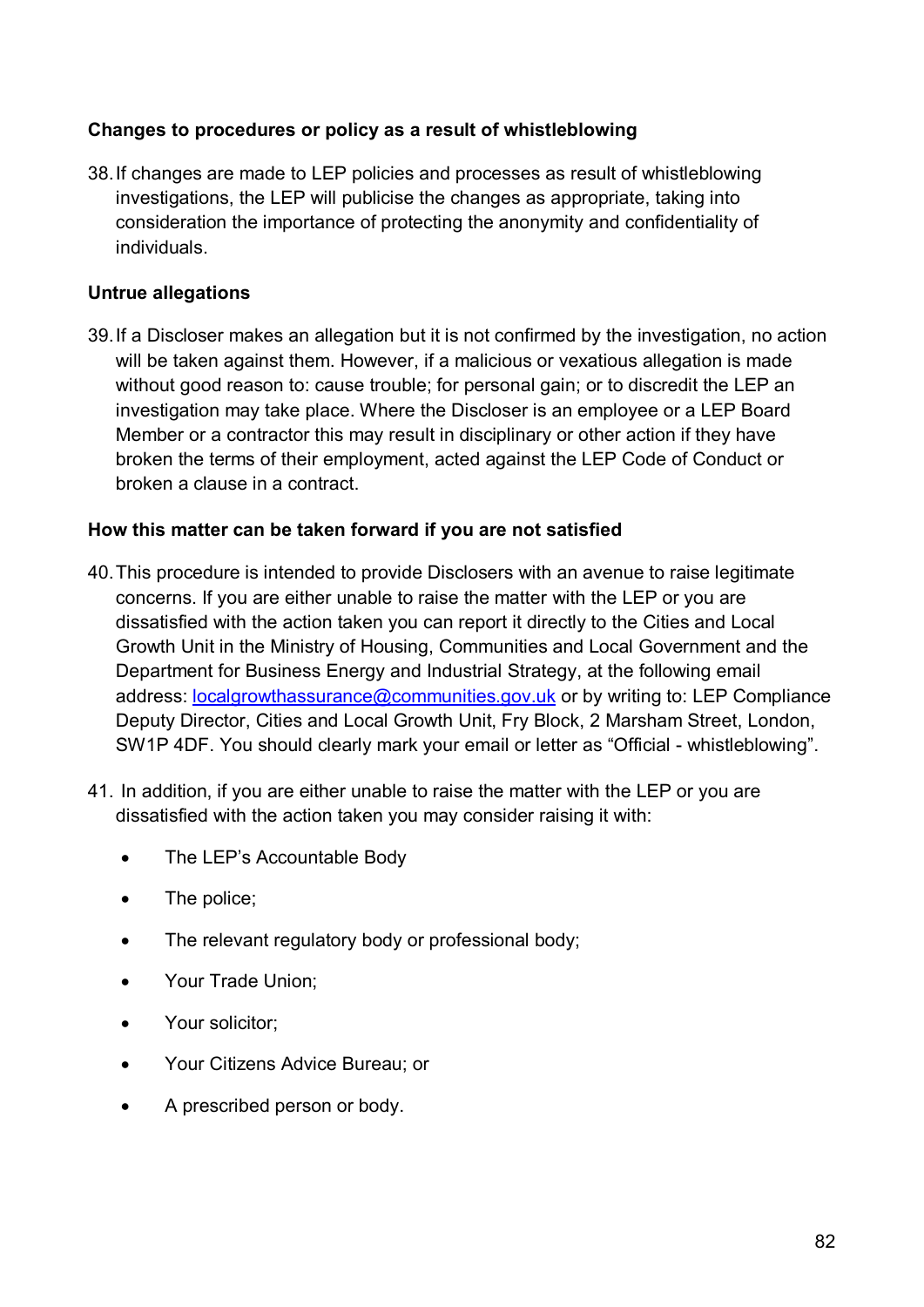Further information and signposting for potential Disclosers is available on [www.gov.uk.](https://www.gov.uk/whistleblowing)

42.If a Discloser does take the matter outside the LEP, to an external body, they should ensure they do not disclose information that is confidential, for example, if you are an employee your contract of employment may set out expectations of your regarding what is confidential.

#### **Feedback on Whistleblowing Policy**

43.Any feedback or comments on this policy should be directed to the LEP's Responsible Officer.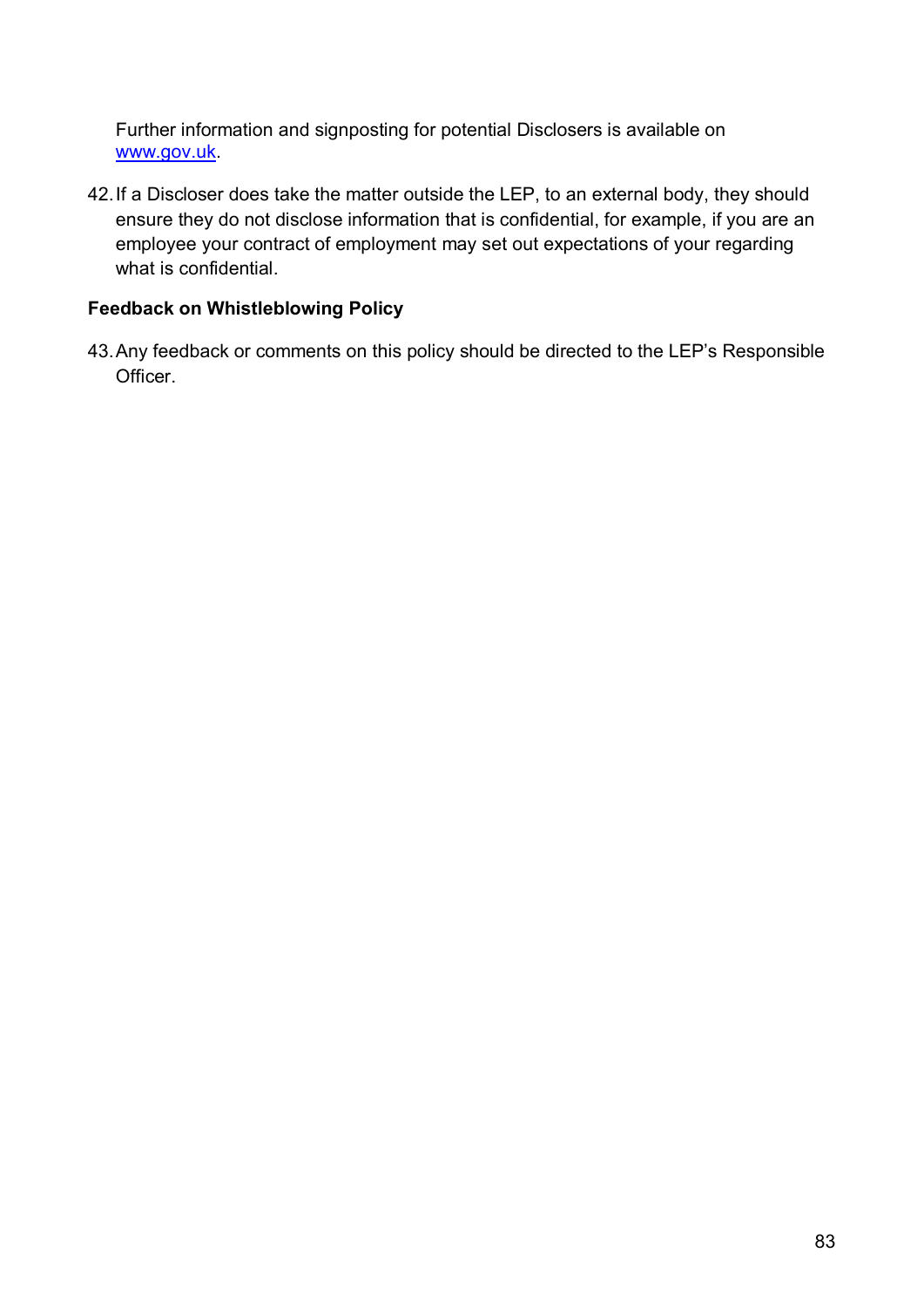# Example: Code of Conduct for LEP Board Members

1. All Board Members of the LEP sign up to a Code of Conduct on commencing their role with the LEP. LEP Officers sign up to their own Officer Code of Conduct (*insert hyperlink*).

#### **Board Member Code of Conduct**

- 2. You are a Board Member of the [name] Local Enterprise Partnership and hence you shall have regard to the following principles – selflessness, integrity, objectivity, accountability, openness, honesty and leadership in your conduct at all times.
- 3. Accordingly, when acting in your capacity as a Board Member of [name] Local Enterprise Partnership:
	- You must act in a manner consistent with your LEP's equality and diversity strategy and treat your fellow Board Members, members of staff and others you come into contact with when working in their role with respect and courtesy at all times.
	- You must act solely in the public interest and should never improperly confer an advantage or disadvantage on any person or act to gain financial or other material benefits for yourself, your family, a friend or close associate.
	- You must not place yourself under a financial or other obligation to outside individuals or organisations that might be reasonably regarded to influence you in the performance of your official duties.
	- When carrying out your LEP duties you must make all choices, such as making appointments, awarding contracts or recommending individuals for rewards or benefits, based on evidence.
	- You are accountable for your decisions and you must co-operate fully with whatever scrutiny is appropriate to your position. You must be as open as possible about both your decisions and actions and the decisions and actions of the LEP. In addition, you should be prepared to give reasons for those decisions and actions.
	- You must declare any private interests, both pecuniary and non-pecuniary, including membership of any Trade Union, political party or Local Authority that relates to your LEP duties. Furthermore, you must take steps to resolve any conflicts arising in a way that protects the public interest. This includes registering and declaring interests in a manner conforming with the procedures set out in the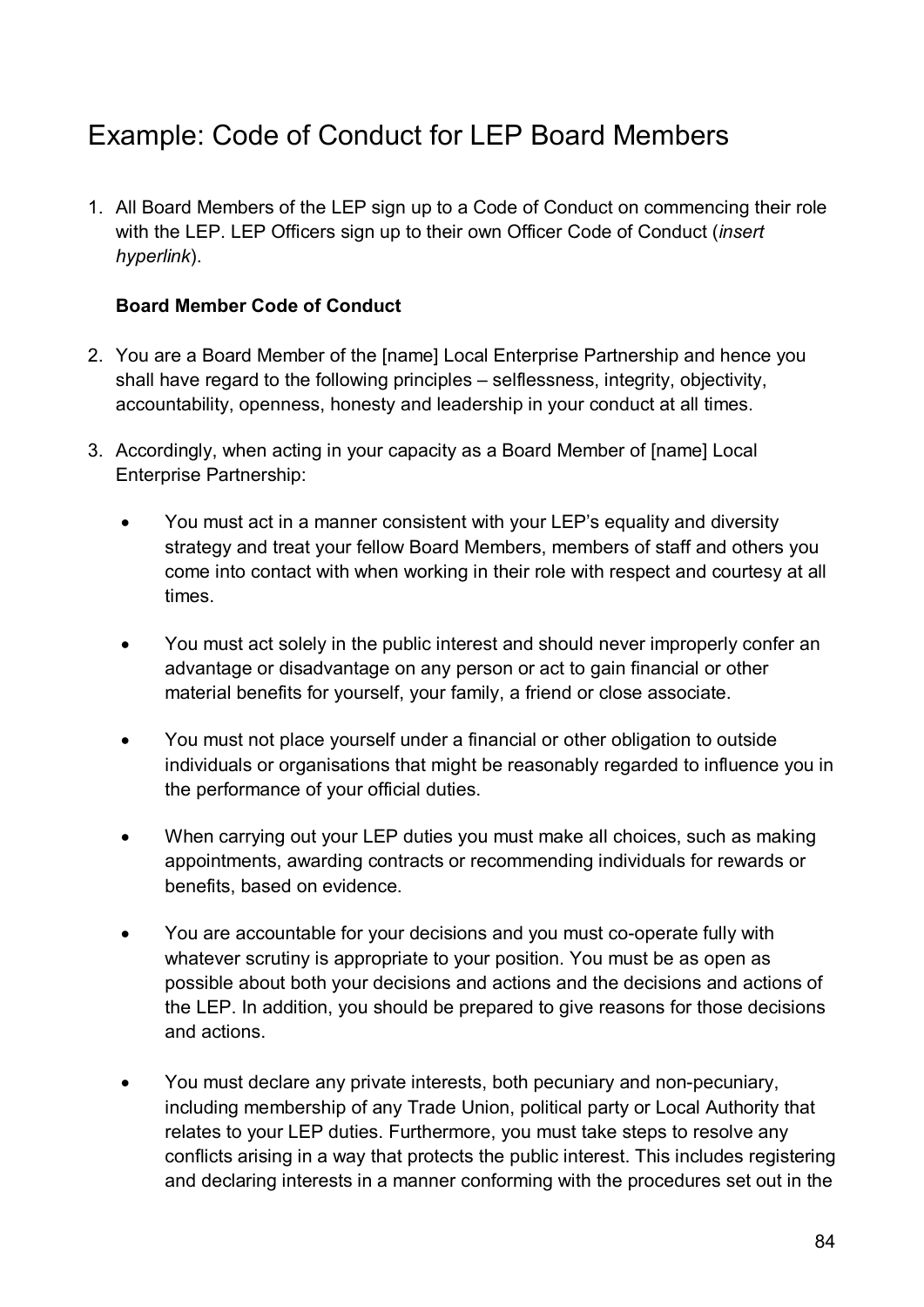section 'Registering and declaring pecuniary and non-pecuniary interests' in the LEP's conflict of interest policy.

- You must, when using or authorising the use by others of the resources of your LEP, ensure that such resources are not used improperly for political or personal purposes (including party political purposes).
- You must promote and support high standards of conduct when serving in your LEP post, in particular as characterised by the above requirements, by leadership and example.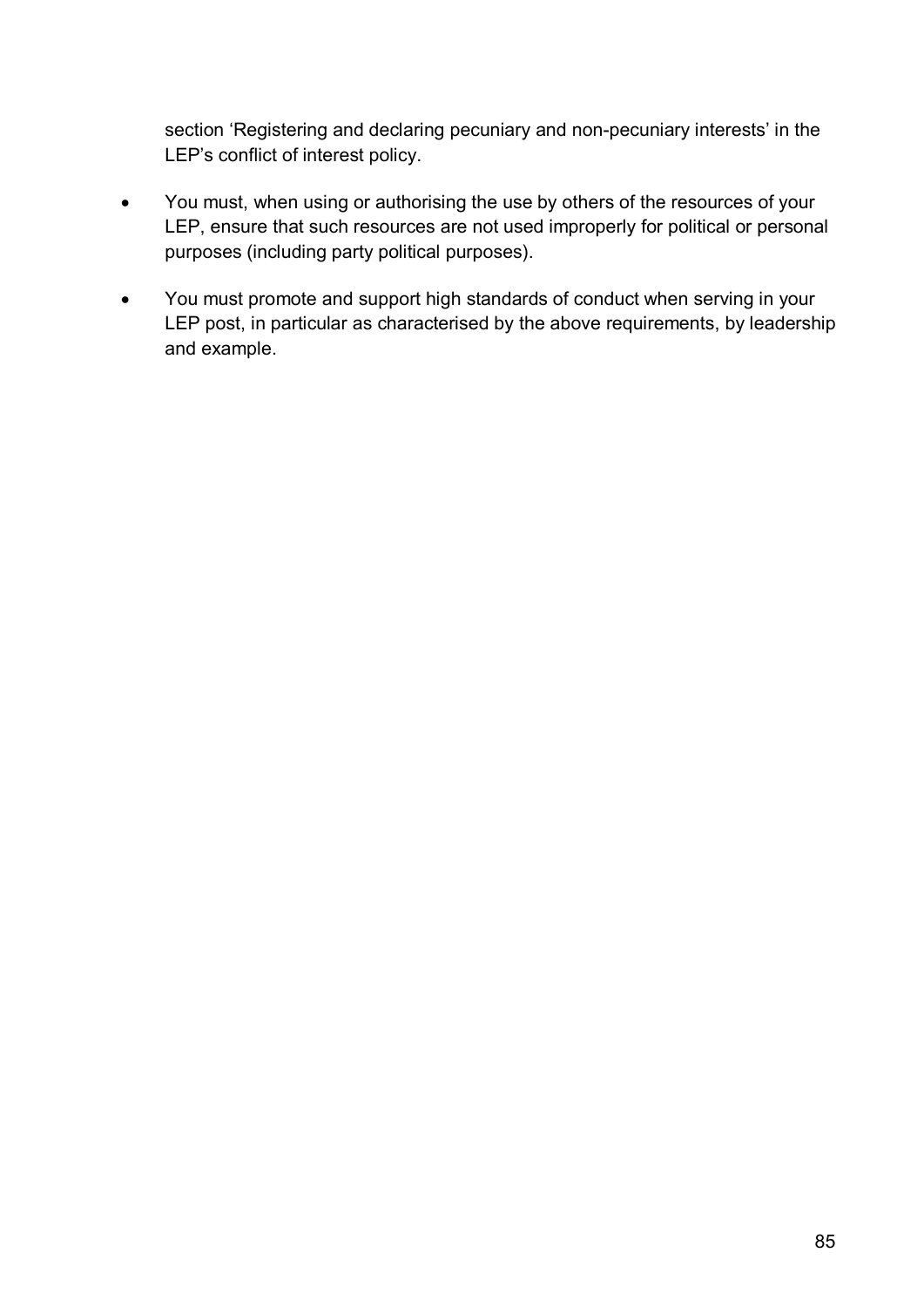#### **Example: Conflicts of Interest Policy**

- 1. The LEP is committed to ensuring that all Board Members and Officers act in line with the Nolan Principles of public life. This policy provides the detail of how LEP Board Members and Officers should consider conflicts of interest and declare any interests in line with the LEP's processes.
- 2. This policy explains the procedures through which the LEP will seek to maintain its high ethical standards and protect its reputation against any allegations of conflict of interest. It is communicated to everyone involved in the LEP to ensure their commitment to it and it applies to all staff and Board Members.
- 3. Board Members and staff take personal responsibility for declaring their interests and avoiding perceptions of bias. To demonstrate this all Board Members and staff produce and sign a register of interests and publication $47$  on the website which is reviewed every six months and updated regularly.
- 4. In addition, the LEP ensures that the Conflict of Interest Policy is followed through its decision making processes. It is committed to ensuring that this policy applies to decision makers regardless of whether there is a formal meeting. The LEP ensures that decisions are recorded and published [link to publication policy], regardless of how they are taken to ensure full transparency in all LEP decisions.

#### **Definition**

-

5. A conflict of interest is any situation in which an employee's or a board member's personal interests, or interests that they owe to another body, may (or may appear to) influence or affect their decision making.

#### **Identifying conflicts of interest**

- 6. Conflicts can inhibit open discussions and may result in irrelevant considerations being taken into account or decisions being taken that are not in the best interests of the LEP. Conflicts may arise, for instance, where a Member's personal interests, for instance, as a shareholder in a company that is a potential beneficiary of grant funding, conflict with the interests of the LEP.
- 7. There may be commercial, actual or potential conflicts of interests. This policy covers all three types of interests.

<span id="page-85-0"></span><sup>&</sup>lt;sup>47</sup> Refer to Annex G for specific requirements on publication of the registers of interest.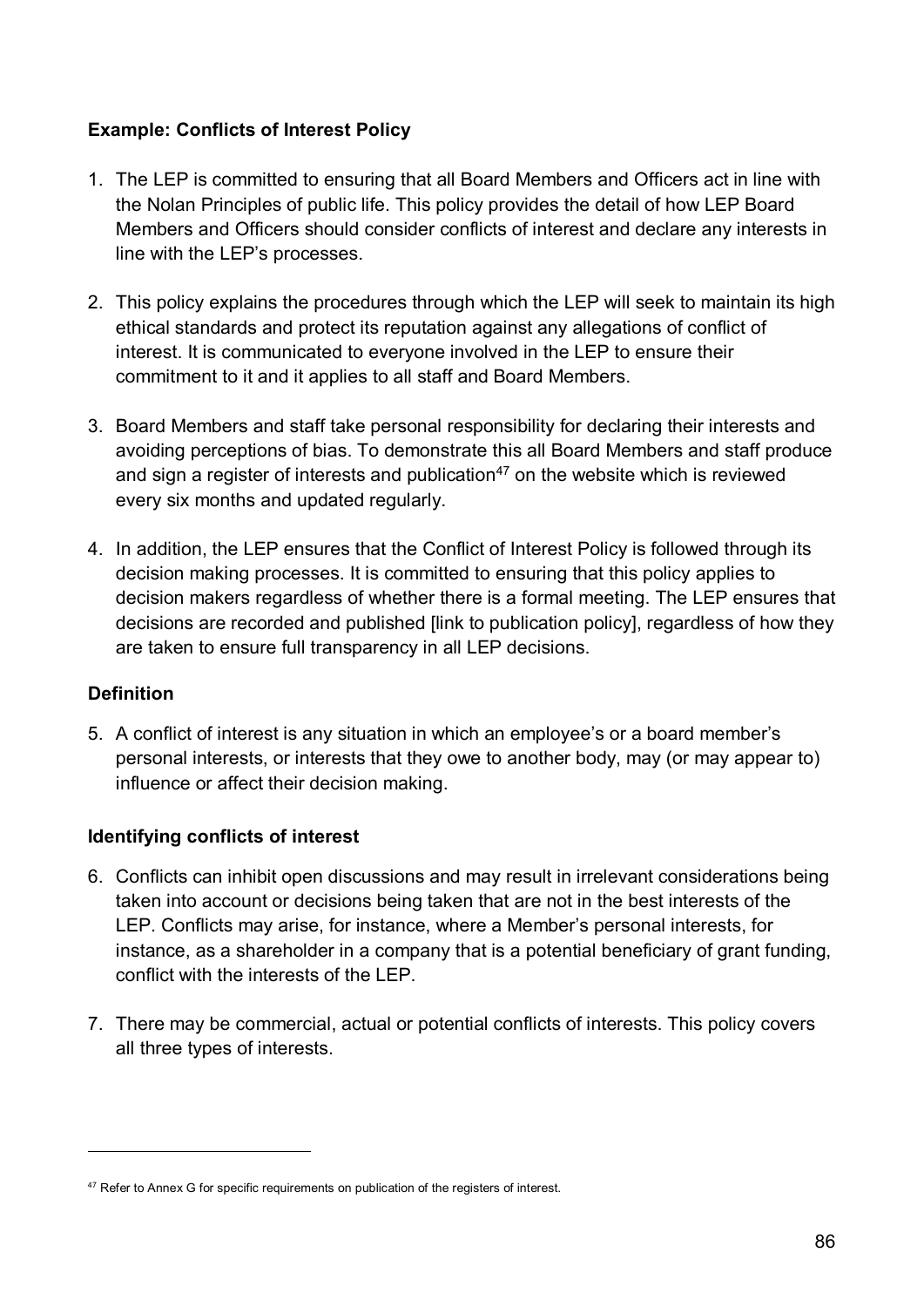#### **Registering and declaring pecuniary and non-pecuniary interests**

- 8. As a Board Member or staff member of the LEP, you must:
- 9. Within 28 days of taking office, notify your LEP Chief Executive and Accountable Body's Section 151/Section 73 Officer of any disclosable pecuniary interest, where the pecuniary interest is yours, your spouse's or civil partner's, or is the pecuniary interest of somebody with whom you are living with as a spouse, or as if you were civil partners[.48](#page-86-0)
- 10.Within 28 days of taking office, notify your LEP Chief Executive and Accountable Body's Section 151/ Section 73 Officer of any non-pecuniary interest which your LEP has decided should be included in the register or which you consider should be included if you are to fulfil your duty to act in conformity with the Seven Principles of Public Life.[49](#page-86-1) These non-pecuniary interests will necessarily include your membership of any Trade Union.
- 11.Review your individual register of interest before each board meeting and decision making committee meeting and declare any relevant interest(s) at the start of the meeting.
- 12.If an interest has not been entered onto the LEP's register, then the you must disclose the interest at any meeting of the LEP where you are present, where you have a disclosable interest in any matter being considered and where the matter is not a 'sensitive interest'. [50](#page-86-2)
- 13.Following any disclosure of an interest not on the LEP register or the subject of pending notification, you must notify the LEP Chief Executive and Section 151/Section 73 Officer of the interest within 28 days beginning with the date of disclosure.
- 14.Unless dispensation has been granted, you may not participate in any discussion of, vote on, or discharge any function related to any matter in which you have a pecuniary interest. Additionally, you must observe the restrictions your LEP places on your involvement in matters where you have a pecuniary or non-pecuniary interest as defined by your LEP.
- 15.Categories of disclosable interest are stated in the LEP's register of interest.

-

<span id="page-86-0"></span><sup>&</sup>lt;sup>48</sup> For the purposes of this guidance, we are using the definition of a pecuniary interest as set out in th[e Localism Act 2011](http://www.legislation.gov.uk/uksi/2012/1464/pdfs/uksi_20121464_en.pdf) and The Relevant Authorities (Disclosable Pecuniary Interests) Regulations 2012.

<span id="page-86-1"></span><sup>49</sup> A Non-Pecuniary interest is any interest which is not listed in the Schedule to The Relevant Authorities (Disclosable Pecuniary [Interests\) Regulations 2012 \(No.1464\).](http://www.legislation.gov.uk/uksi/2012/1464/made)

<span id="page-86-2"></span><sup>&</sup>lt;sup>50</sup> A 'sensitive interest' is described in the [Localism Act 2011](http://www.legislation.gov.uk/uksi/2012/1464/pdfs/uksi_20121464_en.pdf)</u> as a member or co-opted member of an authority having an interest, and the nature of the interest being such that the member or co-opted member, and the authority's monitoring officer, consider that disclosure of the details of the interest could lead to the member or co-opted member, or a person connected with the member or coopted member, being subject to violence or intimidation.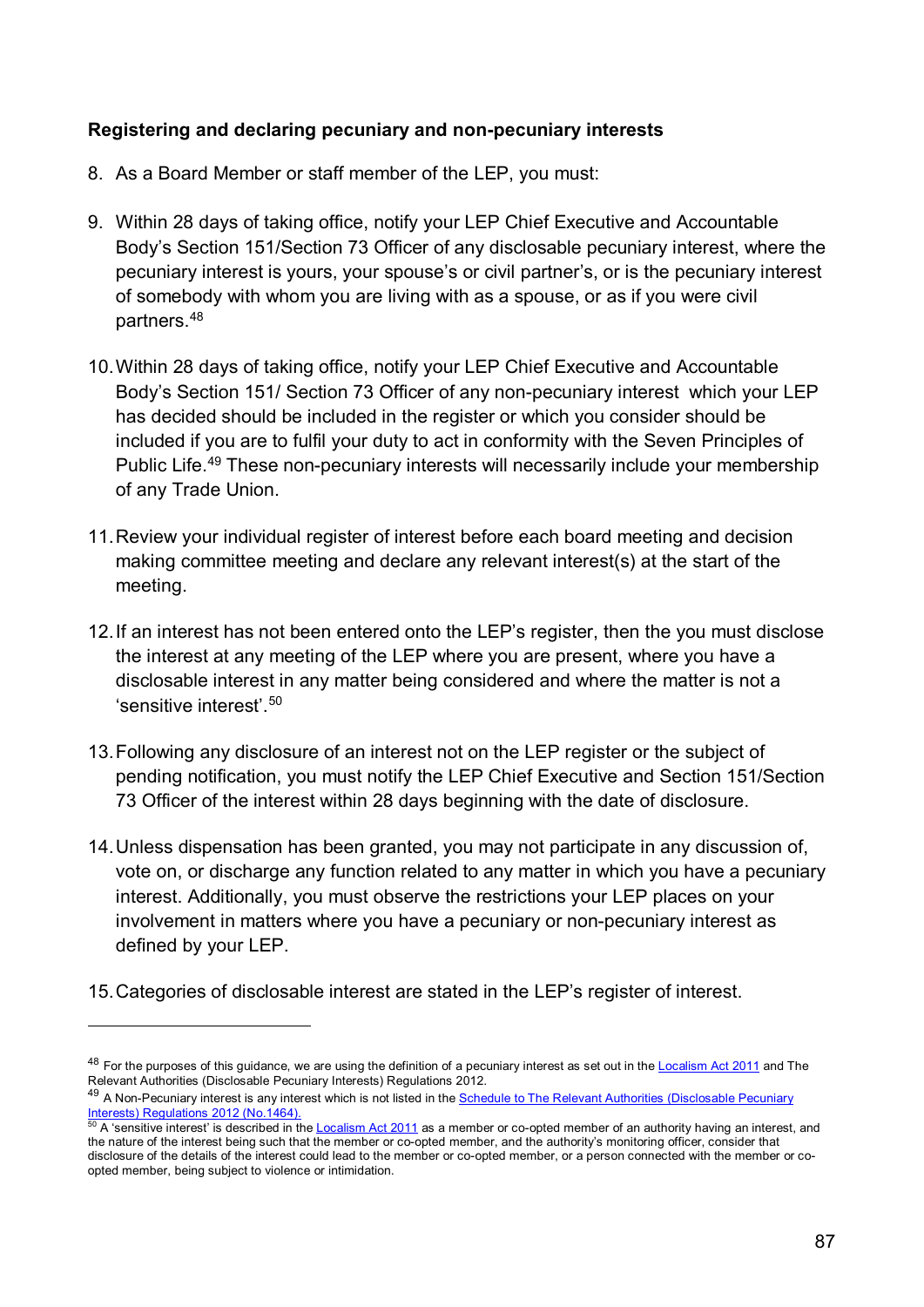16.LEP Board Member's and Officers should also familiarise themselves with the LEP's gifts and hospitality policy.

#### **Procedure for managing conflicts**

- 17.When an interest materially affects a member's ability to vote without prejudice, this will be deemed to be non-trivial and a conflict of interest. In such circumstances the member will withdraw from the meeting while the discussion and vote takes place.
- 18.Upon the declaration of any conflicts of interest at a meeting of the Board, the nonconflicted members will:
	- assess the nature of the conflict:
	- assess the risk or threat to member decision-making;
	- decide whether the conflict is non-trivial (that is, it is material or has the potential to be detrimental to the conduct or decisions taken by the members); and
	- decide what steps to take to avoid or manage the conflict.
- 19.The conflicted member must not take part in the discussion or decision and will not be counted when determining whether the Board meeting is quorate.
- 20.The non-conflicted members will consider whether it is necessary to seek the advice of the LEP's legal adviser on whether the conflict is nontrivial and/or on how to manage the conflict declared.
- 21.Subject to the provisions set out in the LEP's Articles of Association, if the nonconflicted members consider that the declared conflict is trivial, they may agree that the conflicted Member may continue to participate in discussions and the decision-making process.
- 22.If the non-conflicted members consider that the conflict is non-trivial, the non-conflicted members will determine what action is appropriate in light of the nature and extent of the conflict. A number of steps can be taken to deal with the conflict, including:
	- excluding the conflicted member from discussions in relation to the matter to avoid inadvertently influencing the non-conflicted members;
	- excluding the conflicted members from decision-making in relation to the matter while the conflict exists:
	- delegating the matter to a sub-committee of non-conflicted members;
	- seeking independent advice to help with a decision;
	- appointing an alternative, non-conflicted member;
	- resignation of the conflicted member where the conflict is acute or pervasive; and/or
	- applying to the court for directions.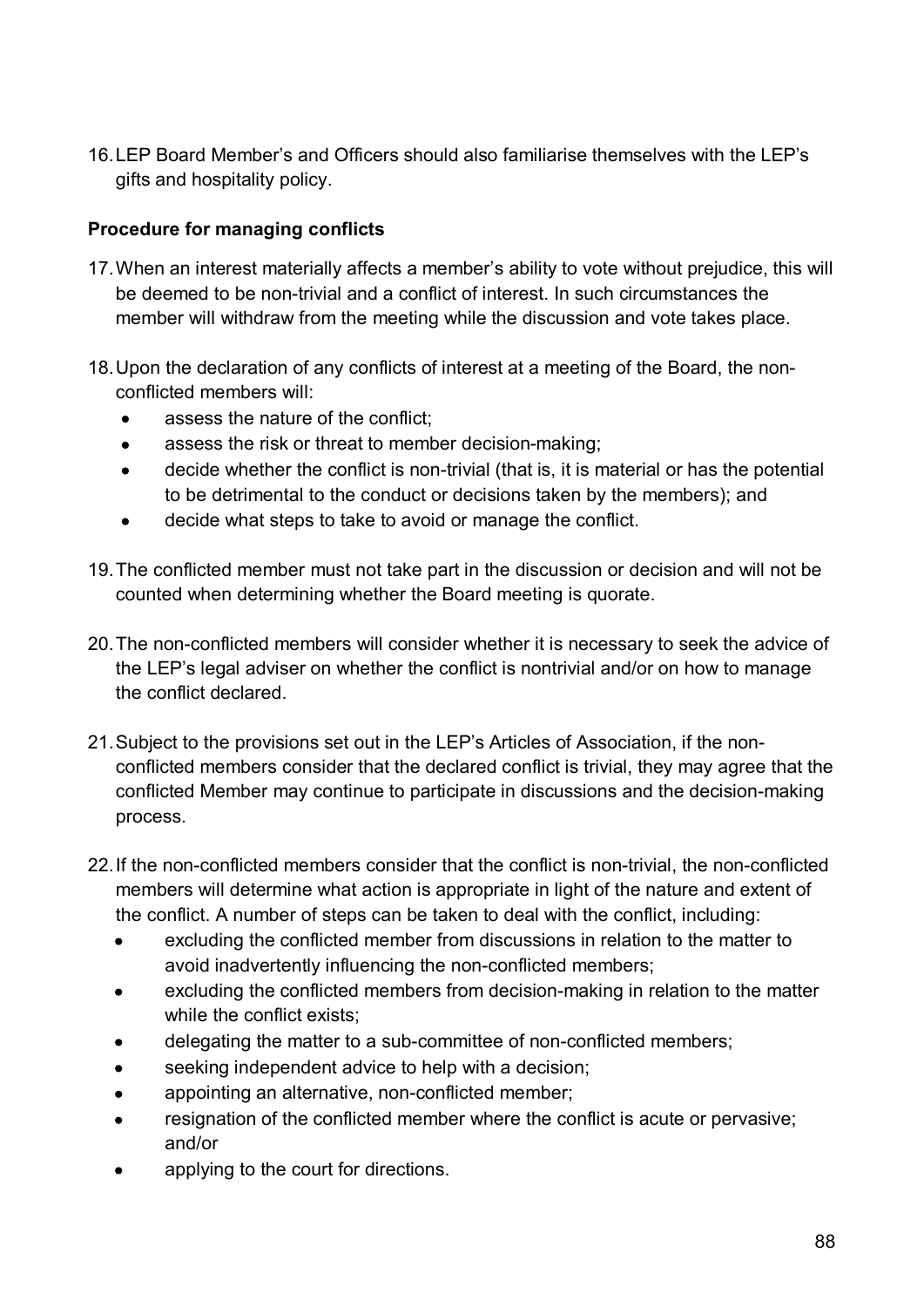- 23.The Chair of the Board will inform the conflicted member of the non-conflicted members' decision. The secretary to the Board will note in the minutes of the meeting the conflict declared, an outline of the discussion and the actions taken to manage the conflict.
- 24.[*Drafting Note: the LEP should also provide information of the process that the LEP will follow if a Board Member or Officer is found to be non-compliant with this policy*].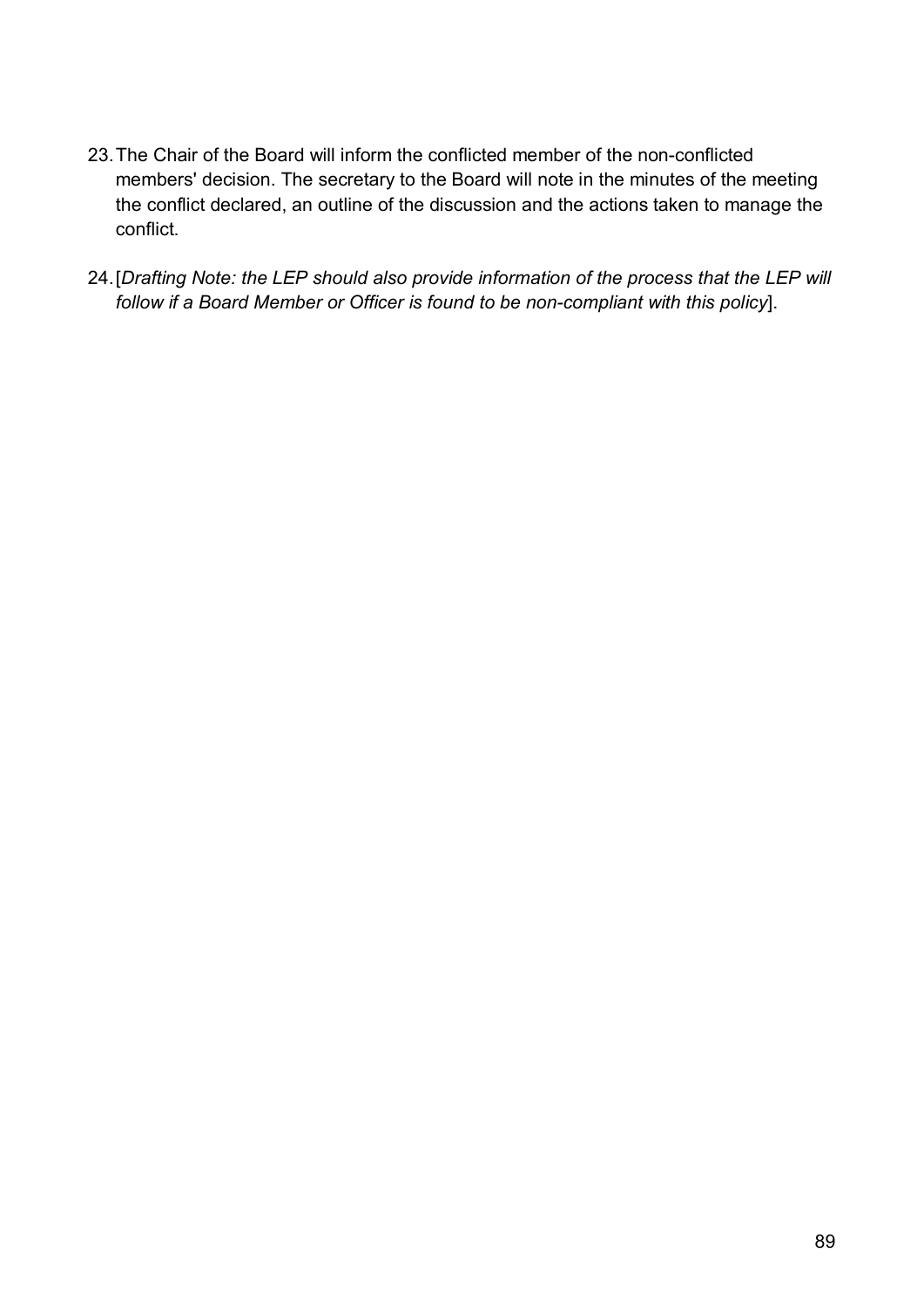# Annex G: Register of Interest

## **[NAME] Local Enterprise Partnership: Register of Members' Interests**

# **[DATE]**

As a Board Member/Co-opted Member/ Sub-Board Member/ Staff Member of the [NAME] Local Enterprise Partnership (LEP), I declare that I have the following disclosable pecuniary and/or non-pecuniary interests. *(Please state 'None' where appropriate, do not leave any boxes blank).*

### **NOTIFICATION OF CHANGE OF CIRCUMSTANCES**

Each Board Member shall review their individual register of interests before each board meeting and decision making committee meeting, submitting any necessary revisions to the LEP and S151/S73 Officer at the start of the meeting. Any recorded interests relevant to the meeting should also be declared at this point.

Even if a meeting has not taken place a Member must, within 28 clear working days of becoming aware of any change to the interests specified below, provide written notification to the LEP and S151/S73 Officer, of that change.

\***SPOUSE/PARTNER** – In the notice below my spouse or partner means anyone who meets the definition in the [Localism Act,](http://www.legislation.gov.uk/ukpga/2011/20/contents/enacted) i.e. my spouse or civil partner, or a person with whom I am living as a spouse or a person with whom I am living as if we are civil partners, and I am aware that that person has the interest having carried out a reasonable level of investigation. Where your spouse or partner has recently been involved in any activity which would have been declarable, this should be mentioned, with the date the activity ended.

| <b>SECTION</b> | ANY EMPLOYMENT, OFFICE,<br><b>TRADE, PROFESSION OR</b><br><b>VOCATION CARRIED ON FOR</b><br><b>PROFIT OR GAIN</b> | <b>MEMBER (and/or spouse/partner</b><br>where applicable) |
|----------------|-------------------------------------------------------------------------------------------------------------------|-----------------------------------------------------------|
| 1.1            | Name of:<br>your employer(s)<br>$\bullet$                                                                         |                                                           |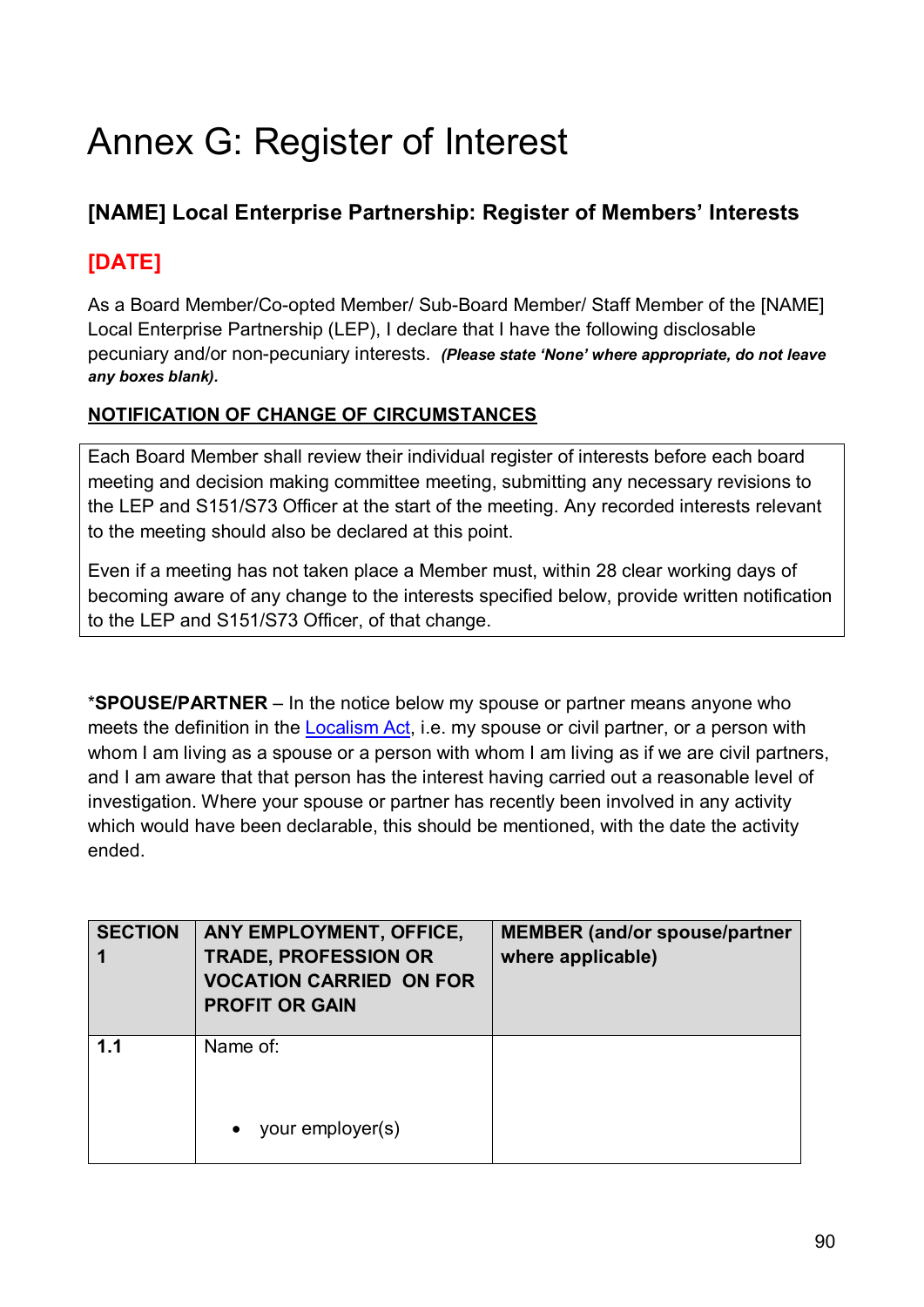|                                | any business carried on by<br>you                                                                                                                                                                                                    |                                                           |
|--------------------------------|--------------------------------------------------------------------------------------------------------------------------------------------------------------------------------------------------------------------------------------|-----------------------------------------------------------|
|                                | any other role in which you<br>receive remuneration(this<br>includes remunerated<br>roles such as councillors).                                                                                                                      |                                                           |
| 1.2                            | Description of employment or<br>business activity.                                                                                                                                                                                   |                                                           |
| 1.3                            | The name of any firm in which<br>you are a partner.                                                                                                                                                                                  |                                                           |
| 1.4                            | The name of any company for<br>which you are a remunerated<br>director.                                                                                                                                                              |                                                           |
| <b>SECTION</b><br>$\mathbf{2}$ | <b>SPONSORSHIP</b>                                                                                                                                                                                                                   | <b>MYSELF (and/or spouse/partner</b><br>where applicable) |
| 2.1                            | Any financial benefit obtained<br>(other than from the LEP) which<br>is paid as a result of carrying out<br>duties as a Member.<br>This includes any payment or<br>financial benefit from a Trade<br>Union within the meaning of the |                                                           |
|                                | <b>Trade Union and Labour</b><br>Relations (Consolidation) Act<br>1992 (a).                                                                                                                                                          |                                                           |
| <b>SECTION</b><br>3            | <b>CONTRACTS</b>                                                                                                                                                                                                                     | <b>MYSELF (and/or spouse/partner</b><br>where applicable) |
|                                | Any contract for goods, works or<br>services with the LEP which has<br>not been fully discharged by any<br>organisation named at 1.1.                                                                                                |                                                           |
|                                |                                                                                                                                                                                                                                      |                                                           |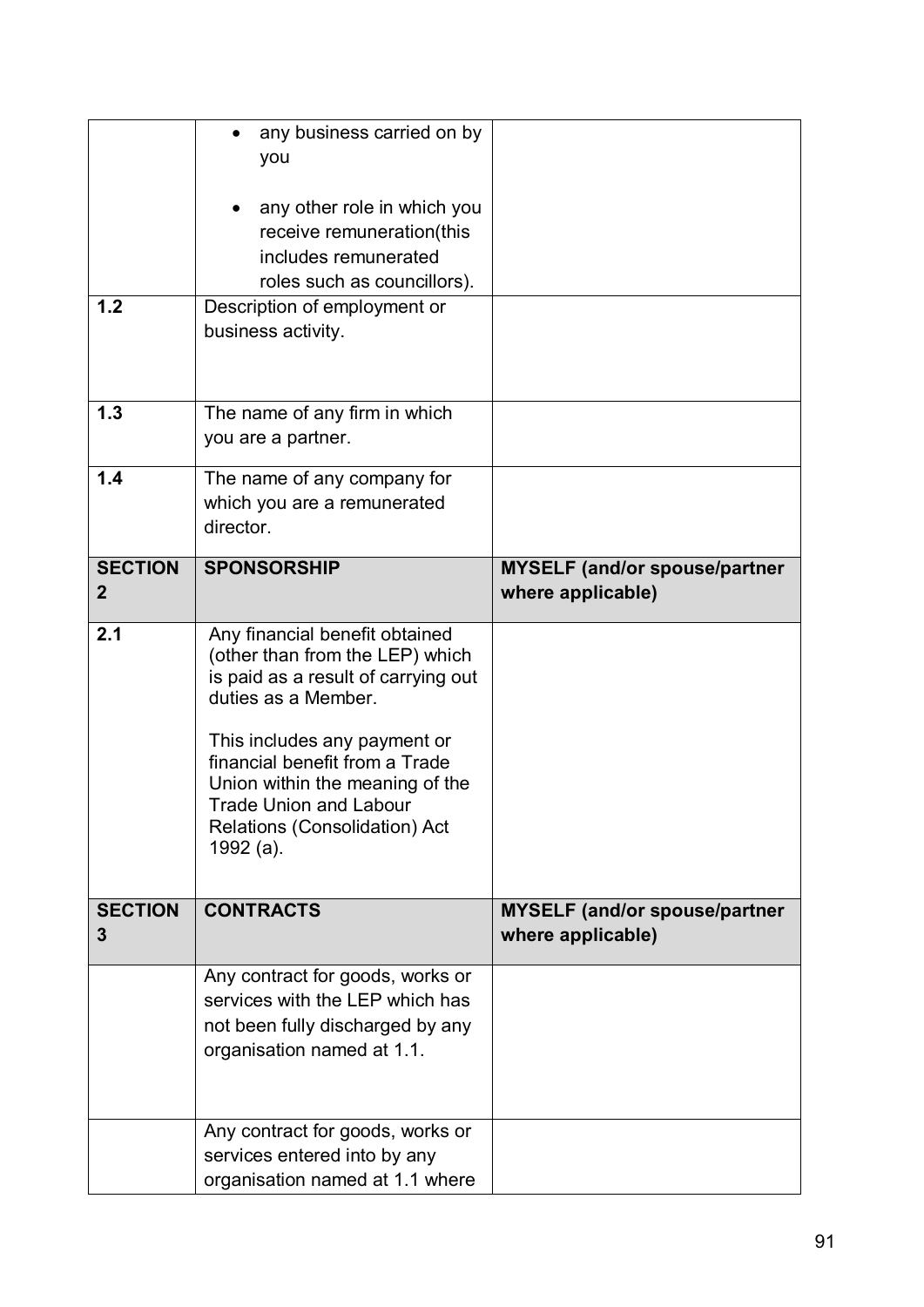|                | either party is likely to have a<br>commercial interest in the<br>outcome of business being<br>decided by the LEP.                                                                                                              |                                      |
|----------------|---------------------------------------------------------------------------------------------------------------------------------------------------------------------------------------------------------------------------------|--------------------------------------|
| <b>SECTION</b> | <b>LAND OR PROPERTY</b>                                                                                                                                                                                                         | <b>MYSELF (and/or spouse/partner</b> |
| 4              |                                                                                                                                                                                                                                 | where applicable)                    |
|                | Any interest you or any<br>organisation listed at 1.1 may<br>have in land or property which is<br>likely to be affected by a decision<br>made by the LEP.                                                                       |                                      |
|                | This would include, within the<br>area of the LEP:                                                                                                                                                                              |                                      |
|                | Any interest in any land in<br>the LEP areas, including<br>your place(s) of residency                                                                                                                                           |                                      |
|                | Any tenancy where the<br>$\bullet$<br>landlord is the LEP and the<br>tenant is a body in which<br>the relevant person has an<br>interest                                                                                        |                                      |
|                | Any licence for a month or<br>longer to occupy land<br>owned by the LEP.                                                                                                                                                        |                                      |
|                | For property interests, please<br>state the first part of the<br>postcode and the Local Authority<br>where the property resides. If<br>you own/lease more than one<br>property in a single postcode<br>area, please state this. |                                      |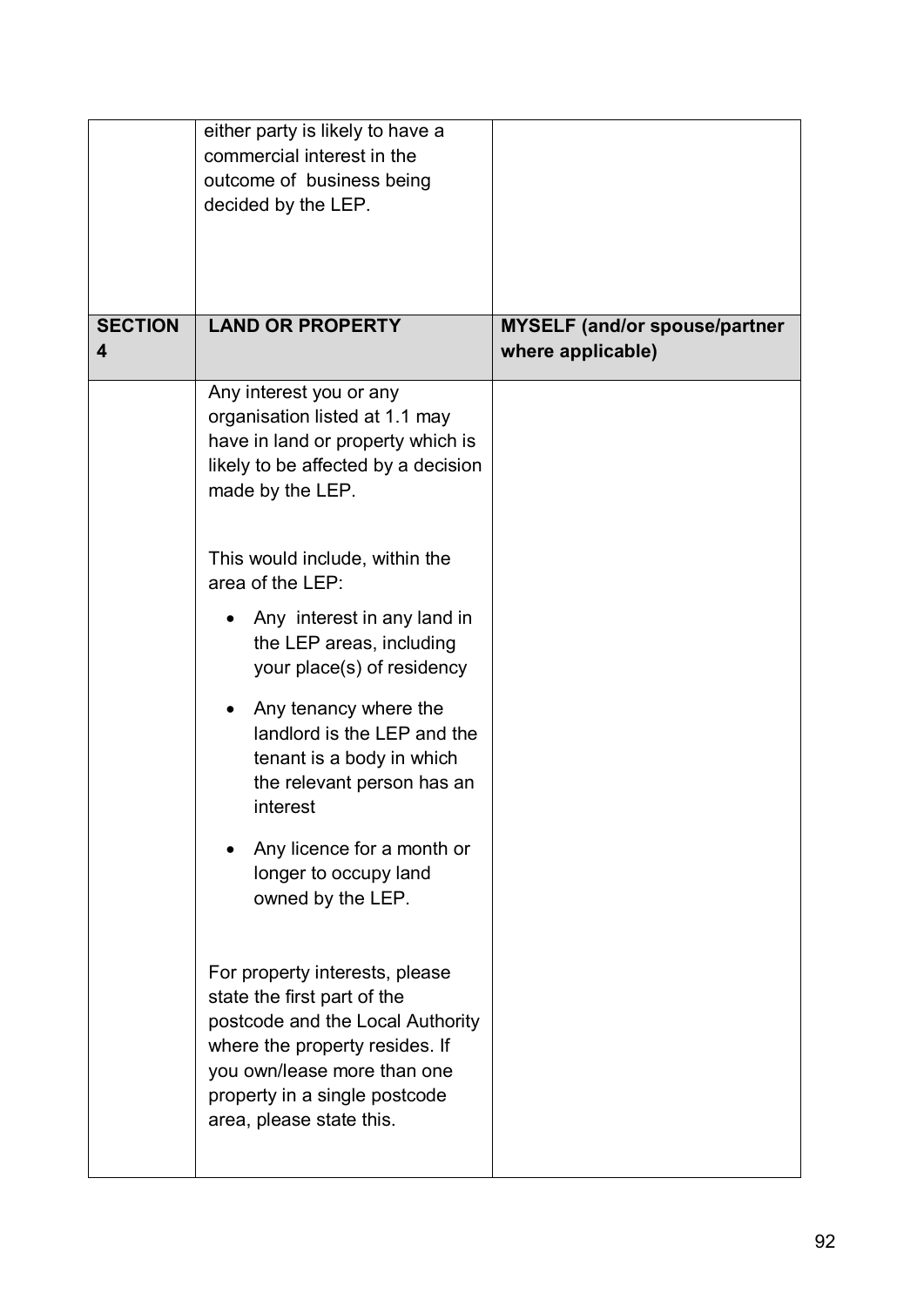| <b>SECTION</b><br>5 | <b>SECURITIES</b>                                                                                                                                                                                                                             | <b>MYSELF (and/or spouse/partner</b><br>where applicable) |
|---------------------|-----------------------------------------------------------------------------------------------------------------------------------------------------------------------------------------------------------------------------------------------|-----------------------------------------------------------|
| 5.1                 | Any interest in securities of an<br>organisation under 1.1 where:-<br>(a) that body (to my knowledge)<br>has a place of business or<br>land in the area of the<br>LEP; and                                                                    |                                                           |
|                     | $(b)$ either $-$                                                                                                                                                                                                                              |                                                           |
|                     | the total nominal value of<br>(i)<br>the securities exceeds<br>£25,000 or one hundredth<br>of the total issued share<br>capital of that body; or                                                                                              |                                                           |
|                     | (ii) if the share capital of that<br>body is of more than one class,<br>the total nominal value of the<br>shares of any one class in<br>which has an interest exceeds<br>one hundredth of the total<br>issued share capital of that<br>class. |                                                           |
| <b>SECTION</b><br>6 | <b>GIFTS AND HOSPITALITY</b>                                                                                                                                                                                                                  | <b>MYSELF (and/or spouse/partner</b><br>where applicable) |
|                     | Any gifts and/or hospitality<br>received as a result of<br>membership of the LEP (above<br>the value of £50).                                                                                                                                 |                                                           |

#### **OTHER INTERESTS**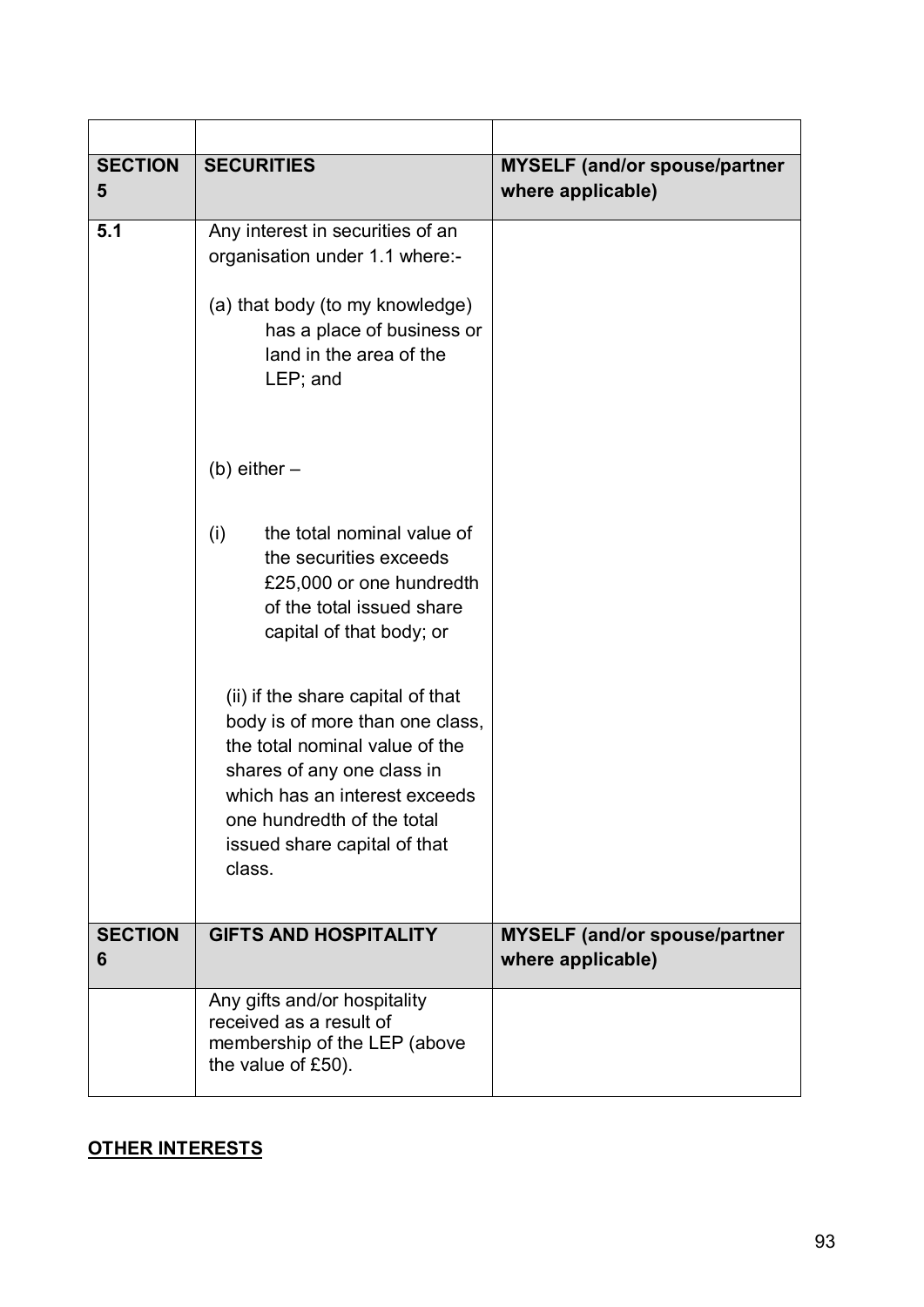#### **Membership of Organisations**

I am a member of, or I am in a position of general control, a trustee of, or participate in the management of:

1. Any body to which I have been appointed or nominated by the LEP:

2. Any body exercising functions of a public nature (eg school governing body or another LEP):

3. Any body directed to charitable purposes:

4. Any body, one of whose principal purposes includes the influence of public opinion or policy (including any political party or trade union):

5. Any Local Authority (please state any interests you hold as LA leaders/cabinet members for LA land, resources and the LA's commercial interests):

6. Any other interest which I hold which might reasonably be likely to be perceived as affecting my conduct or influencing my actions in relation to my role.